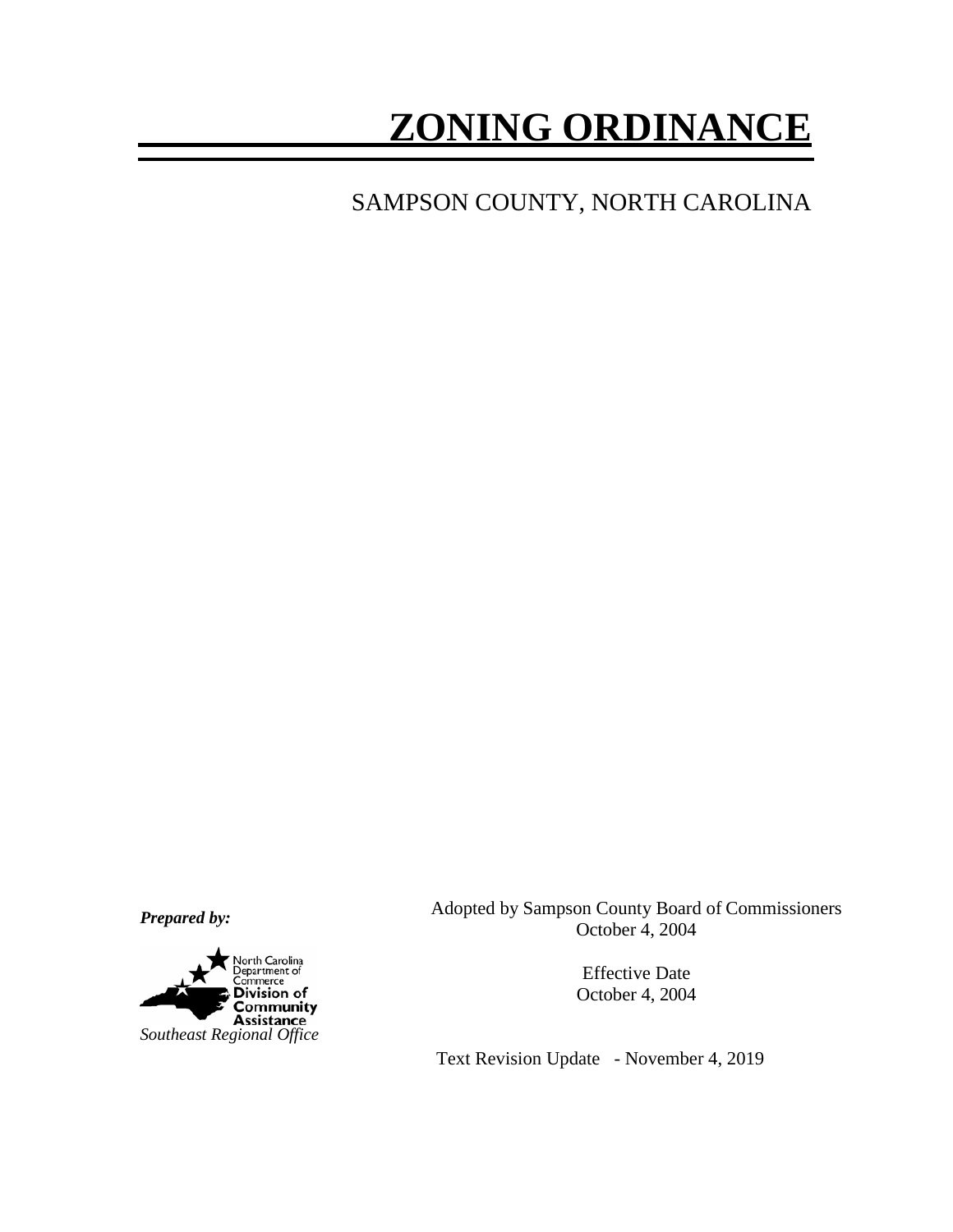# **TABLE OF CONTENTS**

### **PAGE**

| <b>SECTION 1:</b> | <b>LEGAL PROVISIONS</b>                                                                                                                                                                                                                                                                                                                                                                                                                                                                           |                                                                  |                                                                                  |                      | 1              |
|-------------------|---------------------------------------------------------------------------------------------------------------------------------------------------------------------------------------------------------------------------------------------------------------------------------------------------------------------------------------------------------------------------------------------------------------------------------------------------------------------------------------------------|------------------------------------------------------------------|----------------------------------------------------------------------------------|----------------------|----------------|
| 1.1               | Purpose<br>$\mathcal{L}^{\mathcal{L}}(\mathcal{L}^{\mathcal{L}}(\mathcal{L}^{\mathcal{L}}(\mathcal{L}^{\mathcal{L}}(\mathcal{L}^{\mathcal{L}}(\mathcal{L}^{\mathcal{L}}(\mathcal{L}^{\mathcal{L}}(\mathcal{L}^{\mathcal{L}}(\mathcal{L}^{\mathcal{L}}(\mathcal{L}^{\mathcal{L}}(\mathcal{L}^{\mathcal{L}}(\mathcal{L}^{\mathcal{L}}(\mathcal{L}^{\mathcal{L}}(\mathcal{L}^{\mathcal{L}}(\mathcal{L}^{\mathcal{L}}(\mathcal{L}^{\mathcal{L}}(\mathcal{L}^{\mathcal{L$<br>$\mathbf{L}^{\text{max}}$ | $\Box$                                                           | $\bullet$                                                                        |                      | 1              |
| 1.2               | Authority and Enactment .<br>$\mathcal{L}^{\text{max}}$ and $\mathcal{L}^{\text{max}}$                                                                                                                                                                                                                                                                                                                                                                                                            |                                                                  | $\Box$                                                                           |                      | 1              |
| 1.3               | Title.<br>$\mathbf{r} = \left\{ \begin{array}{ll} 0 & \mathbf{r} \in \mathbb{R}^n, \ \mathbf{r} \in \mathbb{R}^n, \ \mathbf{r} \in \mathbb{R}^n, \ \mathbf{r} \in \mathbb{R}^n, \ \mathbf{r} \in \mathbb{R}^n, \ \mathbf{r} \in \mathbb{R}^n, \ \mathbf{r} \in \mathbb{R}^n, \ \mathbf{r} \in \mathbb{R}^n, \ \mathbf{r} \in \mathbb{R}^n, \ \mathbf{r} \in \mathbb{R}^n, \ \mathbf{r} \in \mathbb{R}^n, \ \$                                                                                     |                                                                  |                                                                                  |                      | $\mathbf{1}$   |
| 1.4               | Jurisdiction                                                                                                                                                                                                                                                                                                                                                                                                                                                                                      |                                                                  |                                                                                  |                      | $\mathbf{1}$   |
| 1.5               | $\mathcal{F}_{\text{max}}$                                                                                                                                                                                                                                                                                                                                                                                                                                                                        |                                                                  | $\ddot{\phantom{a}}$                                                             |                      | $\mathbf{1}$   |
| 1.6               | Bona Fide Farms Exempt .<br>Minimum Regulations .                                                                                                                                                                                                                                                                                                                                                                                                                                                 |                                                                  | $\mathcal{L}^{\text{max}}$                                                       |                      | 1              |
| 1.7               | $\mathcal{L}^{\text{max}}$ and $\mathcal{L}^{\text{max}}$                                                                                                                                                                                                                                                                                                                                                                                                                                         |                                                                  |                                                                                  |                      | $\mathbf{1}$   |
|                   | Severability<br>Comprehensive Land Use Plan                                                                                                                                                                                                                                                                                                                                                                                                                                                       |                                                                  |                                                                                  |                      |                |
| 1.8               |                                                                                                                                                                                                                                                                                                                                                                                                                                                                                                   |                                                                  | $\ddot{\phantom{a}}$                                                             |                      | 1              |
| 1.9               |                                                                                                                                                                                                                                                                                                                                                                                                                                                                                                   | $\mathbf{L}^{(1)}$ and $\mathbf{L}^{(2)}$ and $\mathbf{L}^{(3)}$ |                                                                                  |                      | $\overline{c}$ |
| 1.10              | <b>Effective Date</b><br>$\sim$<br>$\ddot{\phantom{a}}$                                                                                                                                                                                                                                                                                                                                                                                                                                           |                                                                  |                                                                                  |                      | $\overline{2}$ |
| <b>SECTION 2:</b> | APPLICATION AND ENFORCEMENT                                                                                                                                                                                                                                                                                                                                                                                                                                                                       |                                                                  |                                                                                  |                      | 3              |
| 2.1               | Application                                                                                                                                                                                                                                                                                                                                                                                                                                                                                       |                                                                  |                                                                                  |                      | 3              |
| 2.2               | Enforcement<br>$\ddot{\phantom{a}}$                                                                                                                                                                                                                                                                                                                                                                                                                                                               |                                                                  | $\mathbf{A}$ and $\mathbf{A}$ are $\mathbf{A}$ and $\mathbf{A}$ and $\mathbf{A}$ |                      | $\mathfrak{Z}$ |
|                   | A. Zoning Officer<br>$\mathcal{A}^{\mathcal{A}}$ and $\mathcal{A}^{\mathcal{A}}$ are the set of the set of $\mathcal{A}^{\mathcal{A}}$ and $\mathcal{A}^{\mathcal{A}}$                                                                                                                                                                                                                                                                                                                            |                                                                  |                                                                                  |                      | $\mathfrak{Z}$ |
|                   | B. Certificate of Zoning Compliance and Building Permit Required                                                                                                                                                                                                                                                                                                                                                                                                                                  |                                                                  |                                                                                  |                      | 3              |
|                   |                                                                                                                                                                                                                                                                                                                                                                                                                                                                                                   |                                                                  |                                                                                  |                      | $\mathfrak{Z}$ |
|                   |                                                                                                                                                                                                                                                                                                                                                                                                                                                                                                   |                                                                  |                                                                                  | $\ddot{\phantom{a}}$ | $\overline{4}$ |
|                   | E. Right of Appeal Fig. 2. The contract of Appeal Allen Contract and Allen Contract of Appeal Allen Contract and Allen Contract and Allen Contract and Allen Contract and Allen Contract and Allen Contract and Allen Contract                                                                                                                                                                                                                                                                    |                                                                  |                                                                                  |                      | $\overline{4}$ |
|                   | The contract of the contract of the contract of<br>F. Penalty                                                                                                                                                                                                                                                                                                                                                                                                                                     |                                                                  |                                                                                  |                      | $\overline{4}$ |
|                   |                                                                                                                                                                                                                                                                                                                                                                                                                                                                                                   |                                                                  |                                                                                  |                      | $\overline{4}$ |
|                   |                                                                                                                                                                                                                                                                                                                                                                                                                                                                                                   |                                                                  |                                                                                  | $\Box$               | $\overline{4}$ |
|                   |                                                                                                                                                                                                                                                                                                                                                                                                                                                                                                   |                                                                  |                                                                                  |                      | 5              |
|                   | I. Cancellation of Permits . The contract of the contract of the contract of the contract of the contract of the contract of the contract of the contract of the contract of the contract of the contract of the contract of t                                                                                                                                                                                                                                                                    |                                                                  |                                                                                  |                      |                |
|                   | J. Violations Must Be Resolved Prior To Permit Issuance                                                                                                                                                                                                                                                                                                                                                                                                                                           |                                                                  |                                                                                  |                      | 5              |
| <b>SECTION 3:</b> | OFFICIAL ZONING MAP AND ZONING DISTRICTS                                                                                                                                                                                                                                                                                                                                                                                                                                                          |                                                                  |                                                                                  |                      | 5              |
|                   |                                                                                                                                                                                                                                                                                                                                                                                                                                                                                                   |                                                                  |                                                                                  |                      |                |
| 3.1               | Zoning Map<br>the control of the control of                                                                                                                                                                                                                                                                                                                                                                                                                                                       |                                                                  |                                                                                  |                      | 5              |
| 3.2               | <b>Interpretation of District Boundaries</b>                                                                                                                                                                                                                                                                                                                                                                                                                                                      |                                                                  |                                                                                  |                      | 5              |
| 3.3               | Zoning Districts.<br>$\mathcal{L}^{\mathcal{L}}$ , and $\mathcal{L}^{\mathcal{L}}$ , and $\mathcal{L}^{\mathcal{L}}$                                                                                                                                                                                                                                                                                                                                                                              | $\mathcal{L}^{\text{max}}$                                       |                                                                                  |                      | 6              |
| 3.3.1             | RA - Residential Agricultural District                                                                                                                                                                                                                                                                                                                                                                                                                                                            |                                                                  |                                                                                  |                      | 6              |
| 3.3.2             | R - Residential District .                                                                                                                                                                                                                                                                                                                                                                                                                                                                        |                                                                  |                                                                                  |                      | 8              |
| 3.3.3             | MRD - Mixed Residential District                                                                                                                                                                                                                                                                                                                                                                                                                                                                  |                                                                  |                                                                                  |                      | 9              |
| 3.3.4             | C - Commercial District<br>$\sim$                                                                                                                                                                                                                                                                                                                                                                                                                                                                 |                                                                  |                                                                                  |                      | 10             |
| 3.3.5             | I - Industrial District .<br>$\Box$                                                                                                                                                                                                                                                                                                                                                                                                                                                               | $\ddot{\phantom{0}}$                                             | $\blacksquare$                                                                   |                      | 12             |
| 3.3.6             | <b>CON</b> - Conservation District                                                                                                                                                                                                                                                                                                                                                                                                                                                                |                                                                  |                                                                                  |                      | 14             |
| 3.3.7             | <b>AO</b> - Airport Overlay District                                                                                                                                                                                                                                                                                                                                                                                                                                                              |                                                                  |                                                                                  |                      | 15             |
| 3.3.8             | FPO - Flood Plain Overlay District.                                                                                                                                                                                                                                                                                                                                                                                                                                                               |                                                                  |                                                                                  |                      | 16             |
| 3.3.9             | HCO - Highway Corridor Overlay.                                                                                                                                                                                                                                                                                                                                                                                                                                                                   |                                                                  |                                                                                  |                      | 16             |
|                   |                                                                                                                                                                                                                                                                                                                                                                                                                                                                                                   |                                                                  |                                                                                  |                      | 17             |
| 3.3.10            | $I-1$ – Light Industrial District<br>$\mathbf{r}$                                                                                                                                                                                                                                                                                                                                                                                                                                                 | $\ddot{\phantom{a}}$                                             | $\ddot{\phantom{a}}$                                                             |                      |                |
| 3.4               | <b>Conditional Zoning Districts</b>                                                                                                                                                                                                                                                                                                                                                                                                                                                               |                                                                  |                                                                                  |                      | 17             |
| <b>SECTION 4:</b> | <b>GENERAL PROVISIONS</b>                                                                                                                                                                                                                                                                                                                                                                                                                                                                         |                                                                  |                                                                                  |                      | 18             |
| 4.1               | Applicability to Extraterritorial Areas                                                                                                                                                                                                                                                                                                                                                                                                                                                           |                                                                  |                                                                                  |                      | 18             |
| 4.2               | <b>Street Access</b>                                                                                                                                                                                                                                                                                                                                                                                                                                                                              | $\ddot{\phantom{a}}$                                             |                                                                                  |                      | 19             |
| 4.3               | Required Yards not to be Used by Another Building.                                                                                                                                                                                                                                                                                                                                                                                                                                                |                                                                  |                                                                                  |                      | 19             |
| 4.4               | Relationship of Building to Lot                                                                                                                                                                                                                                                                                                                                                                                                                                                                   |                                                                  |                                                                                  |                      | 19             |
| 4.5               | Reduction of Lot And Yard Areas Prohibited                                                                                                                                                                                                                                                                                                                                                                                                                                                        |                                                                  |                                                                                  |                      | 19             |
| 4.6               | Substandard Lot of Record                                                                                                                                                                                                                                                                                                                                                                                                                                                                         |                                                                  |                                                                                  |                      | 19             |
| 4.7               | Adjoining Vacant Lots of Record                                                                                                                                                                                                                                                                                                                                                                                                                                                                   |                                                                  |                                                                                  |                      | 19             |
| 4.8               | Additional Environmental Provisions.                                                                                                                                                                                                                                                                                                                                                                                                                                                              |                                                                  |                                                                                  |                      | 19             |
|                   |                                                                                                                                                                                                                                                                                                                                                                                                                                                                                                   |                                                                  |                                                                                  |                      |                |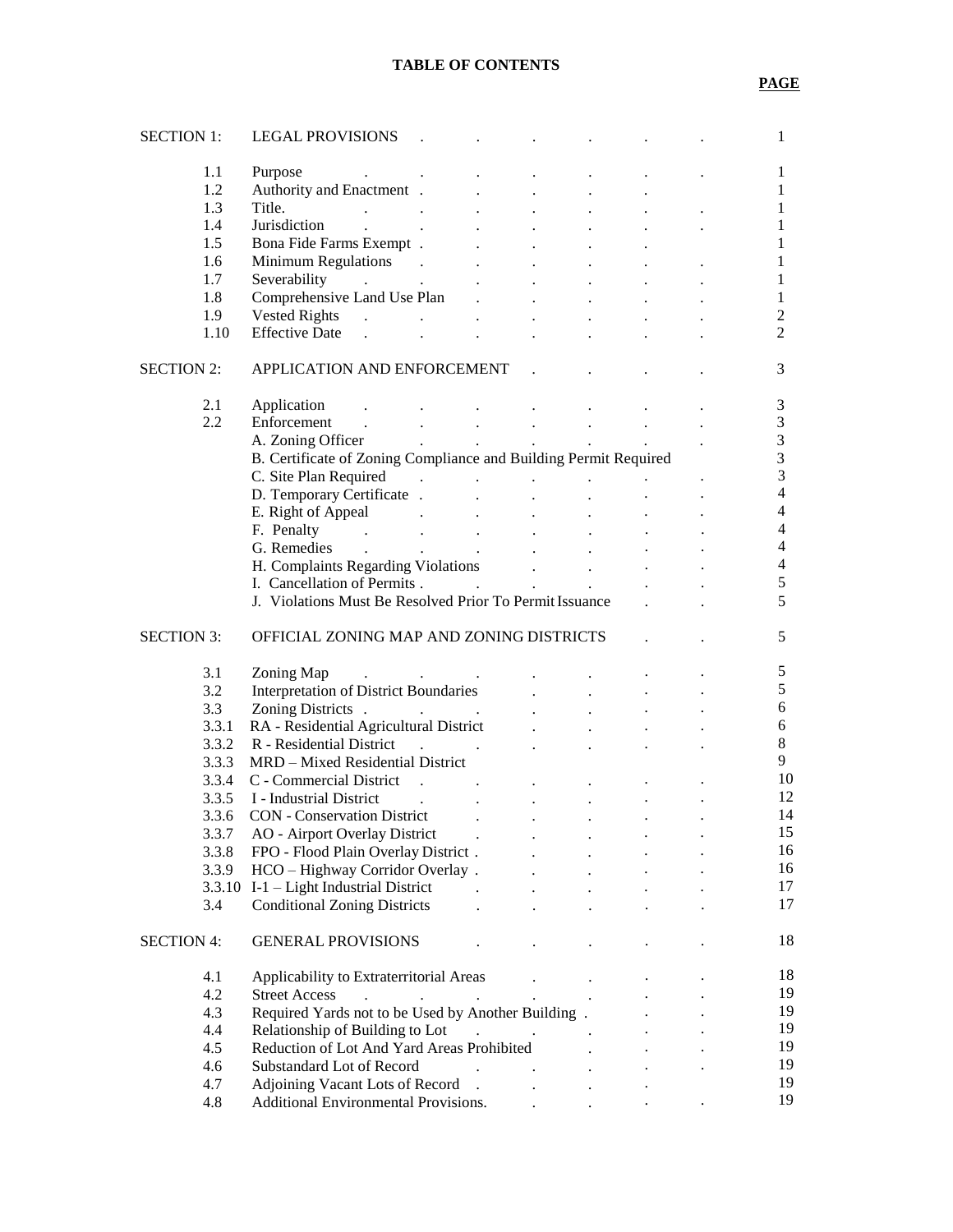# SECTION 4: **GENERAL PROVISIONS** (continued)

|                   | 4.9<br>4.10<br>4.11<br>4.12<br>4.13<br>4.14<br>4.15<br>4.16<br>4.17<br>4.18<br>4.19 | Curb Cuts Giving Access to Public Rights-of-Way.<br>Projection into Public Right-Of-Ways<br><b>Contract Contract</b><br>Height Limit Exceptions . The contract of the contract of the contract of the contract of the contract of the contract of the contract of the contract of the contract of the contract of the contract of the contract of the<br>$\ddot{\phantom{a}}$<br>Corner Visibility.<br>and the contract of the contract of<br>$\Box$<br>$\mathbb{Z}^2$<br><b>Accessory Uses</b><br>$\mathcal{L}^{\mathcal{L}}(\mathcal{L}^{\mathcal{L}}(\mathcal{L}^{\mathcal{L}}(\mathcal{L}^{\mathcal{L}}(\mathcal{L}^{\mathcal{L}}(\mathcal{L}^{\mathcal{L}}(\mathcal{L}^{\mathcal{L}}(\mathcal{L}^{\mathcal{L}}(\mathcal{L}^{\mathcal{L}}(\mathcal{L}^{\mathcal{L}}(\mathcal{L}^{\mathcal{L}}(\mathcal{L}^{\mathcal{L}}(\mathcal{L}^{\mathcal{L}}(\mathcal{L}^{\mathcal{L}}(\mathcal{L}^{\mathcal{L}}(\mathcal{L}^{\mathcal{L}}(\mathcal{L}^{\mathcal{L$<br><b>All Contracts</b><br>$\ddot{\phantom{a}}$<br>Manufactured Homes as Temporary Uses<br>$\ddot{\phantom{a}}$<br>$\ddot{\phantom{a}}$<br><b>Outdoor Display</b><br>$\mathcal{L}(\mathcal{A})$ and $\mathcal{L}(\mathcal{A})$ and $\mathcal{L}(\mathcal{A})$ and<br>Outdoor Storage.<br>$\ddot{\phantom{a}}$<br>Screening and Buffering<br>Lighting<br>$\ddot{\phantom{0}}$<br>$\sim$<br>$\ddot{\phantom{a}}$ | $\ddot{\phantom{a}}$<br>$\ddot{\phantom{0}}$<br>$\ddot{\phantom{a}}$                                                 | 19<br>20<br>20<br>20<br>20<br>20<br>21<br>21<br>21<br>21<br>22       |
|-------------------|-------------------------------------------------------------------------------------|-----------------------------------------------------------------------------------------------------------------------------------------------------------------------------------------------------------------------------------------------------------------------------------------------------------------------------------------------------------------------------------------------------------------------------------------------------------------------------------------------------------------------------------------------------------------------------------------------------------------------------------------------------------------------------------------------------------------------------------------------------------------------------------------------------------------------------------------------------------------------------------------------------------------------------------------------------------------------------------------------------------------------------------------------------------------------------------------------------------------------------------------------------------------------------------------------------------------------------------------------------------------------------------------------------------------------------------------------------------------------------|----------------------------------------------------------------------------------------------------------------------|----------------------------------------------------------------------|
| <b>SECTION 5:</b> |                                                                                     | NONCONFORMING USES                                                                                                                                                                                                                                                                                                                                                                                                                                                                                                                                                                                                                                                                                                                                                                                                                                                                                                                                                                                                                                                                                                                                                                                                                                                                                                                                                          |                                                                                                                      | 22                                                                   |
|                   | 5.1<br>5.2<br>5.3<br>5.4<br>5.5                                                     | Continuance of Nonconforming Buildings<br>$\sim$<br>Continuance of Nonconforming Use of Land.<br>$\ddot{\phantom{a}}$<br>Change of Use<br>$\mathcal{L}^{\mathcal{L}}$ and $\mathcal{L}^{\mathcal{L}}$ are the set of the set of $\mathcal{L}^{\mathcal{L}}$<br>$\ddot{\phantom{a}}$<br>Reconstruction of Nonconforming Uses .<br>$\sim$<br>Normal Maintenance and Repair of a Building Containing a Nonconforming Use                                                                                                                                                                                                                                                                                                                                                                                                                                                                                                                                                                                                                                                                                                                                                                                                                                                                                                                                                       | $\ddot{\phantom{a}}$<br>and the company of the                                                                       | 22<br>22<br>22<br>23<br>23                                           |
| <b>SECTION 6:</b> |                                                                                     | USES PERMITTED WITH CONDITIONS.                                                                                                                                                                                                                                                                                                                                                                                                                                                                                                                                                                                                                                                                                                                                                                                                                                                                                                                                                                                                                                                                                                                                                                                                                                                                                                                                             |                                                                                                                      | 23                                                                   |
|                   | 6.1<br>6.2<br>6.3<br>6.4                                                            | Intent<br><b>All Committee</b><br>Application<br>$\mathcal{L}^{\mathcal{A}}$ and $\mathcal{L}^{\mathcal{A}}$ are the set of the set of the set of $\mathcal{L}^{\mathcal{A}}$<br>Site Plan Required for Uses Permitted with Conditions<br><b>Development Requirements</b><br>$\mathcal{L}^{\mathcal{A}}$ . The contribution of the contribution of the contribution of $\mathcal{L}^{\mathcal{A}}$<br>B. Requirements for C and I<br>the contract of the contract of the contract of                                                                                                                                                                                                                                                                                                                                                                                                                                                                                                                                                                                                                                                                                                                                                                                                                                                                                        | $\mathbf{r} = \mathbf{r} \cdot \mathbf{r}$                                                                           | 23<br>23<br>23<br>24<br>27                                           |
| <b>SECTION 7:</b> |                                                                                     | SPECIAL USE PERMITS                                                                                                                                                                                                                                                                                                                                                                                                                                                                                                                                                                                                                                                                                                                                                                                                                                                                                                                                                                                                                                                                                                                                                                                                                                                                                                                                                         |                                                                                                                      | 28                                                                   |
|                   | 7.1<br>7.2<br>7.3<br>7.4<br>7.5<br>7.6<br>7.7<br>7.8                                | Objectives and Purpose<br>Procedures<br>$\mathcal{L}^{\text{max}}$ , $\mathcal{L}^{\text{max}}$<br>$\sim$<br>Planning Board Action<br>$\Delta \sim 10$<br>$\sim$<br>$\ddot{\phantom{a}}$<br>Denials and Appeal<br>$\mathbf{A}$<br>$\mathcal{L}^{\text{max}}$<br>$\mathcal{L}^{\text{max}}$<br>Compliance with District Regulations<br>$\Delta \sim 10$<br>Failure to Comply with Plans/Notification of Adjacent Property<br>Owners<br>$\mathcal{L}(\mathcal{A})$ and $\mathcal{L}(\mathcal{A})$ are the set of the set of the set of the set of the set of the set of the set of the set of the set of the set of the set of the set of the set of the set of the set of the set of the set<br>Expiration<br>Modification of Plans                                                                                                                                                                                                                                                                                                                                                                                                                                                                                                                                                                                                                                          | $\ddot{\phantom{a}}$<br>$\mathcal{L}^{\text{max}}$<br>$\mathbf{r}$                                                   | 28<br>28<br>29<br>30<br>30<br>30<br>30<br>30<br>30                   |
|                   | 7.9                                                                                 | the control of the control of the<br>Supplemental Requirements for Special Uses<br>$\mathcal{L}^{\text{max}}$                                                                                                                                                                                                                                                                                                                                                                                                                                                                                                                                                                                                                                                                                                                                                                                                                                                                                                                                                                                                                                                                                                                                                                                                                                                               |                                                                                                                      | 30                                                                   |
|                   | 7.10                                                                                | Special Use Minimum Development Requirements<br>$\ddot{\phantom{a}}$                                                                                                                                                                                                                                                                                                                                                                                                                                                                                                                                                                                                                                                                                                                                                                                                                                                                                                                                                                                                                                                                                                                                                                                                                                                                                                        |                                                                                                                      | 31                                                                   |
| <b>SECTION 8:</b> |                                                                                     | OFF-STREET PARKING AND LOADING.                                                                                                                                                                                                                                                                                                                                                                                                                                                                                                                                                                                                                                                                                                                                                                                                                                                                                                                                                                                                                                                                                                                                                                                                                                                                                                                                             |                                                                                                                      | 37                                                                   |
|                   | 8.1<br>8.2<br>8.3<br>8.4<br>8.5<br>8.6<br>8.7<br>8.8<br>8.9<br>8.10<br>8.11<br>8.12 | <b>Off-Street Parking Required</b><br><b>Contractor</b><br>$\bullet$<br><b>Certification of Minimum Parking Requirements</b><br><b>Combination of Required Parking Space</b><br>$\sim 10^{10}$ and $\sim 10^{10}$<br>$\ddot{\phantom{a}}$<br><b>Remote Parking Space</b><br>$\mathcal{L}^{\mathcal{L}}$ and $\mathcal{L}^{\mathcal{L}}$ are the set of the set of $\mathcal{L}^{\mathcal{L}}$<br>$\ddot{\phantom{a}}$<br>Requirements for Parking Lots .<br>$\sim 10^{-10}$ km s $^{-1}$<br>Mobile Home Trailer Parking and Storing<br>$\ddot{\phantom{a}}$<br>$\ddot{\phantom{0}}$<br>Vehicle Storage.<br>$\mathcal{L}(\mathcal{A})$ and $\mathcal{L}(\mathcal{A})$ are the set of the set of $\mathcal{L}(\mathcal{A})$<br>$\Box$<br><b>Minimum Parking Requirements</b><br>$\sim 10^{-10}$ and $\sim 10^{-10}$<br>$\sim 10$<br>$\sim$<br>Design Standards for Off-Street Parking<br>$\sim$<br>$\mathcal{L}^{\pm}$<br>Off-Street Loading Purpose and General Requirements<br>Design Standards for Off-Street Loading Space<br>$\ddot{\phantom{0}}$<br>Minimum Off-Street Loading Requirements.<br>$\ddot{\phantom{a}}$                                                                                                                                                                                                                                                    | $\ddot{\phantom{0}}$<br>$\ddot{\phantom{0}}$<br>$\ddot{\phantom{a}}$<br>$\ddot{\phantom{0}}$<br>$\ddot{\phantom{0}}$ | 37<br>37<br>37<br>37<br>37<br>38<br>38<br>38<br>41<br>41<br>42<br>43 |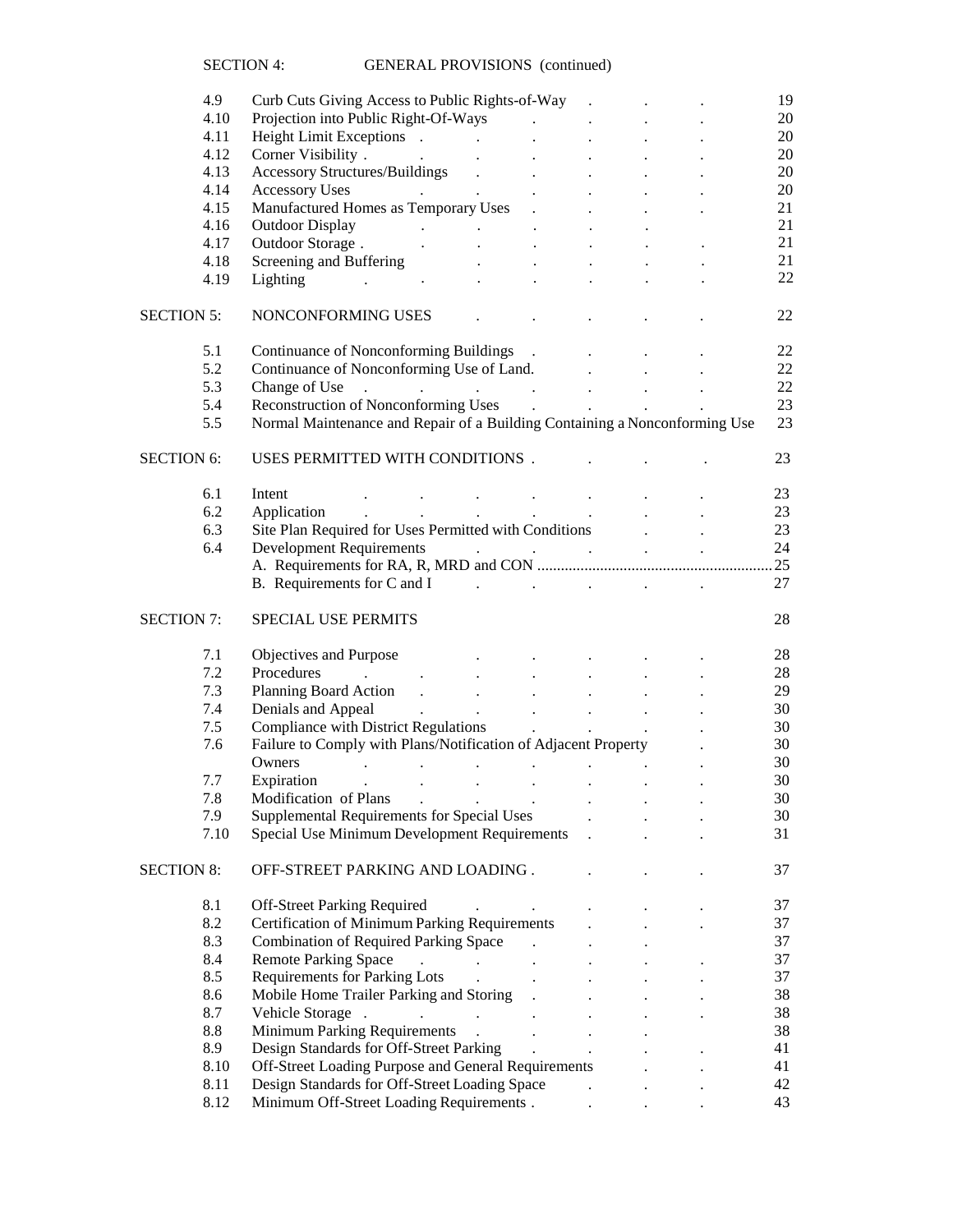| <b>SECTION 9:</b>  | <b>SIGNS</b>                                                                         |                                            |                                                                       |                                     |                                                                                                     | 43 |
|--------------------|--------------------------------------------------------------------------------------|--------------------------------------------|-----------------------------------------------------------------------|-------------------------------------|-----------------------------------------------------------------------------------------------------|----|
| 9.1                | Objective and Purpose                                                                |                                            | $\mathbf{r}$ , and $\mathbf{r}$ , and $\mathbf{r}$ , and $\mathbf{r}$ | $\sim$ 10 $\pm$                     |                                                                                                     | 43 |
| 9.2                | <b>General Provisions</b>                                                            |                                            |                                                                       |                                     | the contract of the contract of the contract of the contract of the contract of                     | 43 |
| 9.3                | Signs not Requiring a Permit from the Zoning Officer.                                |                                            |                                                                       |                                     |                                                                                                     | 45 |
| 9.4                |                                                                                      |                                            |                                                                       |                                     |                                                                                                     | 46 |
| 9.5                | Business and Industrial Signs                                                        | $\mathcal{L}$ and $\mathcal{L}$            |                                                                       |                                     | $\mathcal{L}^{\mathcal{A}}$ and $\mathcal{L}^{\mathcal{A}}$ are the set of the set of $\mathcal{A}$ | 46 |
| 9.6                | Outdoor Advertising Signs.                                                           |                                            | $\mathbf{L}$ and $\mathbf{L}$                                         | $\mathcal{L}^{\text{max}}$          |                                                                                                     | 46 |
| <b>SECTION 10:</b> | <b>BOARD OF ADJUSTMENT</b>                                                           |                                            |                                                                       |                                     |                                                                                                     | 47 |
| 10.1               | Establishment                                                                        | and the state of the state of the state of |                                                                       |                                     |                                                                                                     | 47 |
| 10.2               | Proceedings of the Board of Adjustment .                                             |                                            |                                                                       | $\ddot{\phantom{a}}$                |                                                                                                     | 47 |
| 10.3               | Powers and Duties of the Board of Adjustment.                                        |                                            |                                                                       |                                     |                                                                                                     | 49 |
| <b>SECTION 11:</b> | <b>CHANGES AND AMENDMENTS</b>                                                        |                                            |                                                                       |                                     |                                                                                                     | 50 |
| 11.1               | Initiation of Amendments.                                                            |                                            |                                                                       | $\bullet$                           |                                                                                                     | 50 |
| 11.2               | Action by the Applicant                                                              |                                            |                                                                       |                                     | the control of the control of the control of the control of                                         | 51 |
| 11.3               |                                                                                      |                                            |                                                                       | $\mathbb{Z}^{\mathbb{Z}^{\times}}$  |                                                                                                     | 52 |
| 11.4               | Action by the Board of Commissioners and the community of the Board of Commissioners |                                            |                                                                       |                                     |                                                                                                     | 52 |
| 11.5               | Withdrawal of the Application                                                        |                                            |                                                                       | and the contract of the contract of |                                                                                                     | 53 |
| 11.6               | Notice to North Carolina Department of Transportation (NCDOT) of Establishment       |                                            |                                                                       |                                     |                                                                                                     |    |
|                    | or Revision of Industrial Zones Along Interstate or Primary Highway Rights-of-       |                                            |                                                                       |                                     |                                                                                                     |    |
|                    | Way<br>$\sim 100$ km s $^{-1}$                                                       | and the company of the                     |                                                                       | and the state of the state of       |                                                                                                     | 53 |
| 11.7               | Statue of Limitations on Challenges to Changes and Amendments                        |                                            |                                                                       |                                     |                                                                                                     | 53 |
| 11.8               | Development Moratoria.                                                               |                                            | $\mathbf{L}^{(1)}$ and $\mathbf{L}^{(2)}$                             |                                     |                                                                                                     | 53 |
| <b>SECTION 12:</b> | DEFINITIONS AND WORD INTERPRETATIONS.                                                |                                            |                                                                       |                                     |                                                                                                     | 54 |
| <b>SECTION 13:</b> | <b>AMENDMENTS</b>                                                                    |                                            |                                                                       |                                     |                                                                                                     | 74 |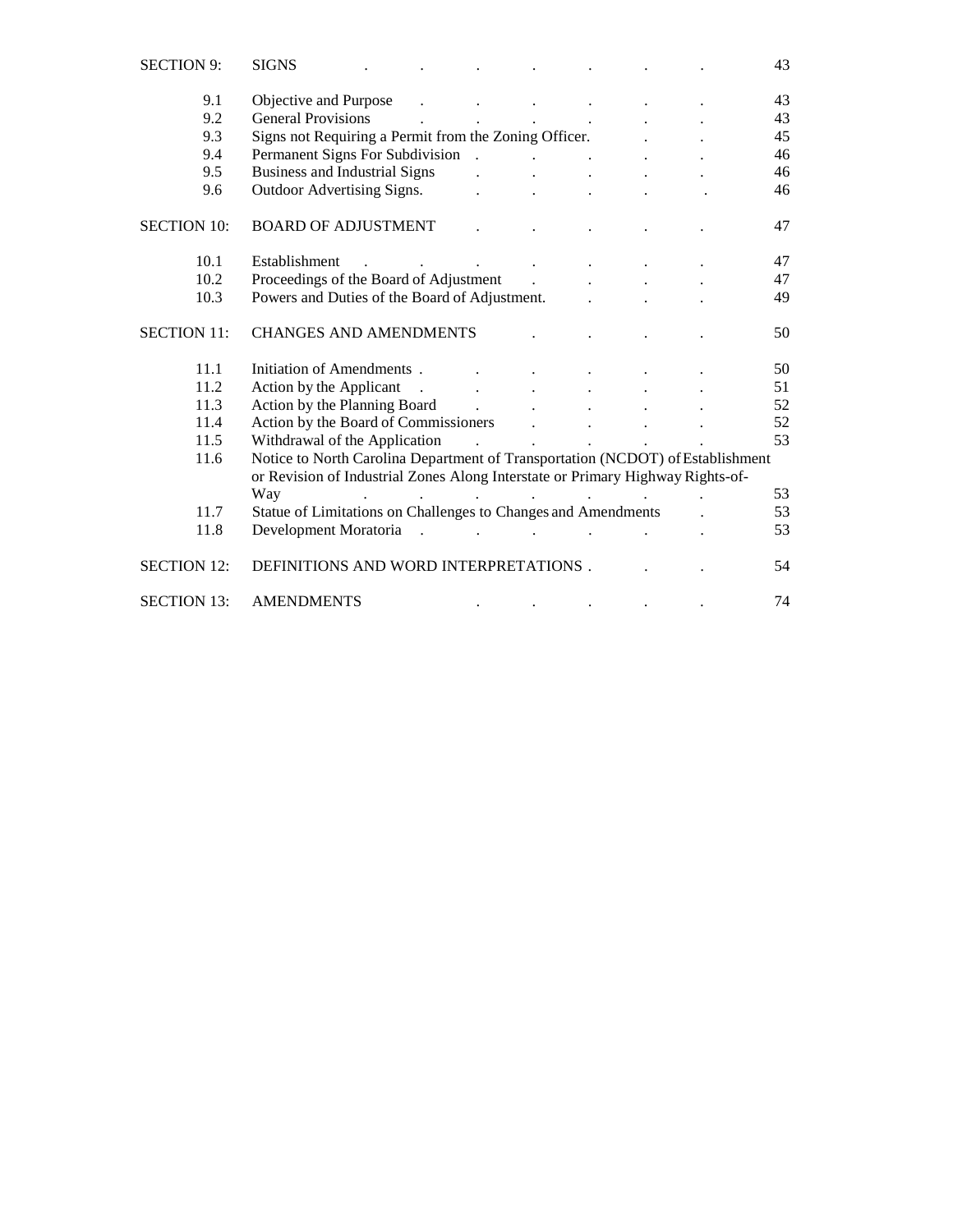# **SECTION 1. LEGAL PROVISIONS**

### **1.1 PURPOSE**

In order to lessen congestion in the streets; to secure safety from fire, panic, and dangers; to promote the public health, safety, and welfare; to provide adequate light and air; to prevent the overcrowding of land; to avoid undue concentration of population; to facilitate the efficient and adequate provisions of transportation, sewerage, schools, parks, and other public requirements; to conserve the value of buildings; to protect the public water supply, and encourage the most appropriate use of land throughout the planning and zoning jurisdiction in accordance with a comprehensive land use plan of Sampson County, there is hereby adopted and established an official Zoning Ordinance of Sampson County, North Carolina.*(ZA-1-06-1)*

### **1.2 AUTHORITY AND ENACTMENT**

This Zoning Ordinance is hereby adopted and enacted pursuant to the authority vested in Sampson County by Chapter 153A, Article 18, Part 3. Zoning of the General Statutes of North Carolina.

### **1.3 TITLE**

This Ordinance shall be known as the "Zoning Ordinance, Sampson County, North Carolina."

### **1.4 JURISDICTION**

The provisions of this Ordinance shall apply within the areas designated as zoning districts on the official zoning map(s) by the Board of Commissioners of Sampson County. The official zoning map(s) will be on file in the office of the Planning Department.

### **1.5 BONA FIDE FARMS EXEMPT**

The provisions of this Ordinance shall not apply to bona fide farms (defined in Sec. 12 of this ordinance). This Ordinance does not impose nor exercise any controls over croplands, timberlands, pasturelands, orchards, or idle or other farmlands. Nor does it exercise control over any farmhouse, barn, poultry house, or other farm buildings, including tenant or other houses for persons working on said farms, as long as such houses shall be in the same ownership as the farm and located on the farm. Residences for non-farm use or occupancy and other non-farm uses shall be subject to the provisions of this Ordinance.

### **1.6 MINIMUM REQUIREMENTS**

In interpreting and applying the provisions of this Ordinance, they shall be held to be the minimum requirements for the promotion of the public safety, health, convenience, prosperity, and general welfare. It is not intended by this Ordinance to interfere with, abrogate, or annul any easements, covenants, or other agreements between parties. However, where this Ordinance imposes a greater restriction upon the use of buildings or premises or upon the height of buildings, or requires larger open space than is imposed or required by other ordinance, rules, regulations, or by easements, covenants, or agreements, the provisions of this Ordinance shall govern.

### **1.7 SEVARABILITY**

If any Article, Section, sentence, clause, or phrase of this Ordinance is for any reason held to be invalid by the courts, such decision shall not affect the validity of the remaining portion of this Ordinance. The Board of County Commissioners hereby declares that it has passed this Ordinance and each Article, Section, clause, and phrase thereof, irrespective of the fact that any one (1) or more Articles, Sections, sentences, or phrases be declared invalid by the courts.

### **1.8 COMPREHENSIVE LAND USE PLAN**

The comprehensive land use plan adopted by the Board of Commissioners of Sampson County indicates desired development patterns for the County. The land use plan should be used as a guide for the application of this ordinance to land within the areas covered, any ordinance amendments, as well as for the provision of public services.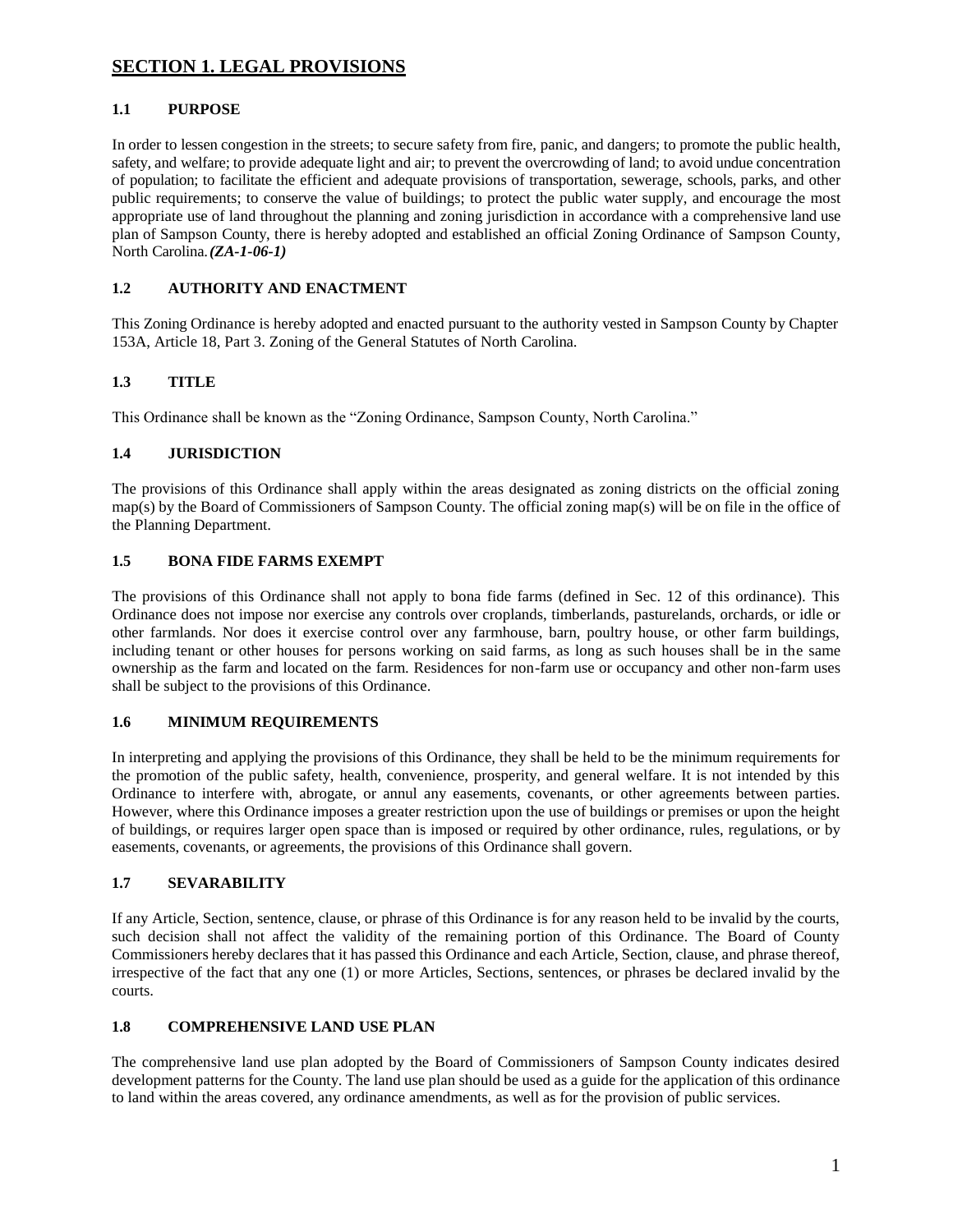### **1.9 VESTED RIGHTS**

A vested right shall be deemed established with respect to any property upon the valid approval, or conditional approval, of *a* site specific development plan or a phased development plan, following notice and public hearing by the Planning Board. Such vested right shall confer upon the landowner the right to unde1take and complete the development and use of said property under the terms and conditions of the site specific development plan or the phased development plan including any amendments thereto. The Board may approve a site specific development plan or a phased development plan upon such terms and conditions as may reasonably be necessary to protect the public health, safety, and welfare. Such conditional approval shall result in a vested right, although failure to abide by such terms and conditions will result in a forfeiture of vested rights. The Planning Board shall not require a landowner to waive his vested rights as a condition of developmental approval. A site-specific development plan or a phased development plan shall be deemed approved upon the effective date of the Board's action. A right, which has been vested, shall remain vested for a period of two years.

A vested right, once established, precludes any zoning action which would change, alter, impair, prevent, diminish, or otherwise delay the development or use of the property asset forth in an approved site specific development plan or an approved phased development plan except:

- A. With written consent of the affected landowner.
- B. Upon findings that natural or man-made hazards on or in the immediate vicinity of the property, if not corrected, would pose a serious threat *to* the public health, safety, and welfare if the project were to proceed *as* contemplated *in the site specific* development plan or the phased development plan.
- C. To the extent that the affected landowner receives compensation for all costs, expenses, and losses incurred.
- D. Upon findings that the landowner or his representative intentionally supplied inaccurate information or made material misrepresentations, which made a difference in the approval by the town of the site specific development plan or the phased development plan; or
- E. Upon the enactment ofaStateorFederal laworregulation which precludes development as contemplated in the site specific development plan or the phased development plan.

### **1.10 EFFECTIVE DATE**

This Ordinance and its provisions governing the use of land, buildings, and other matters as hereinafter set forth are hereby established and declared to be in full force and effect from the passage date and the determined effective date.

Approved and adopted by the Board of Commissioners this 4<sup>th</sup> day of October and shall become effective on and from.

hairman, Board of Commissioners

ATTEST: Clerk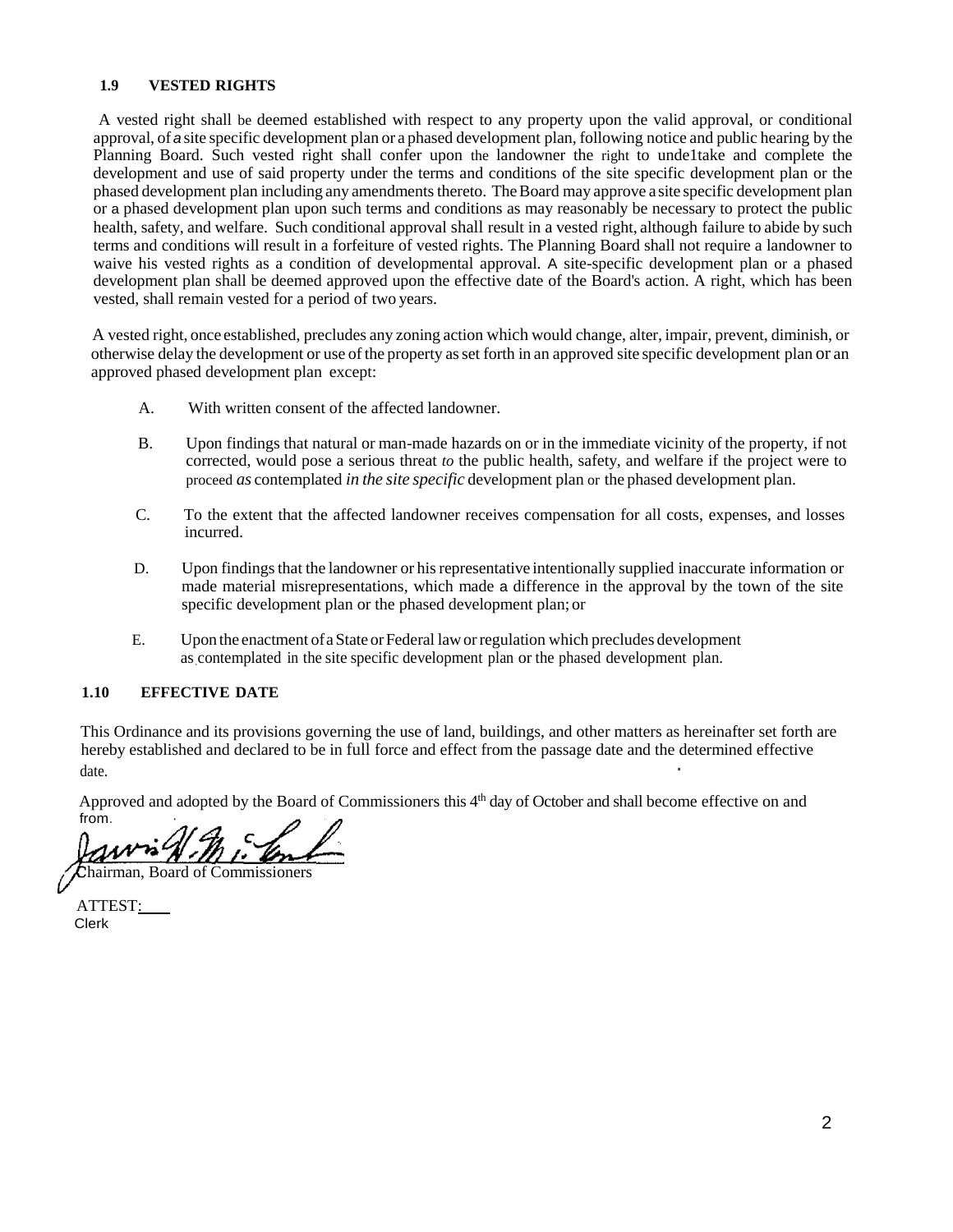# **SECTION 2. APPLICATION AND ENFORCEMENT**

### **2.1 APPLICATION**

No building or land shall hereafter be used and no building or part thereof shall be erected, moved, or altered except in conformity with the regulations herein specified for the district in which it is located, except as hereinafter provided in this Ordinance.

### **2.2 ENFORCEMENT**

### **A. ZONING OFFICER**

The Board of Commissioners or County Manager shall appoint a Zoning Officer to enforce the provisions of this Ordinance. The Zoning Officer will keep records of all variances and amendments to this ordinance. The assistance of such other persons may be provided as the Board of Commissioners or County Manager may direct.

If the Zoning Officer shall find that any of the provisions of this Ordinance are being violated, he shall notify in writing the person responsible for such violations, indicating the nature of such violation and ordering the action necessary to correct it. He shall order discontinuance of illegal use of land, buildings, or structures or of additions, alterations or structural changes thereto; discontinuance of any illegal work being done; or shall take any other action authorized by this Ordinance or the Board of Commissioners to insure compliance with or to prevent violations of its provisions.

### **B. CERTIFICATE OF ZONING COMPLIANCE AND BUILDING PERMIT REQUIRED**

No land shall be used or occupied and no building hereafter erected, structurally altered, moved, or its use changed until a Certificate of Zoning Compliance (zoning permit) shall be issued by the Zoning Officer, except in conformity with the provisions of this Ordinance or except after written order from the Board of Adjustment.

- 1) A Zoning permit is issued by the Zoning officer for permitted uses and uses permitted with conditions.
- 2) A special use permit is issued by the Planning Board.

### *The Building Inspector cannot issue a Building Permit unless zoning compliance is certified.*

A record of all certificates shall be kept on file in the office of the Zoning Officer and copies shall be furnished upon request to any person having a proprietary or tenancy interest in the building or land involved.

### **C. SITE PLAN REQUIREMENTS**

Permitted Uses with Conditions and Special Uses require a Site Plan Review by the Sampson County Planning Department prior to the issuance of a Zoning Permit, Watershed Permit or Building Permit. Permitted Uses may require a site plan review upon the request of the Zoning Officer. The Site Plan shall consist of two (2) sets of plans drawn to an engineering scale, one (1) of which shall be returned to the applicant upon approval. The Site Plan shall contain the following:

- 1) The shape and dimensions of the lot on which the proposed building is to be erected;
- 2) The location of said lot with respect to adjacent rights-of-way;
- 3) The shape, dimensions, and location of all buildings, existing and proposed, and required setbacks;
- 4) The nature of the proposed use of the building or land, including the extent and location of the use;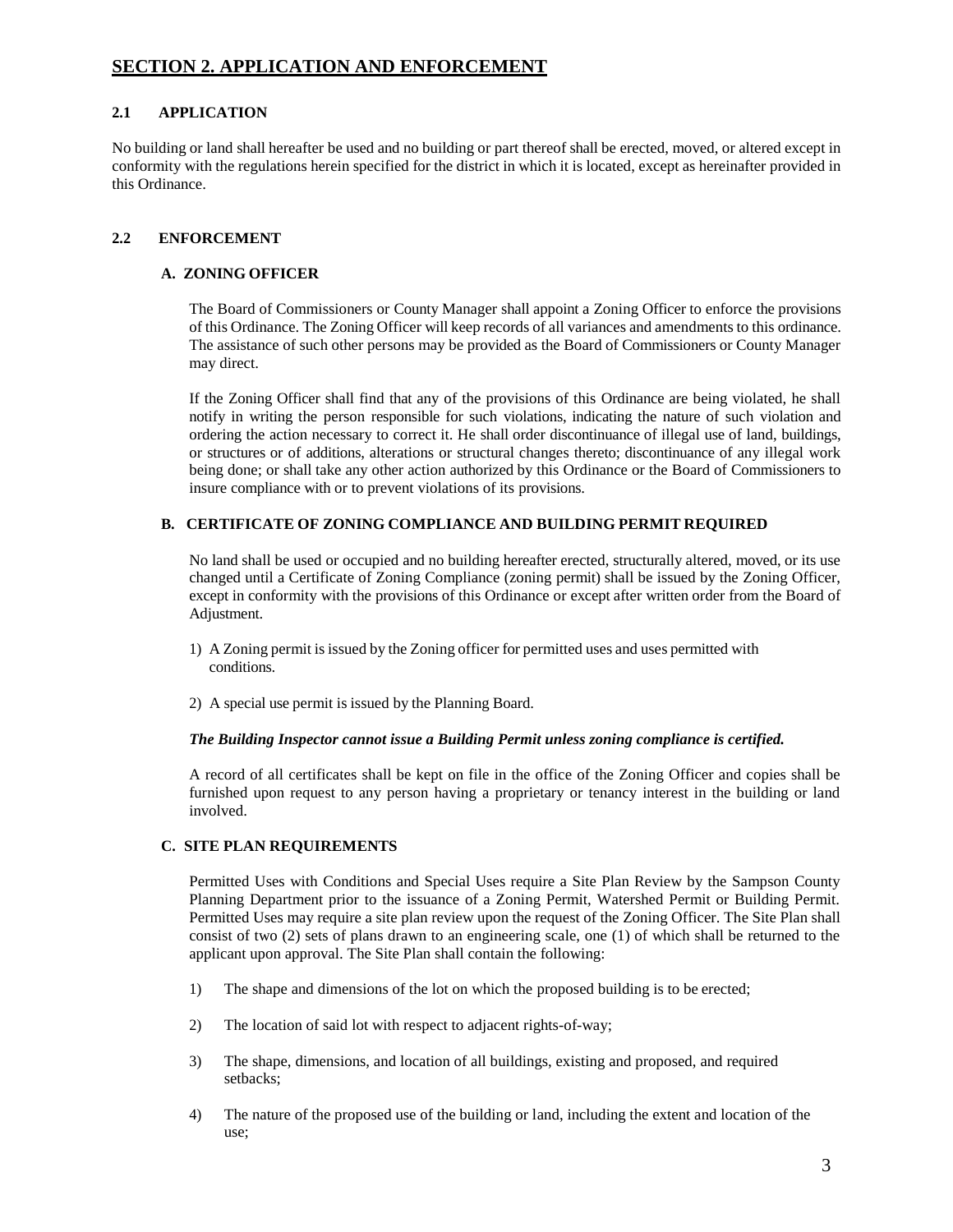- 5) The location and dimensions of off-street parking and loading space and means of ingress and egress;
- 6) The location of all required buffers;
- 7) Required Driveway Permits from the Department of Transportation;
- 8) A Sedimentation and Erosion Control Plan (if applicable) as submitted to the Land Quality Section, Department of Environment and Natural Resources.
- 9) Any other information, which the Zoning Officer may deem necessary for consideration in enforcing all provisions of this Ordinance.
- 10) Prior to approval of the Site Plan, the Zoning Officer may consult with other qualified personnel for assistance to determine if the application meets the requirements of this Ordinance.

No permanent power will be authorized and no Certificate of Occupancy will be issued until all the above items are provided and the Zoning Officer deems the Site Plan complete, and an "as built plan" is submitted.

# **D. TEMPORARY CERTIFICATE**

The Zoning Officer may issue a temporary Certificate of Zoning Compliance for rallies, carnivals, religious revivals, and similar temporary uses. Such certificates shall be issued for a fixed period of time, but not to exceed fifteen (15) days, shall be subject to such limitations as the Zoning Officer may impose to protect the character of the district affected, and may be considered for reapplication. A fee set by the Board of Commissioners shall be charged for the processing of such application. The adopted fee schedule shall be posted in the Planning Department and the office of the Zoning Officer and his/her designee.

### **E. RIGHT OF APPEAL**

If the Certificate of Zoning Compliance is denied, the applicant may appeal the action of the Zoning Officer to the Board of Adjustment; and that from the decision of the Board of Adjustment, recourse shall be the Sampson County Superior Court as provided by law. It is further the intention of this Ordinance that the duties of the Board of Commissioners in connection with the Ordinance shall not include the hearing and passing upon disputed questions that may arise in connection with the enforcement thereof, but that the procedure for determining such questions shall be as herein set out in the Ordinance, and that the duties of Board of Commissioners in connection with this Ordinance shall be only the duty of considering and passing upon any proposed amendment, or repeal of the Ordinance as pro- vided by law.

# **F. PENALTY**

The Zoning Officer will notify any person, firm, or corporation of a suspected violation of this ordinance in person or in writing. Any person, firm, or corporation who violates the provisions of this Ordinance shall upon conviction be guilty of a misdemeanor and shall be fined not exceeding five hundred (\$500) dollars and/or imprisoned not exceeding thirty (30) days. Each day of violation shall be considered a separate offense.

### **G. REMEDIES**

In any case where a building is created, constructed, reconstructed, altered, repaired, converted, or maintained, or any building or land is used in violation of this Ordinance, the Zoning Officer, or any other appropriate County authority, or any person who would be damaged by such violation, in addition to other remedies, may institute an action for injunction, or mandamus, or other appropriate action or proceeding to prevent such violation.

### **H. COMPLAINTS REGARDING VIOLATIONS**

When a violation of this Ordinance occurs or is alleged to have occurred, any person may file a written complaint. Such complaint shall state fully the cause and basis thereof and shall be filed with the Zoning Officer. The Zoning Officer shall record properly such complaint, investigate within ten (10) days, and take action as provided in these regulations.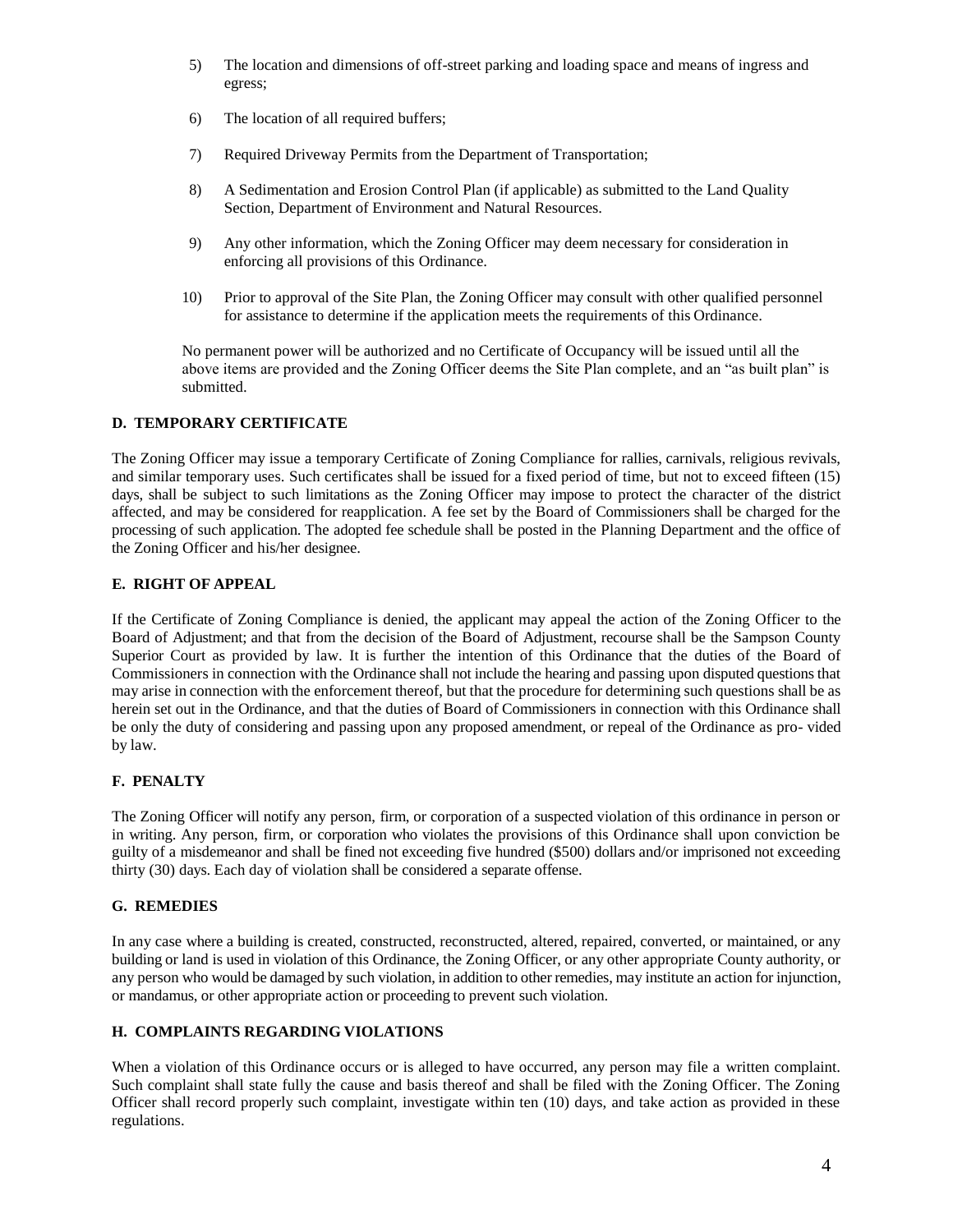### **I. CANCELLATION OF PERMITS**

The Zoning Officer through the Sampson County Inspections department shall cancel a building or occupancy permit when the method of construction or use violates any provisions contained in these regulations.

# **J. VIOLATIONS MUST BE RESOLVED PRIOR TO PERMIT ISSUANCE**

No building permit, zoning permit, subdivision plat, rezoning request, special use request or variance request may be processed and/or issued when there is evidence that there is a violation of any of the above referenced codes on or in *use upon the land and any portion thereof that is subject to the requested permit/approval. The permit/approval may be issued in cases where the issuance of the permit and/or approval would resolve the violation. If the permit/approval* will not resolve the violation, the permit/approval shall not be issued until all violations are resolved and any fines *levied are paid. In instances where evidence of a violation is noted after the acceptance, processing, and/or issuance of the permit/approval, all activity with regards to the processing of the application and/or inspections will cease until the property is brought into compliance and all fines levied are paid. No zoning permit will be issued except in conformity with the provisions of this ordinance, unless the department receives a written order from the Board of Adjustment in the form of an administrative appeal or variance as provided by this ordinance.*

# **SECTION 3. OFFICIAL ZONING MAP AND ZONING DISTRICTS**

# **3.1 ZONING MAP**

For the purposes of this Ordinance, Sampson County is hereby divided into zoning districts whose locations and boundaries are shown on the Official Zoning Map for Sampson County, which is hereby adopted by reference and declared to be a part of this Ordinance.

This Zoning Map and all the notations, references, and all amendments thereto, and other information shown thereon are hereby made a part of this Ordinance the same as if such information set forth on the map were all fully described and set out herein. The Zoning Map properly attested is on file in the County Planning Department and is available for inspection by the public.

The Zoning Officer or his representative shall be responsible for the maintenance and revision of the Official Zoning Map. Upon notification by the Board of Commissioners that a zoning change has been made, the Zoning Officer shall make the necessary changes on the Official Zoning Map within seven (7) calendar days of notification.

### **3.2 INTERPRETATION OF DISTRICT BOUNDARIES**

Where uncertainty exists with respect to the boundaries of zoning districts as shown on the Official Zoning Map, the following rules shall apply:

- A. Unless otherwise specifically indicated, where district boundaries are shown on the Zoning Map as approximately parallel or following the center lines of streets, highways, utility easements, or stream beds, or such lines extended, then such lines shall be construed to be such district boundaries.
- B. Where district boundaries are so indicated that they approximately follow lot lines, such lot lines shall be construed to be said boundaries.
- C. Where a district boundary line divides a lot in single ownership, the requirements for the district in which the greater portion of the lot lies shall be extended to the balance of the lot, provided that such extension shall not include any part of such lot which lies more than fifty (50) feet beyond the district boundary, and further provided that the remaining parcel shall not be less than the minimum required for the district in which it islocated.
- D. Where any public street is hereafter officially vacated or abandoned, the regulations applicable to parcels of abutting property shall apply to that portion of such street or alley thereto by virtue of such vacation or abandonment.
- E. The Board of Adjustment shall be empowered to interpret the intent of the Zoning Map as to the location of district boundaries in case any further uncertainty exists.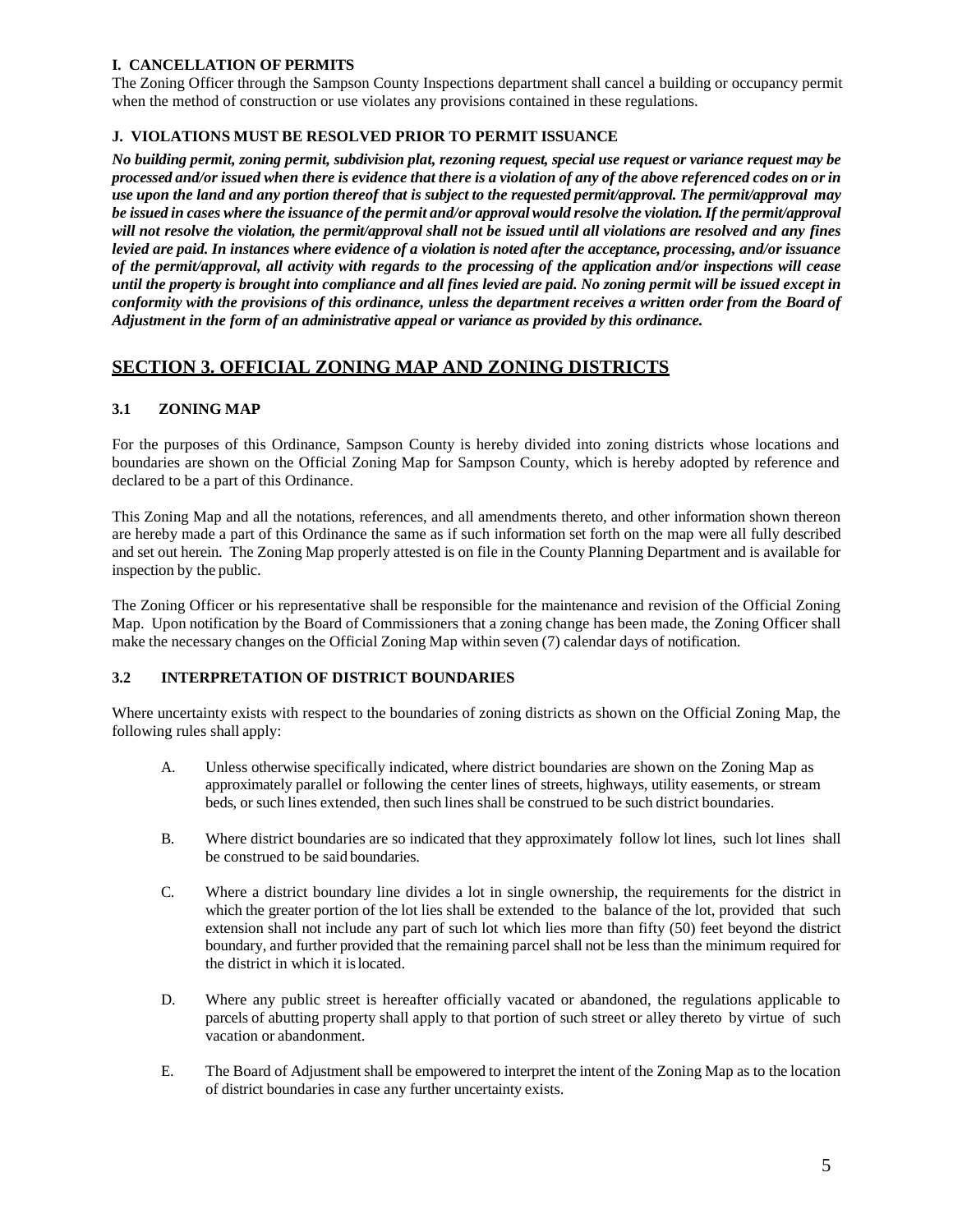### **3.3 ZONING DISTRICTS, DIMENSIONS AND REGULATIONS**

In order that the purpose of this Ordinance may be accomplished, the planning and zoning limits of Sampson County, as set forth on the accompanying zoning map, is hereby divided into the following districts:

| RA           | Residential and Agricultural District    | <b>CON</b>    | <b>Conservation District</b>    |
|--------------|------------------------------------------|---------------|---------------------------------|
| R            | <b>Residential District</b>              | AO.           | <b>Airport Overlay District</b> |
| <b>MRD</b>   | Mixed Residential District               | FPO.          | Flood Plain Overlay District    |
| $\mathbf{I}$ | Industrial District                      | $\mathcal{C}$ | <b>Commercial District</b>      |
| <b>HCO</b>   | <b>Highway Corridor Overlay District</b> |               |                                 |

# **3.3.1 RA - RESIDENTIAL AGRICULTURAL DISTRICT**

#### **A. Intent:**

The RA district provides an environment for residential use at densities that correspond with the available services and general farming operations as defined herein. It is intended to protect the agricultural sections of the community from an increase of urban density development that would make the land less suitable for farms and to protect residential development that is primarily dependent on private wells and septic tanks to insure a safe and healthy living environment. In addition, some uses that are necessary in a rural environment, which are nonresidential in nature may be allowed with conditions or by special use.

### **B. Permitted Principal Uses and Structures:**

Accessory uses and structures (see general provisions) Agriculture (Bona fide farms) Airplane Hangers (as an accessory to an airport) Churches and their customary uses including childcare on premises, fellowship halls, playgrounds Dwelling, Single Family (including modular homes) Manufactured home, Class A, on individual lot Manufactured home, Class B, on individual lot Public utility distribution lines & easements (exempt from yard requirements)

### **C. Permitted Uses with Conditions (See Section 6. for additional development requirements):**

Animal shelters and kennels Arenas, assembly and exhibition halls Athletic fields, recreation buildings, playgrounds (no commercial gain) Auction House Automobile Service (including, but not limited to, body shops, engine repair, garages, wrecker service, etc. Use does not include junk vehicle storage) Beauty and Barber Shops Bed and Breakfast Operations Cemeteries **(***Amended 5/2008)* Clubs, lodges and community centers (Private, non-profit) Contractor/Construction Business (including but not limited to, general contractors, subcontractors, grading, landscaping, tree service, pool installation, and other similar trades) Day care homes (as home occupation) Day care facilities Dwellings, Duplexes Dwellings, Multifamily Family Care Facilities Feed Processing Funeral Homes Golf Course, Par 3 Golf Courses, excluding miniature golf Greenhouse, nurseries and turf farms Home Occupations Manufactured Home Parks Mini-Warehouse/Storage Facility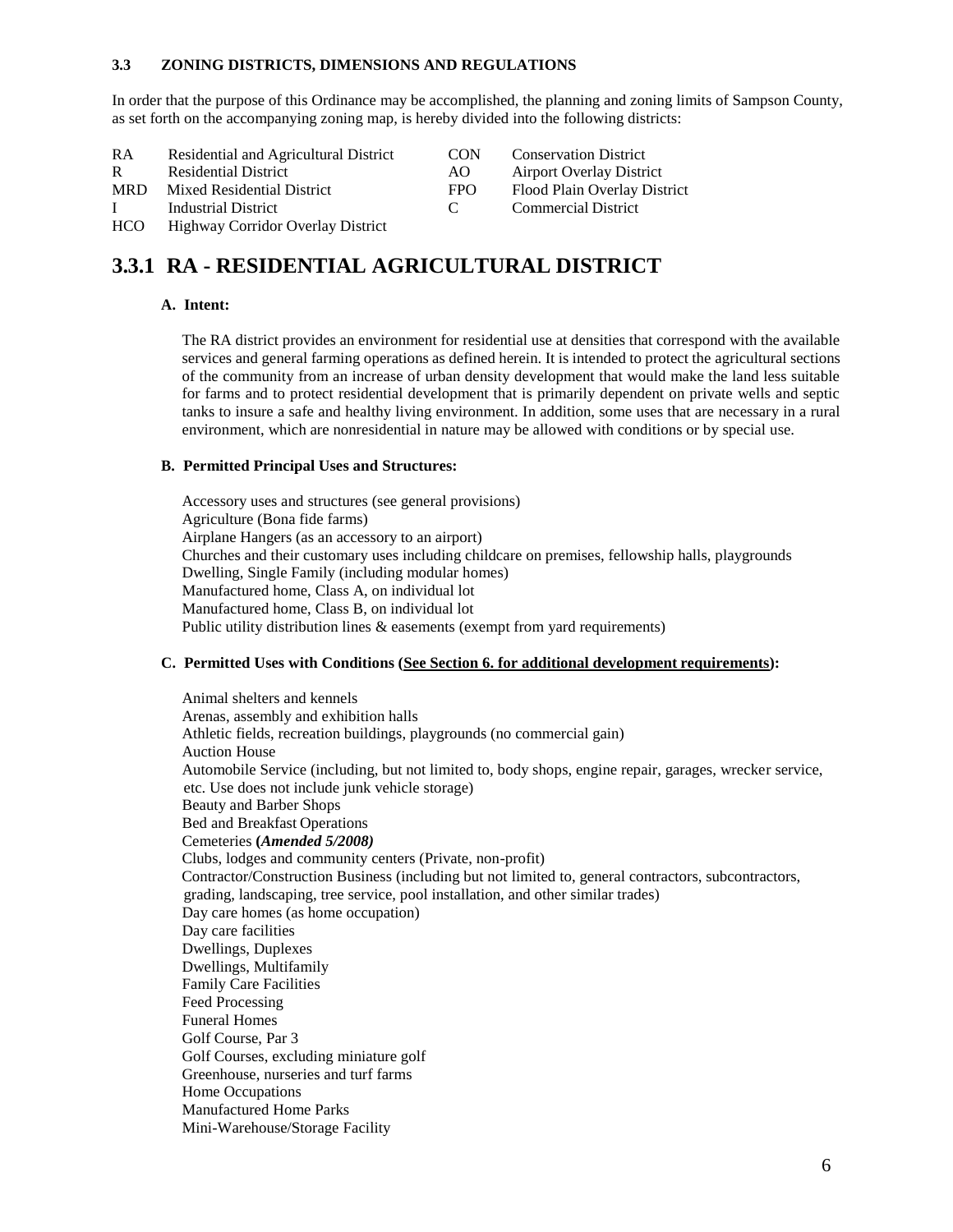Nursing and convalescent homes Off-premises advertising signs (Billboards) Outdoor Storage Post Offices Private Utilities (water and sewer) Produce stands (for sale of produce grown on premises only in RA) Public utility substations Recreation, outdoor (including, but not limited to, ball fields, swimming pools, horseback riding trails, saddle clubs and community rodeos Restaurants *(ZA-2-06-1)* Temporary construction buildings or mobile office (removed within 30 days of receiving certificate of occupancy) Veterinary Clinics

### **D. Special Uses (See Section 7. for additional development requirements):**

Airstrips, Private (generally including only one plane for airstrip owner - must meet AO requirements) Automobile and other junk, wrecking or salvage yards Automobile Sales Automobile Service that will include Junk Vehicle Storage Automobile, Wholesale *(ZA-12-12-1)* Bulk Fuel Storage Facility Camp or Care Centers Campground, Public and Private Farm Equipment Sales *(ZA-3-09-1)* Firing Ranges Go Cart and Motor Cross Tracks Group Care Facility *(ZA-12-05-2)*  Horse Racing *(ZA-4-11-1)*  Landfill, demolition Landfill, sanitary Manufactured Home Storage and or repair yard Mining (Quarrying or other Extraction Operations) *(ZA-9-09-1)* Open Air Markets *(ZA-8-06-1)* Private Schools *(ZA-6-08-7)* Public Facilities & Buildings including schools, colleges, hospitals, parks, community centers, Ambulance services, fire stations, hospitals and other similar uses Radio and Television Studios Recreation, Indoor *(ZA-5-08-1)*  Solar Farms *(ZA-11-19-2)*  Winery *(ZA-12-09-2)* Wireless communications towers

| <b>Requirements</b>             | <b>Public Water</b><br><b>And Sewer</b> | <b>Public Water,</b><br><b>No Public Sewer</b> | <b>No Public Water</b><br><b>No Public Sewer</b> |
|---------------------------------|-----------------------------------------|------------------------------------------------|--------------------------------------------------|
| Minimum Lot Area in Square Feet | 10,000 Sq. Ft.                          | 25,000 Sq. Ft.                                 | 30,000 Sq. Ft.                                   |
| Minimum Lot Width in Feet       |                                         |                                                |                                                  |
|                                 | $110$ ft.                               | $110$ ft.                                      | $110$ ft.                                        |
| Minimum Lot Depth in Feet       |                                         |                                                |                                                  |
|                                 | $100$ ft.                               | $150$ ft.                                      | 150 ft.                                          |
| Minimum Setback Lines In Feet   |                                         |                                                |                                                  |
| Front                           | 35 ft.                                  | 35 ft.                                         | 35 ft.                                           |
|                                 |                                         |                                                |                                                  |
| Side                            | 10 ft.                                  | $10$ ft.                                       | 10 ft.                                           |
| Side abutting Street            | $20$ ft.                                | $20$ ft.                                       | $20$ ft.                                         |

# **E. Dimensional Requirements (See Sections 6 & 7 for uses with conditions and special uses):**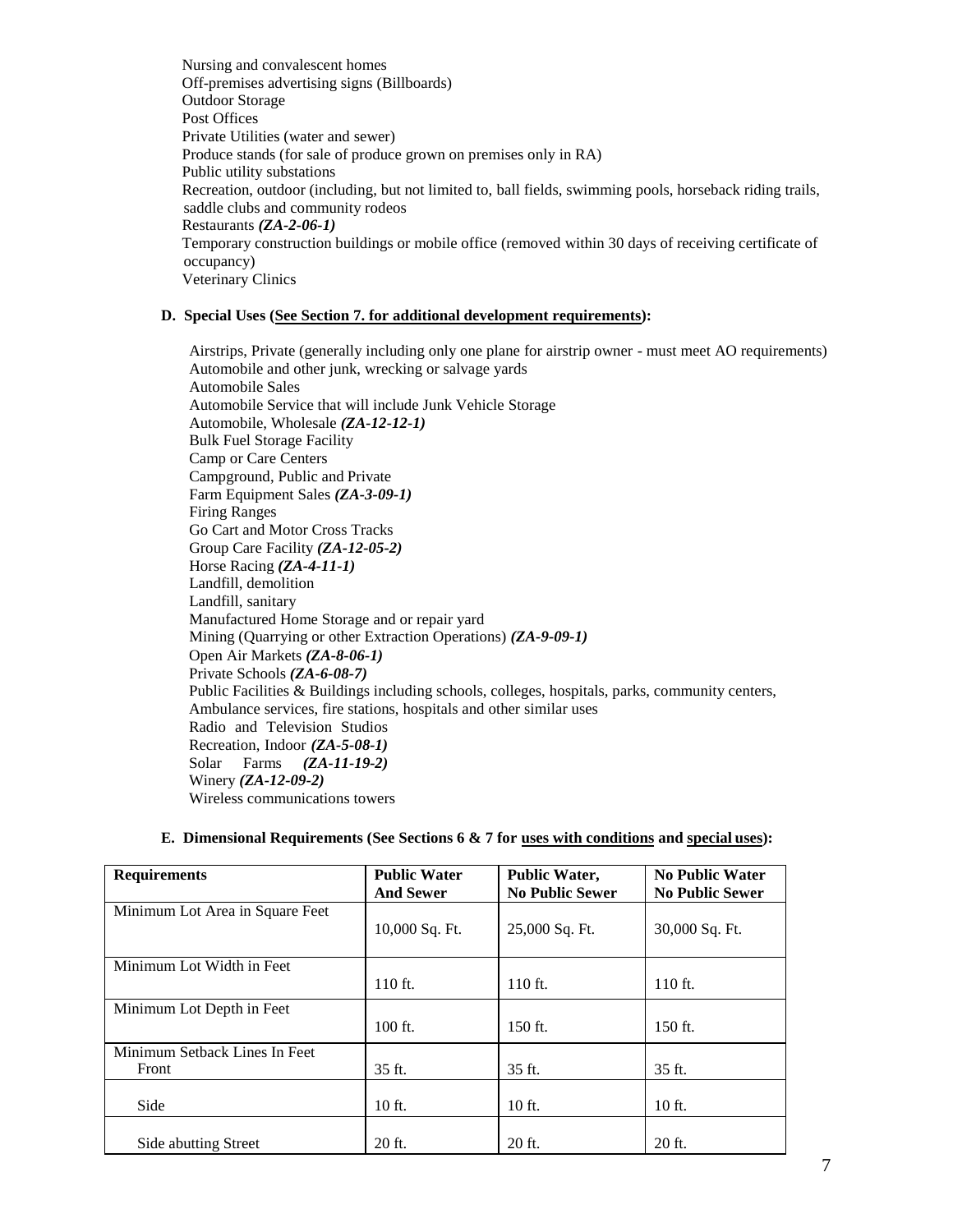| Rear                    | 25 ft. | 25 ft. | ገድ ብ<br>$2J_{\rm H}$ |
|-------------------------|--------|--------|----------------------|
| Maximum Building Height | 40 ft. | 40 ft. | 40 ft.               |

- **F. Parking and Loading: (Refer to Section 8)**
- **G. Signs: (Refer to Section 9)**
- **H. General Provisions: (Refer to Section 4)**

# **3.3.2 R - RESIDENTIAL DISTRICT**

### **A. Intent:**

The R district provides an environment for residential use at densities that correspond with the available services while protecting residential use from non-residential use that may create a public health, safety, or general welfare issue or nuisance. The district also protects residential development that is primarily dependent on private wells and septic tanks to insure a safe and healthy living environment.

### **B. Permitted Principal Uses and Structures:**

Accessory uses and structures (see general provisions) Agriculture (Bona fide farms) Churches and their customary uses including childcare on premises, fellowship halls, playgrounds Dwelling, Single Family (including modular homes) Public utility distribution lines & easements (exempt from yard requirements)

### **C. Permitted uses with conditions (See Section 6. for additional development requirements):**

Athletic fields, recreation buildings, playgrounds (no commercial gain) Cemeteries *(Amended 5/2008)* Clubs, lodges and community centers (Private, non-profit) Day care homes (as home occupation) Dwellings, Duplexes Dwellings, Multifamily Family Care Home Home Occupations Private Utilities (water and sewer) Public utility substations Temporary construction buildings or mobile office (removed within 30 days of receiving certificate of occupancy)

#### **D. Special Uses (See Section 7. for additional development requirements):**

Public Facilities & Buildings including schools, colleges, hospitals, parks, community centers, ambulance services, fire stations, hospitals and other similar uses Recreation, outdoor (including, but not limited to ball fields, swimming pools, horseback riding trails, saddle clubs and community rodeos)

| <b>Requirements</b>         | <b>Public Water</b> | <b>Public Water,</b>   | <b>No Public Water</b> |
|-----------------------------|---------------------|------------------------|------------------------|
|                             | <b>And Sewer</b>    | <b>No Public Sewer</b> | <b>No Public Sewer</b> |
| Minimum Lot Area in Sq. Ft. |                     |                        |                        |
|                             | $10,000$ Sq. Ft.    | $25,000$ Sq. Ft.       | 30,000 Sq. Ft.         |
| Minimum Lot Width in Feet   |                     |                        |                        |
|                             | $110$ ft.           | 110 ft.                | 110 ft.                |
| Minimum Lot Depth in Feet   |                     |                        |                        |
|                             | $100$ ft.           | 100 ft.                | 200 ft.                |

#### **E. Dimensional Requirements (See Sections 6 & 7 for uses with conditions and special uses):**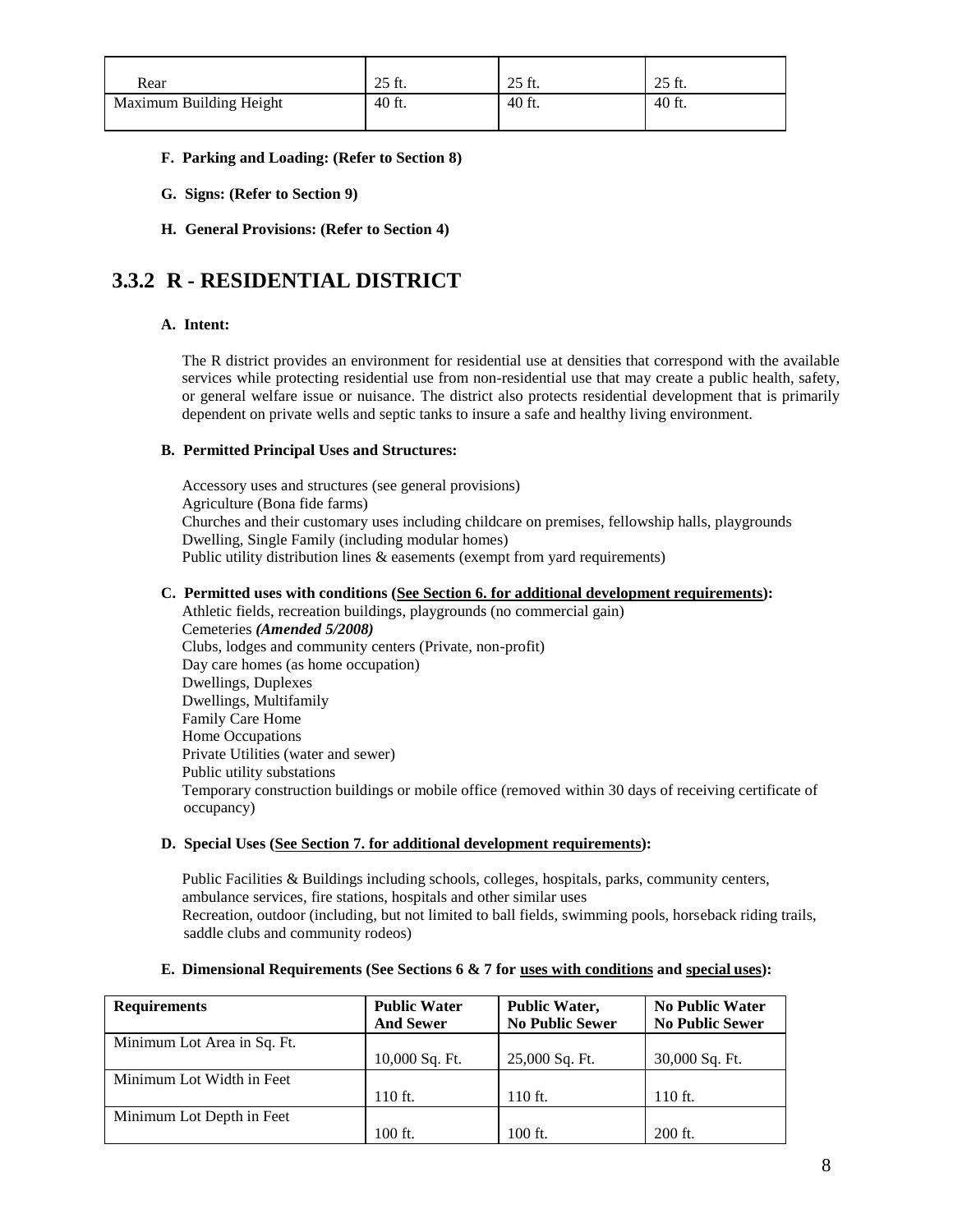| Minimum Setback Lines In Feet |          |          |        |
|-------------------------------|----------|----------|--------|
| Front                         | 35 ft.   | 35 ft.   | 35 ft. |
|                               |          |          |        |
| Side                          | $10$ ft. | $10$ ft. | 10 ft. |
|                               |          |          |        |
| Side abutting Street          | 20 ft.   | 20 ft.   | 20 ft. |
|                               |          |          |        |
| Rear                          | 25 ft.   | 25 ft.   | 25 ft. |
| Maximum Building Height       | 40 ft.   | 40 ft.   | 40 ft. |

### **F. Parking and Loading: (Refer to Section 8)**

- **G. Signs: (Refer to Section 9)**
- **H. General Provisions: (Refer to Section 4)**

# **3.3.3 MRD – MIXED RESIDENTIAL DISTRICT**

### **A. Intent:**

The MRD district provides an environment for residential use at densities that correspond with the available services while protecting residential use from non-residential use that may create a public health, safety, or general welfare issue or nuisance. The district also protects residential development that is primarily dependent on private wells and septic tanks to insure a safe and healthy living environment.

### **B. Permitted Principal Uses and Structures:**

Accessory uses and structures (see general provisions) Agriculture (Bona fide farms) Dwelling, Single Family (including modular homes) Class A Manufactured Homes Class B Manufacture Homes *(ZA-8-14-3)* Churches and their customary uses including childcare on premises, fellowship halls, playgrounds Public utility distribution lines & easements (exempt from yard requirements)

#### **C. Permitted uses with conditions (See Section 6. for additional development requirements):**

Athletic fields, recreation buildings, playgrounds (no commercial gain) Cemeteries *(Amended 5/2008)* Clubs, lodges and community centers (Private, non profit) Day care homes (as home occupation) Dwellings, Duplexes Dwellings, Multifamily Family Care Home Home Occupations Private Utilities (water and sewer) Public utility substations Temporary construction buildings or mobile office (removed within 30 days of receiving certificate of occupancy)

#### **D. Special Uses (See Section 7. for additional development requirements):**

### Group Care Facility

Public Facilities & Buildings including schools, colleges, hospitals, parks, community centers, ambulance services, fire stations, hospitals and other similar uses Recreation, outdoor (including, but not limited to, ball fields, swimming pools, horseback riding trails, saddle clubs and community rodeos)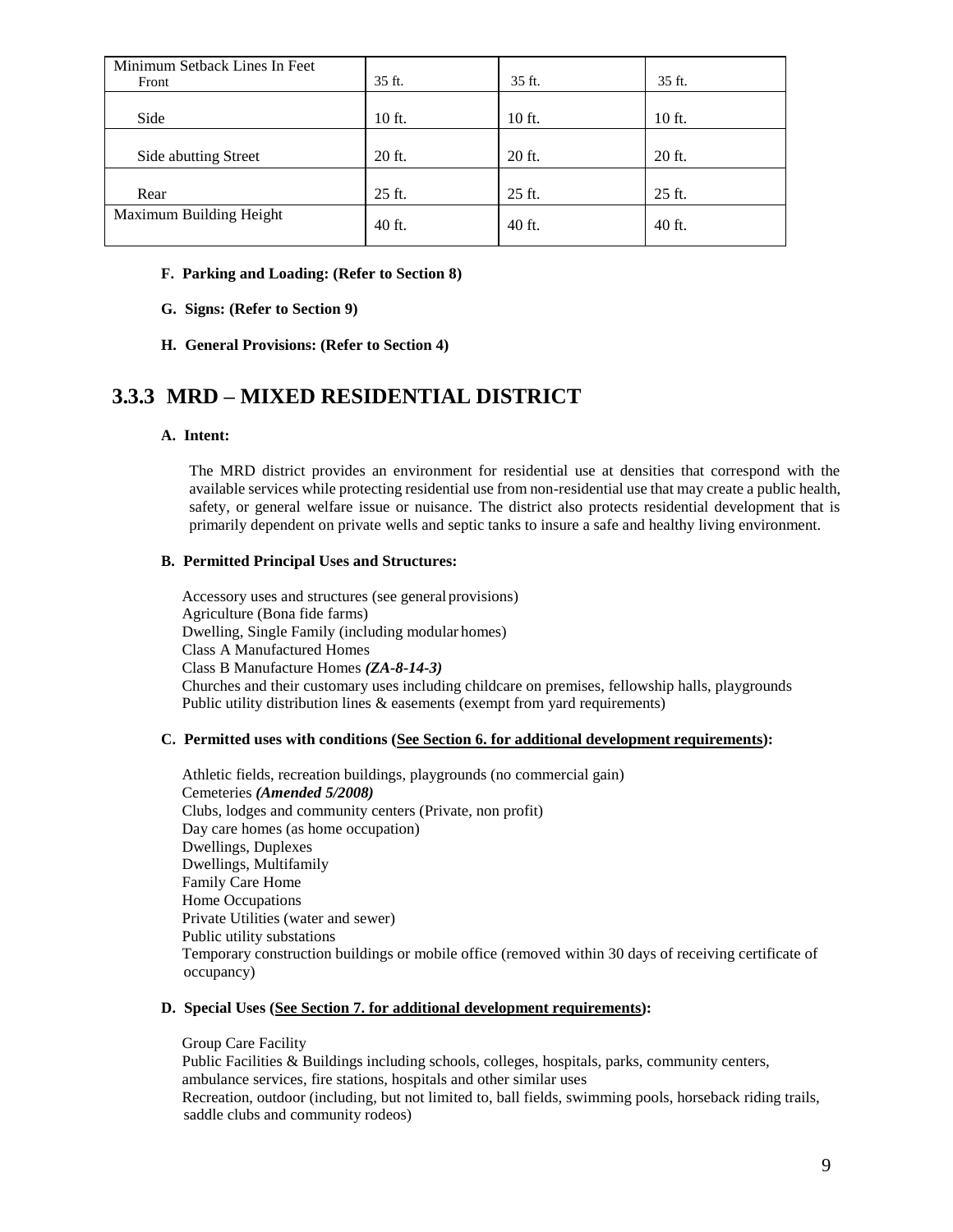### **E. Dimensional Requirements (See Sections 6 & 7 for uses with conditions and special uses):**

| <b>Requirements</b>           | <b>Public Water</b> | <b>Public Water,</b>   | <b>No Public Water</b> |
|-------------------------------|---------------------|------------------------|------------------------|
|                               | <b>And Sewer</b>    | <b>No Public Sewer</b> | <b>No Public Sewer</b> |
| Minimum Lot Area in Sq. Ft.   |                     |                        |                        |
|                               | 10,000 Sq. Ft.      | $25,000$ Sq. Ft.       | 30,000 Sq. Ft.         |
| Minimum Lot Width in Feet     |                     |                        |                        |
|                               | $110$ ft.           | $110$ ft.              | 110 ft.                |
| Minimum Lot Depth in Feet     |                     |                        |                        |
|                               | $100$ ft.           | $100$ ft.              | 200 ft.                |
| Minimum Setback Lines In Feet |                     |                        |                        |
| Front                         | 35 ft.              | 35 ft.                 | 35 ft.                 |
|                               |                     |                        |                        |
| Side                          | $10$ ft.            | $10$ ft.               | 10 ft.                 |
|                               |                     |                        |                        |
| Side abutting Street          | 20 ft.              | 20 ft.                 | 20 ft.                 |
|                               |                     |                        |                        |
| Rear                          | 25 ft.              | 25 ft.                 | 25 ft.                 |
| Maximum Building Height       | 40 ft.              | 40 ft.                 | 40 ft.                 |

- **F. Parking and Loading: (Refer to Section 8)**
- **G. Signs: (Refer to Section 9)**
- **H. General Provisions: (Refer to Section 4)**

# **3.3.4 C - COMMERCIAL DISTRICT**

# **A. Intent:**

The Commercial District accommodates many commercial uses that are essential services that a community needs. It is important that each commercial district be located with appropriate traffic access and proper infrastructure to conduct the business. Each new request will be reviewed so that the business and its location will not be detrimental to the public health safety or general welfare.

### **B. Permitted Principal Uses and Structures:**

Accessory uses and structures (see general provisions) Agriculture (Bona Fide Farm) Animal Shelters and Kennels Arenas, Assembly and Exhibition Halls Athletic Fields, recreation buildings, playgrounds (no commercial gain) Auction House Automobile Parts Sales Automobile Rental or Leasing Automobile Sales and Service Automobile Service (including, but not limited to, body shops, engine repair, garages, wrecker service, etc. Use does not include junk vehicle storage) Bakery Bank Beauty and Barber Shops Bed and Breakfast Operations Boat Sales and Service (outdoor storage in rear yard only & screened) Car or Truck Wash Cemeteries **(***Amended 5/2008)* Churches *(Amended/5/2012)* Clubs, lodges and community centers (Private Non Profit) Clubs and places of entertainment (commercial)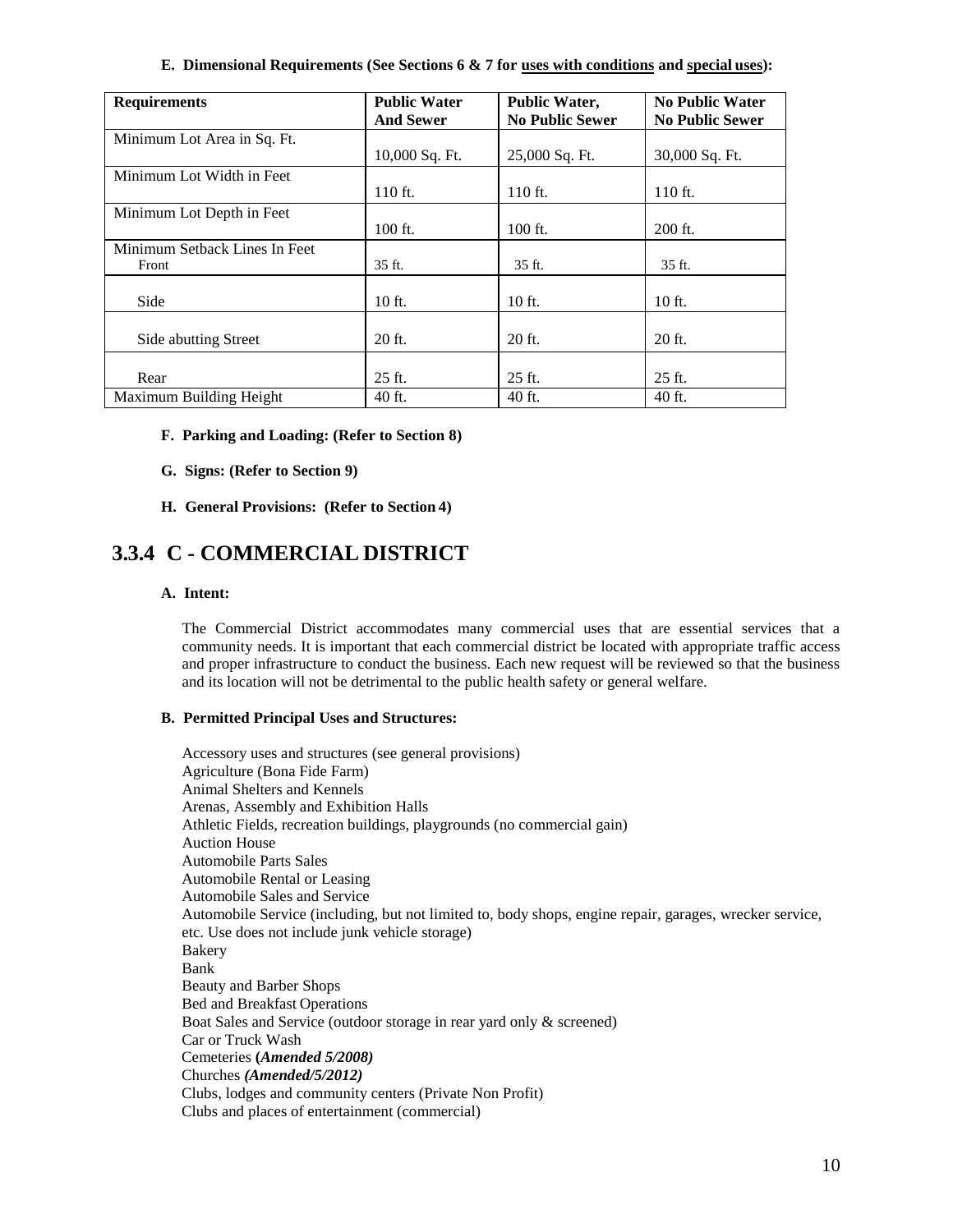Contractor/Construction Business (including, but not limited to, general contractors, subcontractors, grading, landscaping, tree service, pool installation, and other similar trades) Convenience Stores, including self-service gas pumps, coin operated car wash Day Care Facilities Driving Range Drug Stores and Gift Shops Dry Cleaning Establishments and Laundries Farm Equipment Sales and Services Feed and Seed Sales Feed and Seed Sales (no outdoor storage) Feed Processing Funeral Homes Golf Courses, Par 3 Golf Courses, excluding miniature golf Golf Courses, miniature golf Greenhouse and Nurseries and Turf farms Hotels and Motels Manufactured or Modular Home Sales Lots Marina (fuel supplies) Mini-Warehouse / Storage Facilities Mixed commercial and residential use where commercial use is primary and both occupy the same structure or lot Movie Theaters, not including outdoor "drive-ins" Moving Companies Nursing & Convalescent Homes Offices - Business, Professional and Medical Other Vehicle and Equipment Sales and Services, including farm equipment, trucks, motorcycles, motor homes and campers, and boats Post Offices Printing, Publishing and Binding Establishments Private Utilities (water and sewer) Produce Stands Public Facilities & Buildings including schools, colleges, hospitals, parks, community centers, ambulance services, fire stations, hospitals and other similar uses Public Utility Distribution Lines & Easements (exempt from dimensional requirements.) Radio and Television Studios Recreation, Indoor (bowling alleys, skating rinks etc.) Recreation, Outdoor (including, but not limited to, ball fields, swimming pools, horseback riding trails, saddle clubs and community rodeos) Restaurants, including Drive-Ins and Fast Food Retail Sales and other Establishments (not elsewhere listed) Temporary Construction Buildings (must be removed within 30 days of receiving Certificate of Occupancy) Vehicle Service Stations (including Car Washes) Veterinary Clinics Wholesale and Retail Trade, such as building supplies, farm equipment, feed and seed, office equipment and supplies, large household appliances, plumbing and electrical fixtures, wholesale businesses, and lumber yards.

#### **C. Permitted uses with conditions (See Section 6. for additional development requirements):**

Camp or Care Centers Campground, Public and Private Dwellings, Duplex Dwellings, Multi-Family including structures with three or more units (Apartments, condominiums -- See Requirements) Dwellings, Single Family Fuels Bulk Storage Home Occupations Outdoor Display Outdoor Storage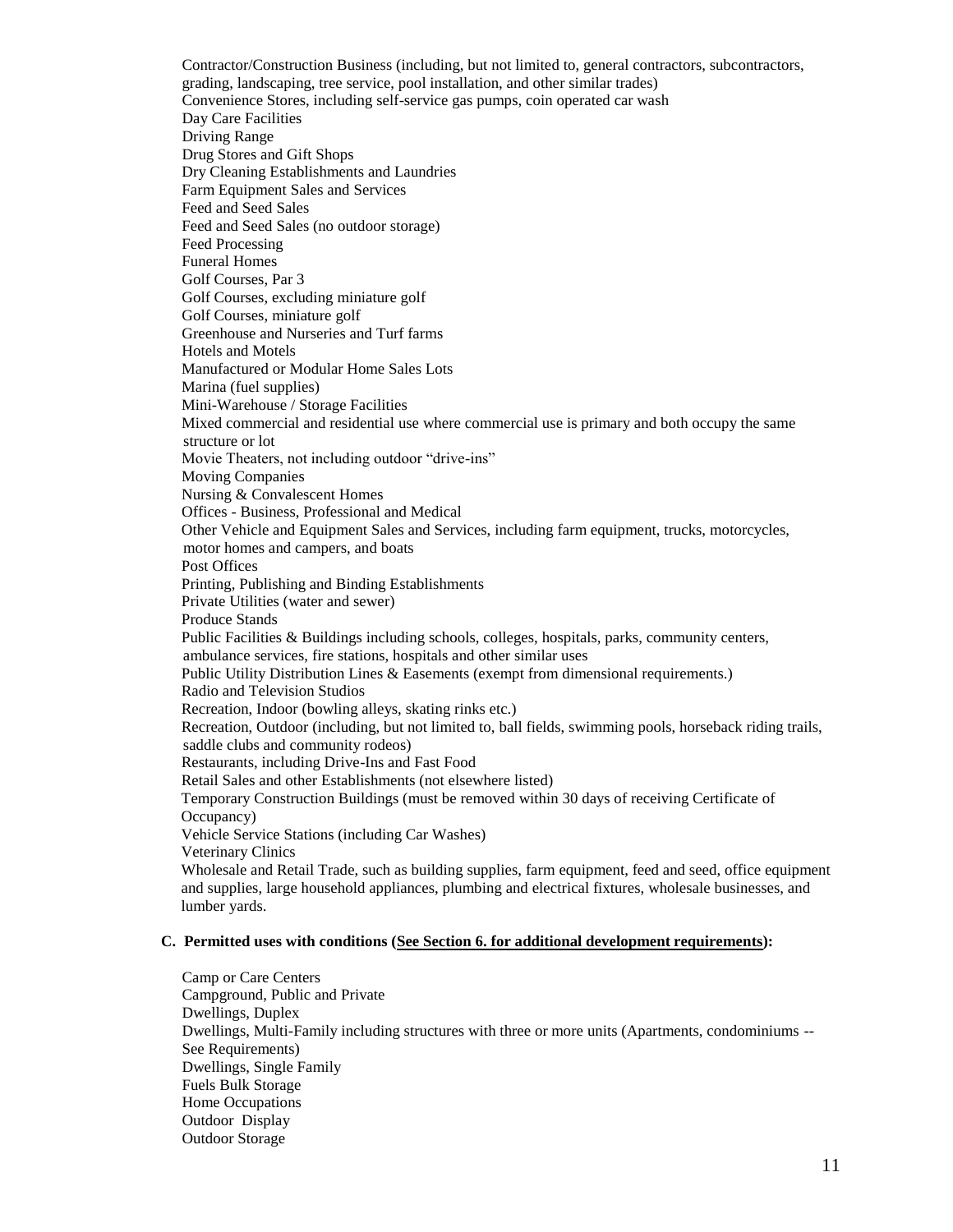### **D. Special Uses (See Section 7. for additional development requirements):**

Adult Entertainment Establishment Airstrips, Private (generally including only one plane for airstrip owner -- Must meet AO requirements) Automobile and other Junk, Wrecking or Salvage Yards Automobile Service that will include Junk Vehicle Storage Electronic Gaming *(ZA-8-12-1)* Firing Range Manufactured Home Storage and or repair yard Public Facilities & Buildings including schools, colleges, hospitals, parks, community centers, Ambulance services, fire stations, hospitals and other similar uses Solar Farms *(ZA 11-19-2)* Wireless Communications Towers

### **E. Dimensional Requirements (See Sections 6 & 7 for uses with conditions and special uses:**

| <b>Requirements</b>                                                                                                                   | <b>Public Water</b><br><b>And Sewer</b> | Public Water,<br><b>No Public Sewer</b> | <b>No Public Water</b><br><b>No Public Sewer</b> |
|---------------------------------------------------------------------------------------------------------------------------------------|-----------------------------------------|-----------------------------------------|--------------------------------------------------|
| Minimum Lot Area in Square Feet                                                                                                       | 40,000 Sq. Ft.                          | 40,000 Sq. Ft.                          | 40,000 Sq. Ft.                                   |
| Minimum Lot Width in Feet                                                                                                             | 110 ft.                                 | 110 ft.                                 | 110 ft.                                          |
| Minimum Lot Depth in Feet                                                                                                             | 200 ft.                                 | $200$ ft.                               | 200 ft.                                          |
| Minimum Setback Lines In Feet<br>Front                                                                                                | 50 ft.                                  | 50 ft.                                  | 50 ft.                                           |
| Side                                                                                                                                  | 15 ft.                                  | 15 ft.                                  | 15 ft.                                           |
| Side abutting Residential Lot                                                                                                         | 30 ft.                                  | 30 ft.                                  | 30 ft.                                           |
| Side abutting Commercial<br>building and lot where the same<br>building wall is shared with<br>another commercial building and<br>lot | $0$ ft.                                 | $0$ ft.                                 | $0$ ft.                                          |
| Side abutting Street                                                                                                                  | 30 ft.                                  | 30 ft.                                  | 30 ft.                                           |
| Rear                                                                                                                                  | 25 ft.                                  | 25 ft.                                  | 25 ft.                                           |
| Maximum Building Height                                                                                                               | 45 ft.                                  | 45 ft.                                  | 45 ft.                                           |

### **F. Parking and Loading: (Refer to Section 8)**

- **G. Signs: (Refer to Section 9)**
- **H. General Provisions: (Refer to Section 4)**

# **3.3.5 I - INDUSTRIAL DISTRICT**

# **A. Intent:**

The purpose of the Industrial District is to promote and protect both existing and potential industrial sites which are considered suitable for industrial use and to prohibit uses of land which would substantially interfere with the continuation of uses permitted in the district, and to promote the operation of well planned and maintained industrial facilities.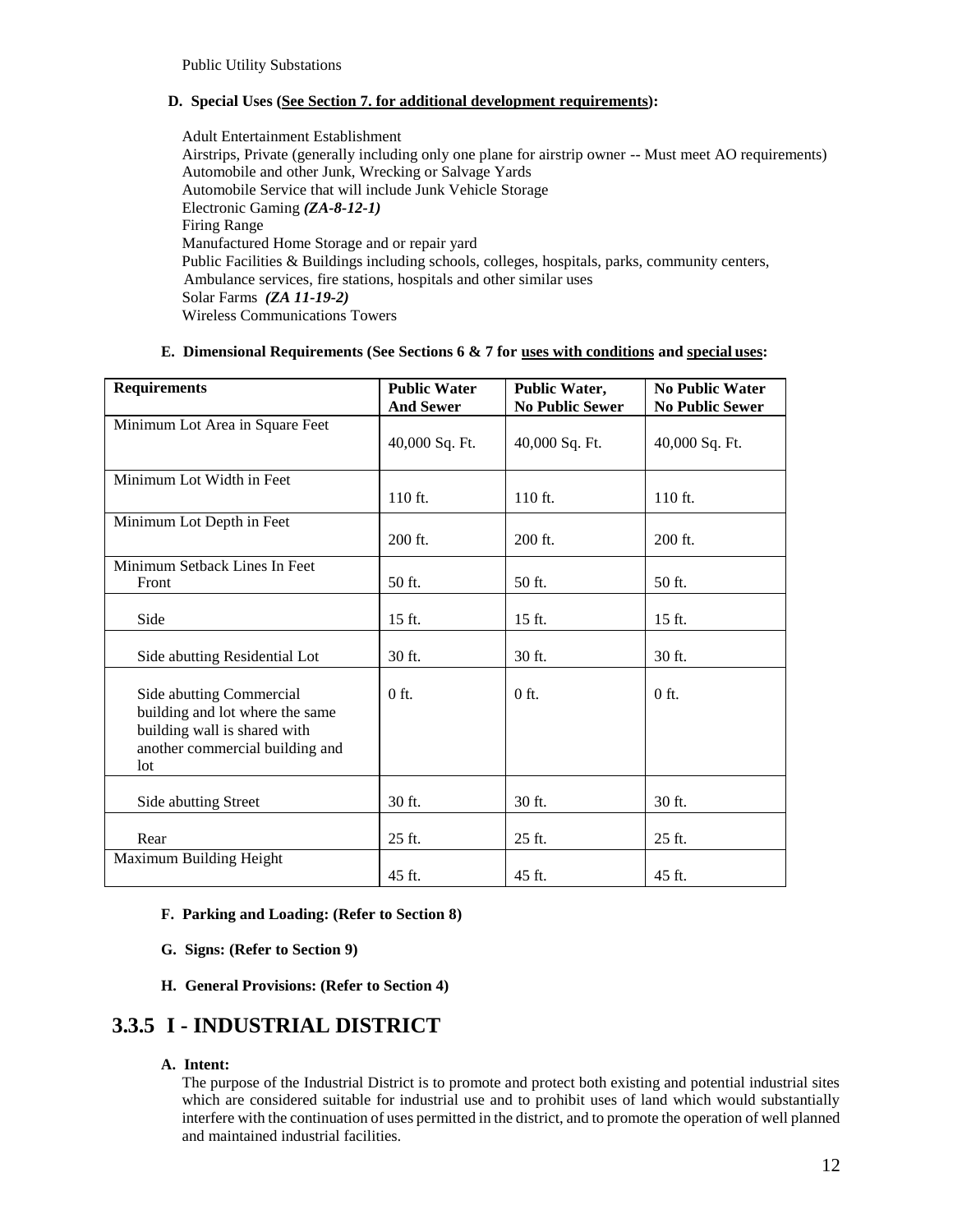#### **B. Permitted Principal Uses and Structures:**

Accessory uses and structures (see general provisions Section 4) Agriculture (Bona Fide Farm) Bottling Plants Clubs, lodges and community centers (Private Non-Profit) Contractor/Construction Business (including, but not limited to, general contractors, subcontractors, grading, landscaping, tree service, pool installation, and other similar trades) Feed and Seed Sales Feed Processing Food Processing and Packaging Industrial Uses (SEE DEFINITIONS) Lumber Yards Manufacturing (not listed elsewhere) Manufacturing, processing, storage, or commercial uses determined by the Planning Board not to be noxious, unhealthful, or offensive by reason of the potential emission or transmission of noise, vibration, smoke, dust, odors, or toxic or noxious matter, glare or heat. Mini-Warehouse / Storage Facilities Moving Companies Offices - Business, Professional and Medical Private Utilities (water and sewer) Produce Stands Public Utility Distribution Lines & Easements (exempt from dimensional requirements.) Radio and Television Studios Temporary Construction Buildings (must be removed within 30 days of receiving Certificate of Occupancy) Textile Products Manufacturing Transportation and Freight Terminals Vehicle Service Stations (including Car Washes) Warehousing, Storage, and Distribution Facilities Wholesale and Retail Trade, such as building supplies, farm equipment, feed and seed, office equipment and supplies, large household appliances, plumbing and electrical fixtures, wholesale businesses, and lumber yards.

### **C. Permitted uses with conditions (See Section 6. for additional development requirements):**

Dwellings, Single Family Fuels Bulk Storage Outdoor Display Outdoor Storage Public Utility Substations Renewable Energy Facility *(ZA-6-08-2)* Toxic Chemicals Processing or Disposal

#### **D. Special Uses (See Section 7. for additional development requirements):**

Airfields, General Aviation (Must meet AO District Requirements) Airstrips, Private (generally including only one plane for airstrip owner) (Must meet AO District Requirements) Extraction Operations Landfill, Demolition Landfill, Sanitary Mining (or Quarrying) Public Facilities & Buildings including schools, colleges, hospitals, parks, community centers, Ambulance services, fire stations, hospitals and other similar uses Wireless Communications Towers

# **3.3.5 I - INDUSTRIAL DISTRICT**

*E.* **Dimensional Requirements (See Sections 6 & 7 for uses with conditions and special uses):** *(ZA-9-15-1)*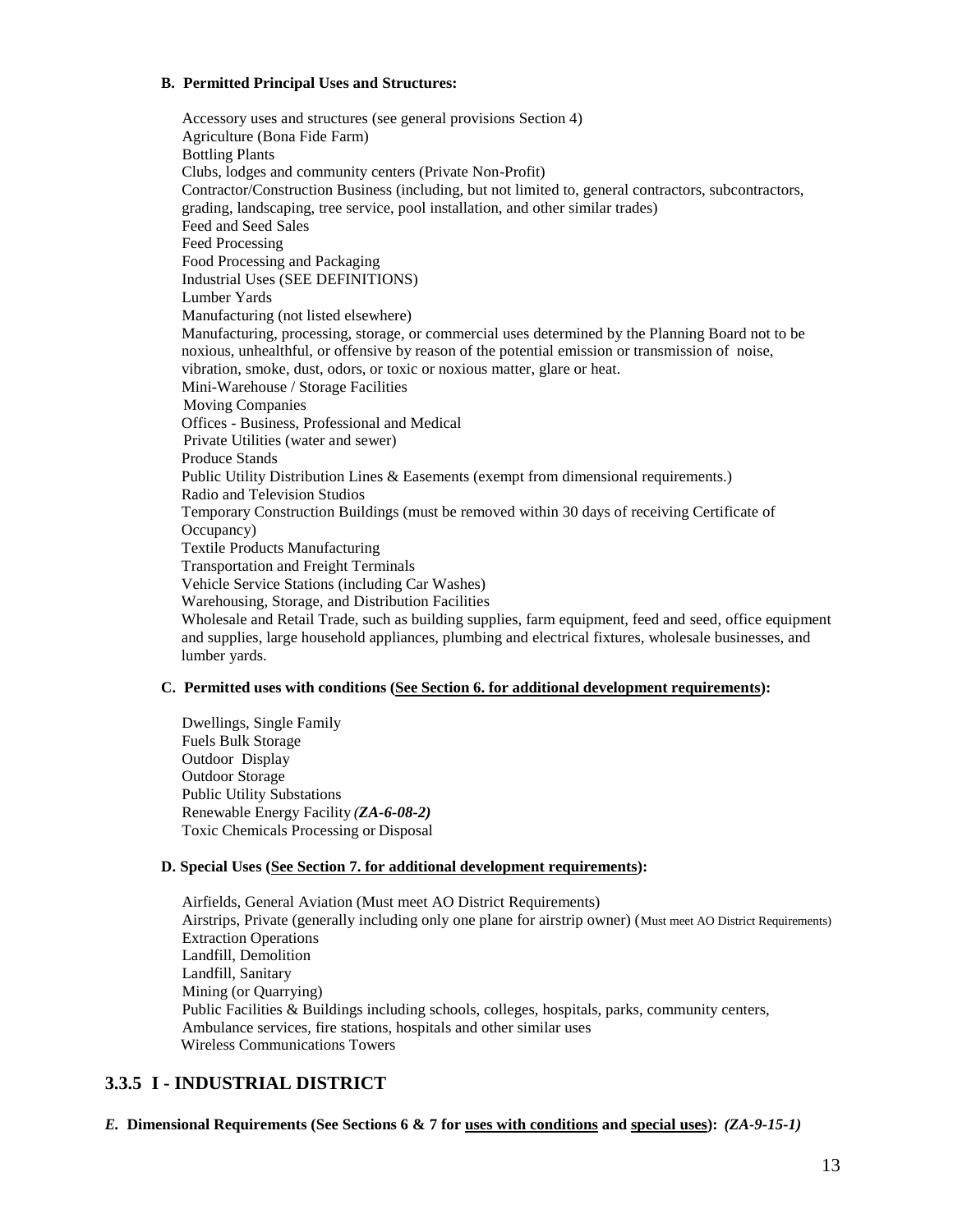| <b>Requirements</b>                                                               | <b>Public</b><br>Water                          | Public Water,<br>N <sub>0</sub><br><b>Public</b> | <b>Public</b><br>N <sub>0</sub><br>Water     |
|-----------------------------------------------------------------------------------|-------------------------------------------------|--------------------------------------------------|----------------------------------------------|
|                                                                                   | <b>And Sewer</b>                                | <b>Sewer</b>                                     | <b>Public</b><br>N <sub>0</sub>              |
|                                                                                   |                                                 |                                                  | <b>Sewer</b>                                 |
| Minimum Lot Area in Square Feet                                                   | 108,750 Sq.<br>Ft.<br>$(\pm 2.5 \text{ acres})$ | 108,750 Sq. Ft.<br>$(\pm 2.5 \text{ acres})$     | 108,750 Sq. Ft.<br>$(\pm 2.5 \text{ acres})$ |
| Minimum Lot Width in Feet                                                         | 150 ft.                                         | 150 ft.                                          | 150 ft.                                      |
| Minimum Lot Depth in Feet                                                         | 250 ft.                                         | 250 ft.                                          | 250 ft.                                      |
| Minimum Setback Lines In Feet<br>Front                                            | 60 ft.                                          | 60 ft.                                           | 60ft.                                        |
| Front (Inside an industrial park)                                                 | 50 ft.                                          | 50 ft.                                           | 50 ft.                                       |
| Side                                                                              | 40 ft.                                          | 40 ft.                                           | 40 ft.                                       |
| * * Side abutting RA or R Lot                                                     | 60 ft.                                          | 60 ft.                                           | 60 ft.                                       |
| Side abutting Street                                                              | 75 ft.                                          | 75 ft.                                           | 75 ft.                                       |
| Rear                                                                              | $60$ ft.                                        | $60$ ft.                                         | $60$ ft.                                     |
| * * Rear abutting RA or R Lot                                                     | 60 ft.                                          | 60 ft.                                           | 60 ft.                                       |
| *Maximum Building Height<br>when abutting $I$ – Industrial or<br>$C$ – Commercial | 90 ft.                                          | 90 ft.                                           | 90 ft.                                       |
| Maximum Building Height<br>when abutting RA, R, MRD or CON<br>districts           | 50 ft.                                          | 50 ft.                                           | 50 ft.                                       |

\* In the I – Industrial District, building height may be up to 175 ft., when property to be developed is abutting only I – Industrial District zoned lots. **(ZA-6-08-3 - ZA-6-08-4)**

\*\* A 6 foot tall and 15 foot wide (at the time of planting) evergreen buffer must be planted and maintained along any adjoining property line which is within 250 feet of an existing occupiable residential structure. The buffer must extend the entire length of the industrial use developed area.

### **F. Parking and Loading: (Refer to Section 8)**

- **G. Signs: (Refer to Section 9)**
- **H. General Provisions: (Refer to Section 4)**

# **3.3.6 CON - CONSERVATION DISTRICT**

# **A. Intent:**

The purpose of the conservation district is to encourage preservation of and continued use of the land held in public or private conservation trusts or preserves for conservation purposes, to protect undisturbed open space, and to prohibit building and urban land use in the land areas subject to flooding that are not listed within the Flood Plain Overlay District.

#### **B. Permitted Principal Uses and Structures:**

Accessory uses and structures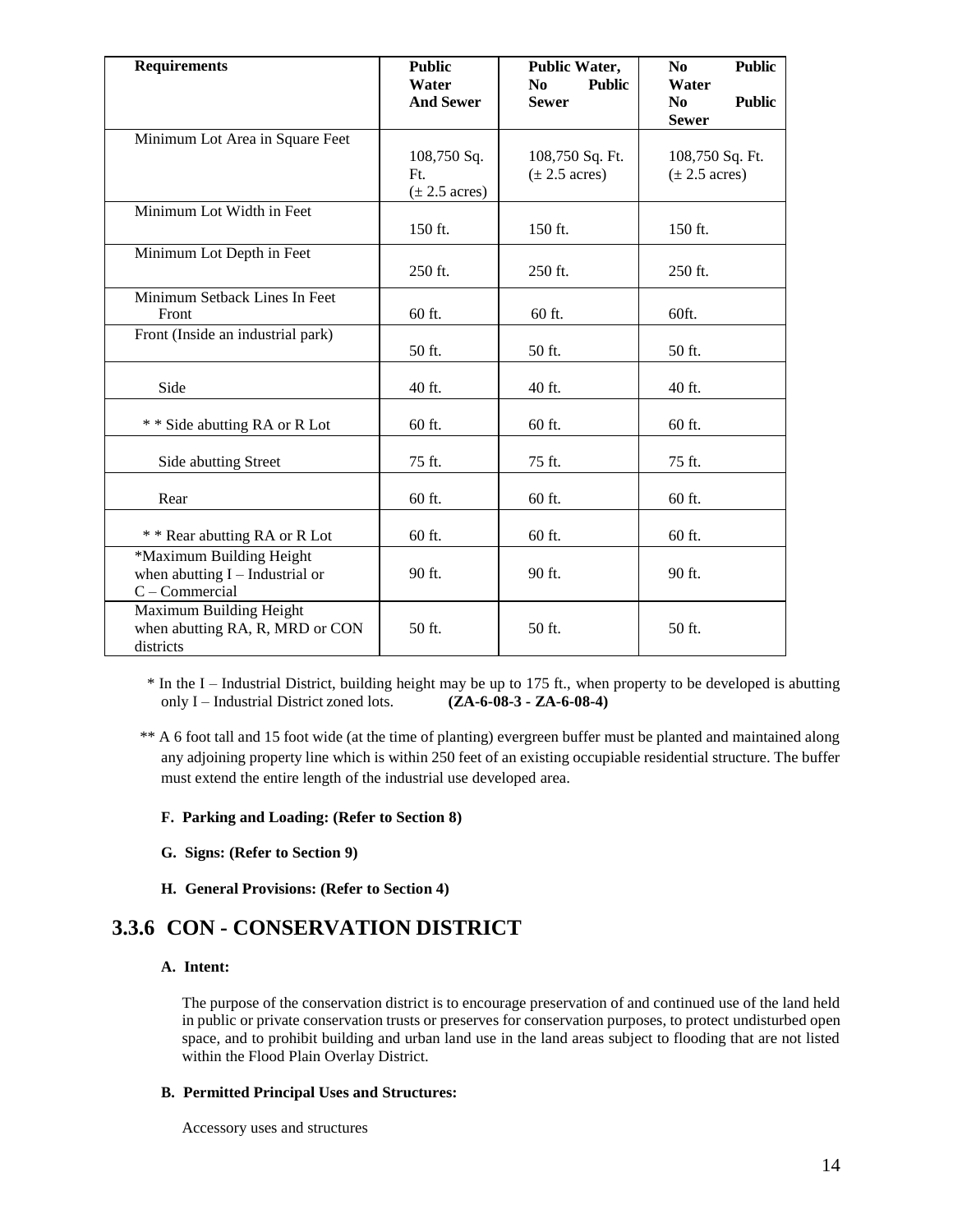Agricultural (bona fide farm) Produce stands for sale of produce grown on premises only Public utility distribution lines and easement

### **C. Permitted uses with conditions (See Section 6. for additional development requirements):**

Athletic Fields, recreation buildings, playgrounds (no commercial gain) Dwelling, Single Family Golf Courses, Par 3 Golf Courses, excluding miniature golf Greenhouse and Nurseries and Turf farms Private Utilities (water and sewer) Public Utility Distribution Lines & Easements (exempt from dimensional requirements.) Public utility Substations Recreation, Outdoor (including, but not limited to, ball fields, swimming pools, horseback riding trails, saddle clubs and community rodeos) Temporary Construction Buildings or mobile office (must be removed within 30 days of receiving Certificate of Occupancy)

**D. Special Uses (See Section 7. for additional development requirements):** Campground, Public or Private Wireless Communications Towers

| <b>Requirements</b>                       | <b>Public Water</b> | Public Water,          | <b>No Public Water</b> |
|-------------------------------------------|---------------------|------------------------|------------------------|
|                                           | <b>And Sewer</b>    | <b>No Public Sewer</b> | <b>No Public Sewer</b> |
| Minimum Lot Area in<br><b>Square Feet</b> | 80,000 Sq. Ft.      | 80,000 Sq. Ft.         | 80,000 Sq. Ft.         |
| Minimum Lot Width in<br>Feet              | 110 ft.             | 110 ft.                | 110 ft.                |
| Minimum Lot Depth in<br>Feet              | 200 ft.             | 200 ft.                | 200 ft.                |
| Minimum Setback Lines<br>In Feet<br>Front |                     |                        |                        |
|                                           | 50 ft.              | 50 ft.                 | 50 ft.                 |
| Side                                      | 15 ft.              | 15 ft.                 | 15 ft.                 |
| Side abutting<br>Street                   | 20 ft.              | 20 ft.                 | 20 ft.                 |
| Rear                                      | 25 ft.              | 25 ft.                 | 25 ft.                 |
| Maximum<br><b>Building</b><br>Height      | 35 ft.              | 35 ft.                 | 35 ft.                 |

**E. Dimensional Requirements (See Sections 6 & 7 for uses with conditions and special uses):**

- **E. Parking and Loading: (Refer to Section 8)**
- **F. Signs: (Refer to Section 9)**
- **G. General Provisions: (Refer to Section 4)**

# **3.3.7 AO - AIRPORT OVERLAY DISTRICT**

See Clinton-Sampson Airport Height Restriction Ordinance

# **3.3.8 FPO – FLOODPLAIN OVERLAY DISTRICT**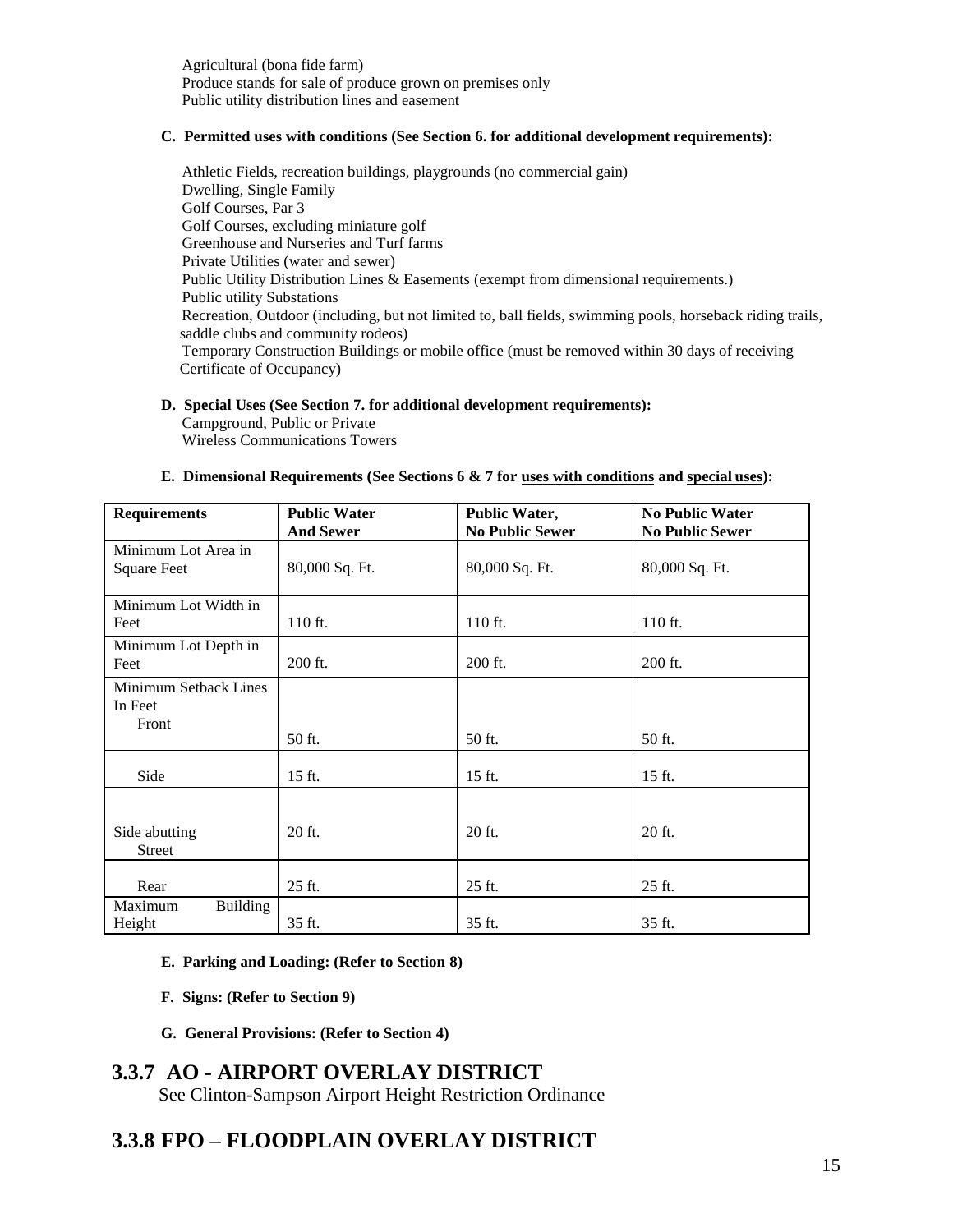# **3.3.9 HCO – HIGHWAY CORRIDOR OVERLAY DISTRICT**

# *3.3.10* **I-1 – LIGHT INDUSTRIAL DISTRICT** *(ZA-3-10-1)*

# **A. Intent:**

The purpose of the Light Industrial District is to promote and protect both existing and potential industrial sites which are considered suitable for light industrial use and to prohibit uses of land which would substantially interfere with the continuation of uses permitted in the district. Light Industrial uses involve uses engaged in the manufacturing, production, processing, fabrication, assembly, warehousing, wholesaling and distribution of products.

### **B. Permitted Principal Uses and Structures:**

Accessory uses & structures incidental to any permitted principle use Automobile off-street parking, commercial lots Books & printed matter, distribution facility Builders supply Building materials sales & storage yards Cabinet shops Convenience store Eating or drinking facility, including drive-ins Electronic data processing Fire, police & emergency services station Garage, for commercial vehicles, repair or storage Greenhouse & nurseries, commercial Grounds and facilities for public recreation facility, such as community center buildings, parks, gymnasiums, playgrounds and similar facilities operated on a non-profit basis Laboratories & research offices Laundry, commercial Manufacturing, such as textile, clothing, scientific instruments  $\&$  small machine assembly Motor freight terminals Off-street automobile parking Office supplies and equipment sales Public utility workshops or storage yards Public utility stations or substations Publishing or printing establishments Repair, rental and/or servicing of any product the retail sale of which is a permitted use in the same district Restaurants Sewage treatment plants Trade contractor Commercial & Communication transmitting stations & towers Warehouses Wholesale merchants

### *C.* **Dimensional Requirements:** *(ZA-9-15-2)*

| <b>Requirements</b>                | <b>Public Water</b><br><b>And Sewer</b> | <b>Public Water,</b><br><b>Public</b><br>No.<br><b>Sewer</b> | <b>No Public Water</b><br><b>No Public Sewer</b> |
|------------------------------------|-----------------------------------------|--------------------------------------------------------------|--------------------------------------------------|
| Minimum Lot Area in Square<br>Feet | $108,750$ Sq. Ft.                       | $108,750$ Sq. Ft.                                            | $108,750$ Sq. Ft.<br>$(\pm 2.5 \text{ acres})$   |
|                                    | $(\pm 2.5 \text{ acres})$               | $(\pm 2.5 \text{ acres})$                                    |                                                  |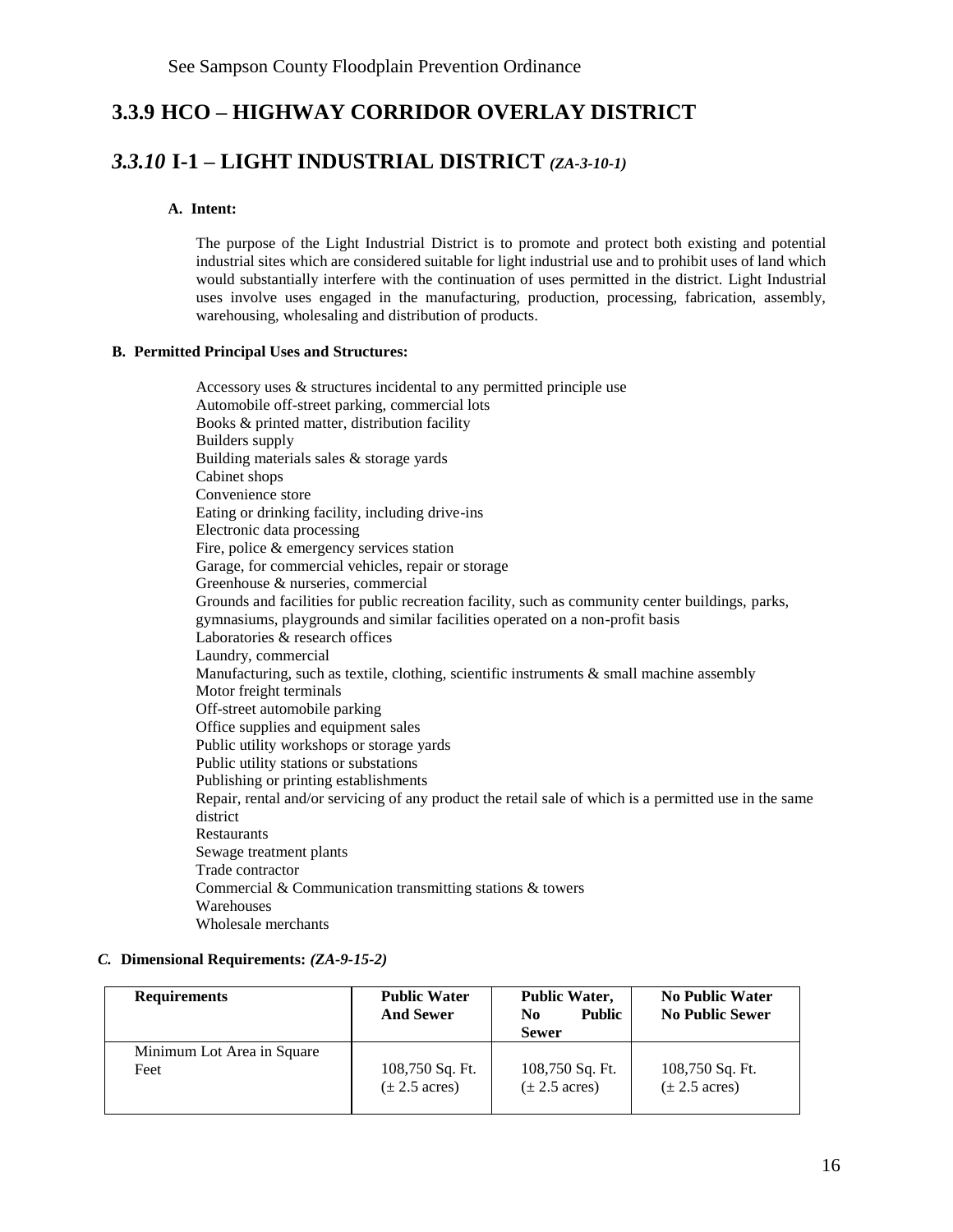| Minimum Lot Width in Feet               |         |         |         |
|-----------------------------------------|---------|---------|---------|
|                                         | 150 ft. | 150 ft. | 150 ft. |
| Minimum Lot Depth in Feet               |         |         |         |
|                                         | 250 ft. | 250 ft. | 250 ft. |
| Minimum Setback Lines                   |         |         |         |
| In Feet                                 |         |         |         |
| Front                                   | 50 ft.  | 50 ft.  | 50 ft.  |
|                                         | 40 ft.  | 40 ft.  | 40 ft.  |
| Front (Inside an industrial park)       |         |         |         |
|                                         |         |         |         |
|                                         | 40 ft.  | 40 ft.  | 40 ft.  |
| Side                                    |         |         |         |
|                                         | 50 ft.  | 50 ft.  | 50 ft.  |
| ** Side abutting RA or R Lot            |         |         |         |
| Side abutting                           |         |         |         |
| <b>Street</b>                           | 40 ft.  | 40 ft.  | 40 ft.  |
|                                         |         |         |         |
| Rear                                    | 40 ft.  | 40 ft.  | 40 ft.  |
|                                         |         |         |         |
| **Rear abutting RA or R Lot             | 50 ft.  | 50 ft.  | 50 ft.  |
|                                         |         |         |         |
| **Maximum Building Height               |         |         |         |
| when abutting $I$ – Industrial, I-1     |         |         |         |
| $-$ Light Industrial or $C -$           |         |         |         |
| Commercial                              | 90 ft.  | 90 ft.  | 90 ft.  |
| Maximum Building Height when            |         |         |         |
| abutting RA, R, MRD or CON<br>districts | 50 ft.  | 50 ft.  | 50 ft.  |
|                                         |         |         |         |

\* In the I-1 Light Industrial District, building height may be up to 175 ft., when property to be developed is abutting only I-1 Light Industrial District or I Industrial District zoned lots.

\*\* A 6 foot tall and 15 foot wide (at the time of planting) evergreen buffer must be planted and maintained along any adjoining property line which is within 250 feet of an existing occupiable residential structure. The buffer must extend the entire length of the industrial use developed area.

### **D. Parking and Loading: (Refer to Section 8)**

- **E. Signs: (Refer to Section 9)**
- **F. General Provisions (Refer to Section 4)**

# *3.4* **- Conditional Zoning Districts** *(ZA-9-13-1)*

### **Purpose**

- A. Conditional Zoning districts are created to correspond to six of the base zoning districts created in Section 3.3. Conditional Zoning (CZ) Districts allow specific uses to be established in accordance with prescribed conditions pertaining to an individual project.
- B. The purpose is to provide a voluntary alternative procedure for the rezoning of a property for a specific use. A broad range of uses are permitted in the base district. However, there are instances where a base zoning district designation is clearly inappropriate for a property, but a specific use or uses permitted under this district and subject to development requirements would be consistent with the spirit and intent of this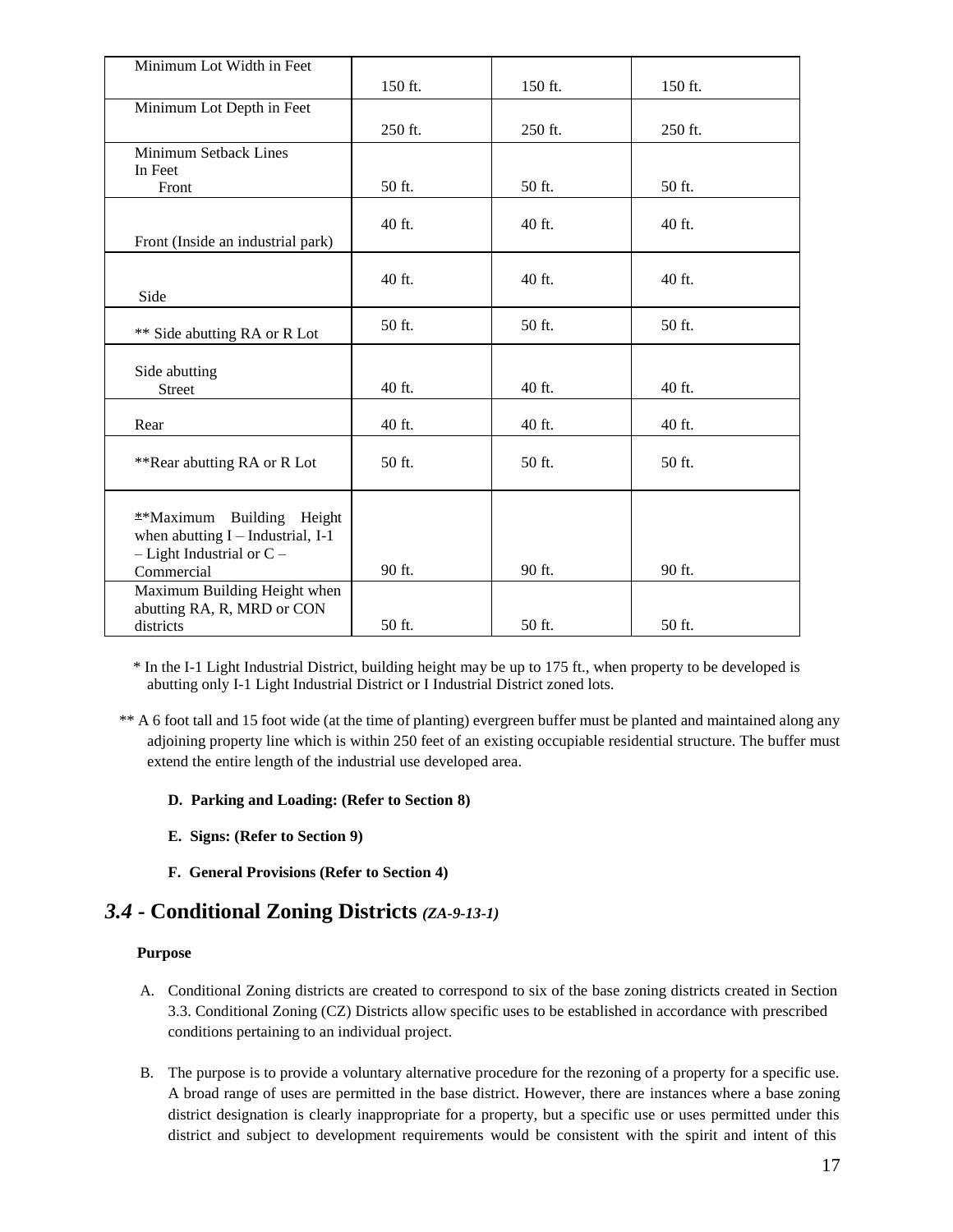Ordinance. Conditional Zoning districts, herein established, are intended to accommodate such situations. This voluntary procedure is intended for firm development proposals, and is neither intended nor suited for securing early zoning for tentative uses which may not be undertaken for a long period of time.

- C. The six Conditional Zoning Districts are as follows.
	- CZ RA Conditional Zoning Residential/Agricultural District
	- CZ R Conditional Zoning Residential District
	- CZ MRD Conditional Zoning Mixed Residential District
	- CZ I Conditional Zoning Industrial District
	- CZ CON Conditional Zoning Conservation District
	- CZ C Conditional Zoning Commercial District

### **Applicability**

- A. Property may be placed in a Conditional Zoning District only in response to a petition by the owners of all the property to be included.
- B. Specific conditions applicable to these districts may be proposed by the petitioner or the County or its agencies, but only those conditions mutually approved by the County and the petitioner may be incorporated into the requirements of the district. Conditions and site-specific standards imposed in a Conditional Zoning District shall be limited to those that address the conformance of the development and use of the site to the County's ordinances and to any officially adopted comprehensive or other plan and those that address the impacts reasonably expected to be generated by the development or use of the site.
- C. Conditional Zoning Districts allow specific standards for a particular use after review and comment from the public. A petition to rezone a property to a Conditional Zoning District shall be accompanied by a site specific plan.
- D. Within a CZ district, only those uses authorized as either permitted or conditional uses in the base zoning district with which the CZ district corresponds shall be permitted, and all other requirements of the corresponding district shall be met as minimum standards.
- E. In approving a CZ district, the County Commissioners may impose such additional reasonable and appropriate safeguards upon such permit as it may deem necessary in order that the purpose and intent of this Ordinance are served, public welfare secured, and substantial justice done.
- F. If for any reason any condition imposed pursuant to these regulations is found to be illegal or invalid or if the applicant should fail to accept any condition, it is the intent of this Ordinance that the authorization of such CZ district shall be null and void and of no effect, and that proceedings shall be instituted to rezone the property to its previous zoning classification.
- G. Conditional Zoning districts shall be approved through the map amendment approval process outlined in Section 11.

# **Section 4. GENERAL PROVISIONS**

The general provisions apply to all land development and all permitted and conditional uses within each zoning district

### **4.1 APPLICABILITY TO EXTRATERRITORIAL AREAS**

The provisions of the Ordinance may be applicable in newly incorporated areas until the Board of Commissioners transfers zoning jurisdiction to the proper municipal authority.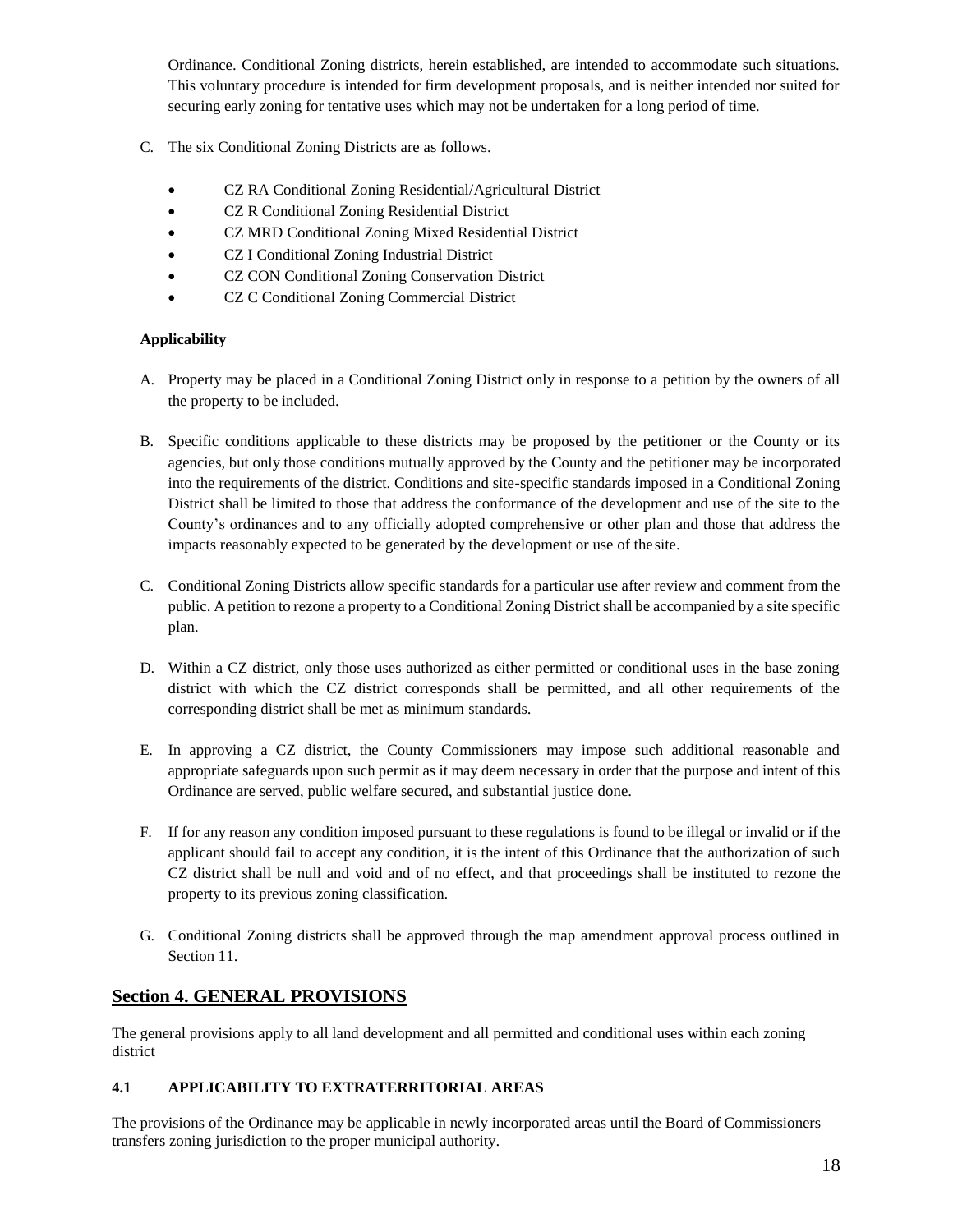### **4.2 STREET ACCESS**

No building shall be erected on a lot which does not abut a street or have access to a street, provided that in a business district or in a planned project in a residential district, a building may be erected adjoining a parking area or other dedicated open space which has access to a street used in common with other lots.

### **4.3 REQUIRED YARDS NOT TO BE USED BY ANOTHER BUILDING**

The minimum yards or other open spaces required by this Ordinance for each and every building shall not be encroached upon or considered as meeting the yard and open space requirements of any other building.

### **4.4 RELATIONSHIP OF BUILDING TO LOT**

Where there is already a primary structure on a lot, an additional structure may be added provided that the lot is large enough to accommodate the minimum lot size of the zoning district for each principal building and all required setbacks can be met. The two (2) dwellings must be at least 50 feet apart. For example: If the property is located in a RA district with public water provided the minimum square feet is 25,000 (0.57 acre) for one principal building, then the lot must be at least 50,000 square feet (1.14 acres) to have two principal buildings. If the minimum lot size is 30,000 square feet (0.69 acre) where there is no public water, then the lot must be at least 60,000 square feet (1.38 acres). There shall be no more than two primary dwellings per lot. For any additional primary structures the lot must be subdivided (surveyed out). *(ZA-3-13-3)*

### **4.5 REDUCTION OF LOT AND YARD AREAS PROHIBITED**

No yard or lot existing at the time of passage of this Ordinance shall be reduced in size or area below the minimum requirements set forth herein, except for street widening. Yards or lots created after the effective date of this Ordinance shall meet at least the minimum requirements established by this Ordinance.

### **4.6 SUBSTANDARD LOT OF RECORD**

Where the owner of a lot at the time of the adoption of this Ordinance or his successor in title thereto does not own sufficient land to enable him to conform to the dimensional requirements of this Ordinance, such lot may be used as a building site in the district in which it is located; provided, that proposed building site will meet all Sampson County Environmental Health development requirements and the proposed building will meet all minimum setback requirements in the zoning district. *(ZA-3-13-1)*

### **4.7 ADJOINING AND VACANT LOTS OF RECORD**

If two (2) or more adjoining and vacant lots of record are in a single ownership at any time after the adoption of this Ordinance and such lots individually have less frontage or area than the minimum requirements of the district in which such a single lot or several lots are located, the lands involved shall be considered to be an undivided parcel for the purposes of this Ordinance, and no portion of said parcel shall be used which does not meet lot width and area requirements established by this Ordinance, nor shall any division of the parcel be made which leaves remaining any lot with width or area below the requirements stated in this Ordinance.

### **4.8 ADDITIONAL ENVIRONMENTAL PROVISIONS**

In addition to the requirements of this Ordinance, all effluents and emissions into the air or surface or groundwater from new development permitted by this Ordinance including any land-disturbing activity must be in conformity with all applicable Federal, State, and County Health and Environmental Quality regulations. Land development must also comply with all other applicable regulations, which also include flood plain, and water shed regulations. All applicable Health Department regulations shall apply.

# **4.9 CURB CUTS GIVING ACCESS TO PUBLICRIGHTS-OF-WAY**

Construction of curb cuts for purposes of ingress or egress to property abutting a public right-of-way shall be approved by the public authority in the town which has jurisdiction over the maintenance of public streets and the North Carolina Department of Transportation where said curbs affect access to State Highways. Provision for all access work done on highway right-of-way is subject to approval by the Department of Transportation.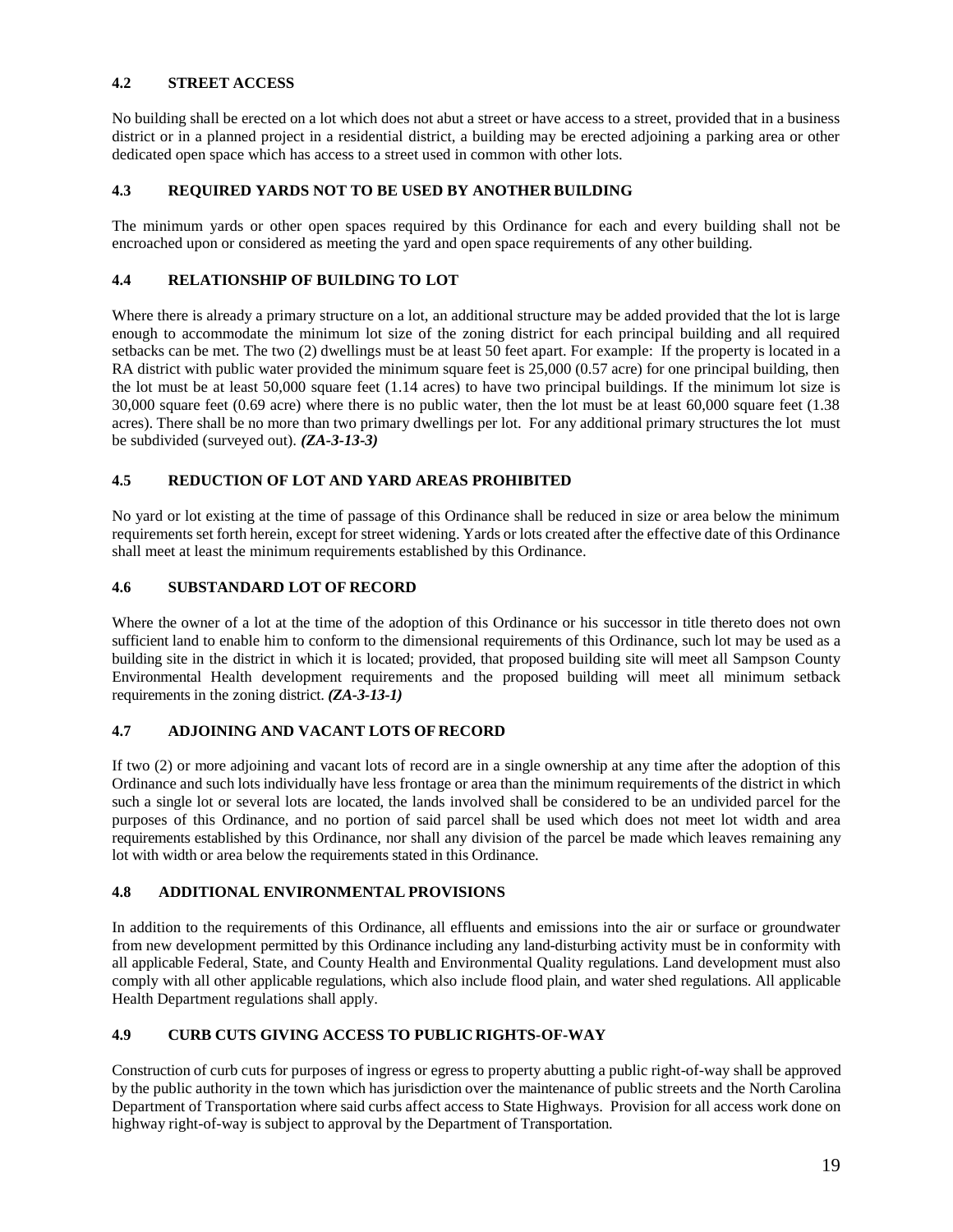### **4.10 PROJECTION INTO PUBLIC RIGHT-OF-WAYS**

No private sign, structure, or other items shall project beyond an imaginary line drawn ten (10) feet from and parallel to the outer edge of the public right-of-way. Any projection into a public right-of-way, new or existing, shall be removed.

### **4.11 HEIGHT LIMIT EXCEPTIONS**

The height limitations contained in the schedule of district regulations do not apply to spire, belfries, cupolas, antennas, water tanks, ventilators, chimneys, mechanical equipment penthouses, or other appurtenances usually required to be placed above the roof level and not intended for humanoccupancy.

### **4.12 CORNER VISIBILITY**

There shall be no planting, structure, fence, or other obstruction to visibility on any corner lot between two (2) feet or ten (10) feet above the level of the center line of the street in a triangular area bounded by the street right-of-way line on such corner lots and a base line joining points along right-of-way lines twenty-five (25) feet from the intersection right -of-way corner

### **4.13 ACCESSORY STRUCTURES/BUILDINGS**

Only one accessory structure/building shall be permitted on lots less than twenty thousand (20,000) sq. ft. Larger lots are allowed an extra accessory building/structure for each additional thirty thousand (30,000) sq. ft. provided that such accessory buildings/structures are a minimum of ten (10) feet apart from any other principal or secondary building/structures.

> \*Minimum side setback: 10ft \*Minimum rear setback: 10ft \*Minimum setback from principal structure: 10ft \*Maximum building height shall not exceed 20ft from mean roof height

Accessory buildings not exceeding 50 sq. ft. and used exclusively to house well and pump equipment may be permitted in front, side or rear yards, provided such accessory buildings are at least five (5) feet from any property lines and do not encroach into any required easements or other site angles.

An accessory building may be located on another contiguous lot from the principal use with which it is associated, only to the extent that the principal use itself would also be permitted on such lot.

Residential use of an accessory structure is only permitted for one accessory structure per principal structure and is only allowed in the RA district.

Accessory structures shall not be used for commercial purposes unless properly permitted. In no case shall a manufactured home be used as an accessory building for storage or any other use other than a dwelling unit. *(ZA-3-13-4)*

### **4.14 ACCESSORY USES**

### **A. POOLS**

All pools, whether above-ground or in-ground, shall be built in rear or side yards. The definition of a pool shall include all structures, and walks or patio areas of cement, stone, or wood *at* or *above grade*, built for, and used in conjunction with the pool.

Pools, as defined above, shall be setback a minimum of 10 ft. from all side and rear property lines. Patio area *at grade* has no setback requirements from rear and side lot lines.

In-ground pools shall be enclosed by a fence with a minimum height of (4) feet and a maximum height of eight (8) feet. An above ground pool wall, itself, may be used as the barrier in lieu of a fence if the pool structure is on grade and the wall and structure are at least (4) feet in height. Where an aboveground pool structure is used as a barrier or where the barrier is mounted on the structure, the ladder or steps shall be surrounded by a barrier so the pool may not be accessed, or to prevent access the ladder shall be removed from the pool when the pool is not in use. *(ZA-8-07-2)*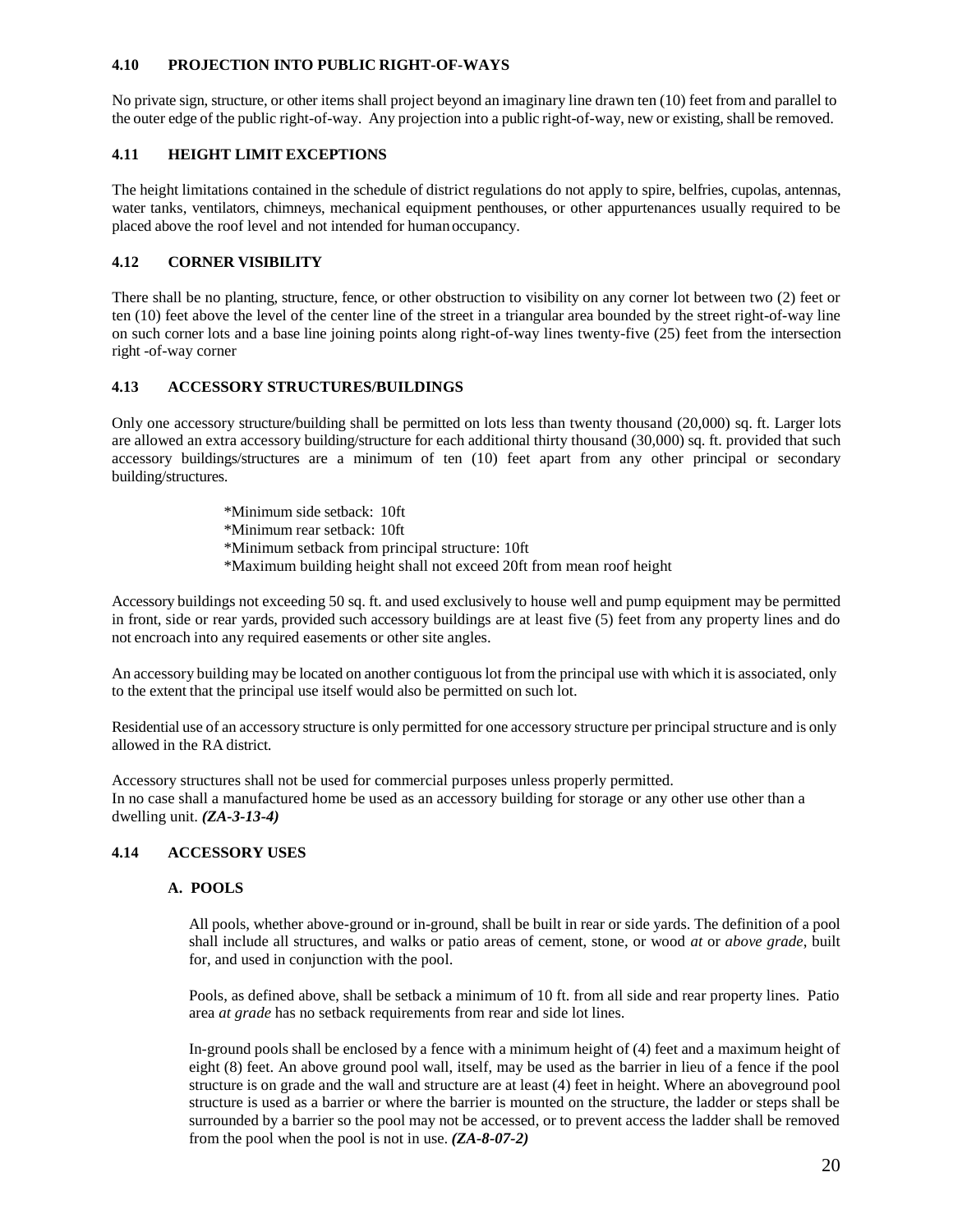Pools located in rear yards on corner lots which are greater then 22,000 sq. ft. shall be located in the rear yard opposite the abutting street, unless the rear yard is screened by a wall or privacy fence.

### **B. SATELLITE DISHES**

Satellite dishes less than 20 inches in diameter may be located anywhere on a lot. All other satellite dishes shall adhere to the following standards:

- 1. Satellite dishes shall be no larger than eight (8) feet in diameter.
- 2. The maximum height shall be fifteen (15) feet unless the applicant can prove: a) a less intrusive location is not possible and,
	- b) a higher location will improve reception.
- 3. The dish must be installed and grounded properly.
- 4. Satellite dishes may not be located in front or side yards and shall meet all setbacks applicable to accessory structures.
- 5. Satellite dishes shall be screened from view with dense landscaping materials, fences, or other solid materials, to the extent that it does not impair reception.
- 6. Satellite dishes with a reflective surface shall be painted a subdued or natural color.
- 7. Satellite dishes shall not be located on a roof.

### **4.15 MANUFACTUREDHOMESASTEMPORARY USES**

Manufactured homes may be allowed as temporary quarters in any district at the discretion of the Zoning Officer. Examples of permitted temporary quarters are construction offices and temporary disaster relief quarters for any type of use. Permits for 60-day periods of use must be obtained from the Zoning officer, who can renew the permits for additional 60-day periods at his discretion. Appeal of the Zoning officer's decision is to the Board of Adjustment.

### **4.16 OUTDOOR DISPLAY**

Outdoor display of merchandise, which is normally required in conducting the commercial or industrial operation is permitted in the C and I zoning districts as a use with conditions as provided in Section 6. Permitted Uses with Conditions. Must meet Section 4.10 requirements.

All non-conforming outdoor display existing on the effective date of this Ordinance, which does not conform to the requirements of this article, shall be removed and/or brought into compliance within twelve (12) months from the effective date of this Ordinance.

### **4.17 OUTDOOR STORAGE**

Outdoor storage of goods, equipment and material, such as junk vehicles, junk appliances and other such items, trash, and other debris shall be prohibited in the R, MRD, and CON zoning districts. Outdoor storage may only occur within the RA, C and I zoning districts as a use with conditions as provided in Section 6. Permitted Uses with Conditions.

All non-conforming outdoor storage existing on the effective date of this Ordinance, which does not conform to the requirements of this article, shall be removed and/or brought into compliance within twelve (12) months from the effective date of this Ordinance.

### **4.18 SCREENING AND BUFFERING**

- **A.** A minimum of thirty-five (35) foot vegetative buffer is required for development activities along all perennial waters indicated on the most recent versions of U.S.G.S. 1:24,000 (7.5 minute) scale topographic maps or as determined by local government studies. Desirable artificial stream bank or shoreline stabilization is permitted.
- **B.** No new development is allowed in the buffer except for water dependent structures and public projects such as road crossings and greenways where no practical alternative exists. These activities should minimize built-upon surface area, direct runoff away from the surface waters and maximize the utilization of storm water Best Management Practices.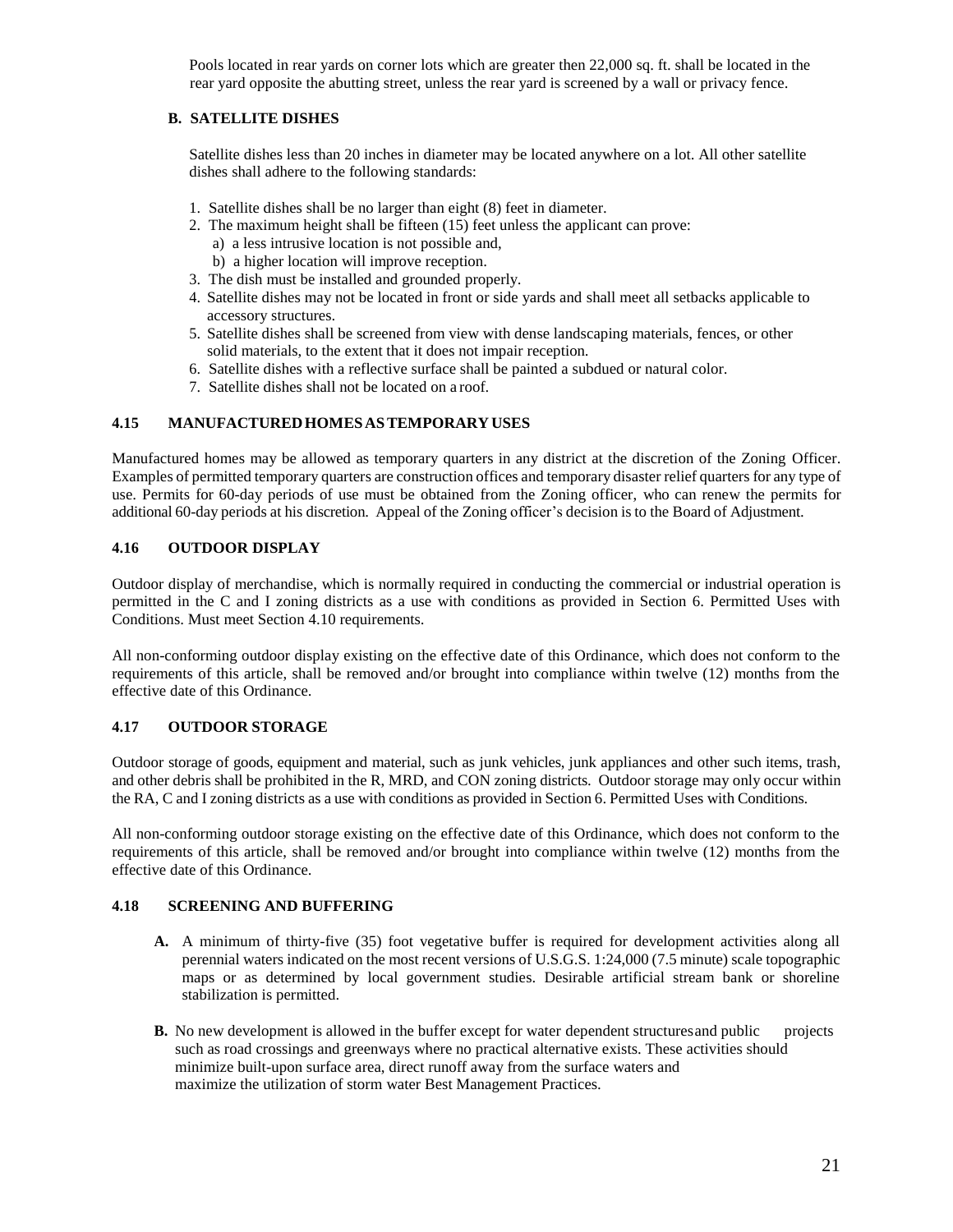**C. New or expanding** uses and other uses that are subject to this provision must provide a vegetative buffer along the property boundary that separates the proposed or expanding nonresidential use and the existing residential use as a means to lessen the impact of nonresidential use on the residential use.

The buffer shall be compact evergreen hedge or other type of evergreen foliage screening at least 15 feet wide, which shall reach the height of at least eight (8) feet within three years, or shall be a combined fence and shrubbery screen, with the shrubbery facing the residential use. It shall be maintained at a minimum of eight (8) feet in height thereafter.

The fence shall be at least 6', but no greater than 8', must be opaque, and made of materials that are normally accepted in the fencingindustry.

Earth-berms, other topographical features and existing wooded areas may be accepted in lieu of the above requirements, if they conceal the use from public view.

### **4.19 LIGHTING**

All lighting must be directed away from adjacent property and roadways. Lighting shall be directed onto the individual owner's site only.

# <span id="page-25-0"></span>**SECTION 5. NONCONFORMING USES**

After the effective date of this Ordinance, pre-existing lots or structures, or uses of lots or structures, which are prohibited under the regulations for the district in which located, shall be considered as nonconforming. Nonconforming lots, structures or uses may be continued, provided they conform to the provisions of this section.

### <span id="page-25-1"></span>**5.1 CONTINUANCE OF NONCONFORMING BUILDINGS**

- A. The lawful use of a building existing at the time of the passage of this Ordinance shall not be affected by this Ordinance, and such use may be extended throughout the building provided no structural alterations except those required by law, ordinance or ordered by the zoning officer to secure the safety of the building are made therein, but no such use shall be extended to occupy land outside such building. If such nonconforming building is removed or the nonconforming use of such building is discontinued for a continuous period of more than one hundred and eighty (180) days, every future use of such premises shall be in conformity with the provisions of this Ordinance.
- **B.** Notwithstanding Section (5.1.A), any structure used for single-family residential purposes and maintained as a nonconforming use may be enlarged, so long as the enlargement does not create new nonconformities or increase the extent of existing nonconformities with respect to such matters as setback.*(ZA-8-14-1)*

### <span id="page-25-2"></span>**5.2 CONTINUANCE OF NONCONFORMING USE OF LAND**

- A. The lawful use of "land" existing at the time of the passage of this Ordinance, although such use does not conform to the provisions of this Ordinance, shall not be affected by this Ordinance provided, however, that no such nonconforming use shall be extended to occupy a greater area of land than occupied by such use at the time of the passage of this Ordinance. If such nonconforming use is discontinued for a continuous period of more than one hundred and eighty (180) days, every future use of said land shall be in conformity with the provision of this Ordinance.
- **B.** Notwithstanding Section (5.2.A), any structure not in compliance with this ordinance and intended to be used for single-family residential purposes, which use has been discontinued for a continuous period of more than one hundred eighty (180) days, complies with the Sampson County Building Inspections residential requirements, and the structure has not deteriorated by more than (60 percent of its accessed value, may have its use reinstated for residential purposes by the permit writing authority. *(ZA-8-14-2)*

### <span id="page-25-3"></span>**5.3 CHANGE OF USE**

A nonconforming use shall only be changed to a use listed as permitted, permitted with conditions or special use for the district in which such a nonconforming use is located. Uses not designated as permitted or conditional shall be prohibited by this Ordinance in the areas delineated by the Official Zoning Map of the County.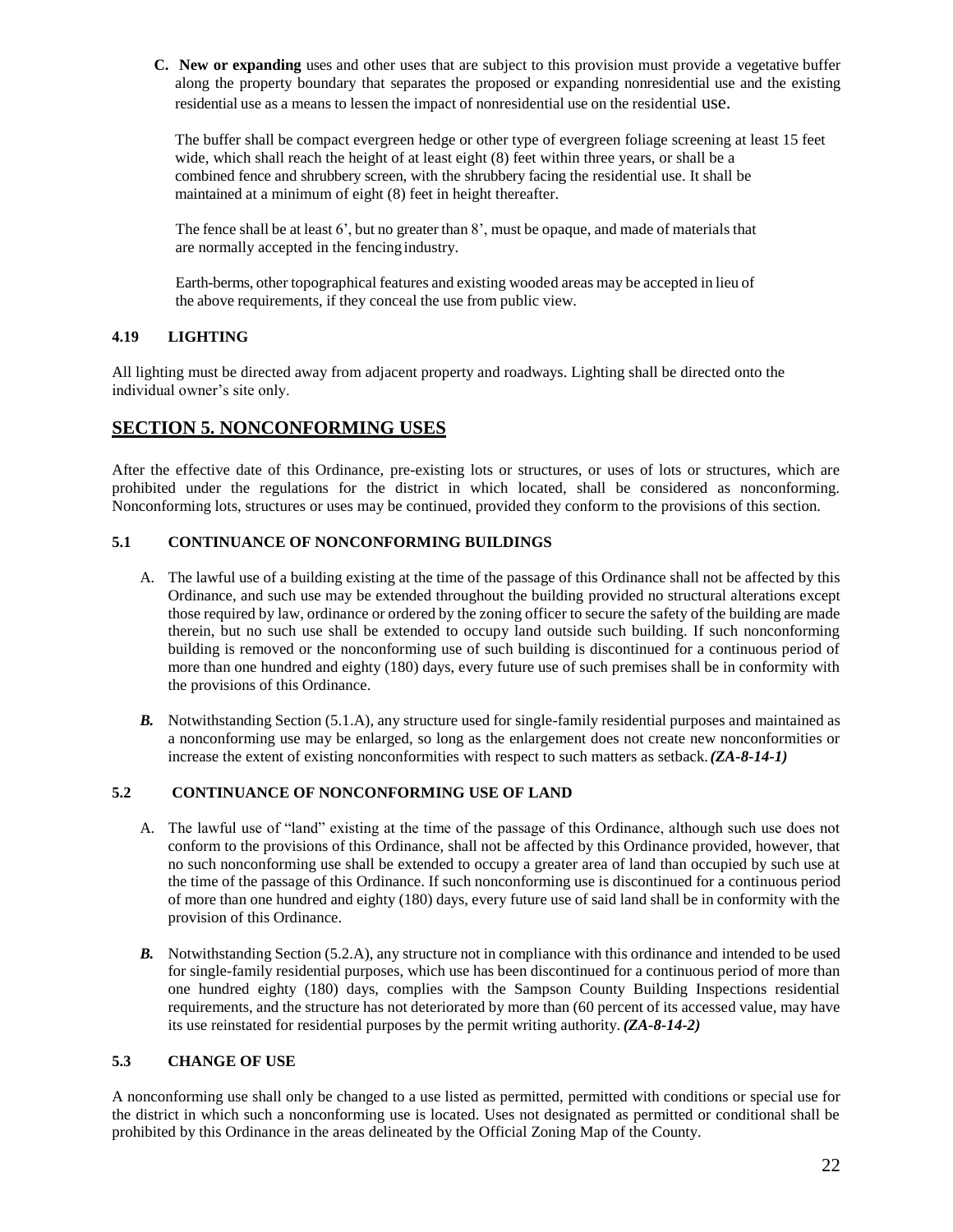### **5.4 RECONSTRUCTION OF NONCONFORMING BUILDINGS**

Nothing in this Ordinance shall be construed to prevent the restoration of a building destroyed to the extent of not more than sixty (60) percent of its assessed value at the time of destruction by fire, explosion, or other casualty, if such construction is begun within one hundred and eighty (180) days of the date of such damage. Owner occupied residences, which are nonconforming uses may be rebuilt regardless of the extent of the destruction provided the yard area requirements in Section 4.6 of the ordinance are adhered to.

### <span id="page-26-0"></span>**5.5 NORMAL MAINTENANCE AND REPAIR OF A BUILDING CONTAINING A NONCONFORMING USE**

Normal maintenance and repair in a building occupied by a nonconforming use is permitted provided it does not increase the bulk of the structure nor extend the nonconforming use.

# <span id="page-26-1"></span>**SECTION 6. USES PERMITTED WITH CONDITIONS**

### <span id="page-26-2"></span>**6.1 INTENT**

Some uses that may normally not be acceptable in certain zoning districts may be acceptable if they meet conditions of development that are in addition to the normal development standards. Those uses permitted with prescribed conditions are listed below with the additional development requirements that must be met in addition to the zoning district requirements where the proposed use is located.

### <span id="page-26-3"></span>**6.2 APPLICATION**

All applicants for a use permitted with prescribed conditions must be filed with the Zoning Officer. The Zoning Officer shall review, and approve or deny all applications.

### <span id="page-26-4"></span>**6.3 SITE PLAN REQUIRED FOR USES PERMITTED WITH CONDITIONS**

### **Specific Requirements By Use: A site plan must always be submitted with the application showing at least the following drawn to an engineering scale:**

- 1. The shape and dimensions of the lot on which the proposed building(s) is to be erected;
- 2. The location of said lot with respect to adjacent rights-of-way;
- 3. The shape, dimensions, and location of all buildings, existing and proposed, and required setbacks;
- 4. The nature of the proposed use of the building or land, including the extent and location of the use;
- 5. The location and dimensions of off-street parking and loading space and means of ingress and egress;
- 6. The square feet and percentage of lot as built upon area if the lot is located in a Watershed;
- 7. The location and type of all required buffers;
- 8. Required Driveway Permits from the Department of Transportation;
- 9. A Sedimentation and Erosion Control Plan (if applicable) as submitted to the Land Quality Section, Department of Environment and Natural Resources; and,
- 10. Any other information, which the Planning Staff may deem necessary for consideration in enforcing all provisions of this Ordinance.

*Also, the site plan shall indicate* the location and dimensions of outdoor activity areas including outdoor storage, location and type of outdoor lighting, and areas of environmental concern such as flood plains, surface water, and drainage ways. Prior to approval of the site plan, the Zoning Officer may consult with other qualified personnel for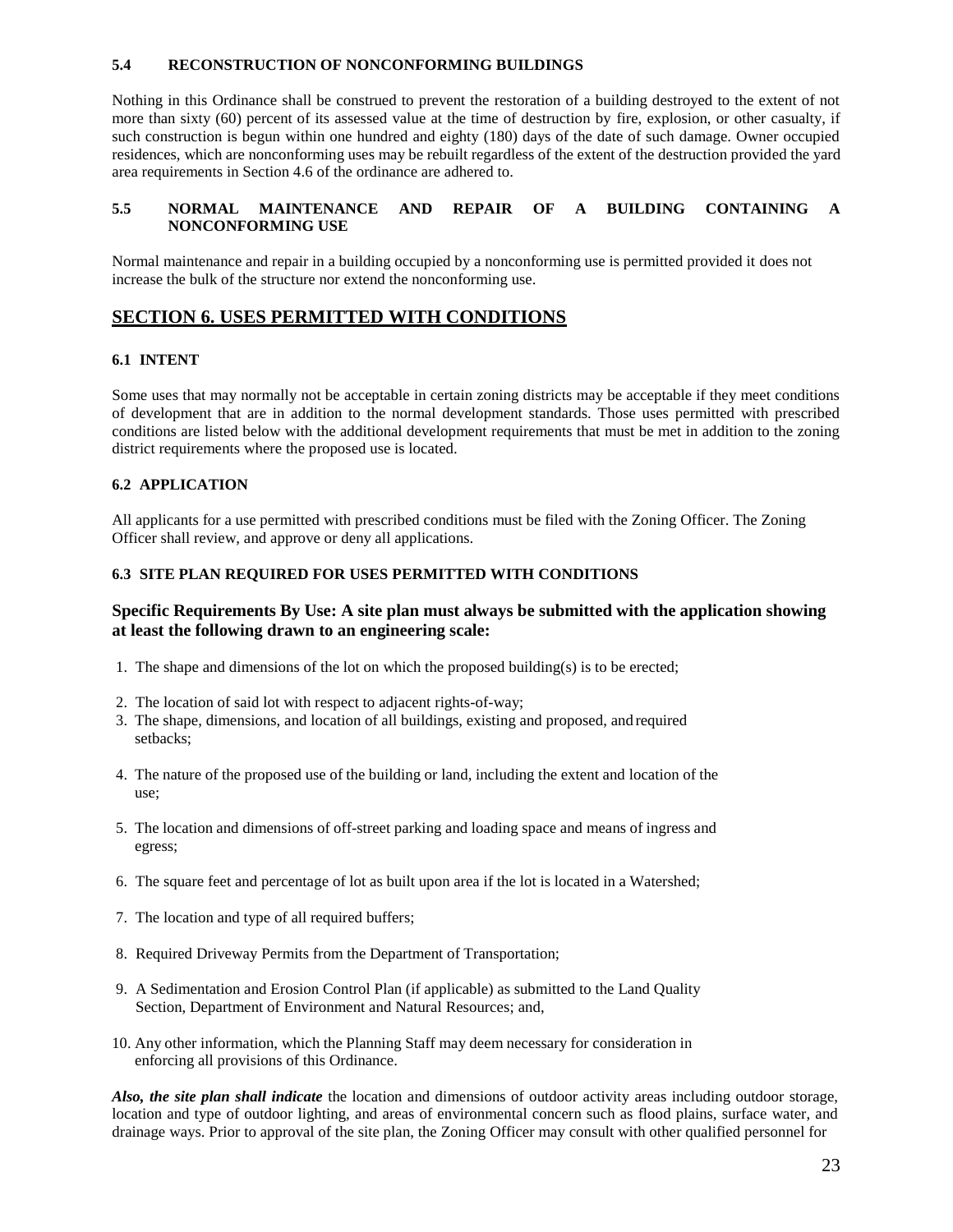assistance to determine if the application meets the requirements of this Ordinance. *Individual applications may require more information*, as given in this Section or elsewhere in this Ordinance. *In addition, the Zoning Officer may require* other information, as he/she deems necessary in order to determine if the proposal meets all requirements and will not endanger persons or property.

### <span id="page-27-0"></span>**6.4 DEVELOPMENT REQUIREMENTS**

The permitted uses with conditions listed below for each zoning district have minimum conditions that shall be met before a certificate of zoning compliance is issued. A site plan shall be submitted displaying all of the information required by this section.

### **A. Requirements for RA, R, MRD, and CON Districts**

### **RA - Rural and Agricultural District Permitted Uses With Conditions**

Animal shelters, kennels, and veterinary clinics Arenas, Assembly and Exhibition Halls Athletic fields, recreation buildings, playgrounds (no commercial gain) Auction House Automobile Service (including, but not limited to, bodyshops, engine repair, garages, wrecker service, etc. Use does not include junk vehicle storage) Beauty and Barber Shops Bed and Breakfast Operations Cemeteries **(***Amended 5/2008)* Clubs and Lodges and Community Centers (Private Non Profit) Contractor/Construction Business (including but not limited to, general contractors, subcontractors, grading, landscaping, tree service, pool installation, and other such trades) Day care homes (as home occupation) Day Care Facilities Dwellings, Duplexes Dwellings, Multi-Family including structures with three or more units (Apartments, condominiums) Family Care Home Feed Processing Funeral Homes Golf Course, Par 3 Golf Courses, not including miniature golf Greenhouse, nurseries and turf farms Home Occupation Manufactured Home Parks Mini-Warehouse/Storage Facility Nursing and convalescent homes Off-premises advertising signs (Billboards see Section 8. Signs)) Outdoor Storage (See general provisions Section 4) Post Offices Private utilities (water and sewer) Produce Stands (for sale of produce grown on premises only) Public utility substations Recreation, outdoor (including, but not limited to, ball fields, swimming pools, horseback riding trails, saddle clubs and community rodeos Restaurants Temporary Construction Buildings or mobile office (must be removed within 30 days of receiving Certificate of Occupancy)

### **R - Residential District Permitted Uses With Conditions**

Athletic fields, recreation buildings, playgrounds (no commercial gain) Clubs and Lodges and Community Centers (Private Non Profit) Day Care Homes (as home occupation) Dwellings, Duplexes Dwellings, Multi-Family including structures with three or more units (Apartments, condominiums) Home Occupations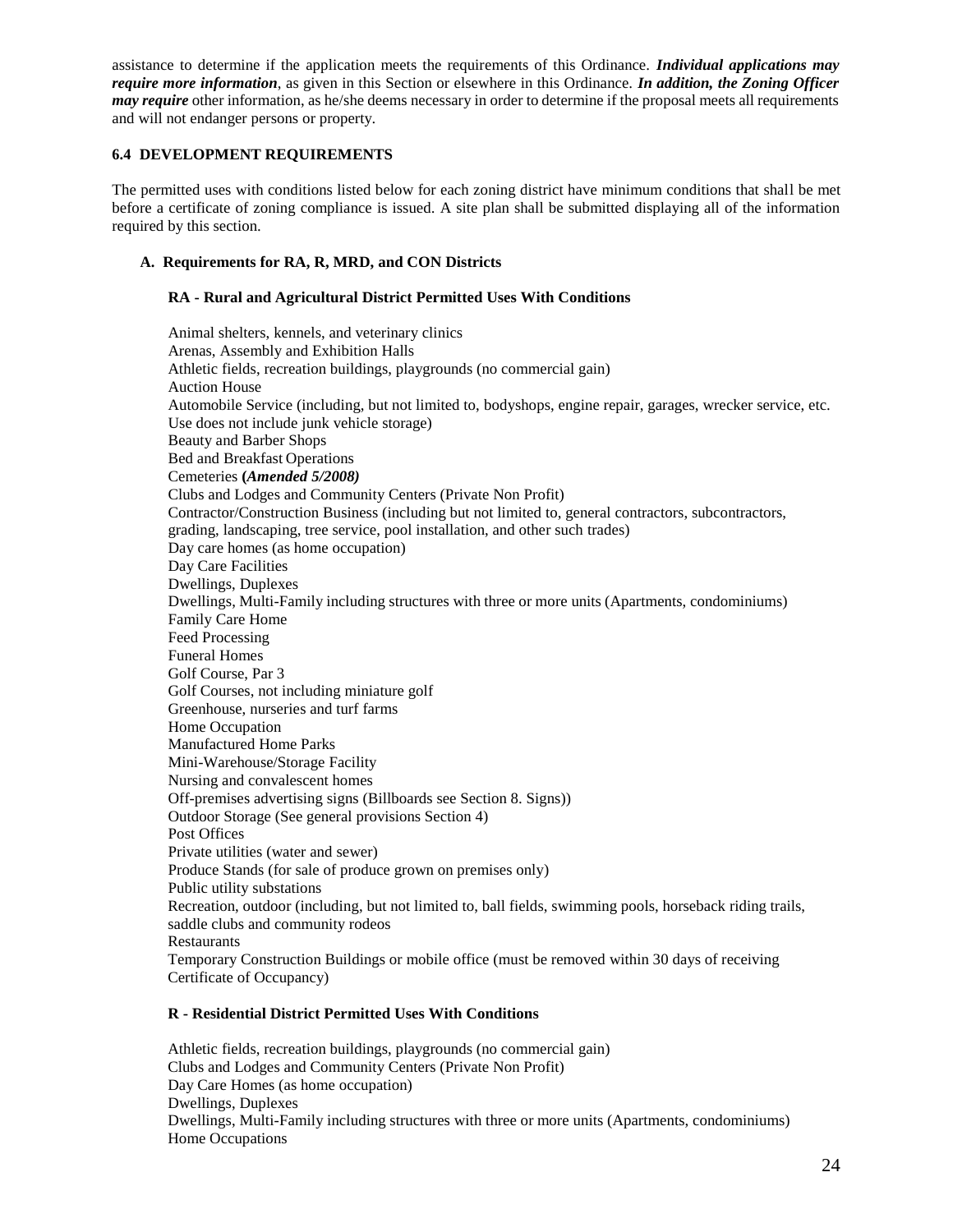Private utilities (water and sewer) Public utility substations Temporary Construction Buildings or mobile office (must be removed within 30 days of receiving Certificate of Occupancy)

### **MRD – Mixed Residential District Permitted Uses With Conditions**

Athletic fields, recreation buildings, playgrounds (no commercial gain) Cemeteries *(Amended 5/2008)* Clubs, lodges and community centers (Private, non profit) Day care homes (as home occupation) Dwellings, Duplexes Dwellings, Multifamily Family Care Home Home Occupations Private Utilities (water and sewer) Public utility substations Temporary construction buildings or mobile office (removed within 30 days of receiving Certificate of Occupancy)

### **CON - Conservation District Permitted Uses With Conditions**

Athletic fields, recreation buildings, playgrounds (no commercial gain) Dwelling, Single Family (must be owner occupied or employee housing) Golf Course, Par 3 Golf Courses, not including miniature golf Greenhouse, nurseries and turf farms Home Occupation Private utilities (water and sewer) Produce Stands (for sale of produce grown on premises only) Public utility substations Recreation, outdoor (including, but not limited to, ball fields, swimming pools, horseback riding trails, saddle clubs and community rodeos Temporary Construction Buildings or mobile office (must be removed within 30 days of receiving Certificate of Occupancy)

# **The requirements below apply to the uses permitted with conditions for RA, R, MRD and CON Districts**

1. Dimensional Requirements for all structures associated with the use with conditions, including all accessory structures are the following:

| <b>Requirements</b>                 | <b>Public Water</b>                | <b>Public Water,</b>                     | <b>No Public Water</b>                   |
|-------------------------------------|------------------------------------|------------------------------------------|------------------------------------------|
| *Minimum Lot Area in Square Feet    | <b>And Sewer</b><br>30,000 Sq. Ft. | <b>No Public Sewer</b><br>30,000 Sq. Ft. | <b>No Public Sewer</b><br>30,000 Sq. Ft. |
|                                     |                                    |                                          |                                          |
| Minimum Lot Width in Feet           | $110$ ft.                          | $110$ ft.                                | 110 ft.                                  |
|                                     |                                    |                                          |                                          |
| Minimum Lot Depth in Feet           | $200$ ft.                          | $200$ ft.                                | $200$ ft.                                |
| Minimum Setback Lines In Feet (From |                                    |                                          |                                          |
| $R-O-W$<br>Front                    | 50 ft.                             | $50$ ft.                                 | 50 ft.                                   |
|                                     |                                    |                                          |                                          |
| Side                                | 30 ft.                             | 30 ft.                                   | 30 ft.                                   |
| Side abutting Street                | 30 ft.                             | 30 ft.                                   | 30 ft.                                   |
|                                     |                                    |                                          |                                          |
| Rear                                | 30 ft.                             | 30 ft.                                   | 30 ft.                                   |
|                                     |                                    |                                          |                                          |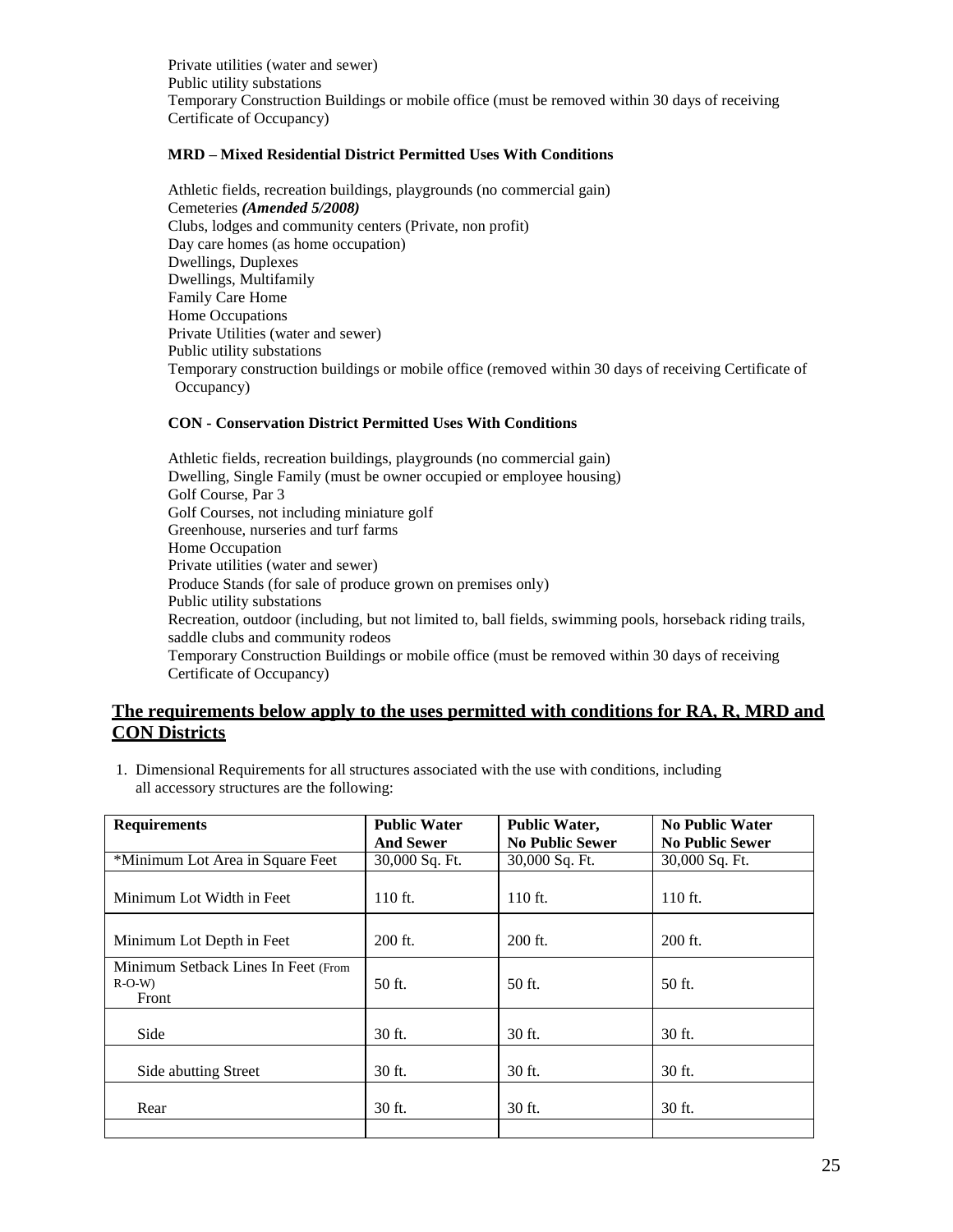| Maximum Building Height | 40 ft. | 40 ft. | 40 ft. |
|-------------------------|--------|--------|--------|

### **\*Minimum lot size for conservation is 80,000 square feet.**

2. Screening and Buffering

If the applicant chooses to locate any structure allowed as a use with prescribed conditions within 30' to 100' of the adjacent property line of an existing residential occupied property, he/she must provide screening and buffering in accordance with Section 4.18 C.

3. Lighting

Lighting must be directed away from adjacent property and roadways. Lighting shall be directed onto the applicant's site only (Section 4.19).

- 4. Outdoor Storage Outdoor storage must meet the requirements of Section 4.17.
- 5. Access

Adequate space must be provided on the site that allows vehicles to exit onto the street without backing into the road, highway, or street.

6. Hours of Operation

Hours of operation are limited to 7:00 am - 10:00 pm with the exception of any use that may require overnight stay, such as a bed and breakfast or campground.

7. Commercial Building Code

If applicant desires to construct a business on his/her property or convert part of their dwelling to a business, the commercial building code for rehabilitation will apply.

8. Family owned and operated

If applicant desires to construct a business on his/her property and live on the site, or convert part of their dwelling to a business it shall be family owned and operated.

In addition, Home Occupations may not occupy more than 25%of the home and shall not change the character of the dwelling or its surroundings.

9. Parking and Loading

All rules and regulations listed in Section 8 shall apply.

10. Signage

See section 9. Signs, for requirements.

- 11. Dwellings, Duplexes and Multi-family, Nursing and Convalescent Home Side and rear yard minimum setbacks shall be increased to one and a half  $(1.5)$  times the minimum for the applicable zoning district. One or more parking lots shall be constructed to accommodate all required parking. Individual parking spaces shall not have direct access to the street. Automobile parking space and drives shall not be located closer than twenty (20) feet to the front or twenty (20) feet to the rear of any dwelling or ten (10) feet to any side. Any playground equipment must be located in the rear yard at least twenty (20) feet from any property line. The following space requirements between building walls having window or door opening shall be maintained within a multi-family housing development. (i) A building wall having both window and door openingsshall not be located any closer than 50 feet to another building.
	- (ii) A building wall having only window or door openings shall not be located any closer than 25 feet to another building.
	- (iii) Any group of buildings forming a courtyard shall have at least 25 percent of the perimeter of such courtyard open and for access by emergency vehicles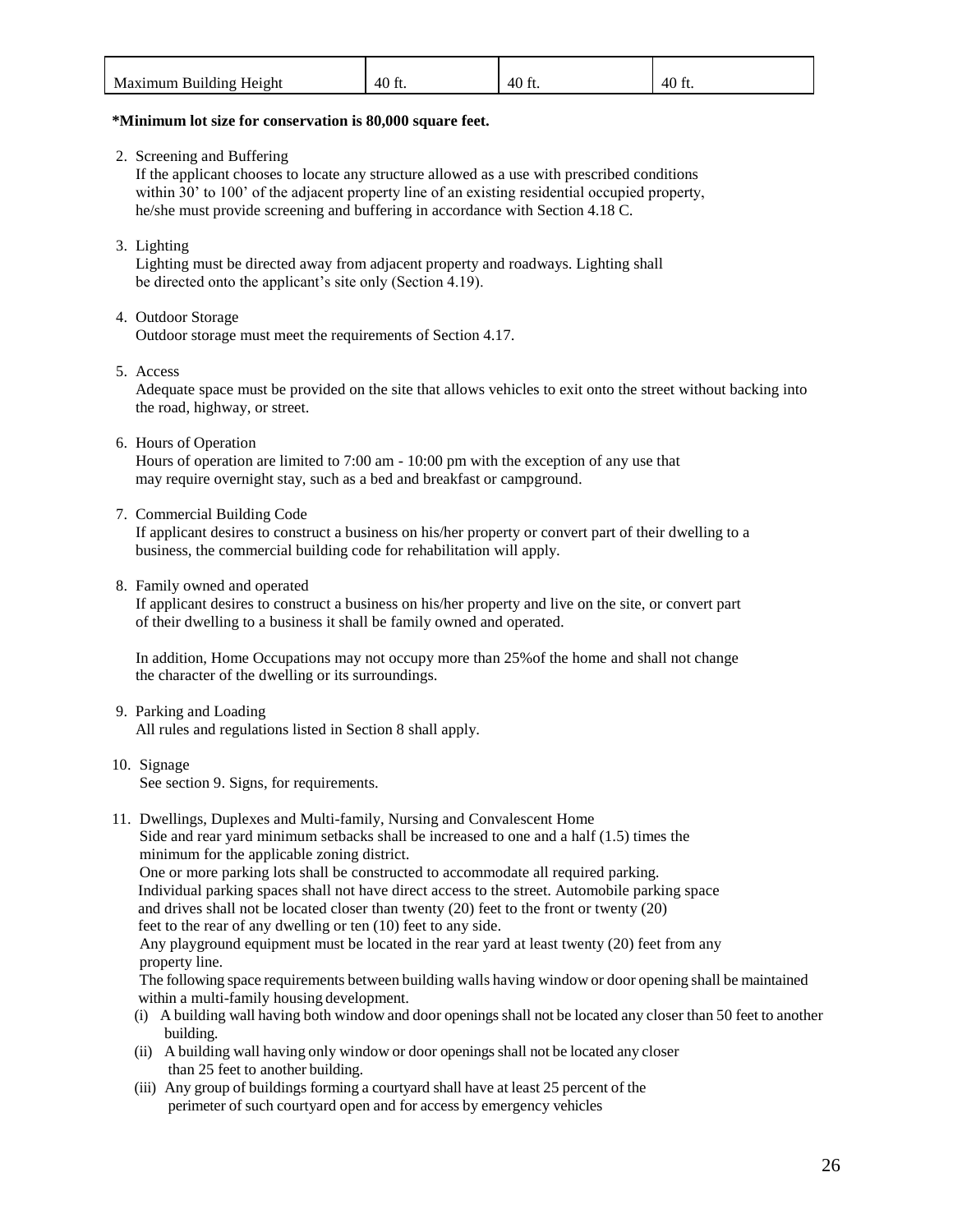- 12. Family Care Home
	- a. Each separate use must be located one-half (1/2) mile from any other such use. For example, a day care home cannot locate within one-half (1/2) mile of another day care home.
- 13. Mini-Warehouse/Storage Facility
	- a. Storage buildings in the Mini-Warehouse/Storage Facility may not cover more than 50% of the lot.
		- 1. Maximum height of units is twenty (20) feet.
- 14. Animal Shelters, Kennels and Veterninary Clinics
	- a. Minimum setback from any street right-of-way to buildings or other such structures associated with the operation, including outdoor pens and runs, not including accessory storage buildings shall be the sameas the setbacks for the principle structures within said district.
	- b. No buildings or other such structures associated with the operation, including outdoor pens and run, but not including accessory storage buildings shall be located less than fifty (50) feet from any property used or zoned for residential purposes.
	- c. Minimum setback from any other property line shall be the same as the setbacks for the principal structures within said district
- 15. Manufactured Home Parks [RA District] see Sampson County Manufactured Home Park Ordinance

### **B. Requirements for the C and I Districts**

### **C - Commercial District Permitted Uses With Conditions**

Dwellings, Duplexes Dwellings, Multi-Family including structures with three or more units (Apartments, condominiums) Dwellings, Single Family (including modular homes) Fuels Bulk Storage Home Occupations Off-Premises Advertising Signs (Billboards) Outdoor Display Outdoor Storage Public Utility Substations

#### **I - Industrial District Permitted Uses With Conditions**

Dwellings, Single Family (including modular homes) Fuels Bulk Storage Home Occupations Outdoor Display Outdoor Storage Public Utility Substations Renewable Energy Facility *(ZA-6-08-5)*

# **The requirements below apply to the uses permitted with conditions for C and I Districts**

- 1. Dimensional Requirements Same as zoning district requirements
- 2. Residential Use (Dwellings) permitted if
	- a. Shall be a secondary use to the commercial or industrial use
	- b. Shall provide housing for those employed at the business
	- c. May be part of a mixed-use development with commercial use on  $1<sup>st</sup>$  floor and residential on  $2<sup>nd</sup>$  floor.
- 3. Lighting

Lighting must be directed away from adjacent property and roadways. Lighting shall be directed onto the applicant's site only (Section 4.19).

4. Outdoor Display and Storage

Outdoor storage display must meet the requirements of Sections 4.16 and 4.17.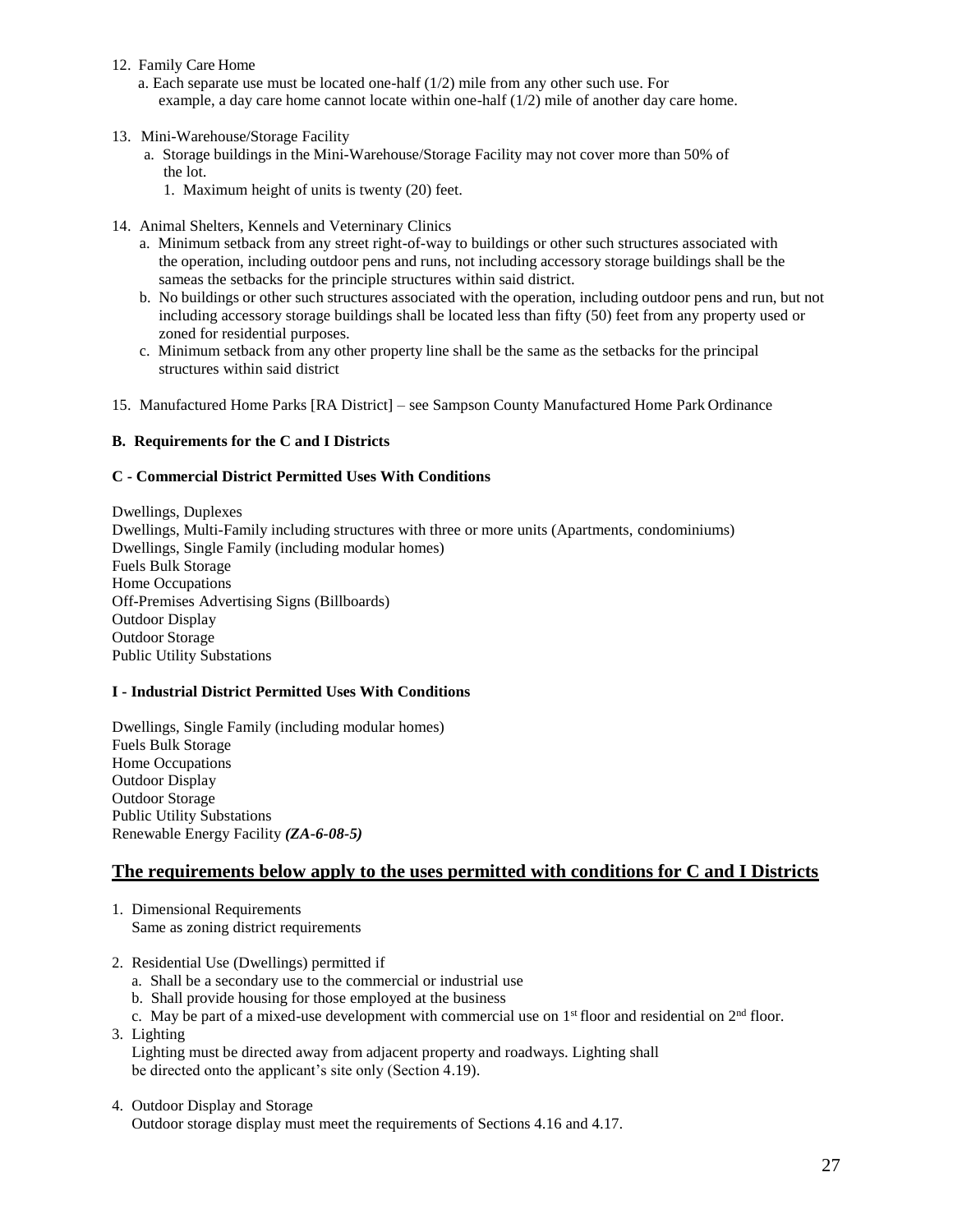5. Access

Adequate space must be provided on the site that allows vehicles to exit onto the street without backing into the road, highway, or street.

- 6. Dwellings, Duplexes and Multi-family
	- a. Side and rear yard minimum setbacks shall be increased to one and a half (1.5) times the minimum for the applicable zoning district.
	- b. One or more parking lots shall be constructed to accommodate all required parking. Individual parking spaces shall not have direct access to the street. Automobile parking space and drives shall not be located closer than twenty (20) feet to the front or twenty (20) feet to the rear of any dwelling, or ten  $(10)$  feet to any side.
	- c. Any playground equipment must be located in the rear yard at least twenty (20) feet from any property line.
	- d. The following space requirements between building walls having window or door opening shall be maintained within a multi-family housing development.
		- (i) A building wall having both window and door openingsshall not be located any closer than 50 feet to another building.
		- (ii) A building wall having only window or door openingsshall not be located any closer than 25 feet to another building.
		- (iii) Any group of buildings forming a courtyard shall have at least 25 percent of the perimeter of such courtyard open and for access by emergency vehicles
- 7. Parking and Loading

All rules and regulations listed in Section 8 shall apply.

8. Signage See section 9. Signs for requirements.

9. In an I – Industrial District, stacks for the discharge of smoke, steam, fumes or other gases which are subject to air quality regulation requiring permitting by any local government or state or federal agency, shall not be restricted to height but shall be constructed to comply with all applicable code regulations and consistently with best engineering practices; provided that, such stacks shall be set back from the property line a distance of one foot for every foot of height. This setback requirement may be satisfied with a setback easement, over any adjoining property which is also zoned I – Industrial District.

Such stacks shall be permitted subject to the special condition that they are to be disassembled or demolished and removed within one year of the permanent cessation of operations of the principle use for which they are permitted, with this requirement to become the obligation of the owner of the land upon which they are located. This requirement shall be enforceable by the County, removing the structure at its cost and imposing a lien on the real property in the nature of a line authorized by Chapter 44A of the General Statutes of NorthCarolina.

*10.* Inter-connectivity of industrial parcels by rail, conveyor systems, or other means is allowed provided it is used only as a means to facilitate the moving of raw materials between sites. *(ZA-6-08-6)*

# <span id="page-31-0"></span>**SECTION 7. SPECIAL USE PERMITS**

# <span id="page-31-1"></span>**7.1 OBJECTIVES AND PURPOSE**

It is recognized that there are some land uses, which are basically in keeping with the intent, and purpose of the various districts created by this Ordinance, yet these uses may have a significant impact on those districts. These impacts are best determined following careful review of the specific proposal. In order to add flexibility to this Ordinance, certain uses are allowed by means of controls exercised through the Special Use Permit process.

# <span id="page-31-2"></span>**7.2 PROCEDURES**

Special Use Permits shall be granted by the Sampson County Planning Board as permitted by G.S. 153A-345 for all special uses enumerated in the Table of Uses. Special uses may only be established by Planning Board approval.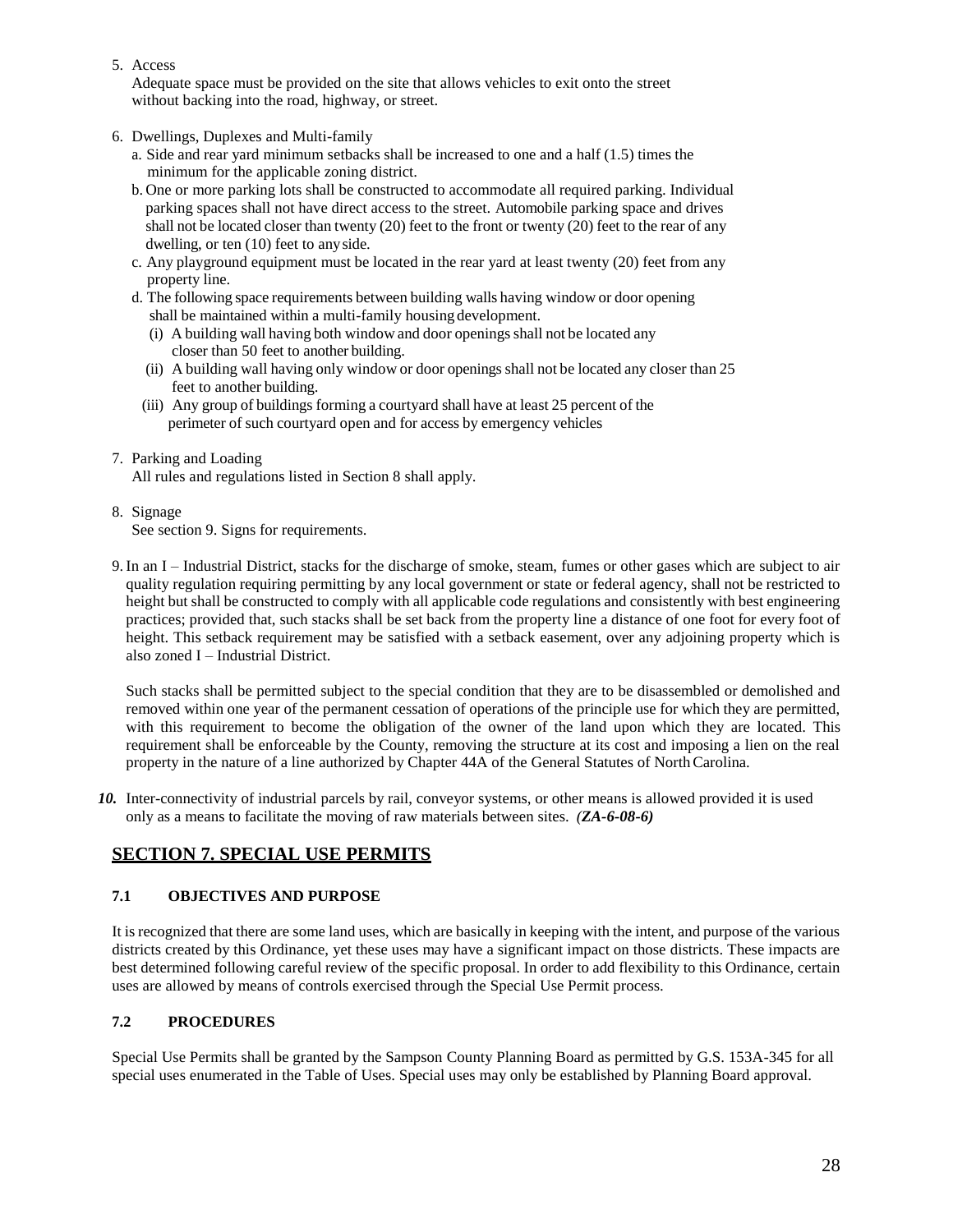The owner or owners of all the property included in the petition for a Special Use Permit shall submit required application information to the County Planning Department at least three weeks prior to the Planning Board meeting at which it is to be heard. Such application shall include all of the requirements pertaining to it in this Ordinance.

Applications shall include a Site Plan as outlined in Article VI (General Provisions), and be accompanied by a fee set according to the Planning Department Fee Schedule.

The Planning Board shall review all requests for Special Use Permits within 90 days from submission to the Planning Department. However, this requirement is not intended to prevent the Planning Board from delaying action after review.

### *7.3* **PLANNING BOARD ACTION** *(ZA-1-06-1)*

The Planning Director shall set and advertise a date and time for a public hearing before the Planning Board. Notice shall be mailed to the person whose application or request is the subject of the hearing; to the owner of the property that is the subject of the hearing if the owner did not initiate the hearing; to the owner of all parcels of land abutting the parcel of land that is the subject of the hearing; and to any other persons entitled to receive notice as provided by the zoning ordinance. Notice must be deposited in the mail at least 10 days, but not more than 25 days, prior to the date of the hearing. The person mailing such notice shall certify that such notices have been mailed. Within the same time period, notice shall also be made by posting the property concerned, with a poster indicating the proposed change, the date, the location, and the time of the public hearing

At the public hearing all interested persons shall be permitted to testify in sworn testimony. The applicant shall provide to the Planning Department a list of the names and addresses of all adjacent property owners. *(ZA-4-05-3, ZA-9-15-3)*

The Planning Board shall consider the application and comments at the public hearing and may grant or deny the Special Use Permit. In conducting the public hearing and considering the application, the Planning Board shall follow quasi-judicial procedures. A simple majority vote of the Planning Board is required to grant or deny a Special Use Permit. Vacant position on the Board and members who are disqualified from voting on the matter shall not be considered "members of the Board" for calculation of the requisite majority.

No Planning Board member shall participate in or vote on any quasi-judicial matter in a manner that would violate affected persons' constitutional rights to an impartial decision maker. Impermissible conflicts include, but are not limited to, a member having a fixed opinion prior to hearing the matter that is not susceptible to change, undisclosed ex parte communications, a close familial, business, or other associational relationship with an affected person, or a financial interest in the outcome of the matter, If an objection is raised to a member's participation and that member does not recuse himself/herself, the remaining members shall be majority vote rule on the objection.

If the Special Use Permit is granted, the Planning Board shall use as a guide, the specific conditions outlined in this Article for each use proposed. In addition, the Planning Board shall find:

- A. That the use will not materially endanger the public health or safety, if located according to the plan submitted and approved;
- B. That the use meets all required conditions and specifications;
- C. That the use will not substantially injure the value of adjoining or abutting property, or that the use is a public necessity, and;
- D. That the location and character of the use, if developed according to the plan as submitted and approved, will be in harmony with the area in which it is to be located and in general conformity with the Sampson County Land Use Plan.

In granting the Special Use Permit the Planning Board may designate only those conditions, in addition to those stated herein, which, in its opinion, assure that the use in its proposed location will be harmonious with the area and with the spirit of this Ordinance and clearly in keeping with the public welfare. All such additional conditions shall be entered in the minutes of the meeting at which the Special Use Permit is granted, on the Special Use Permit itself, and on the approved plans submitted therewith. All specific conditions shall run with the land and shall be binding on the original applicants for the Special Use Permit, their heirs, successors and assigns.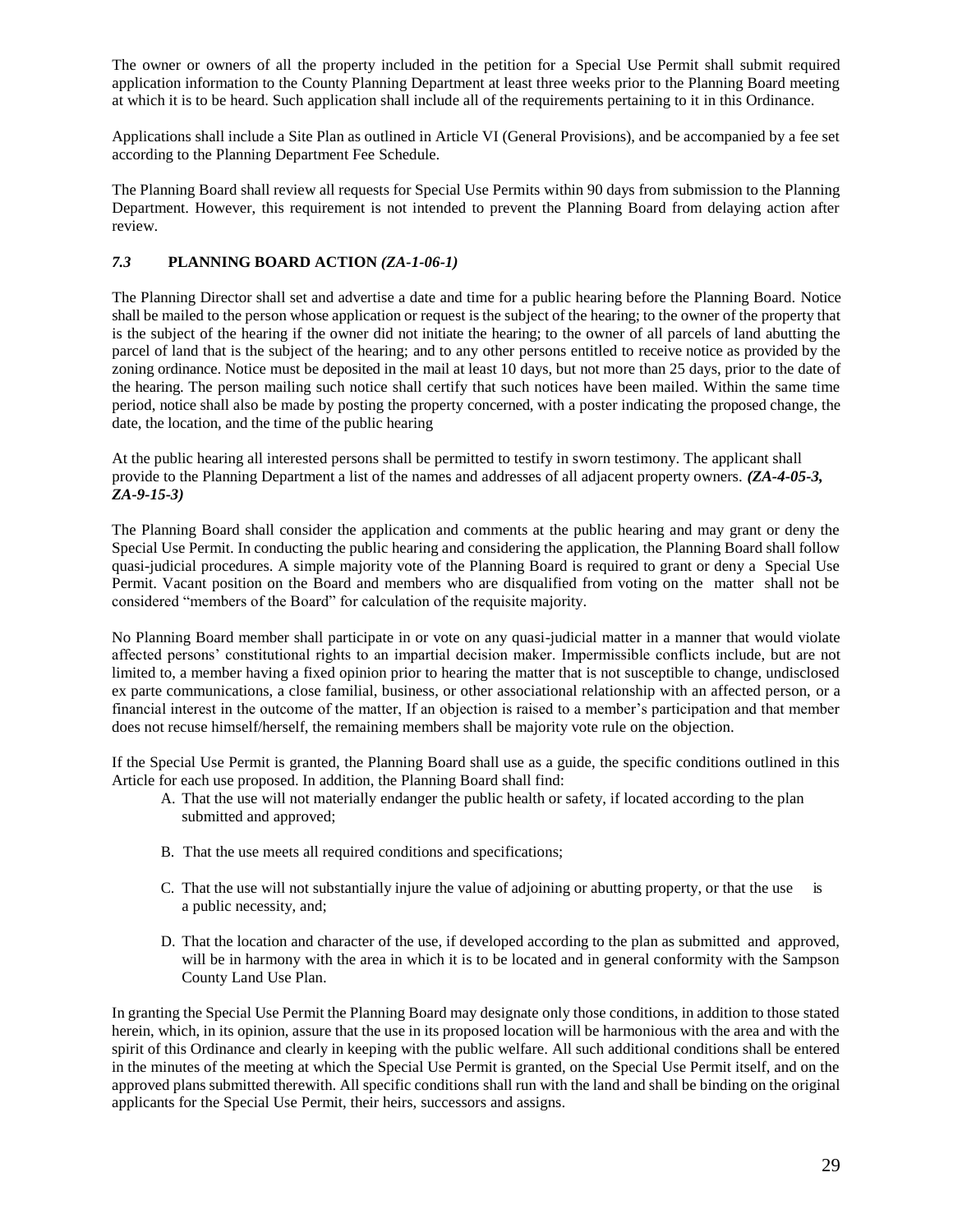### <span id="page-33-0"></span>**7.4 DENIALS AND APPEAL**

If the Board denies the Special Use Permit, it shall enter the reason for its action in the minutes of the meeting at which the action is taken.

No appeal may be taken from the action of the Planning Board in granting or denying a Special Use Permit except through the Sampson County Superior Court within thirty (30) days or forever be barred.

### <span id="page-33-1"></span>**7.5 COMPLIANCE WITH DISTRICT REGULATIONS**

In addition to the conditions specifically imposed in this paragraph and such further conditions as the Planning Board may deem reasonable and appropriate, Special Uses shall comply with all other regulations for the zoning district in which they are located unless the provisions for the Special Use provide to the contrary.

### **7.6 FAILURE TO COMPLY WITH PLANS/NOTIFICATION OF ADJACENT PROPERTY OWNERS**

In the event of failure to comply with the plans approved by the Planning Board, or with any other conditions imposed upon the Special Use Permit, the permit shall thereupon immediately become void and of no effect. No building permits for further construction or certificates of occupancy under this Special Use Permit shall be issued, and all completed structures shall be regarded as nonconforming uses subject to the provisions of this Ordinance. In such cases, owners of adjoining property shall be notified that the Special Use Permit is no longer in effect.

### <span id="page-33-2"></span>**7.7 EXPIRATION (Rev 3/19)**

In any case where a Special Use Permit has not been exercised within the time limit set by the Board of Commissioners Planning Board, or within one year if no specific time limit has been set, then without further action, the permit shall be null and void. "Exercised" as set forth in this section shall mean that binding contracts for the construction of the main building have been let; or in absence of contracts that the main building is under construction to a substantial degree; or that pre-requisite conditions involving substantial investment are contracted for, in substantial development; or completed (sewerage, drainage, etc.). When construction is not a part of the use, "exercised" shall mean that the use is in operation in compliance with the conditions set forth in the permit. (*TA 3-19-1)*

### <span id="page-33-3"></span>**7.8 MODIFICATION OF PLANS**

Where plans are required to be submitted and approved as part of the application for a Special Use Permit, the Planning Board may authorize modifications of the original plans.

### <span id="page-33-4"></span>**7.9 SUPPLEMENTAL REQUIREMENTS FOR SPECIAL USES**

Specific Requirements by Use: A site plan must always be submitted with the application showing at least the following:

- 1. The shape and dimensions of the lot on which the proposed building(s) is to be erected;
- 2. The location of said lot with respect to adjacent rights-of-way;
- 3. The shape, dimensions, and location of all buildings, existing and proposed, and required setbacks;
- 4. The nature of the proposed use of the building or land, including the extent and location of the use;
- 5. The location and dimensions of off-street parking and loading space and means of ingress and egress;
- 6. The square feet and percentage of lot as built upon area if the lot is located in a Watershed;
- 7. The location and type of all required buffers;
- 8. Required Driveway Permits from the Department of Transportation;
- 9. A landscape plan that meets requirements of the Highway Corridor Overlay District, if applicable;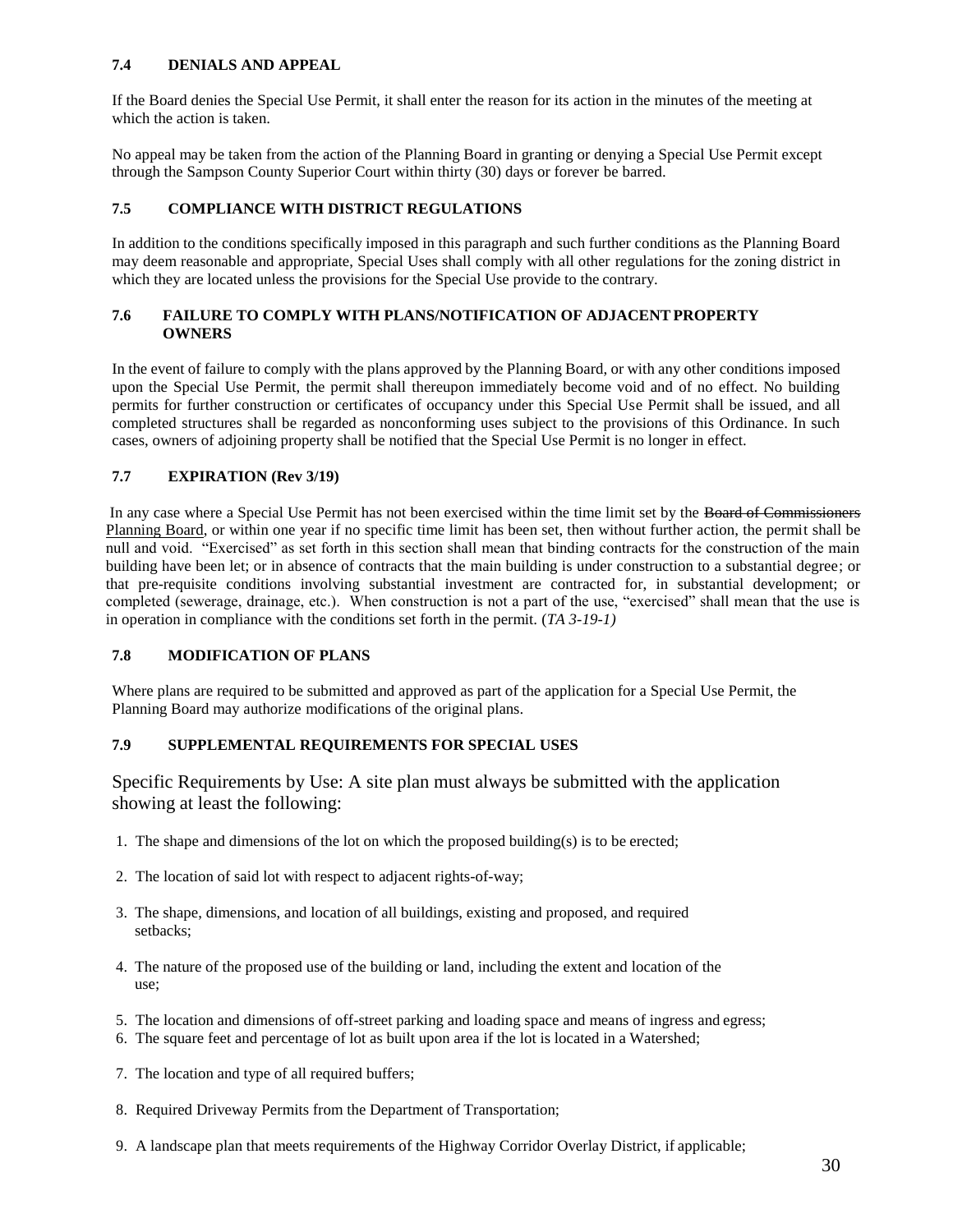- 10. A Sedimentation and Erosion Control Plan (if applicable) as submitted to the Land Quality Section, Department of Environment and Natural Resources; and,
- 11. Any other information, which the Planning Staff may deem necessary for consideration in enforcing all provisions of this Ordinance.

*Also, the special use site plan shall indicate* the location and dimensions of outdoor activity areas including outdoor storage, location and type of outdoor lighting, and areas of environmental concern such as flood plains, surface water, and drainage ways. Prior to approval of the site plan, the Planning Staff may consult with other qualified personnel for assistance to determine if the application meets the requirements of this Ordinance. *Individual Special Uses may require more information*, as given in this Section or elsewhere in this Ordinance. *In addition, the Planning Board may require* other information as it deems necessary in order to determine if the proposal meets all requirements and will not endanger persons or property.

*The Planning Board may impose reasonable conditions* (i.e. hours of operation) in addition to those given in this Section and elsewhere in this Ordinance. In order to do this, the Board must determine that additional conditions are necessary to protect the welfare and safety of the public and of property, or to meet the tests given elsewhere in this Section.

# <span id="page-34-0"></span>**7.10 SPECIAL USE MINIMUM DEVELOPMENT REQUIREMENTS** *(ZA 11-19-2)*

In addition to the conditions listed above for special uses, some uses, which, because of their very nature, are recognized as having serious objectionable operational characteristics, particularly when several of them are concentrated under certain circumstances, thereby having a deleterious effect upon adjacent areas. Special regulation of these uses is necessary to insure that these adverse effects will not contribute to the blighting or downgrading of the surrounding neighborhood. These special regulations are itemized in this section. The primary control or regulation is for the purpose of preventing a concentration of these uses in any one area (i.e., not more than one (1) such use within one thousand (1,000) feet of each other which would create such adverse effects). The requirements for each use that follows are additional requirements to the requirements listed in Section 6.3 and Sections 3 and 4.

### **Adult Entertainment Establishment [**C District**]**

Dimensional Requirements:

• No adult entertainment establishments may be located within one-thousand (1,000) feet of another adult entertainment establishment. No adult entertainment establishment may be located within one-thousand (1,000) feet of any residential use or an existing church, school or other such facilty. Measurements shall be taken from the exterior walls of the building(s) containing such regulated use and the adjacent building uses.

Screening and Buffering:

• See sections 4.17 and 4.18

### **Airfield or Airstrip (General Aviation [**I District**] or Private [**RA, C, and I Districts**])**

Dimensional Requirements:

- Airport size and layout shall conform to current FAA design standards.
- There shall be a minimum of three hundred (300) feet between any runway or taxiway and to the nearest property used or zoned for residential purposes, except that a residence may be located on the property of a small private airfield.
- All standards for the AO (Airport Overlay) also apply.

Screening and Buffering:

• See sections 4.17 and 4.18

Additional Site Plan Requirements:

- Scaled drawings of location and size of landing strips and the location of landing lights.
- Map of all property within 500 feet of proposed airfield or airstrip property line and within 1,500 feet of each end of the runway, including names and addresses of property owners and type of land use for each property, as given in the tax listings.
- A map depicting the location, type, and height of any structure, including towers, over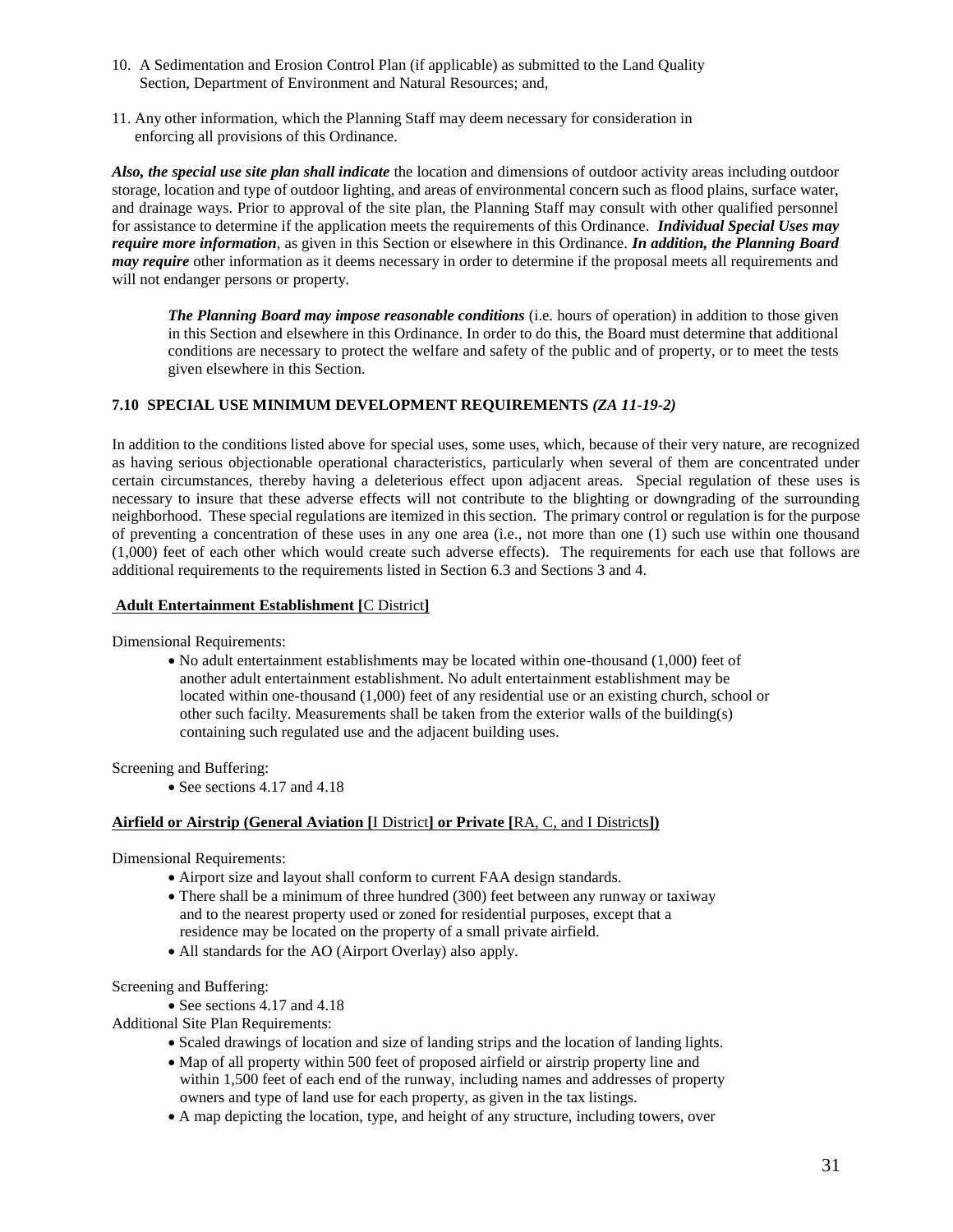two hundred (200) feet in height and within a five (5) mile radius.

• A copy of the current FAA design, approach, and airspace obstruction standards. Documentation showing FAA permits and design approval.

### **Automobile and Other Junk, Salvage, or Wrecking Yards and Auto Service That Will Include Junk Vehicle Storage [**RA and C Districts**]**

### **See Sampson County Junk Yard Ordinance**

### **Automobile Sales**

- a) Must be a distance of 500 feet from any residence.
- b) Must be screened and buffered in accordance with Section 4.18 C.
- c) All automobiles must be operable.
- d) Must obtain a valid NC Motor Vehicle Dealer License from NCDMV.

### **Camp or Care Centers and Campground, Public and Private (including Recreational Vehicle Park) [**RA, C, and CON Districts**]**

Dimensional Requirements:

- In areas with developed campsites, separate sanitary facilities for both sexes (including showers) shall be available within four hundred (400) feet of each campsite and drinking water shall be available within one hundred (100) feet of each campsite.
- In areas with developed campsites, a camp store may by provided, for the use of campground users only, which may sell camping supplies, e.g. food, ice, personal supplies, etc.
- In primitive camping areas, drinking water and sanitary facilities shall be available within twelve hundred (1200) feet.
- No permanent camping shall be permitted. It is not intended that any structure, mobile or permanent, be used as a permanent residence except for the owner or operator.
- In areas with developed campsites, each campsite shall have a minimum of parking for two (2) vehicles.
- Adequate lighting shall be provided for all common areas, including interior lighting in any building open at night. All sanitary facilities and dumping areas, water faucets, parking areas (other than at each campsite), recreation areas, and other service buildings and general use sites shall be lit at night, either with a light mounted on the building or as a pole light. In developed camping areas, lights will be installed along walkways to water and sanitary facilities and at roadway or driveway intersections.
- All outdoor lighting shall have a total cutoff at ninety (90) degrees.

Screening and Buffering:

• See sections 4.17 and 4.18

Additional Plan Requirements**:**

- Topography of the site, at contour interval no greater than five (5) feet.
- Natural features such as streams, lakes or ponds, rocky outcrops, wooded areas, marshes, meadow land, or any other site in interest.
- Historic sites and cemeteries.
- Location and approximate size of all buildings and structures within 500 feet.
- Proposed layout of the campground, both primitive and developed camping areas, including individual sites, cabins, recreation areas, drinking water outlets, sanitary disposal facilities, comfort stations and other service buildings.

Additional Operational Requirements:

- In developed camping areas, an attendant will be on the site twenty-four (24) hours a day while the campground is open for business.
- A public phone in working order shall be available.
- A fire extinguisher shall be available at each service building and at the office.
- Individual campsites and general use areas shall be kept clean and free from garbage, refuse, litter, and other conditions, which can lead to the transmission of disease, breeding of rodents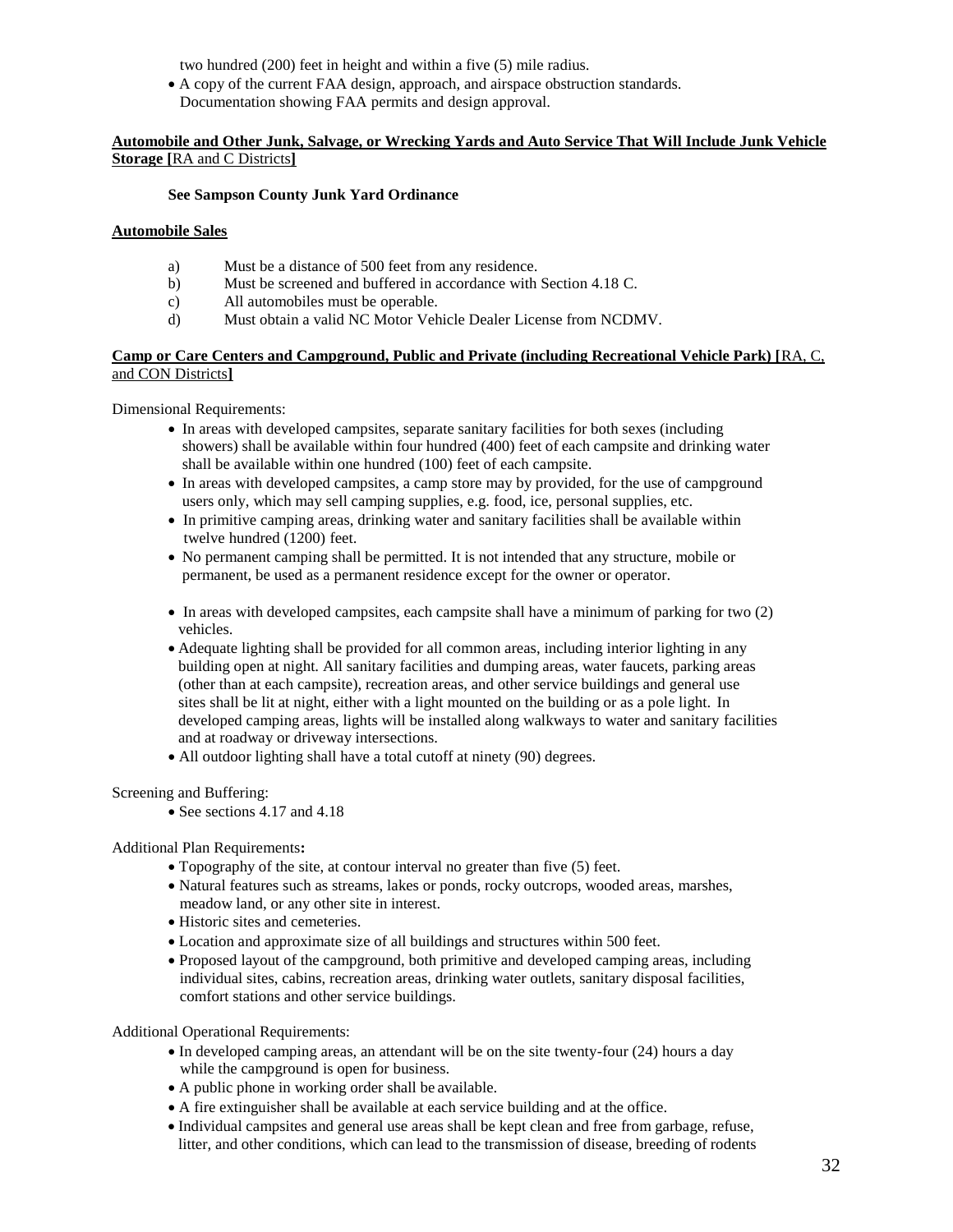and insects, and which may present a fire hazard or contribute to the spread of fire.

- All sanitary, laundry, and drinking water facilities shall be maintained in a clean, sanitary condition and kept in good repair at all times.
- A camp store may be permitted, but no alcoholic beverages may be sold on the site.

#### **Electronic Gaming** *(ZA-8-12-2)*

Electronic Gaming Operation Requirements:

- A. Hours of operation are limited to 8:00 am to 12:00 midnight Monday through Friday.
- B. The maximum number of gaming machines/terminals, computers is 30.
- C. Parking must be provided at minimum rate of one (1) parking space for every two (2) gaming machines/terminals/computers or one for every 100 square feet of gross floor area, whichever is greater.
- D. If food or beverage is served, the establishment must comply with the requirements of the Sampson County Health Department.
- E. If the establishment is located within 30' to 100 ' feet of the adjoining property line of an existing residence, he/she must provide screening and buffering in accordance with Section 4.18 C.
- F. The establishment shall be a minimum of 1,000 feet from any other gaming establishment or any sexually oriented business.
- G. The establishment shall be a minimum of 1,000 feet from any religious institution, school, daycare center/home, library, public park, recreation area or movie theater.
- H. For the purpose of this section, all measurements shall be in a straight line from the closest point of the parcel at which the electronic gaming operation is located.
- I. No alcoholic beverages shall be served or consumed on the premises of electronic gaming operations.

#### **Farm Equipment Sales** *(ZA-3-09-2)*

- a) Must be screened and buffered in accordance with Section 4.18 C.
- b) All farm equipment must be operable.

#### **Firing Range (applies to indoor and outdoor) [**RA and C District**]**

Dimensional Requirements:

- Minimum setback from any street right-of-way to any outdoor shooting area shall be at least two hundred (200) feet.
- Minimum setback from any other property line shall be at least one hundred (100) feet.
- Any outdoor firing shall be located five hundred (500) feet from any property used or zoned for residential purposes.
- An indoor firing range that has walls that will muffle gun fire may adhere to the normal RA and C district requirements.

Screening and Buffering:

- See sections 4.17 and 4.18
- Any gates allowing for access must meet the same height requirement and must be kept closed and locked after dark and at any time when not open for business.

### **Go Cart or Motor Cross Tracks [**RA District**]**

Distance Requirements:

- The "track" or any structure must be a minimum of 1,000 feet from any residential structure on surrounding properties. An owner occupied residence on the property ofthe track is allowed.
- All buildings, including accessory garages or storage buildings, shall be set back a minimum of 100 feet from all property lines and street rights-of-way.

Screening and Buffering:

- See sections 4.17 and 4.18
- Any gates allowing for access must meet the same height requirement and must bekept closed and locked after dark and at any time when not open for business.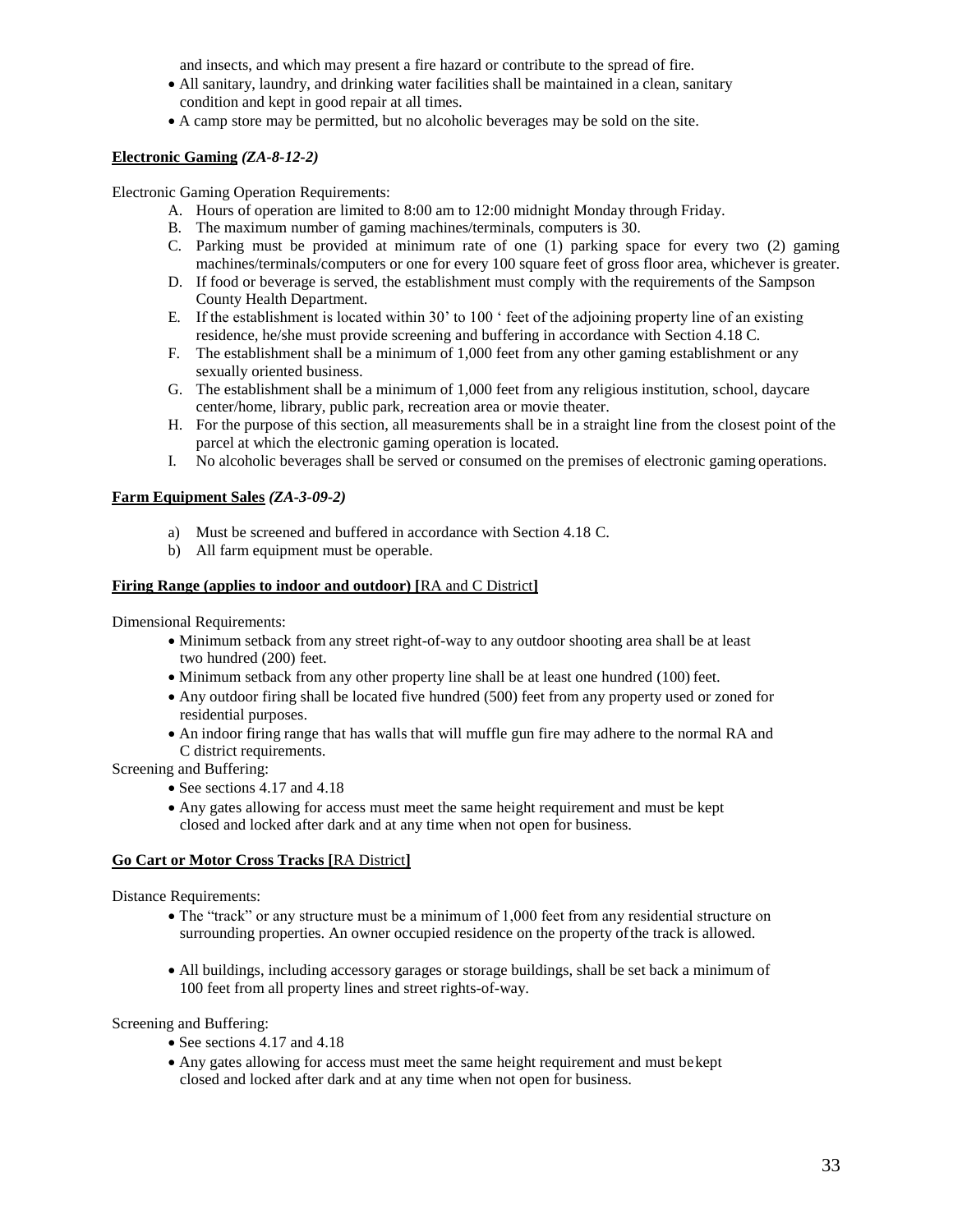Parking:

• Parking is allowed on site only (Also see section 8).

Lighting:

• Outdoor lighting shall be shielded so as to prevent light from directly hitting adjacent property or any public right-of-way (See section 4.19).

## **Horse Racing** [RA District] *(ZA-4-11-2)*

- Must be a minimum of 1,000 feet from any property used for residential purposes.
- Use must be located on a property which is a minimum of 10 acres.
- For all structures and race tracks, the minimum setback from any other property line shall be a minimum of one hundred (100) feet.
- Must be screened and buffered in accordance with Section 4.18 C.
- Lighting must be in accordance with Section 4.19.
- Hours of operation shall be between the hours of 8:00 a.m. 10:00 p.m. Monday thru Saturday and on Sunday 1:00 p.m. until 8:00 p.m.
- Parking must be in accordance with Section 8.8.

### **Landfill, Demolition [**RA and I Districts**]**

Distance Requirements:

- The landfill or any structure must be a minimum of 1,000 feet from any residential structure on surrounding properties. An owner occupied residence on the property of the track is allowed.
- All buildings, including accessory garages or storage buildings, shall be set back a minimum of 100 feet from all property lines and street rights-of-way.

### Screening and Fencing:

See section 4.18

• Any gates allowing for access must meet the same height requirement and must be kept closed and locked after dark and at any time when not open for business.

## **Landfill, Sanitary [**RA and I Districts**]**

Distance Requirements:

- The landfill or any structure must be a minimum of 1,000 feet from any residential structure on surrounding properties. An owner occupied residence on the property of the track is allowed.
- All buildings, including accessory garages or storage buildings, shall be set back a minimum of 100 feet from all property lines and street rights-of-way.

Screening and Fencing:

- Screening is required which completely screens from view the stored items. Such screening shall be a durable wall or fence at least six (6) feet high *in addition* to a minimumfifteen (15) foot wide vegetated strip around the entire perimeter of any outdoor storage area. This vegetated strip shall consist of a naturally wooded area or planted with a mixture of evergreen and deciduous trees and shrubs to simulate a naturally wooded area within three (3) years.
- Any gates allowing for access must meet the same height requirement and must bekept closed and locked after dark and at any time when not open for business.

#### **Manufactured Home Storage and or repair yard [**RA and C District**]**

Dimensional Requirements:

- Minimum setback from any street right-of-way to any outdoor storage area shall be at least one hundred (100) feet.
- Minimum setback from any other property line shall be at least fifty (50) feet.
- No Manufactured Home Storage and or repair yard shall be located less than five hundred (500) feet from any property used or zoned for residential purposes.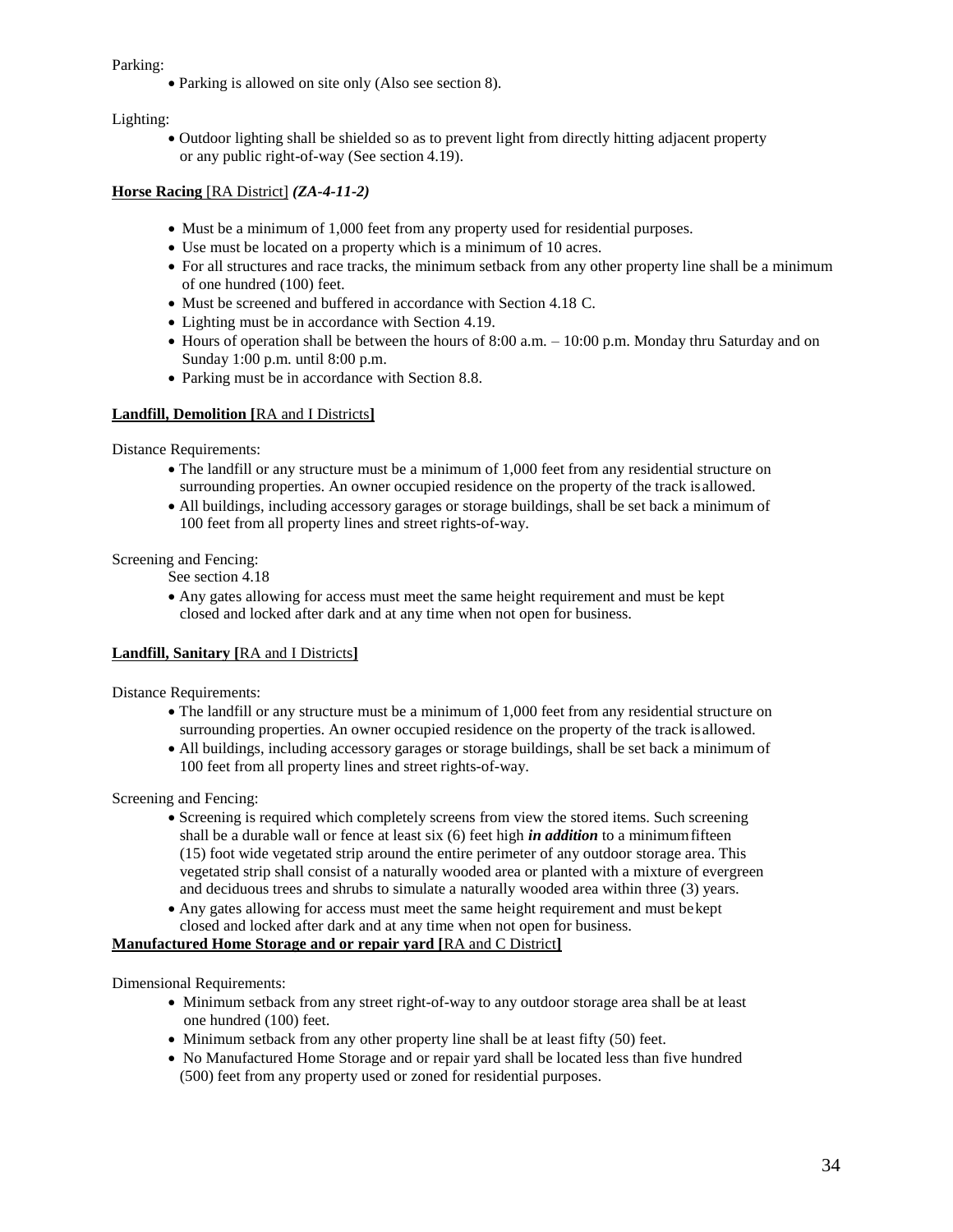Screening and Buffering:

- See sections 4.17 and 4.18
- Any gates allowing for access must meet the same height requirement and must be kept closed and locked after dark and at any time when not open for business.

#### **Mining and Quarrying or other Extraction Operations [**I and RA District**]** *(ZA-9-09-2)*

Additional Site Plan Requirements

- 1. The names and addresses of property owner(s) or developers(s) and the designer or Registered Surveyor or Professional Engineer, if the plans are drawn other than by the property owner, operator or developer.
- 2. Date, scale and approximate North arrow.
- 3. Boundaries of the tract, parcel, plot r lot shown with bearing and distances.
- 4. Boundaries of the area requesting to be permitted, if different from 3. above.
- 5. Buffers, ingress and egress, surrounding land usage and any other specific information pertinent to the parcel, plot or lot.
- 6. A vicinity map showing the location of the parcel, plot or lot.
- 7. The names for each adjoining property owner, shown on the parcel, plot or lot they own.
- 8. Land contours with vertical intervals of not less than ten (10) feet. U.S.G.S. 7.5 Minute Topographical Quadrangle Maps are acceptable.
- 9. When an expansion is being requested, the size and location of any existing area that is being operated as a mine or mining operation.
- 10. A letter or other certification of approval must be submitted from the North Carolina Department of Transportation, as to the safety and design of the access or entrance on to a State maintained street or road from the mine.

In place of 1-9 above, the applicant may submit a completed application as required by the State of North Carolina for a Mining Permit.

#### Access:

Access to a mine or mining operation must be from a road or street that is a State maintained road or a private road with a right-of-way width of not less than thirty (30) feet and a cleared or drivable area of not less than twenty (20) feet. Any ingress or egress that does not abut one of the above roads, entrance etc. must also have a right-of-way width of not less than thirty (30) feet and a cleared and drivable area that is adequately maintained at all times for vehicular travel and that is at least twenty (20) feet in width.

#### Screening and Buffering:

An area of land, which shall not be less than fifty (50) feet in width (unless a lesser width is approved by the Planning Board) shall be provided along all boundaries of the affected land. This buffer area must be left at all times in a natural vegetative state or planted with trees, shrubs or plants that create a visual screen. Trees and plants must be native to the area and trees shall not be less than six (6) feet in height within six (6) years. If an earthen berm or berms are to be used within the buffer for visual screening they shall be planted with vegetation and shall not be less than six (6) feet in height at the crown and with slopes sufficient to minimize erosion.

#### Additional Considerations :

In the case of denial because all the requirements of this section were not met, the Application may be resubmitted when all requirements have been met, with no additional fee required, provided the plan is resubmitted within one hundred eighty (180) days of the notice of rejection or denial.

Following approval by the Sampson County Planning Board, the Zoning Administrator is authorized to issue a Special Use Permit. No site disturbing activities are allowed until a Mining Permit has been issued by the State of North Carolina.

If the proper permit has not been or is not obtained from all appropriate Departments of the State of North Carolina and/or compliance with all terms of approval by the Sampson County Planning Board have not been completed within one year (365 days) from the date of approval of the application by the Sampson County Planning Board, the approval of the application and Special Use Permit shall be null and void and a new application must be submitted.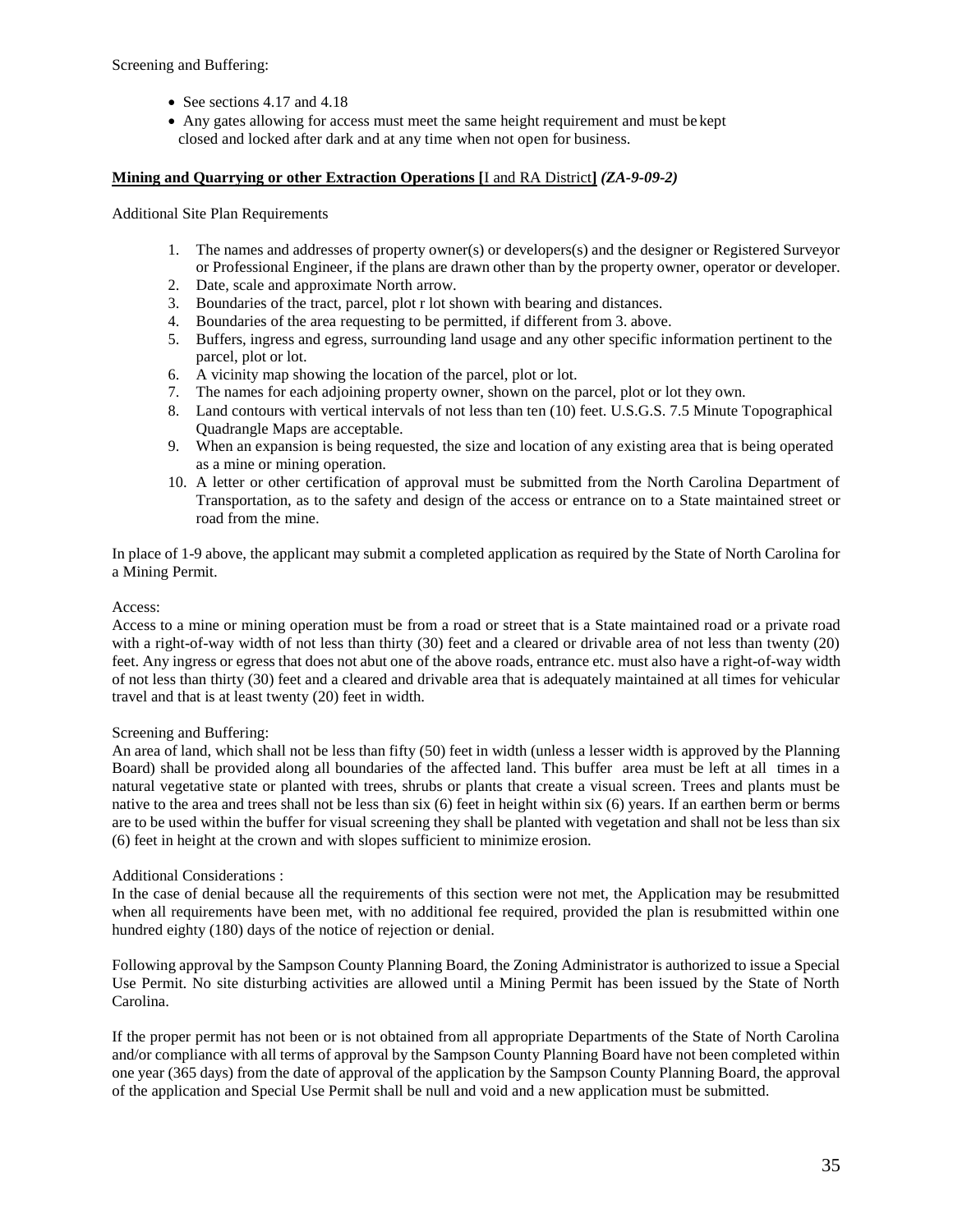### **Public Facilities & Buildings including schools, colleges, hospitals, parks, community centers, ambulance services, fire stations, hospitals and other similar uses [**RA, R, C, I, CON Districts**]**

Dimensional Requirements:

• The district dimensional requirements shall apply

### Screening and Buffering:

- Outdoor storage must meet the requirements of Section 4.17.
- If the development is located within 30' to 100' of the adjacent property line of an existing residential occupied property, screening and buffering must be provided in accordance with Section 4.18.

Lighting:

• Lighting must be directed away from adjacent property and roadways. Lighting shall be directed onto the applicant's site only.

#### Access:

• Adequate space must be provided on the site that allows vehicles to exit onto the street without backing into the road, highway, or street (Also see section 7).

#### **Radio and Television Studios [**RA District**] - See Sampson County Communications Tower Ordinance**

Dimensional Requirements:

- The district dimensional requirements shall apply
- Transmission towers shall be setback a minimum distance that equals half the towers height.
- Screening and Buffering:
	- Outdoor storage must meet the requirements of Section 4.17.
	- If the development is located within 30' to 100' of the adjacent property line of an existing residential occupied property, he/she must provide a screening and buffering in accordance with Section 4.18 C.

#### Lighting:

• Lighting must be directed away from adjacent property and roadways. Lighting shall be directed onto the applicant's site only.

#### Access:

• Adequate space must be provided on the site that allows vehicles to exit onto the street without backing into the road, highway, or street (Also see section 7).

#### **Recreation, Outdoor (including, but not limited to, ball fields, swimming pools, horseback riding trails, saddle clubs and community rodeos) [**R District**]**

## Dimensional Requirements:

• The district dimensional requirements shall apply

## Screening and Buffering:

• See sections 4.17 and 4.18

Lighting:

• Lighting must be directed away from adjacent property and roadways. Lighting shall be directed onto the applicant's site only.

#### Access:

• Adequate space must be provided on the site that allows vehicles to exit onto the street without backing into the road, highway, or street.

Hours of Operation:

• Hours of operation are limited to 7:00 am - 10:00 pm with the exception of any use that may require overnight stay, such as a bed and breakfast or campground.

## Parking and Loading:

• All rules and regulations listed in Section 8 shall apply.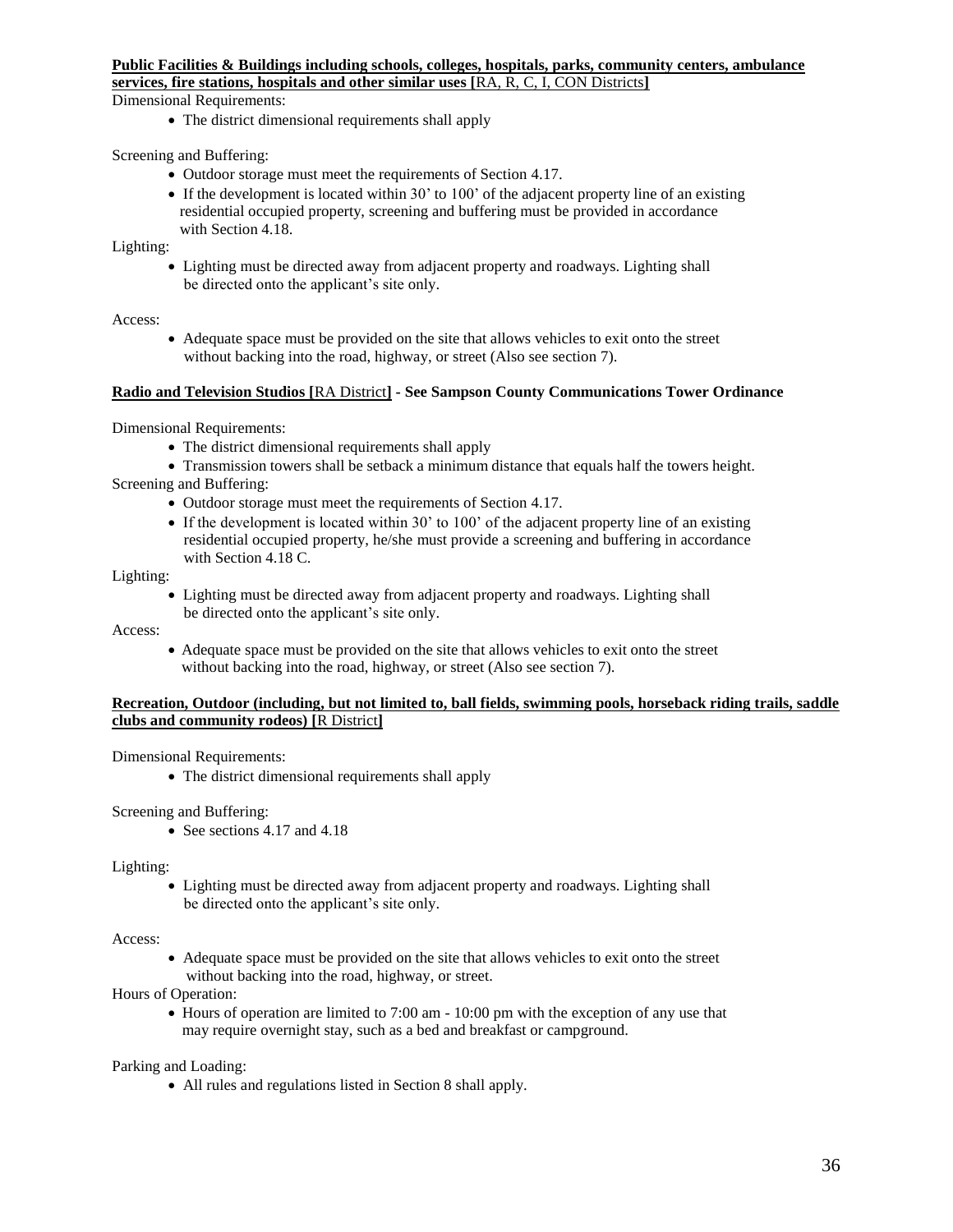Signage:

See section 9. Signs for any additional requirements

**Solar Farms** [RA and C Districts] *(ZA-11-19-2)*

Dimensional Requirements:

See section  $6.4(A)$ .

## Screening and Buffering:

• See section 4.18.

## Additional Requirements:

- Structures shall not exceed twenty-five (25) feet in height, as measured from grade at the base of the structure to its highest point.
- Solar Farms of more than  $\frac{1}{2}$  acre in panel area, as measured around the perimeter of the panels, and which are located within 5 miles of a public use airport must provide notification to airport operations. Before issuance of any permits, the applicant shall submit a copy of the FAA airspace determination letter confirming the proposal does not pose a hazard to flight avigation.
- A decommissioning plan shall be required as part of the Special Use Permit application. This plan shall be prepared by a third party engineer and must be signed off by the party responsible for decommissioning and all landowners of property included in the project. The following items are required to be addressed or included in the decommissioning plan:
	- $\circ$  A description of any agreement (e.g. lease) with all landowners regarding decommissioning;
	- o The identification of the party currently responsible for decommissioning;
	- o The type of panels and material specifications being utilized at the site;
	- o All costs for the removal of solar panels, buildings, cabling, electrical components, roads, fencing, and any other associated facilities down to 36 inches below grade;
	- o All costs associated with the grading and re-seeding of disturbed earth from the project.
- Prior to the issuance of the building permit, the decommissioning plan shall be recorded by the applicant with the Sampson County Registry of Deeds.
- The decommissioning plan and estimated cost of removal shall be updated every ten (10) years or upon change of ownership of either the property or the project's owner. Any changes or updates to the plan shall be recorded with the County's Register of Deeds.
- The owner of the solar farm shall provide a bond, cash escrow, or irrevocable letter of credit in favor of the County and (if the owner of the solar farm is not the landowner of the property on which the solar farm is located) the landowner and the landowner's successors in interest in an amount equal to one and a quarter times the estimated decommissioning cost. Should the solar farm owner elect to use a letter of credit, it shall be issued by a federally chartered bank with a branch office in North Carolina in favor of Sampson County. The institution issuing the guarantee shall provide to the county a notice no less than ninety (90) days in advance of any renewal, cancellation, termination, or expiration of the guarantee. The bond or letter of credit shall remain in full force and effect until any necessary site restoration is completed to restore the site to a condition comparable to that which existed prior to the issuance of the Special Use Permit.
- Solar Farms shall have twelve (12) months to complete decommissioning of the facility if no electricity is generated for a continuous period of twelve (12) months. For purposes of this requirement, this twelve (12) month period shall not include delay resulting from force majeure.

### **Wireless Communications Towers [**RA, C, I, CON Districts**] See Sampson County Communication Tower Ordinance**

# **SECTION 8. OFF STREET PARKING AND LOADING**

## **8.1 OFF-STREET PARKING REQUIRED**

At the time of the erection of any building, or at the time any principal building is enlarged or increased in capacity by adding dwelling units, guestrooms, seats, or floor area, or before conversion from one type of use or occupancy to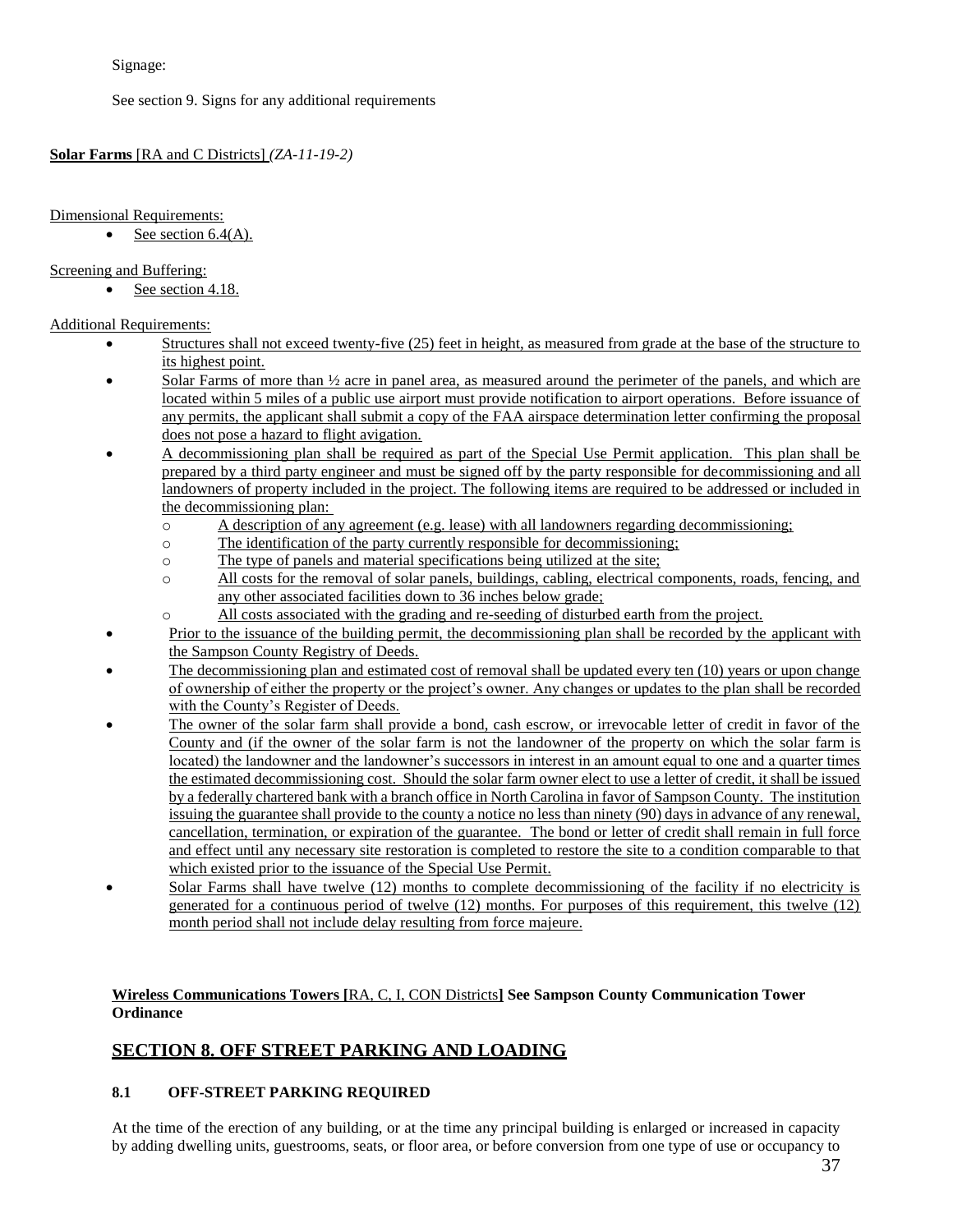another, permanent off-street parking space shall be provided in the amount specified by this Section. Such parking space may be provided in a parking garage or properly guarded open space.

### **8.2 CERTIFICATION OF MINIMUM PARKING REQUIREMENTS**

Each application for a Zoning Permit (except for dwellings) shall include information as to the location and dimensions of off-street parking and the means of ingress and egress to such space. This information shall be in sufficient detail to enable the Zoning Officer to determine whether the requirements of this Article are met.

### **8.3 COMBINATION OF REQUIRED PARKING SPACE**

The required parking space for any number of separate uses may be combined in one (1) lot, but the required space assigned to the one (1) use may not be assigned to another use, with one exception. One-half (1/2) of the parking space required for churches whose peak attendance will be at night or on Sundays may be assigned to a use which will be closed at night and on Sundays or in shopping centers where uses may have different peak hours.

### **8.4 REMOTE PARKING SPACE**

If the off-street parking space required by this Ordinance cannot be reasonably provided on the same lot on which the principal use is located, such space may be provided on any land within reasonable distance of the main entrance to such principal use, provided such land is in the same ownership as the principal use and in the same zoning district. Said land shall be used for no other purposes so long as no other adequate provisions of parking space meeting the requirements of this Ordinance have been made for the principal use. In such cases, the applicant for a permit for the principal use shall submit with his application for a Zoning Permit or a Certificate of Occupancy an instrument duly executed and acknowledged, which subjects said land to parking use in connection with the principal use for which it is made available. Such instrument shall become a permanent record and be attached to the Zoning Permit or Certificate of Occupancy application. In the event such land is ever used for other than off- street parking space for the principal use to which it is encumbered and no other off-street parking space meeting the terms of this Ordinance is provided for the principal use, the Certificate of Occupancy or Zoning Permit for such principal use shall become void.

#### **8.5 REQUIREMENTS FOR PARKING LOTS**

Where parking lots for more than five (5) cars are permitted or required, the following provisions shall be complied with in addition to the requirements below:

- A. The lot may be used only for parking and not for any type of loading, sales, dead storage, repair work, dismantling or servicing, but shall not preclude convention exhibits or parking of rental vehicles.
- B. All entrances, exits, barricades at sidewalks, and drainage plans shall be approved and constructed before occupancy.
- C. A strip of land five (5) feet wide adjoining any street line or any lot zoned for residential uses shall be reserved as open space, guarded with wheel bumpers and planted in grass and/or shrubs or trees.
- D. Any parking lot of more than five (5) cars which is adjacent, along the side or rear property lines, to property used or zoned for residential uses, shall be provided with screening as described in Section 4.18.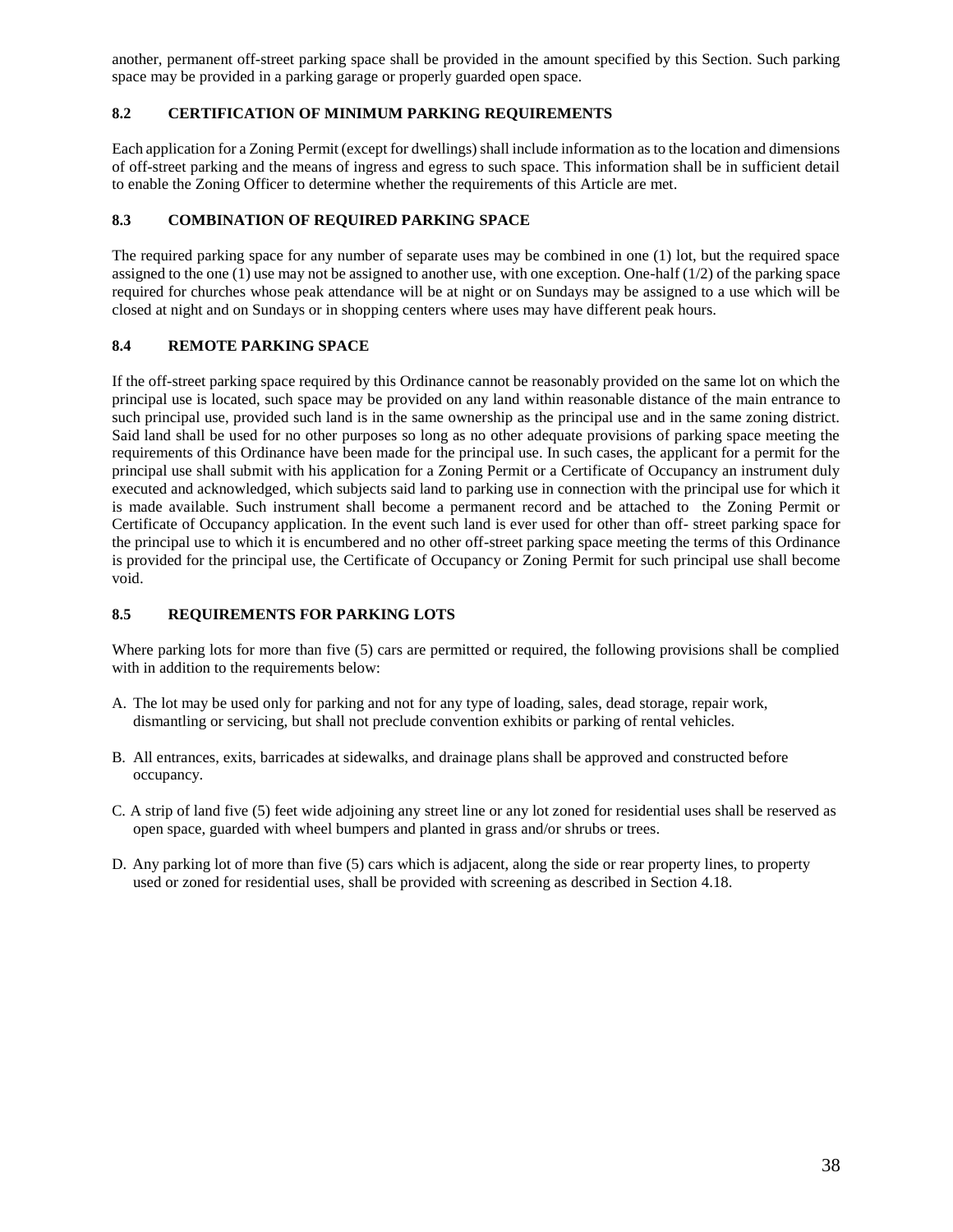E. Only one (1) entrance and one (1) exit sign no larger than two (2) square feet prescribing parking regulations may be erected at each entrance or exit.

## **8.6 MOBILE HOME AND TRAILER PARKING AND STORING**

It shall be unlawful to park or otherwise store for any purpose whatsoever any mobile home or trailer within any zoning district except as follows:

- A. At a safe, lawful, and non-obstructive location on a street, alley highway, or other public place, providing that the trailer or mobile home shall not be parked overnight;
- B. Within a mobile home park, provided, however, the mobile home shall either have a North Carolina or HUD Label of Compliance permanently attached thereto; and,
- C. On any other lot or plot provided that trailers, as defined in Section 11, shall be stored in a garage or carport or in the rear or side yard.
- D. Junk or Dilipidated Mobile Home/Manufactured Home Storage or repair yards must obtain a special use permit.

#### **8.7 VEHICLE STORAGE**

#### A. Residential District

Only vehicles intended for personal use shall be parked or stored on any property zoned R - Residential. No storage of commercial inventory whatsoever shall be permitted and no inoperative or unlicensed vehicles shall be permitted to be parked or stored longer than (14) fourteen days. Commercial trucks or vans driven home by employees or owners must be parked in the side or rear yard.

B. Residential Agricultural District

Storage of Junk, inoperable or unlicensed vehicles must comply with the following:

- 1. One junk, inoperable, or unlicensed vehicle will be allowed on any owner occupied lot if located in the side or rear yard.
- 2. Any owner occupied lot may store up to three junk, inoperable, or unlicensed vehicles if they are completely concealed from public view by:
	- a. a tarp(s) and placed in the rear yard of the subject property,
	- b. a canvas car cover and placed in the rear yard of the subject property, or
	- c. located in the rear yard surrounded by vegetative growth and screened from public view.
- 3. A property owner with more than three (four or more) junk, inoperable, or unlicensed vehicles must obtain a special use permit for a junkyard to continue to store the vehicles on their property.
- C. Public and Conservation, Commercial and Industrial Districts

Customer and employee parking is permitted along with the parking and storing of governmental or commercial vehicles, in any public and conservation, commercial, or industrial district. Inoperative vehicles shall only be permitted to be parked or stored while undergoing repairs at a commercial garage or automobile service station or if stored in an approved junk or wrecking yard. (six or more junk, inoperable, or unlicensed vehicles constitute a junk yard)

#### **8.8 MINIMUM PARKING REQUIREMENTS**

The number of off-street spaces required by this Article shall be provided on the same lot with the principal use except as provided in Section 4 and the required number of off-street parking spaces specified for each use shall be considered as the absolute minimum. In addition, a developer shall evaluate his own needs to determine if they are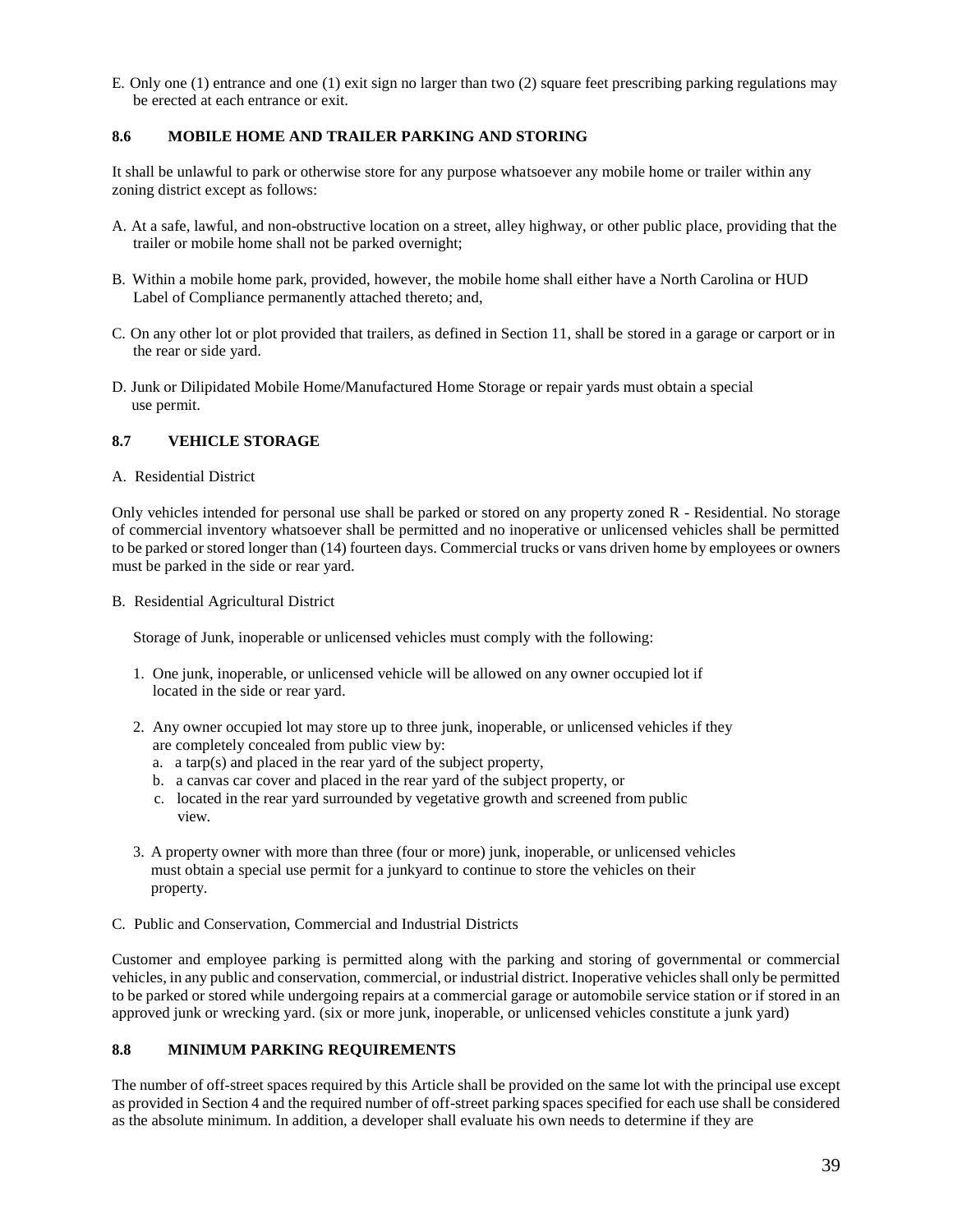greater than the minimum specified by this Ordinance. For purposes of this Ordinance, an off-street parking space shall be no less than one hundred sixty (160) square feet in area, plus adequate ingress and egress provided for each off-street parking space.

| <b>Land Uses</b>                                              | <b>Required Parking</b>                                                                                                                                                                         |
|---------------------------------------------------------------|-------------------------------------------------------------------------------------------------------------------------------------------------------------------------------------------------|
| Air, motor and rail freight terminals                         | Two $(2)$ parking spaces for each three $(3)$ employees, plus one<br>(1) space for each vehicle in the operation.                                                                               |
| Airports, railroad passenger stations<br>and bus terminals    | One (1) parking space for each four (4) seats<br>for waiting passengers, plus two $(2)$ spaces for each three $(3)$<br>employees, plus one (1) space for each vehicle used in the<br>operation. |
| Auditoriums                                                   | One $(1)$ parking space for each four $(4)$ seats in the largest<br>assembly room.                                                                                                              |
| <b>Banks</b>                                                  | One (1) parking space for each two hundred (200)<br>square feet of gross floor space, plus one (1)<br>space for each two (2) employees.                                                         |
| <b>Beauty and Barber Shops</b>                                | One $(1)$ parking space for each service chair plus one $(1)$<br>additional parking space for each employee.                                                                                    |
| <b>Bed and Breakfast Operations</b>                           | One (1) parking space for each room to be rented plus<br>residential requirements.                                                                                                              |
| <b>Bowling Alleys</b>                                         | Two (2) parking spaces for each alley plus one (1) space for<br>each 300 square feet of gross floor space for affiliated uses such<br>as restaurants, bars and the like.                        |
| Camp or Care Center                                           | One (1) parking space for each employee and one parking<br>space for each five (5) beds.                                                                                                        |
| Cemeteries                                                    | One (1) parking space for each employee.                                                                                                                                                        |
| Churches                                                      | One $(1)$ parking space for each four $(4)$ seats.                                                                                                                                              |
| Civic Clubs, Fraternal Lodges, or<br><b>Community Centers</b> | One (1) parking space for each two hundred<br>(200) square feet of gross floor space.                                                                                                           |
| Clinics                                                       | Five $(5)$ parking spaces for each doctor plus one $(1)$ parking<br>space for each employee.                                                                                                    |
| Day Care Facilities and Preschools                            | One (1) parking space for each employee plus one (1) parking<br>space for every (5) students.                                                                                                   |
| Dwellings, Duplex                                             | Two (2) parking spaces per dwelling unit.                                                                                                                                                       |
| Dwellings, Multifamily                                        | Two (2) parking spaces per dwelling unit.                                                                                                                                                       |
| Dwellings, Single Family                                      | Two (2) parking spaces per dwelling.                                                                                                                                                            |
| <b>Fire Stations</b>                                          | One and one-half $(1 1/2)$ parking spaces per employee or<br>fireman on duty at one time.                                                                                                       |
| <b>Funeral Homes</b>                                          | One $(1)$ parking space for each four $(4)$ seats in the chapel or<br>parlor.                                                                                                                   |
| <b>Golf Courses</b>                                           | Four (4) spaces for each hole.                                                                                                                                                                  |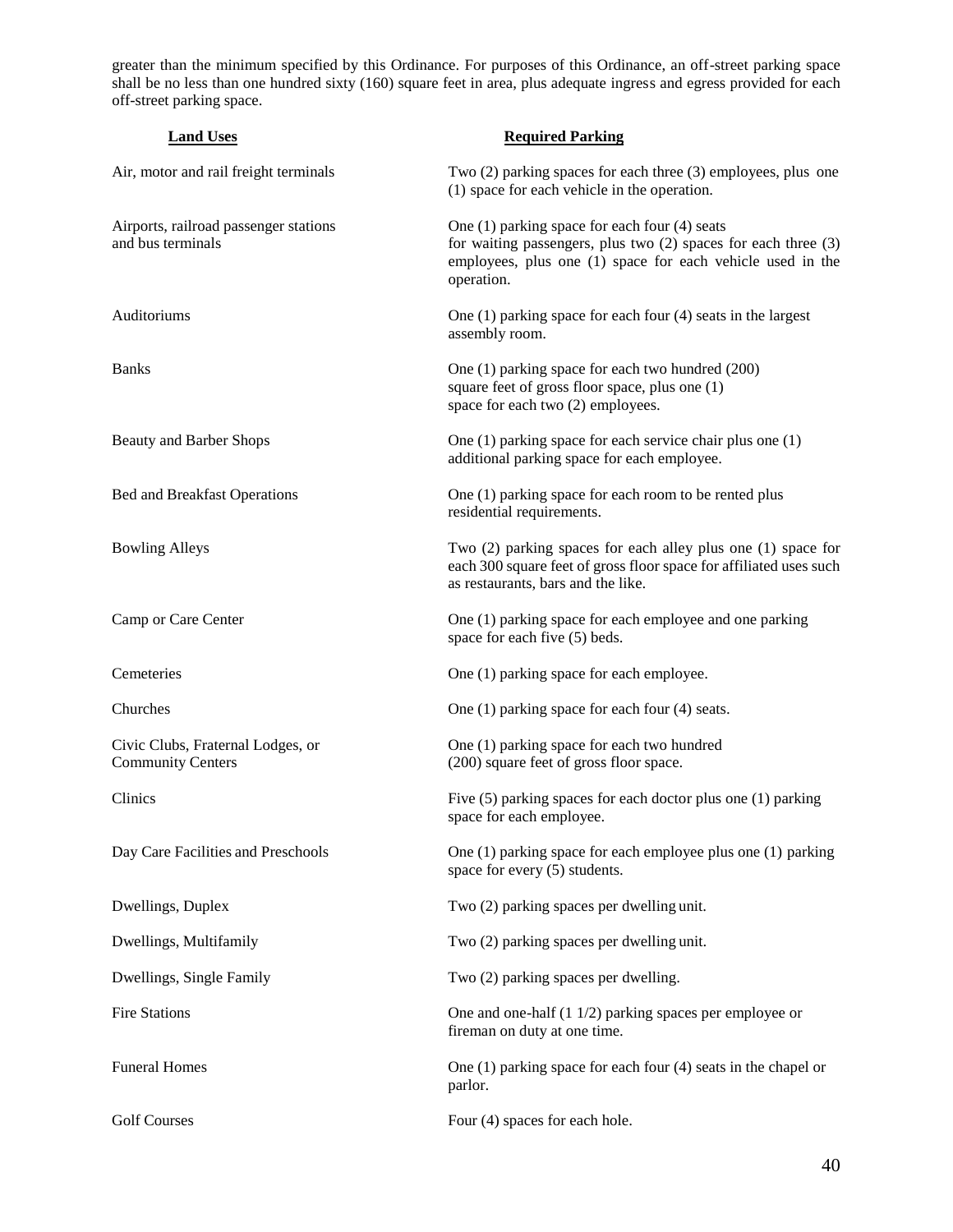| Greenhouse and Nursery Operations<br>(without retail sales on premises)                 | One (1) parking space for each employee.                                                                                                                                                                                                              |
|-----------------------------------------------------------------------------------------|-------------------------------------------------------------------------------------------------------------------------------------------------------------------------------------------------------------------------------------------------------|
| Home Occupations                                                                        | One (1) parking space per home occupation in addition to<br>residence requirements.                                                                                                                                                                   |
| Hospitals and Sanitariums                                                               | One (1) parking space for each employee on the longest shift<br>plus (1) parking space for each two (2) beds.                                                                                                                                         |
| Hotels                                                                                  | One (1) parking space for each two (2) rooms to be rented, plus<br>one (1) additional parking space for each (2) employees, plus<br>additional parking spaces as may be required for any<br>commercial or business uses located in the same building. |
| <b>Industrial Uses</b>                                                                  | Three $(3)$ parking spaces for each four $(4)$ employees on<br>the largest shift.                                                                                                                                                                     |
| Libraries                                                                               | One (1) parking space for each four (4) seats provided for<br>patron use.                                                                                                                                                                             |
| Mobile Homes                                                                            | Two $(2)$ parking spaces per mobile home plus one $(1)$ for the<br>office in a mobile home park.                                                                                                                                                      |
| Motels, Tourist Homes<br>and Guest Houses                                               | One (1) parking space for each room to be<br>rented plus one (1) space for each employee.                                                                                                                                                             |
| Nursing, Retirement<br><b>And Convalescent Homes</b><br>Offices                         | One (1) parking space for each five<br>(5) beds intended for patient use.<br>One (1) parking space for each two hundred (200) square feet<br>of gross floor space.                                                                                    |
| Private Clubs and Lodges                                                                | One $(1)$ parking space for each two $(2)$ seats at bars and one<br>(1) parking space for each four (4) seats at tables.                                                                                                                              |
| <b>Public Buildings</b>                                                                 | One (1) parking space for each employee plus one (1) parking<br>space for each five (5) seats in the largest assembly room.                                                                                                                           |
| <b>Public Utility Buildings</b>                                                         | One (1) parking space for each employee.                                                                                                                                                                                                              |
| Recreational Facilities,<br>Not Otherwise Listed<br>(without facilities for spectators) | One (1) parking space for each employee<br>plus one $(1)$ parking space for every two $(2)$<br>participants at full capacity.                                                                                                                         |
| Recreational Facilities,<br>Not Otherwise Listed<br>(with facilities for spectators)    | Same as recreational facilities without spectators<br>plus one $(1)$ parking space for every four $(4)$<br>spectator seats.                                                                                                                           |
| <b>Restaurants and Cafeterias</b>                                                       | One $(1)$ parking space for each four $(4)$ seats at tables, and one<br>(1) parking space for each two (2) seats at counters or bars<br>plus one (1) parking space for each two (2) employees.                                                        |
| Retail Uses Not Otherwise Listed                                                        | One (1) parking space for each four hundred (400) square feet<br>of gross floor area.                                                                                                                                                                 |
| Riding Stables and Academies                                                            | One $(1)$ parking space for each employee plus one $(1)$ parking<br>space for every three (3) stalls or horses (whichever is more).<br>Horse trailers are not to be stored in required parking spaces.                                                |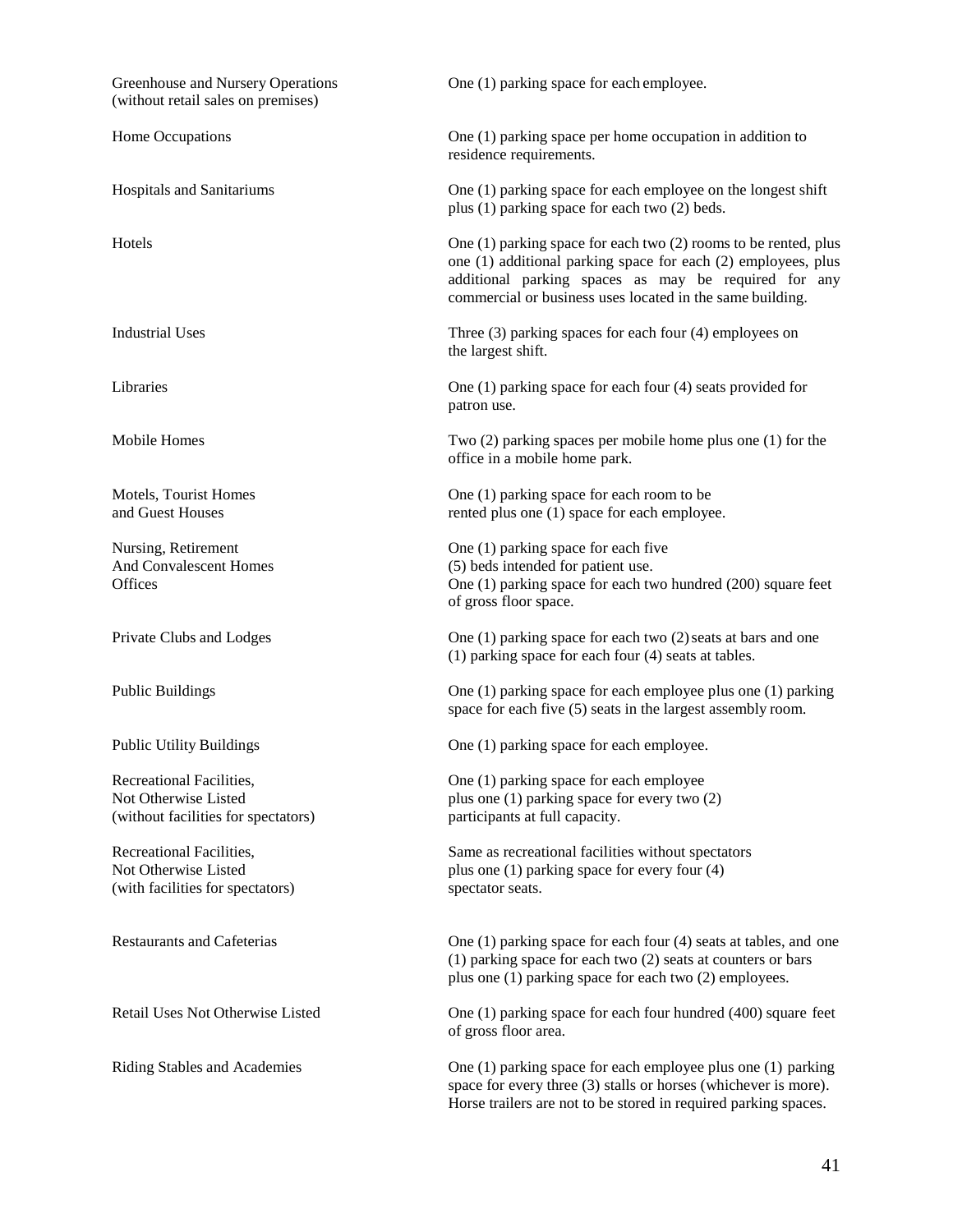| Rooming or Boarding Houses                              | One $(1)$ parking space for each room to be rented plus one $(1)$<br>parking space for each employee.                                                                                                                                                              |
|---------------------------------------------------------|--------------------------------------------------------------------------------------------------------------------------------------------------------------------------------------------------------------------------------------------------------------------|
| Schools, Elementary and Junior High<br>or Middle School | One (1) parking space for each classroom and<br>administrative office, plus (1) parking space for each<br>employee and one (1) large space for each bus.                                                                                                           |
| Schools, Senior High                                    | One $(1)$ parking space for each twenty $(20)$ students for which<br>the building was designed, plus one (1) parking space for each<br>classroom and administrative office plus one (1) parking space<br>for each employee, plus one (1) large space for each bus. |
| Schools, Colleges, Technical and Trade                  | One (1) parking space for every six (6) students, based upon<br>the maximum number of students attending classes at any one<br>time, plus one (1) space for each administrative office, plus one<br>(1) space for each professor or teacher.                       |
| <b>Service Stations</b>                                 | Five (5) parking spaces for each service bay.                                                                                                                                                                                                                      |
| <b>Shopping Centers</b>                                 | Six (6) parking spaces for each 1,000 square feet of gross floor<br>space in the center, plus one (1) space per business, provided<br>collectively.                                                                                                                |
| <b>Stadiums and Arenas</b>                              | One (1) parking space for each four (4) seats<br>in the stadium or arena.                                                                                                                                                                                          |
| Stores, Department                                      | One $(1)$ parking space for each one hundred fifty $(150)$ square<br>feet of gross floor area.                                                                                                                                                                     |
| Stores, Retail Food                                     | One (1) parking space for each one hundred fifty (150) square<br>feet of gross floor area.                                                                                                                                                                         |
| Theaters, Indoor                                        | One (1) parking space for each four (4) seats up to 400 seats,<br>plus one $(1)$ space for each six $(6)$ seats above 400.                                                                                                                                         |
| Video Arcades                                           | One $(1)$ parking space for every four $(4)$ game machines plus<br>one (1) space for each employee.                                                                                                                                                                |
| <b>Wholesale Uses</b>                                   | One (1) parking space for each employee on the longest shift.                                                                                                                                                                                                      |

### **8.9 DESIGN STANDARDS FOR OFF-STREET PARKING**

All off-street areas required by this Article shall conform with the following Design Standards:

A. All parking spaces shall have minimum dimensions of nine (9) feet in width and eighteen (18) feet in length. All access or backup aisles shall conform to the following minimum dimensions:

| <b>Parking Angle</b> | <b>Aisle Dimension</b> |
|----------------------|------------------------|
| 90 degrees           | 24 feet                |
| 60 degrees           | 18 feet                |
| 45 degrees           | 14 feet                |
| 30 degrees           | 12 feet                |
| 0 degrees            | 12 feet                |

- B. The use of streets, sidewalks, alleys or other public rights-of-way for parking or maneuvering to and from off-street parking spaces is prohibited, except where such maneuvering is necessary in the use of driveways for access to and from single-family and two family dwellings. All off-street parking areas shall be so arranged that ingress and egress is by forward motion of the vehicle.
- C. Parking area edges shall be protected by suitable curbing, wheel guards, or other means to prevent vehicular encroachment on a public right-of-way or on adjacent property, and to protect the public right-of- way and adjoining properties from the damaging effects from surface drainage from parking lots.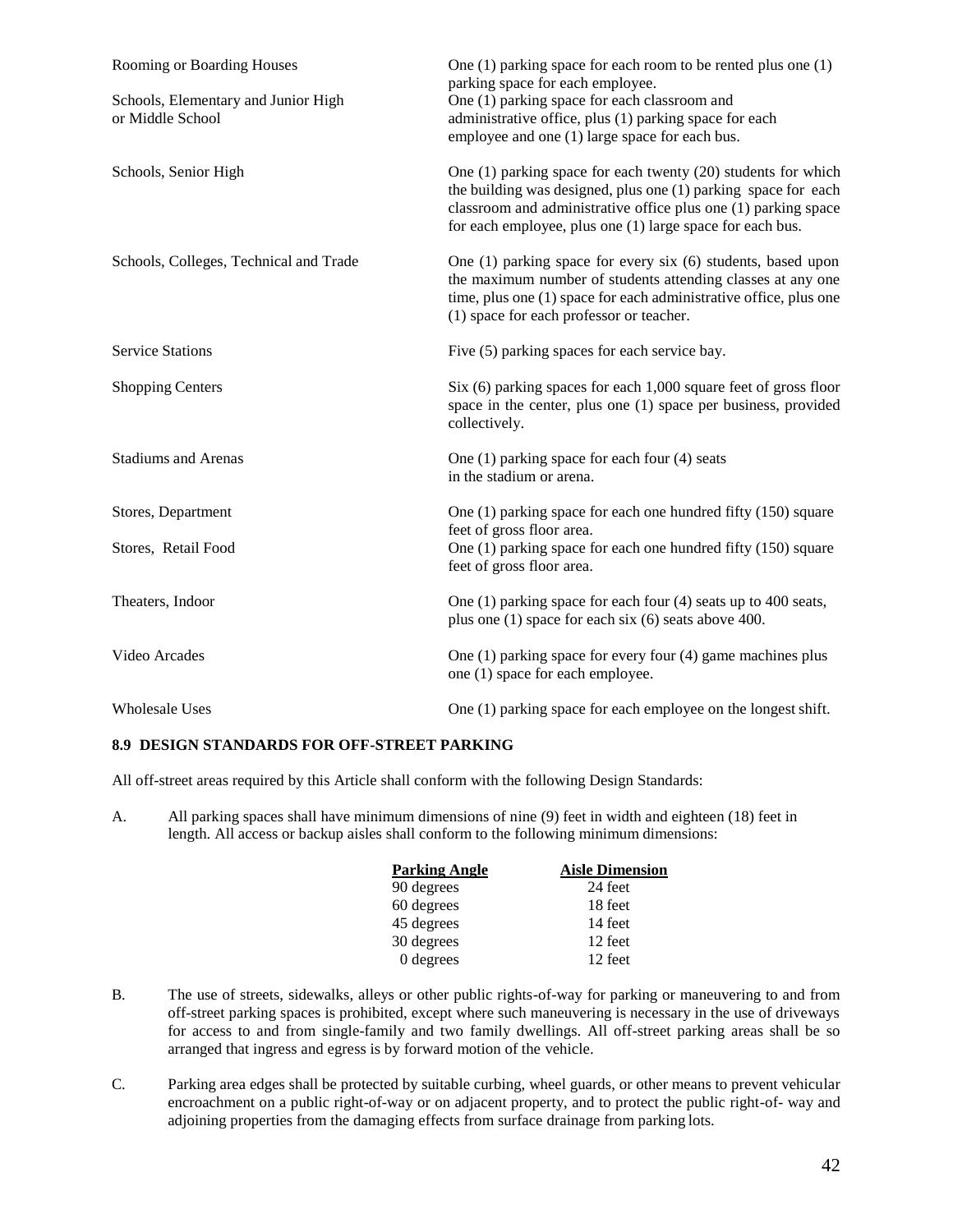- D. Where parking or loading areas are provided adjacent to the public street, ingress and egress thereto shall be made only through driveways not exceeding twenty-five (25) feet in width at the curb line of said street, except where the Zoning Officer finds that a greater width is necessary to accommodate the vehicles customarily using the driveway.
- E. Where two (2) or more driveways are located on the same lot, other than a mobile home park, the minimum distance between such drives shall be thirty  $(30)$  feet or one third  $(1/3)$  of the lot frontage, whichever is greater; however, this provision shall not apply to any commercial or industrial planned development. Driveway locations in such developments shall be approved by the North Carolina Department of Transportation.
- F. Businesses adjacent to, or integrated in, a shopping center or cluster of commercial facilities shall use the common access with other business establishments in the center.
- G. No driveway shall be located closer than twenty-five (25) feet to any street intersection.
- H. Any lighting of parking areas shall be shielded so as to cast no light upon adjacent properties and streets.
- I. All applicable ADA (American Disabilities Act) standards shall apply.

### **8.10 OFF-STREET LOADING PURPOSE AND GENERAL REQUIREMENTS**

Off-street loading requirements are established in order to ensure the proper and uniform development of loading areas throughout the County, to relieve traffic congestion in the streets and to minimize any detrimental effects of off-street loading areas on adjacent properties.

Each application for a Zoning Permit or Certificate of Occupancy shall include plans and other information of sufficient detail to enable the Zoning Administrator to determine whether or not the requirements of this Article have been met. Plans for off-street loading areas shall include information as to:

- A. The location and dimensions of driveway entrances, access aisles and loading spaces.
- B. The provisions for vehicular and pedestrian circulation.
- C. The location of sidewalks and curbs.

The Zoning Permit or Certificate of Occupancy for the construction or use of any building, structure or land where off-street loading space is required shall be withheld by the Zoning Officer until the provisions of this Section have been met. If at any time such compliance ceases, any Certificate of Occupancy which shall have been issued for the use of the property shall immediately become void and of no effect.

## **8.11 DESIGN STANDARDS FOR OFF-STREET LOADING SPACE**

The off-street loading space required by this Article shall be provided for standing, loading, and unloading operations either inside or outside a building, on the same lot with the use served, and shall conform to the following standards:

- A. For uses containing a gross floor area of less than 20,000 square feet, each off-street loading space shall have minimum dimensions of fifteen (15) feet in width and thirty (30) feet in length.
- B. For uses containing a gross floor area of 20,000 square feet or more, each off-street loading space shall be fifteen (15) feet in width and forty-five (45) feet in length as a minimum.
- C. All off-street loading spaces shall have a minimum vertical clearance of fifteen (15) feet.
- D. Access aisles or apron spaces shall be of sufficient width to allow for proper backing and/or turning movements.
- E. Required off-street loading areas including drives and access aisles shall be paved with an all-weather hard surface material.
- F. Loading spaces and access ways shall be located in such a way that no truck or service vehicle using such areas shall block or interfere with the free, normal movement of other vehicles on a service drive or on any off-street parking area, public street, aisle or pedestrian way used for general circulation. In addition, the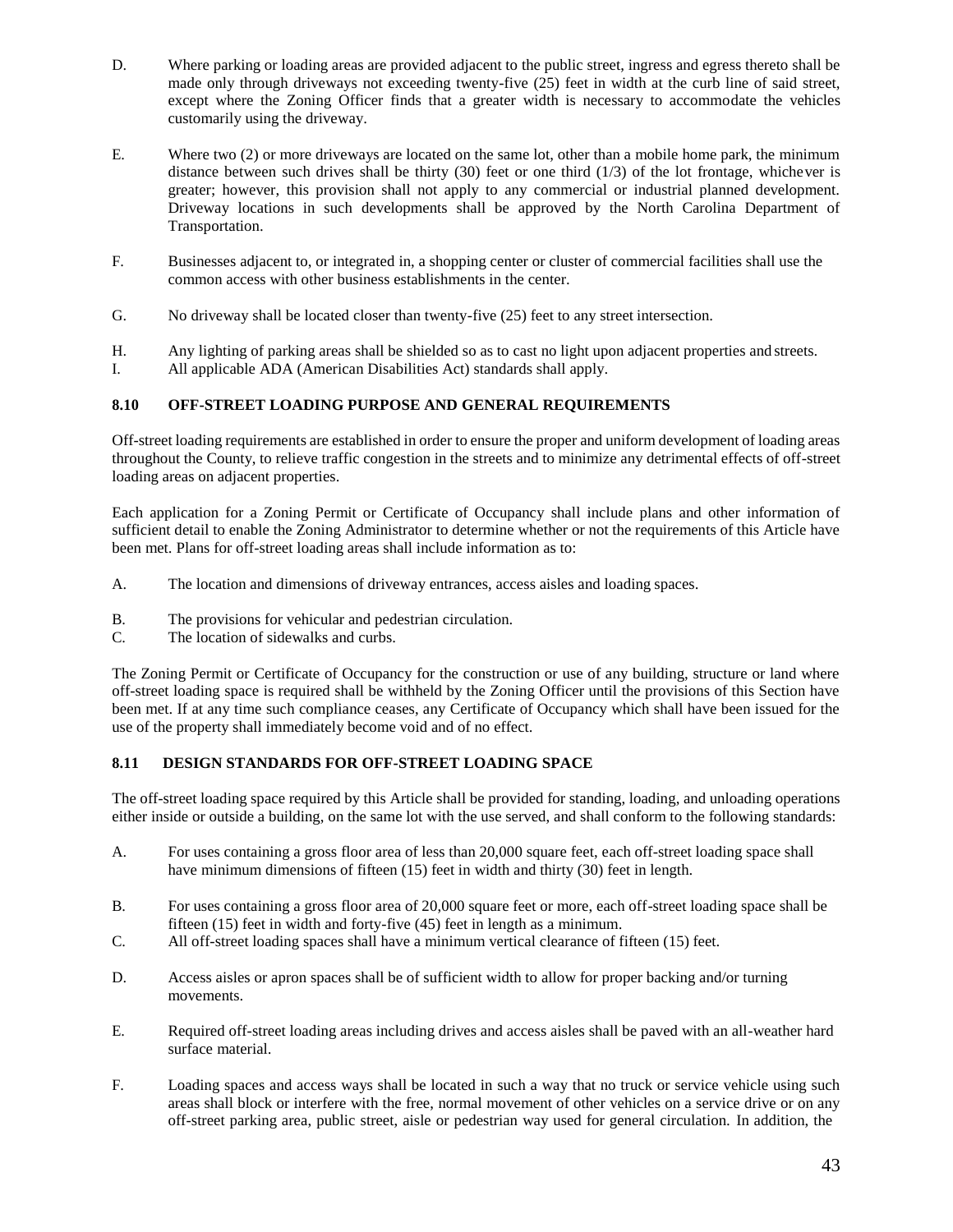off-street loading facilities shall be designed and constructed so that all maneuvering of vehicles for loading and unloading purposes shall take place entirely within the property lines of the premises.

- G. Loading area edges shall be protected by suitable curbing to prevent encroachment on a public right-of-way or on adjacent property, and to protect the public right-of-way and adjoining properties from the damaging effects of surface drainage from off-street loading areas.
- H. Any lighting of loading areas shall be shielded so as to cast no light upon adjacent properties and streets.
- I. Any off-street loading areas and access ways adjacent, along the side or rear property lines, to property used or zoned for residential purposes, shall be provided with screening meeting the standards described in Section 4.17 (Screening and Buffering).

#### **8.12 MINIMUM OFF-STREET LOADING REQUIREMENTS**

Off-street loading shall be provided and maintained as specified in the following :

A. Uses which normally handle large quantities of goods, including but not limited to industrial plants, wholesale establishments, storage warehouses, freight terminals, hospitals or sanitariums, and retail sales establishments shall provide off-street loading facilities in the following amounts:

| <b>Gross Floor Area</b><br>(Square Feet) | <b>Minimum Number of</b><br><b>Space Required</b> |
|------------------------------------------|---------------------------------------------------|
| $5,000 - 20,000$                         |                                                   |
| $20,001 - 50,000$                        |                                                   |
| $50,001 - 80,000$                        | 3                                                 |
| $80,001 - 125,000$                       | 4                                                 |
| 125,001 - 170,000                        | 5                                                 |
| $170,001 - 215,000$                      | 6                                                 |
| $215,001 - 260,000$                      |                                                   |
| For each additional 45,000               | $1 - Additional$                                  |
|                                          |                                                   |

B. Uses which do not handle large quantities of goods, including but not limited to office buildings, restaurants, funeral homes, hotels, motels, apartment buildings, and places of public assembly, shall provide off-street loading facilities in the following amounts:

| <b>Gross Floor Area</b>     | <b>Minimum Number of</b> |
|-----------------------------|--------------------------|
| (Square Feet)               | <b>Space Required</b>    |
| $5,000 - 80,000$            |                          |
| 80,001 - 200,000            |                          |
| $200,001 - 320,000$         | 3                        |
| $320,001 - 500,000$         |                          |
| For each additional 180,000 | 1- Additional            |

## **SECTION 9. SIGNS**

### **9.1 OBJECTIVE AND PURPOSE**

It is the purpose of this section to permit signs of a commercial, industrial, and residential nature and to regulate the size and placement of signs, which are visible from any public way. These regulations shall apply to all districts. No exterior sign may be erected, painted, repainted, posted, placed, replaced or hung in any district, except in compliance with these regulations.

### **9.2 GENERAL PROVISIONS**

- A. Permit Required. With the exception of those signs specifically authorized in 9.3 below, no sign may be erected without a permit from the Administrative Officer.
- B. Permit Application. Application for permits shall be submitted on forms obtainable at the Office of the Zoning Officer. Each application shall be accompanied by plan, which shall: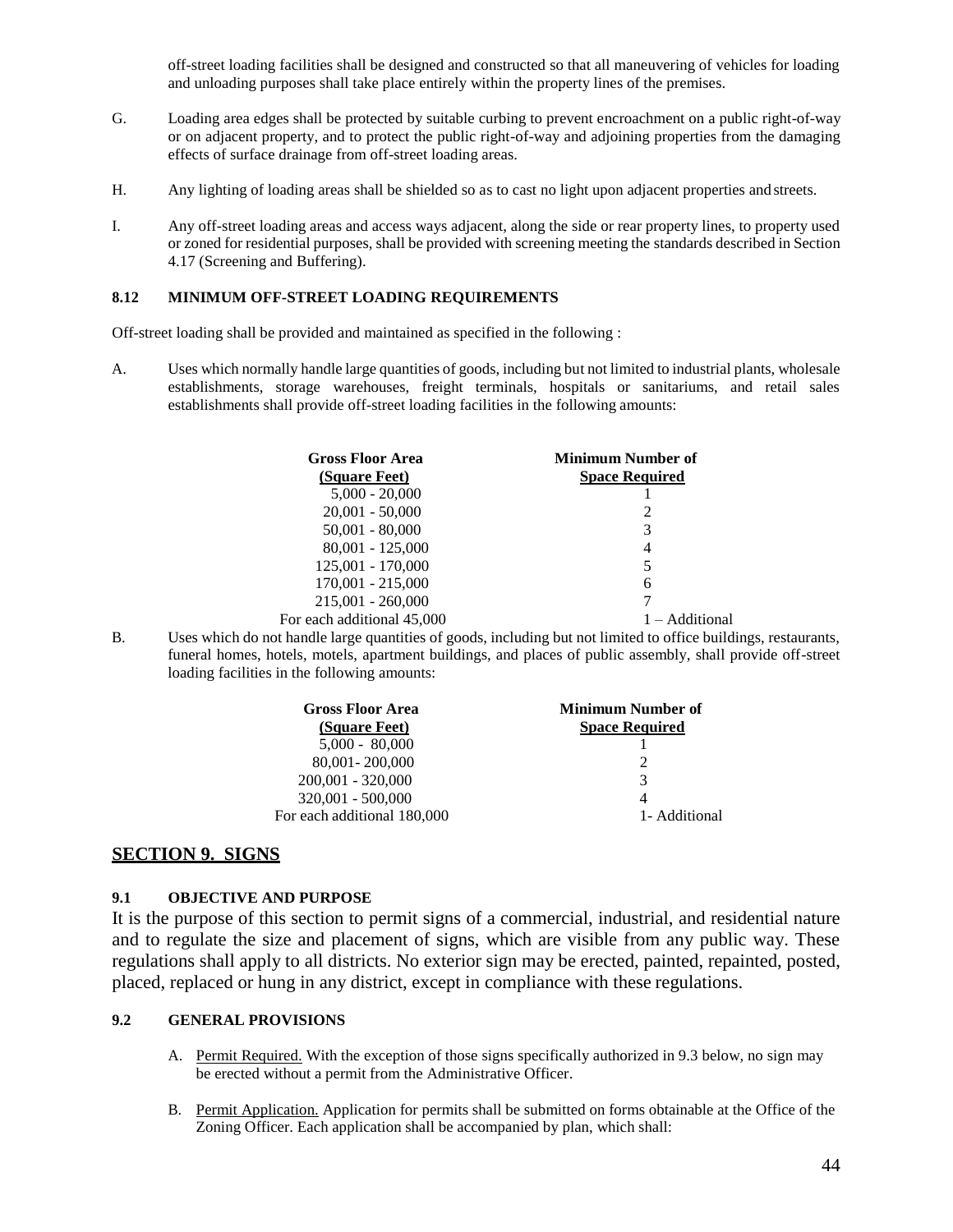- 1. Indicate the proposed site by identifying the property by ownership, location and use;
- 2. Show the location of the sign on the lot in relation to property lines and building, zoning district boundaries, right-of-way lines, and existing signs; and
- 3. Show size, character, complete structural specifications and methods of anchoring and support.

If conditions warrant, the Zoning Officer may require such additional information as will enable him to determine if such sign is to be erected in conformance with this Ordinance.

- C. Structural Requirements. Structural Requirements for signs shall be those requirements found in the North Carolina State Building Code.
- D. Sign Area Computation. Sign area shall be computed by the smallest square, triangle, rectangle, circle or combination thereof which will encompass the entire sign, including lattice work, wall work, frame or supports incidental to its decoration. In computing the area, only one (1) side of a double face sign structure shall be considered.
- E. Fees.
	- 1. No permit shall be issued until the exact dimensions and area of the sign have been filed with the Zoning Officer and the fees posted in the Planning office are paid accordingly.
	- 2. Exempt from this fee requirement shall be those signs specified in 9.3 below.
- F. Maintenance. All signs, together with all their supports and braces, shall be kept in a state of good repair and in a neat and clean condition. No sign shall be continued which becomes, in the opinion of the Zoning Officer, structurally unsafe and endangers the safety of the public or property. The Zoning Officer may order the removal of any sign that is not maintained in accordance with the provisions of this section. Such removal shall be at the expense of the owner or lessee and shall occur within ten days after written notification thereof by the Zoning Officer. If such order is not complied with in thirty (30) days the Zoning Officer shall remove such at the expense of the owner or lessee thereof.
- G. Location Restrictions.
	- 1. No sign shall be permitted on any public right-to-way except as specifically authorized herein.
	- 2. No sign shall be attached to or painted on any telephone pole, telegraph pole, power pole, or other man-made object not intended to support a sign, nor on any tree, rock or other natural object except as specifically authorized herein.
	- 3. Sign shall not obstruct any window, door, fire escape, stairway, ladder, or opening intended to provide light, air, ingress or egress for any building, structure, or lot.
- H. Setback and Height Requirements.
	- 1. Except as otherwise provided herein, signs are required to observe the same yard setback and height regulations as the principal structures or buildings.
	- 2 If the lot on which a ground sign is to be located is zoned other than residential, but is immediately adjacent to a lot zoned for residential use, then a distance of at least fifty (50) feet shall intervene between the closest part of such sign and the adjacent lot line of the property in the residential district. Provided further, that all out-door advertising signs shall conform to Section 9.6.
- J. Non-Conforming Signs. No non-conforming sign erected before the adoption of this Ordinance shall be moved or replaced, without complying with the provisions of this Ordinance. All signs existing on the effective date of this article which do not conform to the requirements set forth herein shall be removed or brought into compliance within thirty-six months (36) from the effective date of this Ordinance. However, an existing non-conforming business or industry shall, after the three year period, be allowed one sign not exceeding 12 square feet on a side or a total of twenty square feet, which sign shall be affixed to the building and have only non-flashing illumination.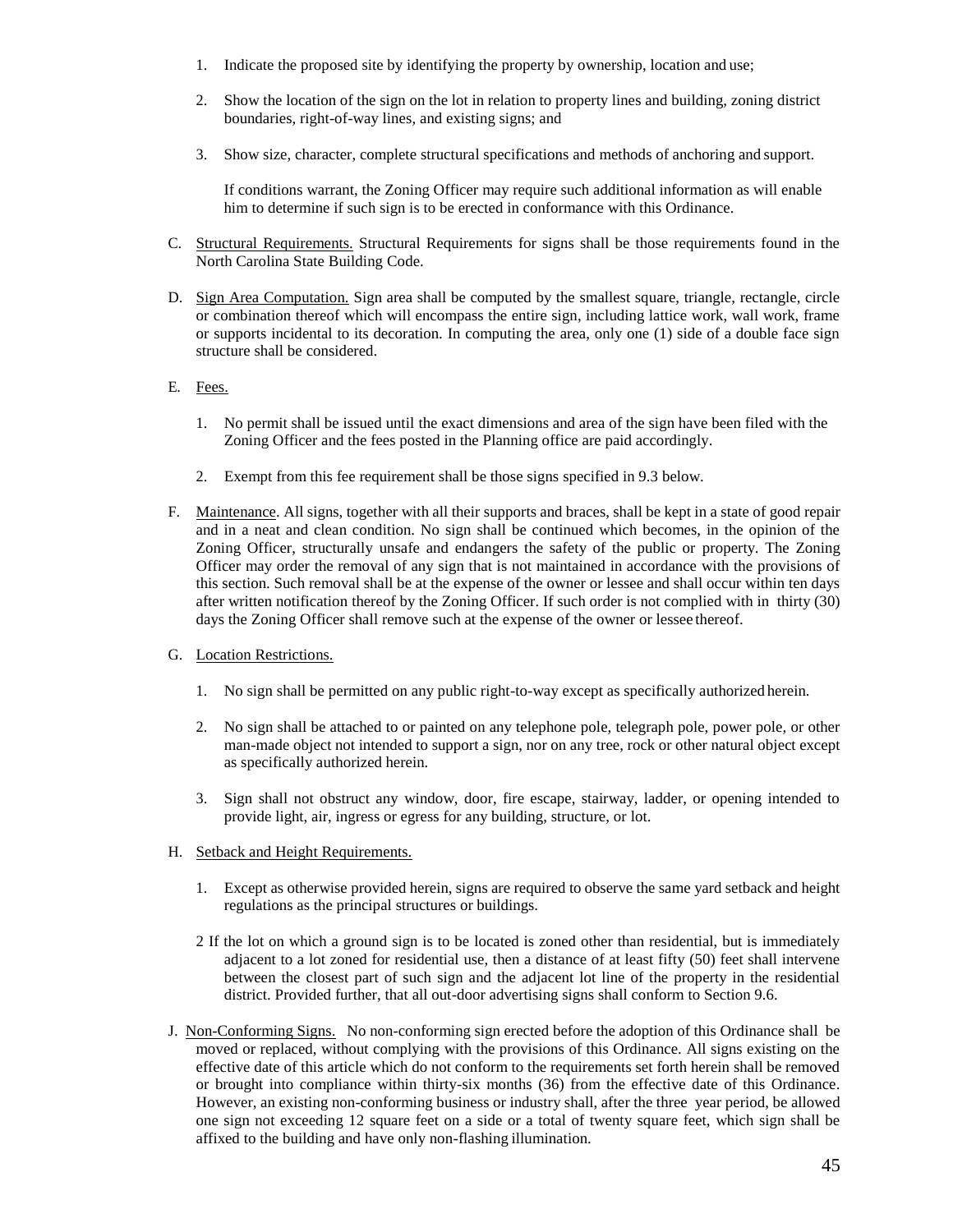### **9.3 SIGNS NOT REQUIRING A PERMIT FROM THE ZONING OFFICER**

The signs listed below shall not require a permit from the Zoning Officer. However, all signs using electrical wiring and connection shall have an electrical permit.

- A. Directional and information signs, erected and maintained by public agencies and governmental bodies.
- B. Quasi-public signs, not to exceed four (6) square feet in area. Such signs shall only be used for the purpose of stating or calling attention to:
	- 1. The name of location of the city, hospital, community center, public or private school, church, synagogue, or other place of worship;
	- 2. The name of a place of meeting or an official or civic body such as the Chamber of Commerce, service club, or fraternal organization.
	- 3. An event of public interest such as public hearing, rezoning, announcement, general election, church or public meeting; local or county fair; and other similar community activities and campaigns;
	- 4. Soil conservation, 4-H and similar projects; and zoning and subdivision jurisdiction boundaries.
- C. Professional and Home Occupations Signs:
	- 1. One sign per lot not to exceed two (2) square feet attached to the principal structure.
	- 2. One sign per lot not to exceed two (2) square feet located at least ten (10) feet from the street line and side property lines. Where side yards are required, no such sign shall be permitted in the required side yards.
	- 3. No such signs shall be illuminated in the residential district.
- D. Temporary Subdivision Sign. Subdivision development signs, not over sixty-four (64) square feet in area which direct attention to the opening of a new subdivision may be erected on the site of such new subdivision. Only indirect illumination with white light will be permitted, such sign shall be removed when seventy-five (75) percent of the Subdivision is sold.
- *E.* Bulletin Board. One bulletin board for each school or other public building and for each church, synagogue or place of worship, provided that it shall not exceed fifty (50) square feet, such bulletin board may be free standing or attached. In residential districts, illumination of bulletin boards shall be white, non-flashing lights. *(TA-8-13-1)*
- F. Temporary Signs.
	- 1. Real Estate

One (1) temporary real estate sign not exceeding four (4) square feet in area may be placed on a property that is for sale, lease, rent, or barter; however, when the property on which said sign is placed fronts on more than one (1) street, one (1) sign shall be allowed on each street frontage. *Such signs shall not be illuminated.*

- 2. Other Temporary Advertising Signs Temporary advertising signs shall be permitted providing that such signs shall not exceed six (6) square feet in area in residential districts and shall be spaced no closer than 100 feet apart.
- 3. One (1) temporary construction sign may be erected on the site during the period of construction or reconstruction to announce the name of the owner and /or developer, the name of the structure and its use or occupants to be, contractor, subcontractor, architect, and engineer; however, when the property on which said sign is placed fronts on more than one (1) street, one (1) sign shall be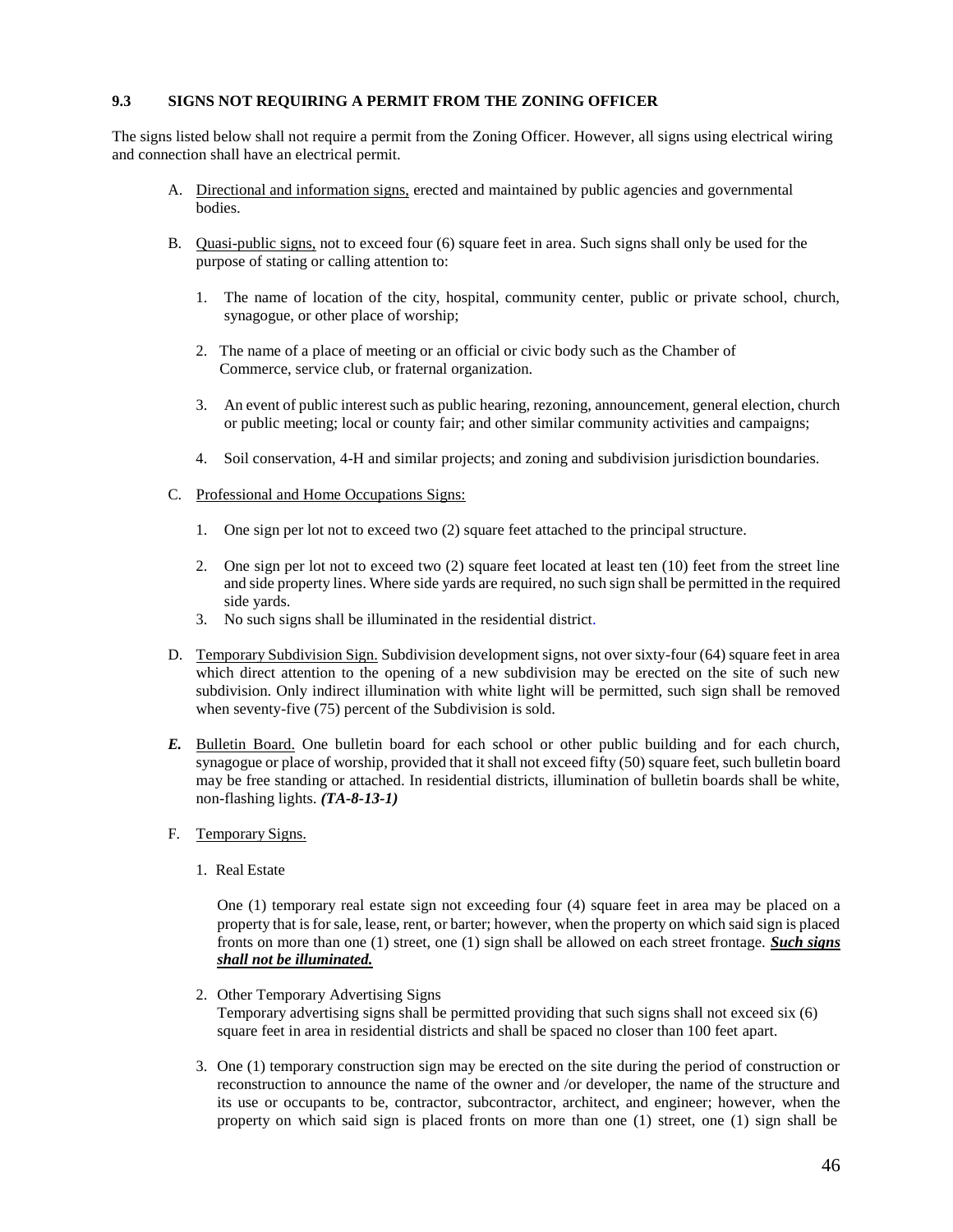allowed on each street frontage. Such signs shall be removed when the building has been approved for occupancy by the Zoning Officer. Maximum size of construction signs in the residential zone shall be twenty-four (24) square feet; in all other zones, seventy-two (72) square feet.

G. Memorial Plaques. Such as cornerstones, historical tablets, grave markers and other remembrances which are placed upon the property which they identify. These signs shall be limited to a maximum of 64 square feet in sign surface area, 12 feet in height and shall not be used for advertising or commercial purposes. *(ZA-3-13-2)*

Setback Requirements for signs Not Requiring a Building Permit

Signs which do not require a permit from the Zoning Officer shall be set back at least ten (10) feet any public right-of-way line or property line and shall be setback at least twenty-five (25) feet from any road intersection. *(No illumination!!!!)*

### **9.4 PERMANENT SIGNS FOR SUBDIVISION**

One permanent subdivision sign per major entrance is permitted. Exception: if a subdivision name sign is incorporated into gateposts, brick walls, or similar structures making the entrance, the name may appear on both sides of the entrance as a substitute for other subdivision identification signs.

- A. Total area per entrance is sixty-four (64) square feet.
- B. Signs shall be placed on private property no closer than ten (10) feet to any property line.
- C. Illumination is restricted to white indirect lighting.
- D. Content of sign is limited to the name of the subdivision.

#### **9.5 BUSINESS AND INDUSTRIAL SIGNS**

Business and industrial signs shall be permitted on the premises in districts in which the principal use is permitted subject to the following limitations:

- A. They shall not project more than 1 foot from any building wall or canopy.
- B. If suspended from a canopy, the sign must be at least eight (8) feet above the sidewalk level.
- C. Non-illuminated signs shall have a total surface area in square feet per establishment no greater than two (2) times the street frontage of the lot, in feet, but in no case shall the total for all signs be greater than 100 square feet.
- D. Illuminated signs shall have a total sign surface area in square feet per establishment, no greater than two (2) times the street frontage of the lot, in feet, but in no case shall the total for signs be greater than 50 square feet. Display lighting shall be shielded so as to prevent a direct view of the light source form a residence in a residential district. No intermittent lighting effect may be utilized.
- *E.* Freestanding signs shall be located not less than 15 feet from the street right of way. No freestanding sign shall be located in a required side yard or within 10 feet of the side property line.*(ZA-11-05-3)*
- F. One freestanding shopping center identification sign is permitted per shopping center. The maximum area per sign is 200 square feet for centers having up to 15 businesses and 300 square feet for centers having more than 15 businesses.
- G. One manufactured home park sign is permitted per major entrance to a manufactured home park. Area of each sign shall not be more than one-half square foot per manufactured home space, but not to exceed fifty (50) square feet. setback shall be at least 10 feet from the front property line; illumination is restricted to indirect white lighting.

## **9.6 OUTDOOR ADVERTISING SIGNS (Off-Premises -- Billboards)**

A. Allowed in all districts except the R-residential district and MRD-residential districts.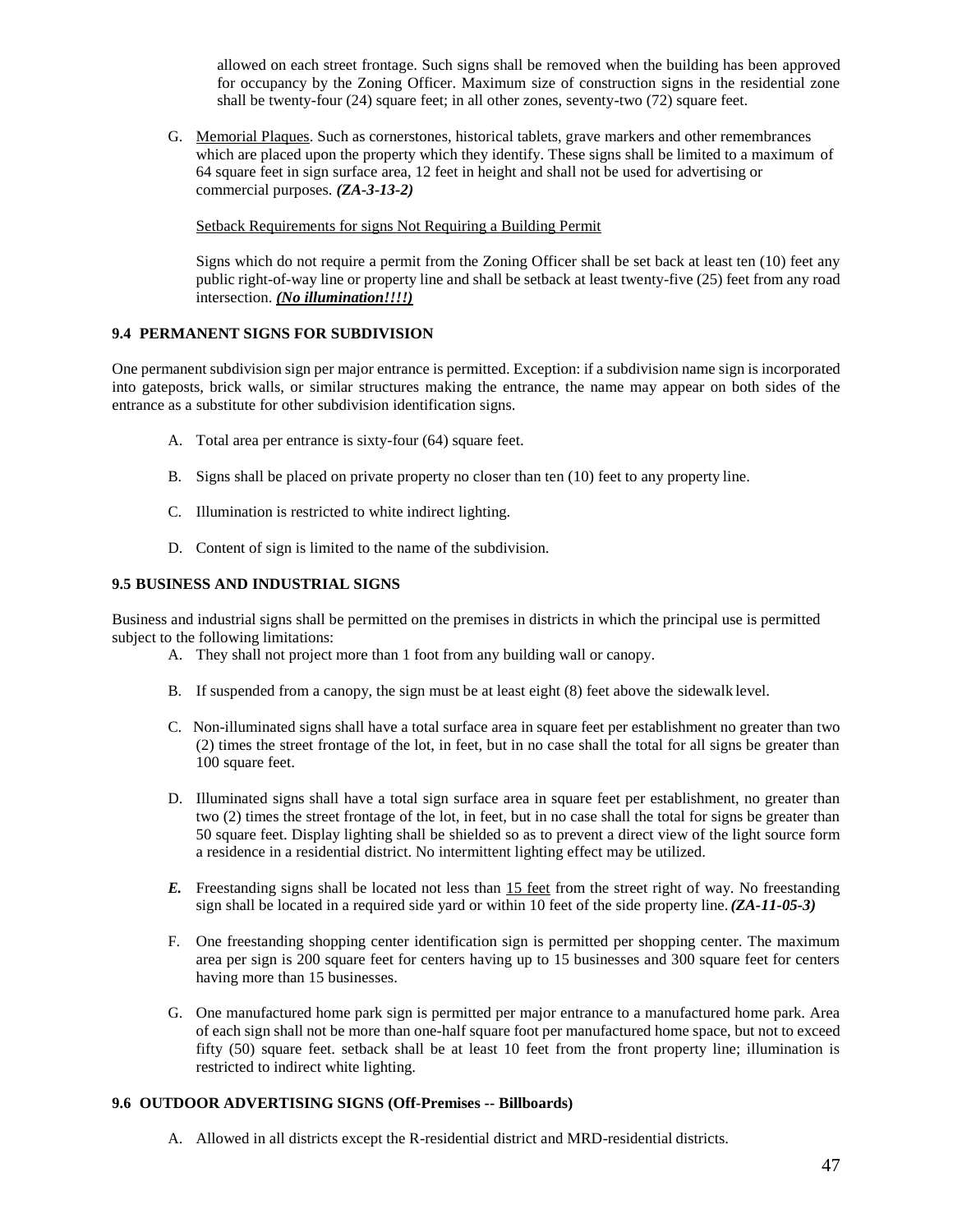- B. Allowed along designated state routes (highways) only.
- C. Shall be located a minimum of 300 feet away from any residential structure
- D. No two outdoor advertising signs shall be spaced less than 800 feet apart.
- E. Maximum area of any outdoor advertising sign is 600 square feet.
- F. An NCDOT Outdoor Advertising Permit shall be required.
- G. The leading edge of the sign must remain 20 feet from NCDOT Right of Way.

## **SECTION 10. BOARD OF ADJUSTMENT**

#### **10.1 Establishment** *(TA-11-19-3)*

- **A.** There shall be and hereby is created a Board of Adjustment (hereafter called the Board) consisting of Seven (7) five (5) members. The Planning Board is designated as the Board of Adjustment.
- **B.** The Board of County Commissioners shall appoint members of the Board of Adjustment (Board).
- **C.** Members of the Board serving upon the effective date of this Ordinance on October 4, 2004 shall serve the balance of the term to which he or she was appointed.
- **D.** The members of the Board of Adjustment shall be residents of the County.

### *10.2* **Proceedings of the Board of Adjustment** *(ZA-2-15-1)*

#### **A. Interpretation and Enforcement**

- 1. It is the intent of this Ordinance that all questions of interpretation and enforcement shall first be presented to the Zoning Administrator, or his authorized representative, who shall issue written notice to the person making request and the property owners when a final and binding determination has been made.
- 2. Such questions shall be presented to the Board of Adjustment only on an appeal from the decision of the Zoning Administrator, or his authorized agent, and that recourse from the decision of the Board shall be to the courts as provided by law.
- 3. The Board has the authority to grant zoning variances and such other issues as authorized by law or the Board of Commissioners.
- 4. It is further intended that the duties of the County Commissioners shall not include the hearing and passing upon disputed questions that may arise in connection with the enforcement of this Ordinance, but the procedure for determining such questions shall be as herein set forth.

#### **B. Officers**

The Board shall elect one of its members as Chairman, another as Vice-Chairman, and shall appoint a Secretary and such other subordinates as may be authorized by the Board of County Commissioners or as the Board of Adjustment deems necessary.

#### **C. Meetings**

- 1. Meetings of the Board shall be held at the call of the Chairman and at such other times as the Board may determine.
- 2. All meetings of the Board shall be open to the public.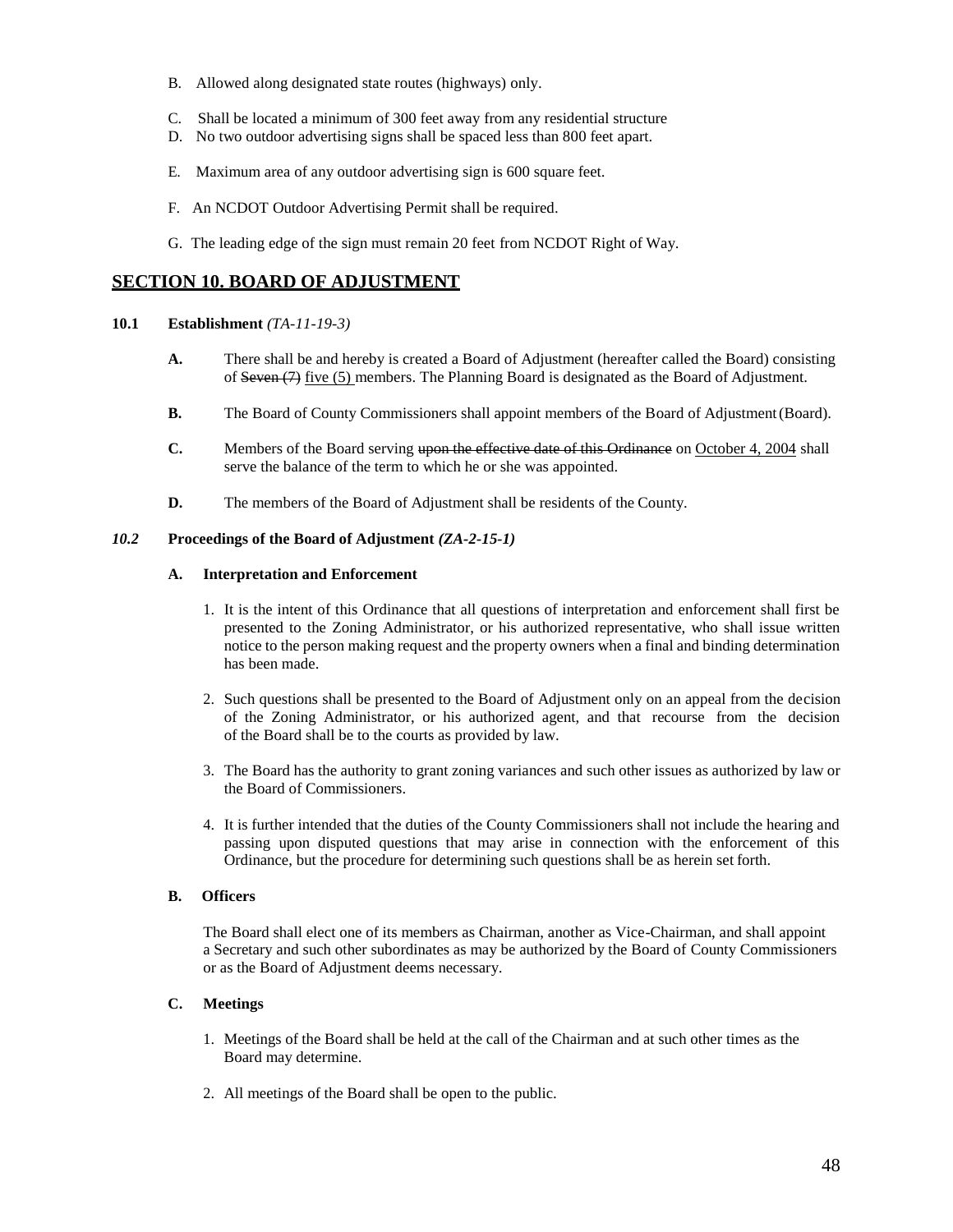#### **D. Administering Oaths and Compelling Attendance of Witnesses**

The Chairman or, in his absence, the acting Chairman or Clerk, may administer oaths and compel the attendance of witnesses. The Chair, or acting Chair, may subpoena witnesses and compel the production of evidence. The Chair also rules on requests for and objection to subpoenas, with appeals of the Chair's ruling to the full Board. If a person fails to obey a subpoena, the Board my apply to the General Court of Justice for an order requiring that its order be obeyed, and the Court shall have jurisdiction to issue these orders after notice to all parties. No testimony of any witness before the Board pursuant to a subpoena may be used against the witness in any trial of any civil or criminal action other than a prosecution for false swearing committed on the examination. Any person who, while under oath during a proceeding before the Board of Adjustment, willfully swears falsely, is guilty of a Class 1 misdemeanor. In addition to subpoenaed witnesses, the zoning official which made the determination being appealed must appear at the hearing as a witness.

**E.** The appellant shall not be limited at the hearing to matters stated in the notice of appeal. If any party or the County would be unduly prejudiced by the presentation of matters not presented in the notice of appeal, the Board shall continue the hearing.

#### **F. Minutes of the Meetings**

The Board shall keep minutes of its proceedings, showing the vote of each member upon every question, or if absent or failing to vote, indicating such fact, and also keep records of its examination and other official action.

#### **G. Voting**

The concurring vote of four-fifths of the members of the Board shall be necessary for the approval of variance requests. A simple majority is required to rule on appeals and **special** use requests. Vacant positions on the Board and members who are disqualified from voting on the matter shall not be considered "members of the Board" for calculation of the requisite supermajority if there are no qualified alternates available to take the place of such members.

No Planning Board member shall participate in or vote on any quasi-judicial matter in a manner that would violate affected persons' constitutional rights to an impartial decision maker. Impermissible conflicts include, but are not limited to, a member having a fixed opinion prior to hearing the matter that is not susceptible to change, undisclosed ex parte communications, a close familial, business, or other in the outcome of the matter. If an objection is raised to a member's participation and that member does not recuse himself/herself, the remaining members shall be majority vote rule on the objection.

#### **H. Appeal to the Board of Adjustment**

An appeal to the Board or request of a variance from the requirements of this Ordinance may be taken by any person, firm, or corporation aggrieved, or by any governmental officer, department, board, or agency affected by any decision of the Zoning Administrator, or his authorized agent, based in whole or in part upon the provision of this Ordinance. Such appeal shall be taken within thirty (30) days after the decision being appealed is made, by filing with the County Clerk and with the Board a notice of appeal, specifying the grounds thereof.

#### **I. Fees**

A fee shall be paid by the appellant according to the county fee schedule to cover administrative and advertising costs and postage.

#### **J. Duty of the Zoning Administrator Upon Notice of Appeal**

The Zoning Administrator shall forthwith transmit to the Board all the papers constituting the record upon which the action appealed from was taken or regarding the variance request, with copies also being given to appellant and land owner via certified mail.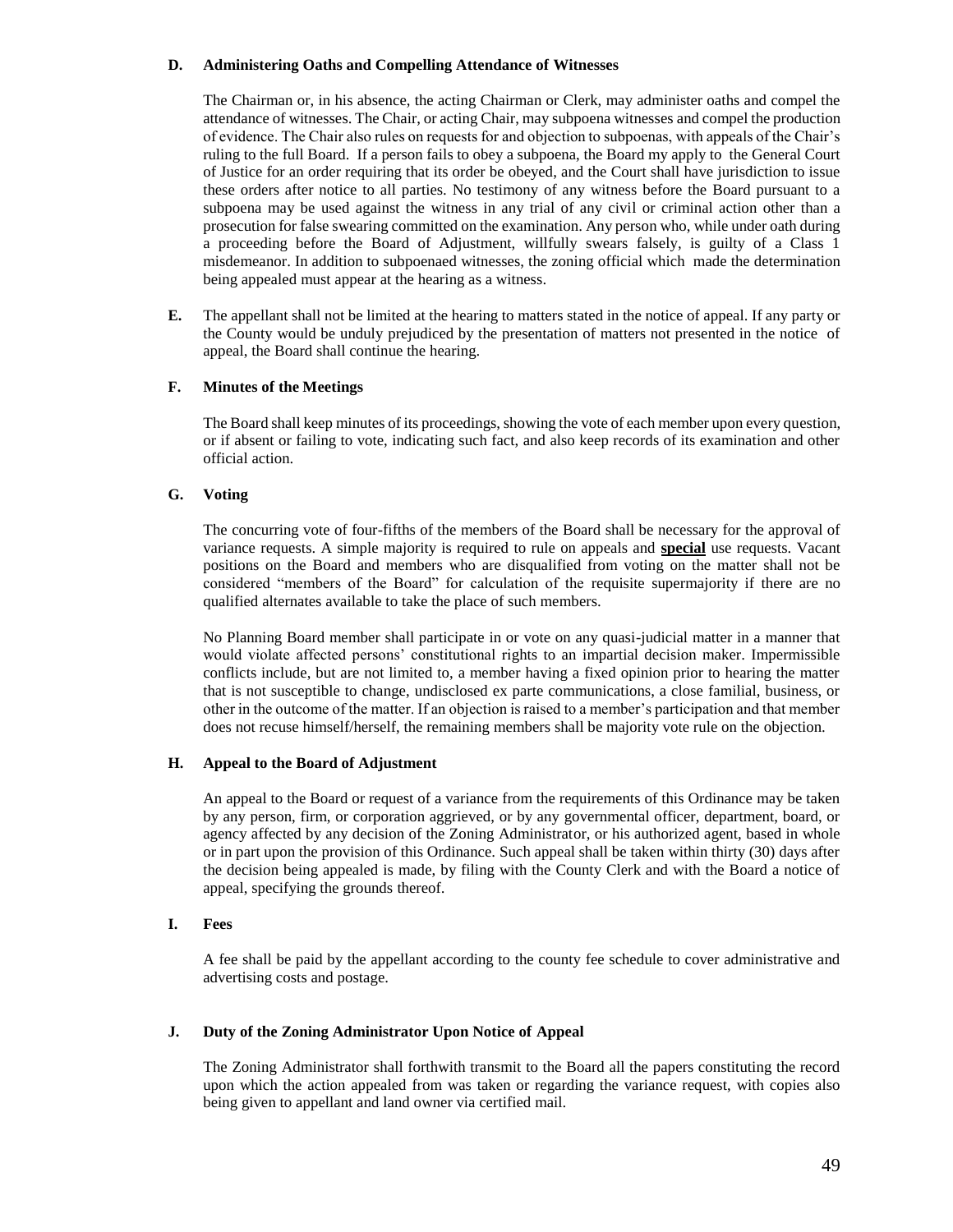### **K. Effect of an Appeal**

An appeal stays all proceedings in furtherance of the action appealed from unless the Zoning Administrator certifies to the Board, after the notice of appeal has been filed with him, that by reason of the facts stated in the certificate a stay would, in his opinion, cause imminent peril to life or property or that because the violation charge is transitory in nature, a stay would seriously interfere with the enforcement of the Ordinance, in which case, proceedings shall not be stayed otherwise than by a restraining order, which may be granted by the Board or by a court of record to whom an appeal has been made. Appellant may apply for an expedited hearing if stay of enforcement is denied. Hearing would take place no more than 15 days from the filing. Appellant may also request a stay on all final decisions regarding permits pending resolution of appeal.

### **L. Setting a Hearing Date**

The Board shall fix a date for hearing of the appeal or variance request, to be held within forty-five (45) days of the date a complete application was submitted, giving notice to the applicant by certified mail.

### **M. Public Notice of Hearing**

Notice of a variance public hearing shall be posted on the property for which the variance is sought at least 10 days, but not more than 25 days, prior to the date of the hearing. In addition, all persons or entities affected by hearing must be notified by mail of the hearing. These persons include the appellant, property owner, all landowners whose land abuts property in question, and any other person who may have standing to receive notice. In the absence of evidence to the contrary, the county may rely on the county tax listing to determine owners of property entitled to mailed notice. The notice must be deposited in the mail at least 10 days, but not more than 25 days, prior to the date of the hearing.

### **N. Notice of Decision**

The Board shall provide a written document for all quasi-judicial proceedings which shall reflect the determination of contested facts and the application of standards in this Ordinance to the applicant, landowners and any other party which as submitted written request for notification of decision. This document shall also be signed by the Chair and filed with the Clerk.

#### **O. Personal Expenses Reimbursed**

Members of the Board shall serve without pay but may be reimbursed by the county for any expenses incurred while representing the Board.

#### *10.3* **Powers and Duties of the Board of Adjustment** *(ZA-2-15-2)*

#### **A. Administrative Review**

The Board shall hear and decide appeals where it is alleged there is an error in any order, requirement, decision, or determination made by the Zoning Administrator, or his authorized agent, in the enforcement of this ordinance. When the Board hears an appeal of the decision of another Board, it shall only review the record of the previous Boards' findings and should not accept new evidence.

#### **B. Zoning Variances**

Upon appeal in specific cases, the Board may authorize variance(s) from the terms of this Ordinance as will not be contrary to the public interest. In cases where, due to special conditions, a literal enforcement of the provisions of this Ordinance will result in unnecessary hardship, a variance may be appropriate in order that the spirit of this Ordinance shall be observed and substantial justice done.

a. The Board shall vary any of the provisions of this ordinance upon a showing of all of the following :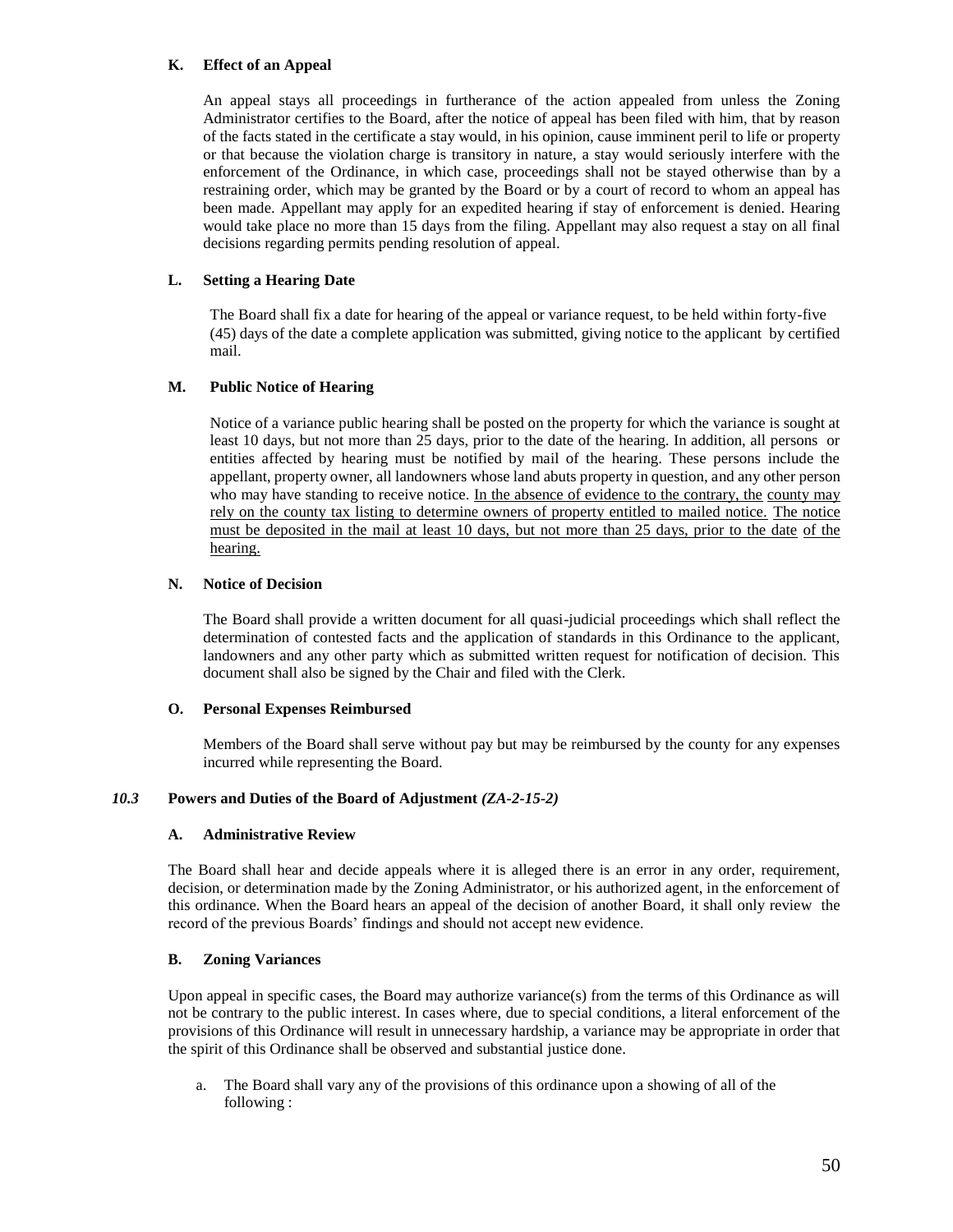- i. Unnecessary hardship would result from the strict application of the ordinance. It shall not be necessary to demonstrate that, in the absence of the variance, no reasonable use can be made of the property
- ii. The hardship results from conditions that are peculiar to the property, such as location, size, or topography. Hardships resulting from personal circumstances, as well as hardships resulting from conditions that are common to the neighborhood or the general public, may not be the basis for granting a variance.
- iii. The hardship did not result from actions taken by the applicant or the property owner. The act of purchasing property with knowledge that circumstances exist that may justify the granting of a variance shall not be regarded as self-created hardship.
- iv. The requested variance is consistent with the spirit, purpose and intent of this ordinance, such that public safety is secured and substantial justice is achieved.
- 1. At the public hearing, which shall be held, any party may appear in person or by agent or by attorney.
- 2. The Board of Adjustment shall further make a finding that the reasons set forth in the application justify the granting of the variance and that the variance is the minimum condition that will make possible the reasonable use of the land, building, or structure.
- 3. Before making any finding in a specified case, the Board shall first determine that the proposed variance will not impair an adequate supply of light and air to adjacent property and will not materially increase the public danger of fire and safety. Nor will it impair the public health, safety, morals, and general welfare.
- 4. Under no circumstances shall the Board grant a variance to allow a use not permissible under the terms of this Ordinance in the district involved, or any use expressly or by implication prohibited by the terms of this Ordinance in said district.
- 5. In granting any variance, the Board may prescribe appropriate conditions and safeguards in conformity with this Ordinance. Conditions shall be reasonable related to the condition or circumstance that gives rise to the need for the variance. Violation of such conditions and safeguard, when made a part of the terms under which the variance is granted, shall be deemed a violation of this Ordinance and punishable under Article III (Enforcement and Penalties) and the variance may be revoked.

#### **C. Decisions of the Board of Adjustment**

The Board may, so long as such action is in conformity with the terms of this Ordinance, reverse or affirm, wholly or partly, or may modify the order, requirement, decision, or determination, and to that end shall have powers of the Zoning Administrator from whom appeal is taken.

**D.** Technical Review Boards

The Board may, with its discretion, create and designate specialized boards to hear technical appeals on matters outside of its expertise.

## **SECTION 11. CHANGES, AMENDMENTS, AND DEVELOPMENT MORITORIA**

#### **11.1 Initiation of Amendments**

The Board of County Commissioners may, on its own motion, upon recommendation of the Planning Board, or upon petition by an interested person, amend, supplement, change, modify or repeal the regulations or district boundaries established by this Ordinance. A petition by an interested person shall be submitted to the Board of County Commissioners through, and reviewed by, the Planning Board, which shall consider its merit and make a written recommendation to the Board of County Commissioners. In no case shall final action by the Board of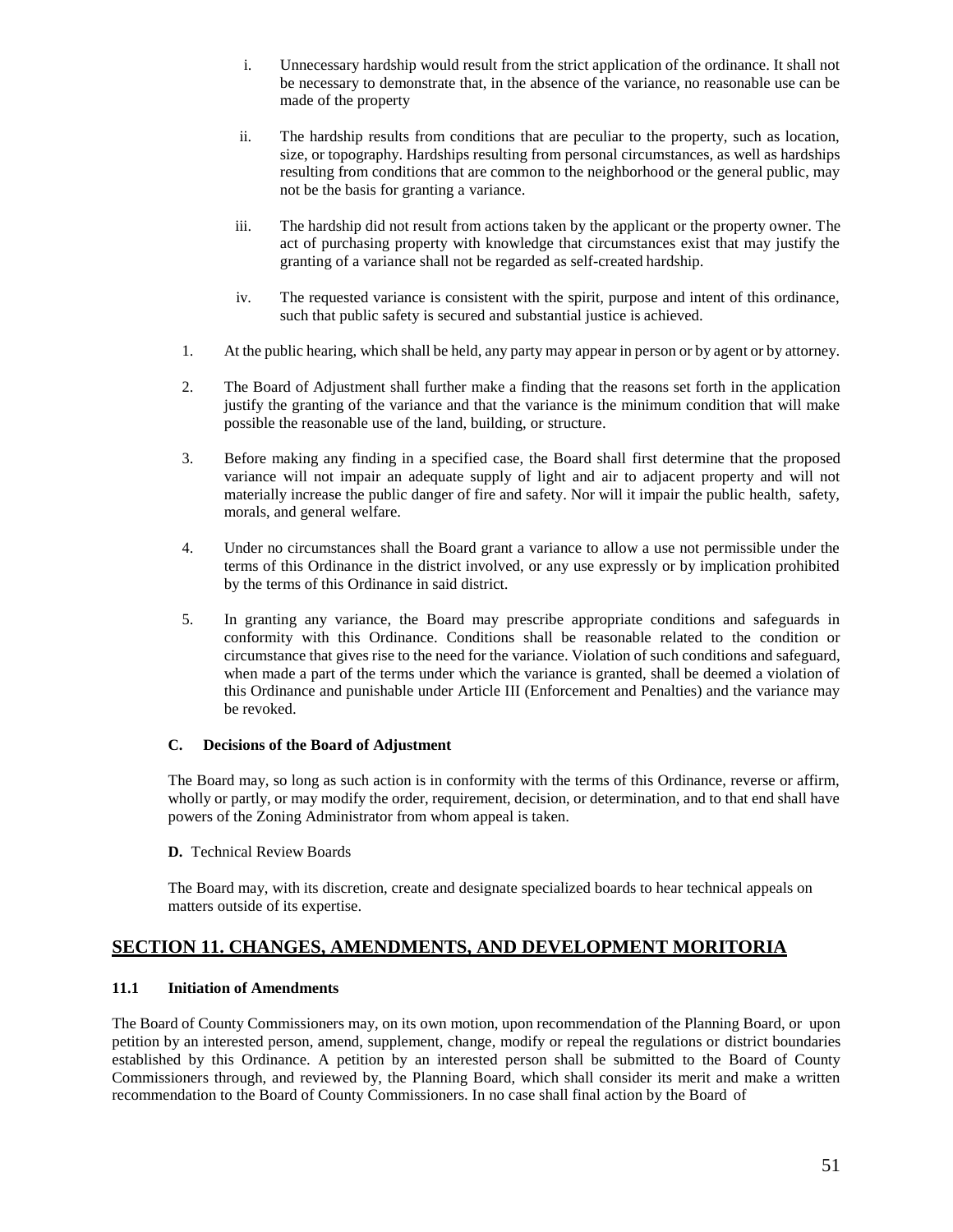County Commissioners be taken on amending, changing, supplementing, modifying or repealing the regulations or district boundaries hereby established until the Board of County Commissioners has held a public hearing.

#### **11.2 Action By the Applicant**

#### **A. Initiation of Amendments**

Proposed changes or amendments to the Sampson County Zoning Map may be initiated by the Board of County Commissioners, Planning Board, County Administration, Board of Adjustment, or by the owner(s), or his agent, of property within the area proposed to be changed. Any interested party may initiate proposed amendments to the text of the Ordinance.

#### *B.* **Application** *(ZA-9-13-2)*

An application for any change or amendment shall contain a description and/or statement of the present and proposed zoning regulation or district boundary, and the names and addresses of the owner or owners of the property involved. Such application shall be filed not later than three weeks prior to the meeting at which the application is to be considered. There must be a separate application prepared for each parcel of land that has different ownership.

Applications for conditional zoning district map amendments shall also be accompanied by a site specific plan and a written list and/or statement of any proposed restrictions or conditions on the use or development of the property.

#### **C. Fees**

A nonrefundable fee, according to the schedule posted in the Planning Department, shall be paid to Sampson County for each application for an amendment, to cover costs of advertising and other administrative expenses involved.

#### **D. Public Hearing Notices for Changes**

### **Public Hearing Notices for Changes**

1. Notification procedure for text amendments or changes

A public hearing shall be set and notice of the public hearing shall be published once a week for two successive weeks, the first not less than ten (10) days nor more than twenty-five (25) days before the date fixed for the public hearing by the Board of Commissioners in a newspaper of general circulation in Sampson County. In computing such period, the day of publication is not to be included but the day of the hearing shall be included. *(ZA-9-15-4)*

2. Notification procedure for Rezonings and Map Amendments

In addition to the required newspaper notification of zoning changes and amendments above in D. 1, rezonings and map amendments require that adjacent property owners be notified by first class mail. Therefore, the applicant shall provide to the Planning and Zoning Officer a list of the names and addresses of all adjacent property owners as listed on the current county tax listings. The list shall be submitted at least three weeks prior to the public meeting of the proposed zoning map amendment (rezoning or boundary changes). Notice to all adjacent property owners and newspaper advertisement shall take place no less than 10 days nor more than 25 days prior to the date fixed for the public hearing.

The first class mail notice required by this Subsection shall not be required if the rezoning directly affects more than fifty (50) properties, owned by a total of at least fifty (50) different property owners, and the County elects to use the expanded published notice in a newspaper of general circulation within the area where the rezoning is proposed. The expanded published notice shall consist of an advertisement of the public hearing that is no less than one-half  $(1/2)$  of the newspaper page in size. The Zoning Officer shall publish the notice once a week for two (2) successive weeks. The notice shall be published for the first time not less than ten (10) days nor more than twenty-five (25) days before the date fixed for the hearing. In computing this period,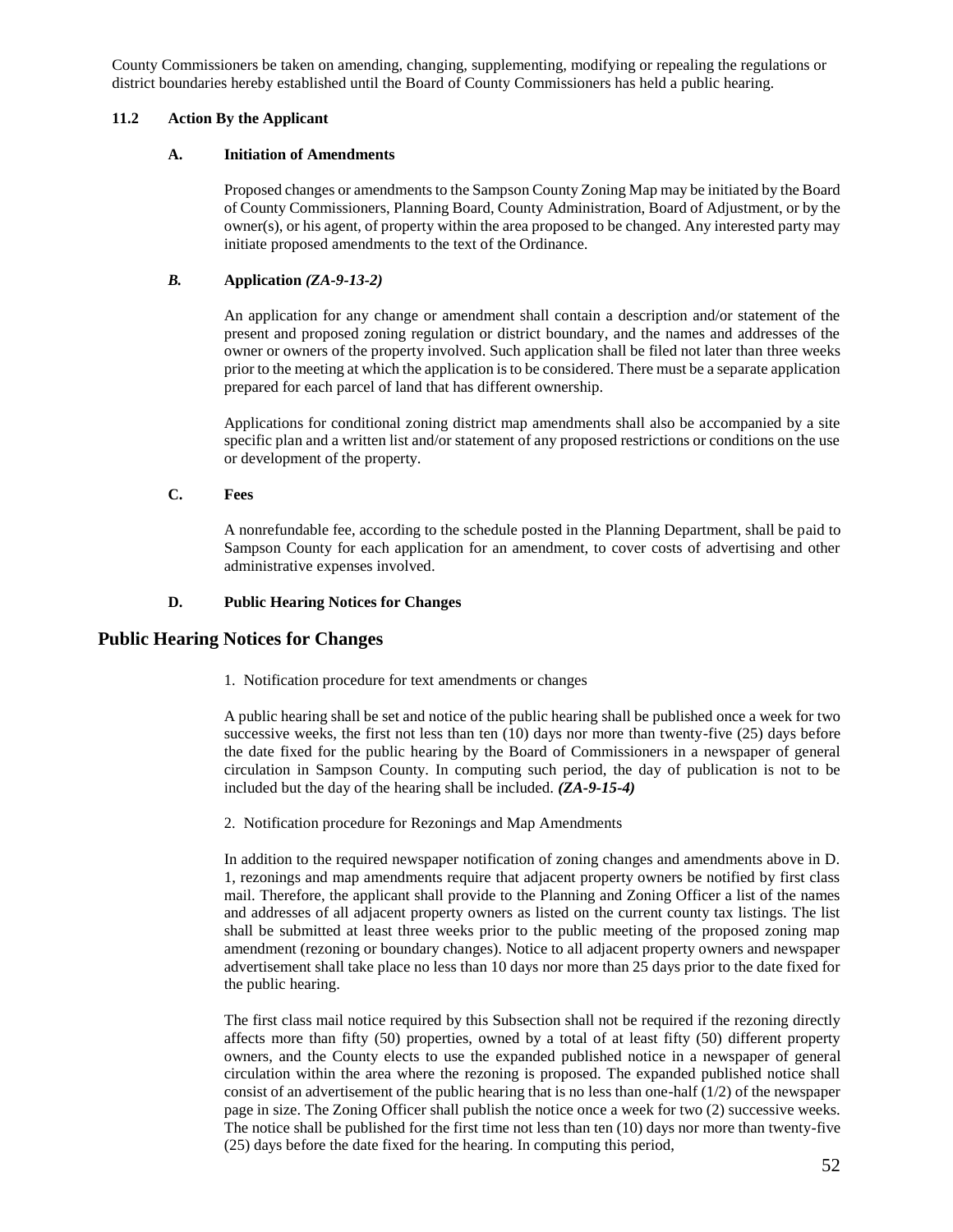the date of publication shall not be counted, but the date of the hearing shall be. The advertisement shall only be effective for property owners who reside in the area of general circulation of the newspaper that publishes the notice. Property owners who reside outside of the newspaper circulation area, according to the address listed on the most recent property tax listing for the affected property, shall be notified by first class mailed notice.

The County shall also cause a notice of the public hearing to be prominently posted on the site proposed for rezoning or on an adjacent public street or highway right-of-way. When multiple parcels are included within a proposed zoning map amendment, a posting on each individual parcel is not required, but the County shall post sufficient notices to provide reasonable notice to interested persons. The notice shall be posted no later than ten working (10) days prior to the date of the public hearing.

#### **E. Reapplication for Amendment**

With the exception of requests originating with the Planning Board, Board of Adjustment, or County Administration, an application for any rezoning of the same property or any application for the same amendment to the Zoning Ordinance text shall be permitted only once within any one year period. The Board of County Commissioners, by eighty percent (80%) affirmative vote of its total membership, may waive this restriction if it finds any emergency exists.

#### **11.3 Action By the Planning Board**

Every proposed amendment, supplement, change, modification or repeal of this Ordinance shall be referred to the Planning Board for its written comments, recommendation and report. The Planning Board shall consider and make written comments and recommendations to the Board of Commissioners concerning each proposed zoning amendment. The Planning Board shall follow policy guidelines for all zoning amendments. A proposed zoning amendment will not receive favorable recommendation unless:

- A. The proposal will place all property similarly situated in the area in the same category, or in appropriate complementary categories.
- B. There is convincing demonstration that all uses permitted under the proposed district classification would be in the general public interest and not merely in the interest of an individual or small group.
- C. There is convincing demonstration that all uses permitted under the proposed district classification would be appropriate in the area included in the proposed change. (When a new district designation is assigned, any use permitted in the district is allowable, so long as it meets district requirements, and not merely uses which applicants state that they intend to make of the property involved.)
- D. There is convincing demonstration that the character of the neighborhood will not be materially or adversely affected by any use permitted in the proposed change.
- E. The proposed change is in accord and consistent with the Land Use Plan, any other officially adopted plan that is applicable, and sound planning principles. The Planning Board shall render its decision on any properly filed petition within thirty (30) days after the introduction of such petition and shall transmit its written comments, recommendation and report, including the reasons for its determinations, to the Board of County Commissioners. A comment by the Planning Board that a proposed amendment is inconsistent with the Land Use Plan shall not preclude consideration or approval of the proposed amendment by the Board of Commissioners.

No Planning Board member shall vote on recommendations regarding any zoning map or text amendment where the outcome of the matter being considered is reasonably likely to have a direct, substantial, and readily identifiable financial impact on the matter.

#### **11.4 Action By the Board of County Commissioners**

Before taking such lawful action, as it may deem advisable to approve or deny an applicants request, the Board of County Commissioners shall consider the Planning Board's comments and recommendations on each proposed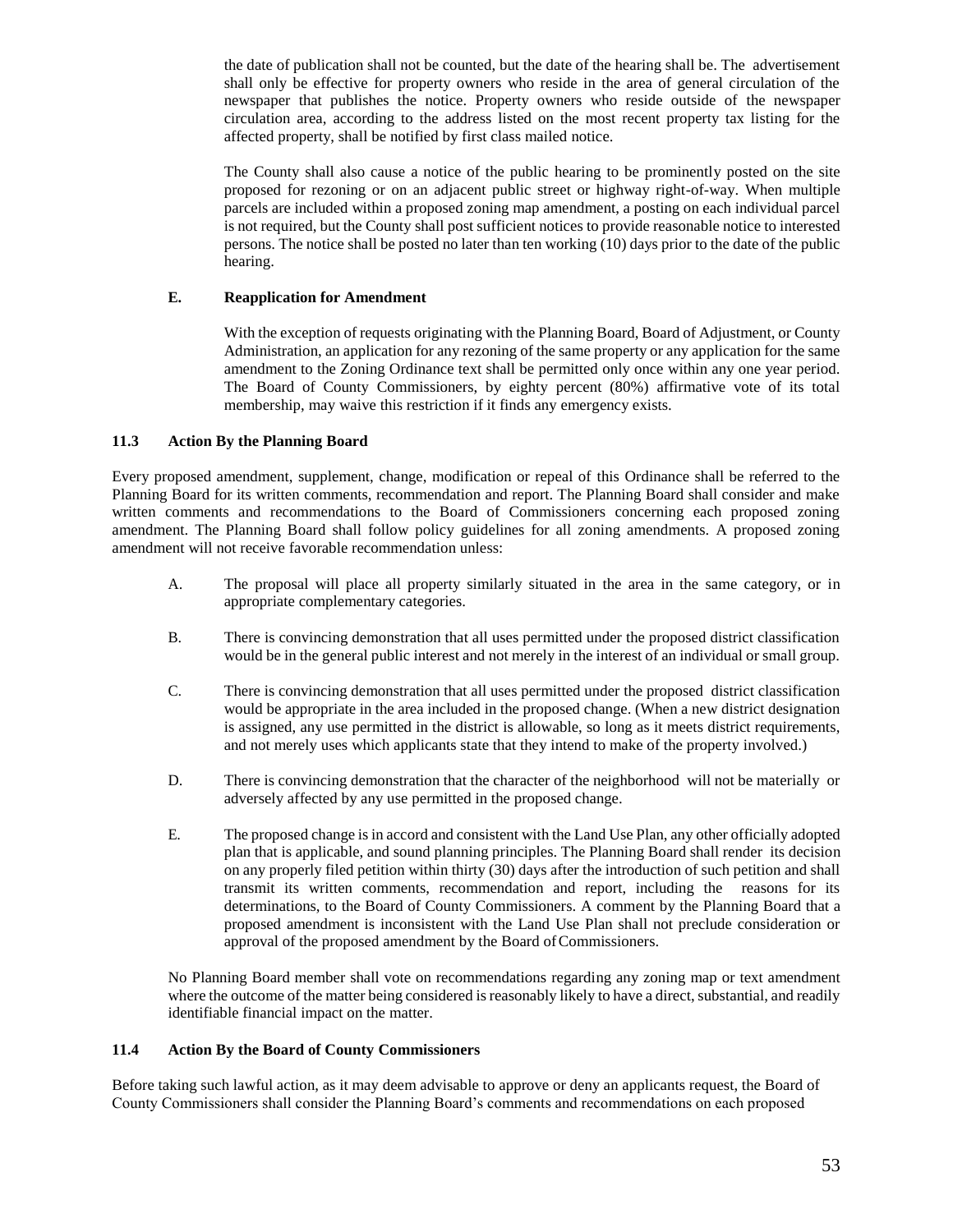zoning amendment. If no written recommendation and report is received from the Planning Board within thirty (30) days after the Planning Board receives the application, the Board of County Commissioners may proceed in its consideration of the amendment without the Planning Board report.

Prior to adopting or rejecting any zoning amendment, the Board of County Commissioners shall adopt a statement describing whether its action is consistent with the adopted Land Use Plan and explaining why the Board considers the action take to be reasonable and in the public interest. This statement is not subject to judicial review.

A member of the Board of County Commissioners shall not vote on any zoning map or text amendment where the outcome of the matter being considered is reasonably likely to have direct, substantial, and readily identifiable financial impact on the member.

### **11.5 Withdrawal of the Application**

Any application submitted in accordance with the provisions of this Article for the purpose of amending the regulations or district boundaries established by this Ordinance may be withdrawn at any time, but fees are nonrefundable.

#### **11.6 Notice to North Carolina Department of Transportation (NCDOT) of Establishment or Revision of Industrial Zones Along Interstate or Primary Highway Rights-of-Way.**

Pursuant to NCGS 136-153, all zoning authorities shall give written notice to the Department of Transportation of the establishment or revision of any industrial zone within six hundred and sixty (660) feet of interstate or primary highways. Notice shall be by registered mail sent to the offices of the Department of Transportation in Raleigh, North Carolina, within fifteen (15) days after the effective date of the zoning change or establishment.

#### **11.7 Statue of Limitations on Challenges to Changes and Amendments**

Pursuant to NCGS 1-54.1, an action contesting the validity of any amendment to a county zoning ordinance shall be taken within two (2) months of the adoption of the amendment.

#### **11.8 Development Moratoria**

The County may adopt temporary moratoria on any County development approval required by law. The duration of any moratorium shall be reasonable in light of the specific conditions that warrant imposition of the moratorium and may not exceed the period of time necessary to correct, modify, or resove such conditions.

A. Notice of Public Hearing

Except in cases of imminent and substantial threat to public health or safety, before adopting an ordinance imposing a development moratorium with a duration of sixty (60) days or any shorter period, the Board of County Commissioners shall hold a public hearing and shall publish a notice of the hearing in a newspaper having general circulation in the area not less than seven (7) days before the date set for the hearing.

A development moratorium with a duration os sixty-one (61) days or longer, and any extension of a moratorium so that the total duration is sixty-one (61) days or longer, is subject to the published newspaper notice and hearing requiremtns of Section 11.2, Subsection D.

B. Application of Moratorium on Existing/Pending Permits and Approvals

Absent an imminent threat to public health or safety, a development moratorium adopted pursuant to this Section shall not apply to any project for which a valid zoning and/or building permit issued is outstanding, to any project for which a special use permit application has been accepted, to development set forth in a site- specific or phased development plan approved pursuant to a granted vested right, or to development for which substantial expenditures have already been made in good faith reliance on a prior valid administrative or quasi- judicial permit or approval, that have been accepted for review by the County prior to the call for public hearing to adopt the moratorium.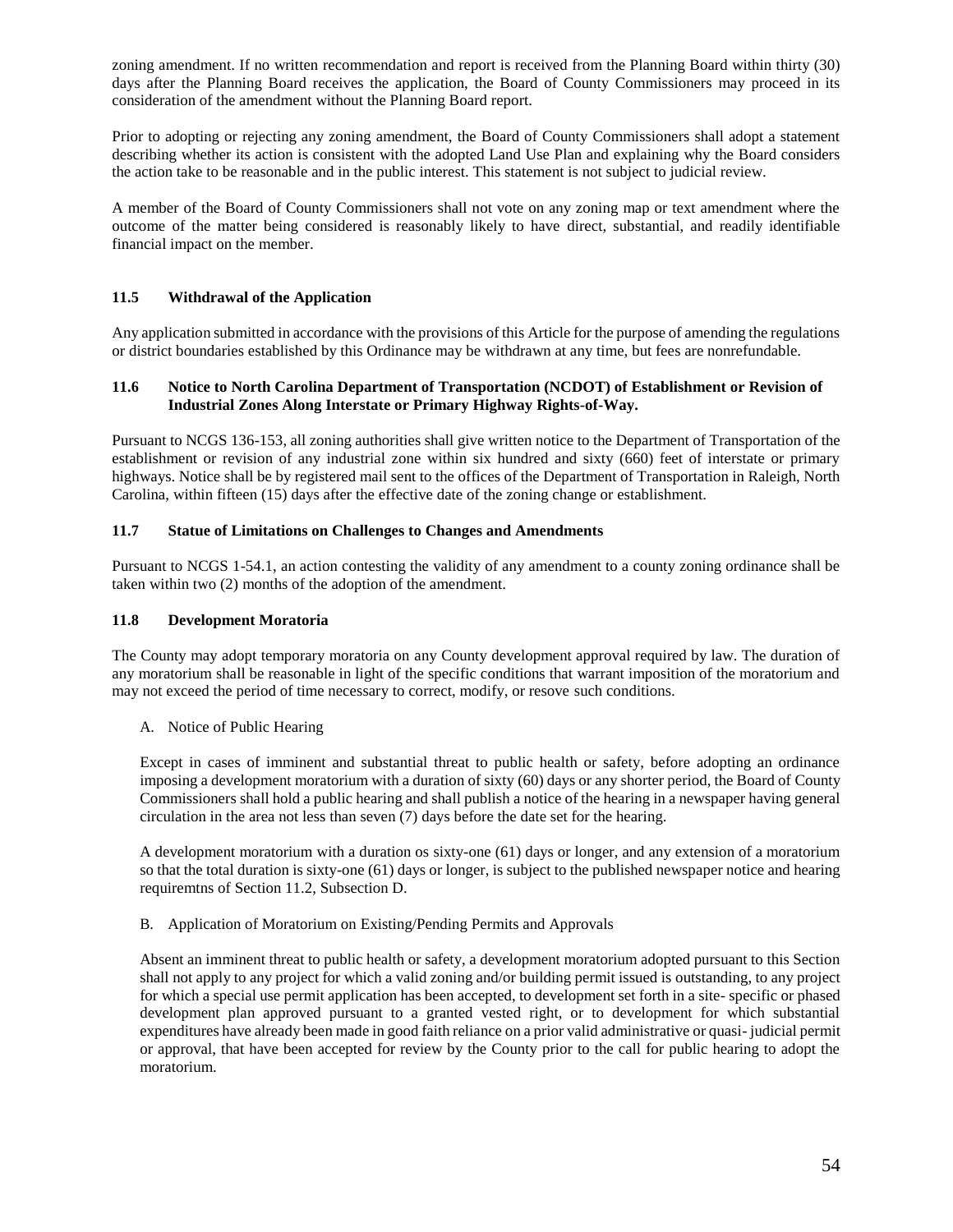C. Contents of Ordinance Adopting Moratorium

Any ordinance establishing a development moratorium must expressly include at the time of adoption each of the following:

- 1. A clear statement of the problems or conditions necessitating the moratorium and what courses of action, alternative to a moratorium, were considered by the County and why those alternative courses of action were not deemed adequate.
- 2. A clear statement of the development approvals subject to the moratorium and how a moratorium on those approvals will address the problems or conditions leading to imposition of the moratorium.
- 3. An express date for termination of the moratorium and a statement setting forth why that duration is reasonably necessary to address the problems or conditions leading to imposition of themoratorium.
- 4. A clear statement of the actions, and the schedule for those actions, proposed to be taken by the County during the duration of the moratorium to address the problems or conditions leading to imposition of the moratorium.
- D. Extension of Moratorium

No moratorium may be subsequently renewed or extended for any additional period unless the County shall have take all reasonable and feasible steps proposed to be taken by the County in its ordinance establishing the moratorium to address the problems or conditions leading to the imposition of the moratorium and unless new facts and conditions warrant an extension. Any ordinance renewing or extending a development moratorium must expressly include, at the time of adoption, the findings set forth in Subsection C, including what new facts or conditions warrant the extension.

E. Judicial Review

Any person aggrieved by the imposition of a moratorium on development approvals required by law may apply to the appropriate division of the General Court of Justice for an order enjoining the enforcement of the moratorium, and the court shall have jurisdiction to issue that order. Actions brought pursuant to this Section.

## **SECTION 12. DEFINITIONS AND WORD INTERPRETATIONS**

In the construction of this Ordinance, the word interpretations and definitions contained in this Article shall be observed and applied, except when the context clearly indicates otherwise. In further amplification and for clarity of interpretation of the context, the following definitions of word usage shall apply:

- A. Words used in the present tense shall include the future; and words used in the singular number shall include the plural number, and the plural the singular.
- B. The word "shall" is mandatory and not discretionary.
- C. The word "may" is permissive.
- D. The word "person" includes a firm, association, organization, partnership, corporation, trust and company as well as an individual.
- E. The word "lot" shall include the words "piece", "parcel", "tract", and "plot".
- F. The word "building" includes all structures of every kind, except fences and walls, regardless of similarity to buildings.
- G. The phrase "used for" shall include the phrases "arranged for", "designed for", "intended for", and "occupied for".

**Abutting:** Having property or district lines in common; i.e., two lots are abutting if they have property lines in common. Lots are also considered to be abutting if they are directly opposite each other and separated by a street, alley, railroad right-of-way, or stream.

**Access:** A way of approaching or entering a property. Access also includes ingress, the right to enter, and egress, the right to leave.

**Accessory Building or Use:** A building or use, not including signs, which is: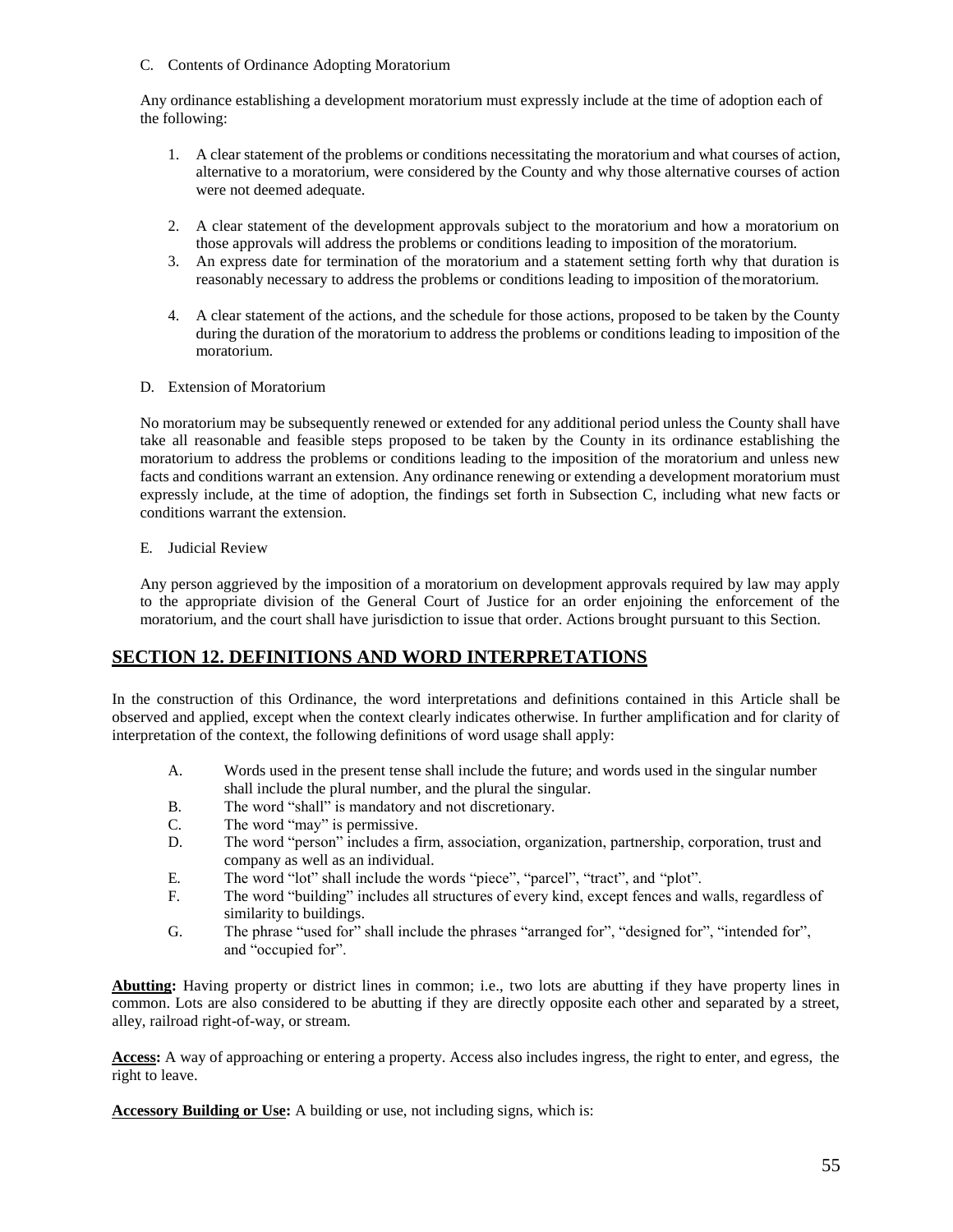- A. Conducted or located on the same zoning lot as the principal building or use, except as may be specifically provided elsewhere in the Ordinance;
- B. Clearly incidental to, subordinate in area and purpose to, and serves the principal use; and,
- C. Either in the same ownership as the principal use or is clearly operated and maintained solely for the comfort, convenience, necessity, or benefit of the occupants, employees, customers, or visitors of or to the principal use.

**Addition (to an existing building):** means an extension or increase in the floor area or height of a building or structure. Additions to existing buildings shall comply with the requirements for new construction, unless the addition, renovation or reconstruction to any building, that was constructed prior to the **initial** Flood Insurance Study for that area, and the addition, renovation or reconstruction does not equal 50% of the present market value of the structure. Where a fire wall is provided between the addition and the existing building, the addition(s) shall be considered a separate building and must comply with the standards for new construction.

**Adult Entertainment Establishment:** Includes clubs and eating and drinking establishments with nude or seminude entertainment or dancing; physical culture establishments, such as but not limited to, masseurs, massage parlors, etc.; and establishments that include adult bookstores, adult motion picture theaters, adult motels and hotels, and other similar establishments which depict or emphasize sexual activities and/or nudity.

**Affected land (relating to mining):** The surface area of land that is mined, the surface area of land associated with a mining activity so that soil is exposed to accelerated erosion, the surface area of

land on which overburden and waste is deposited, and the surface area of land used for processing or treatment plant, stockpiles, nonpublic roads, and selling ponds.

**Agriculture:** The practice of cultivating the soil, producing crops, and raising livestock; such as but not limited to dairying, pasturage, viticulture, horticulture, hydroponics, floriculture, aquaculture, truck farming, orchards, forestry, and animal and poultry husbandry. However, the operation of any accessory uses shall be secondary to that of the normal agricultural activities.

**Airfield, Small Private:** The use of a field or grassed runway, on a noncommercial basis, for privately owned airplanes. This small private airfield is not regulated by this Ordinance.

**Airport:** Any area of land or water which is used or intended for use for the landing and taking off of aircraft, and any appurtenant areas which are used or intended for use for airport buildings or other airport facilities or rights-ofway, including all necessary taxiways, aircraft storage and tie-down areas, hangars, and other necessary buildings and open spaces.

**Airport:** All publicly used airports in Sampson County.

**Airport Elevation:** The highest point of an airport's usable landing area measured in feet from mean sea level.

**Airport Hazard:** Any structure or object of natural growth located on or in the vicinity of a public airport, or any use of land near such airport, which obstructs the airspace required for the flight of aircraft in landing or takeoff at such airport or is otherwise hazardous to such landing or takeoff of aircraft.

**Approach Surface:** A surface longitudinally centered on the extended runway centerline, extending outward and upward from the end of the primary surface and at the same slope as the approach zone height limitation slope set forth in Section (E). In plan, the perimeter of the approach surface coincides with the perimeter of the approach zone.

**Alley:** A public or private right-of-way primarily designed to serve as secondary access to the side or rear of those properties whose principal frontage is on a street and is not intended for general traffic.

**Alter:** To make any structural changes in the supporting or load-bearing members of a building, such as bearing walls, columns, beams, girders, or floor joists.

**Alternative Structure (regarding Wireless Telecommunication Facilities):** A structure which is not primarily constructed for the purpose of holding antennas but on which one or more antennas may be mounted. Alternative structures include, but are not limited to, flagpoles, buildings, silos, water tanks, pole signs, lighting standards, steeples, billboards, and electric transmission towers.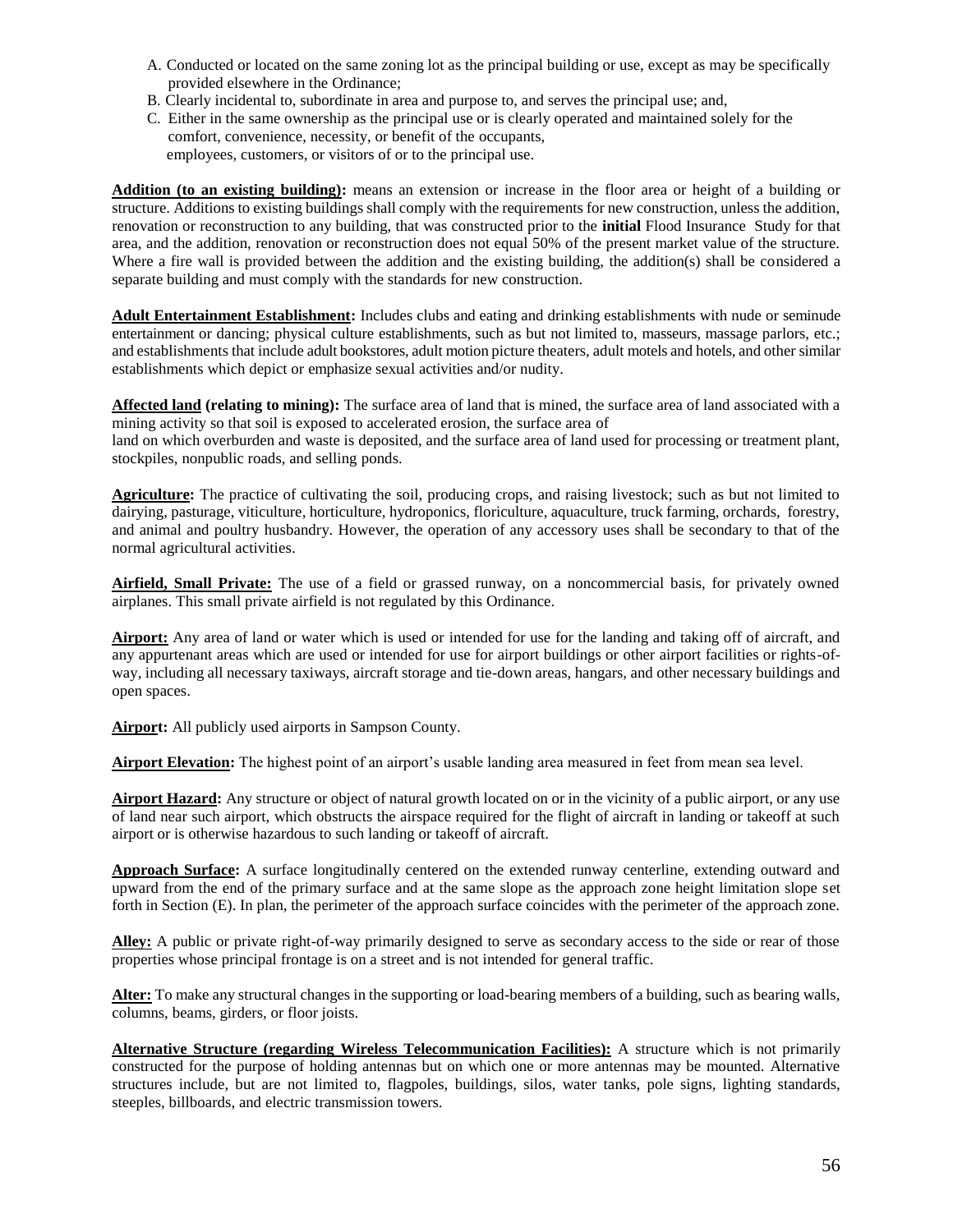**Antenna:** Any exterior transmitting or receiving device that radiates or captures electromagnetic waves (excluding radar signals).

**Antenna, Dual-Band / Multi-Band:** An antenna with separate elements for two or more commercial wireless service frequency bands (example: cellular and PCS or specialized mobile radio).

**Antenna Array:** An Antenna Array is one or more rods, panels, discs or similar devices used for the transmission or reception of radio frequency signals, which may include omni-directional antenna (rod), directional antenna (panel) and parabolic antenna (disc). The Antenna Array does not include the Support Structure.

**Attached Wireless Communication Facility.** An Attached Wireless Communication Facility is an Antenna Array that is attached to an existing building or structure (Attachment Structure), which structures shall include but not be limited to utility poles, signs, water towers, rooftops, towers with any accompanying pole or device (Attachment Device) which attaches the Antenna Array to the existing building or structure and associated connection cables, and an Equipment Facility which may be located either inside or outside of the Attachment Structure.

**Apartment:** A room or suite of rooms intended for use as a residence by a single household or family. Such a dwelling unit may be located in an apartment house, duplex, or as an accessory use in a single family home or a commercial building.

**Apartment House:** A building containing three (3) or more dwelling units, except where permitted as an accessory use.

**Apartment Hotel:** A hotel in which at least ninety (90) percent of the hotel accommodations are occupied by permanent guests.

**Area of special flood hazard** is the land in the floodplain within a community subject to a one percent or greater chance of being flooded in any given year.

**Assembly:** A joining together of completely fabricated parts creating a finished product.

**Automobile Service Station (Gas Station):** Any building or land used for the dispensing, sale, or offering for sale at retail any automobile fuels along with accessories such as lubricants or tires, except that car washing, mechanical and electrical repairs, and tire repairs shall only be performed incidental to the conduct of the service station and are performed indoors. There shall be no fuel pumps within fifteen (15) feet of any property line or street right-of-way and incidental activities shall not include tire re-treading, major bodywork, major mechanical work, or upholstery work.

**Base flood** means the flood having a one percent chance of being equaled or exceeded in any given year.

**Basement** means, for floodplain management purposes, any area of the building having its floor sub grade (below ground level) on all sides.

**Bed and Breakfast:** A form of temporary housing for travelers with breakfast included, but no other meals available. There is no restaurant, but a dining room may be used by overnight guests only, which is open only during breakfast hours. The owner must be a resident.

**Berm:** Any elongated earthen mound designed or constructed to separate, screen, or buffer adjacent land uses.

**Billboard:** See "Off-Premises Sign", under "Signs".

**Block:** A tract of land or a lot or a group of lots bounded by streets, public parks, golf courses, railroad rights-of- way, water courses, lakes, un-subdivided land, or a boundary line or lines of the County or its towns or any combination of the above.

**Block Frontage:** That portion of a block that abuts a single street.

**Board of Adjustment:** A local body, created by ordinance, whose responsibility is to hear appeals from decisions of the Zoning Administrator and to consider requests for variances from the terms of the Zoning Ordinance.

**Board of County Commissioners:** The governing body of Sampson County.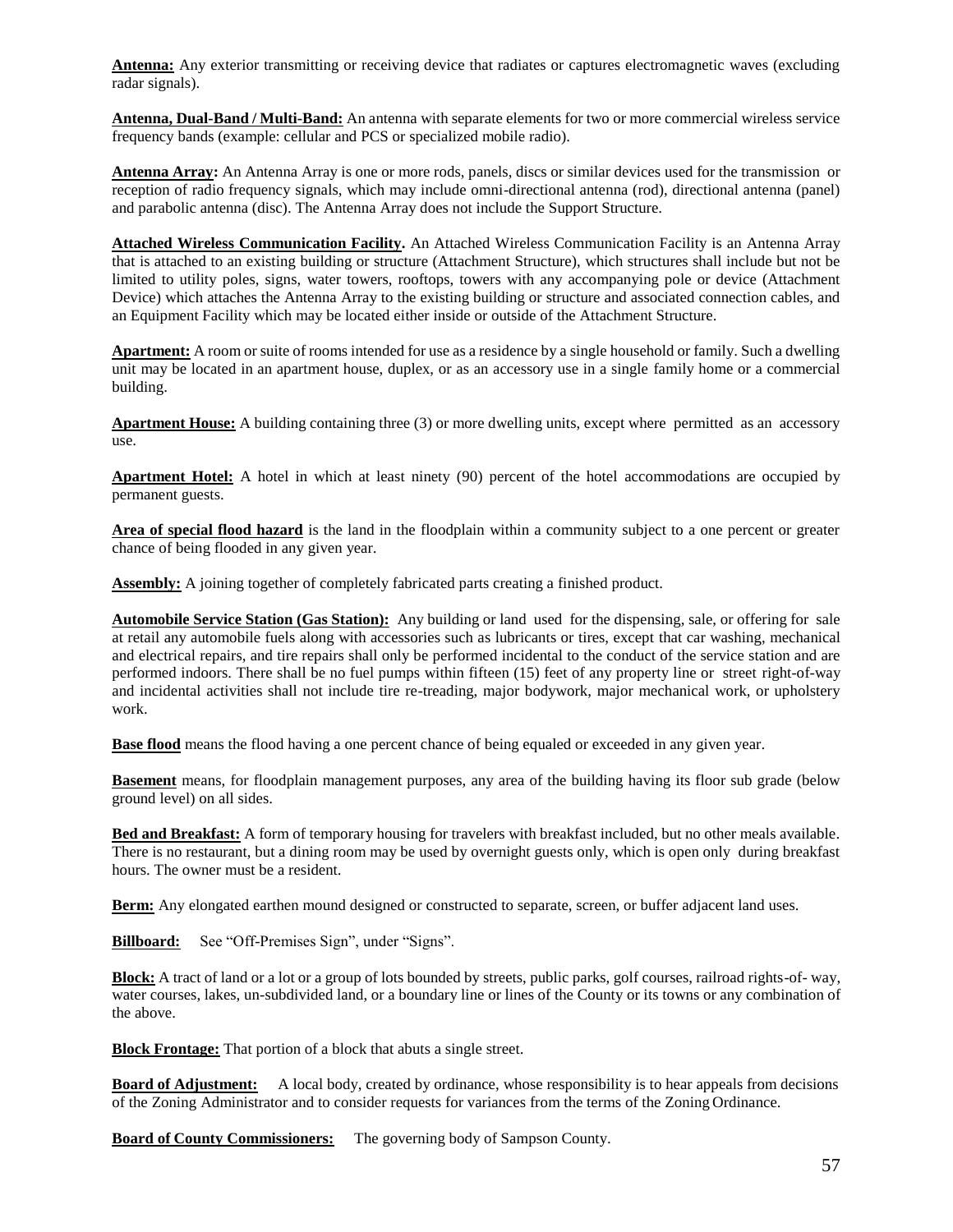**Boarding House:** A building other than a hotel, inn, or motel, where, for compensation, meals are served and lodging is provided.

**Bona Fide Farm:** Any tract of land which meets the acreage required to be registered in the Land Use Program with the Sampson County Tax Office in accordance with NC General State G.S. 105-277.3 and where the land is used for the production of and activities relating to, or incidental to, the production of crops, fruits, vegetables, agricultural products having a domestic or foreign market. In addition, this Ordinance does not impose nor exercise any controls over croplands, timber lands, pasture lands, orchards, or idle or other farmlands. Nor does it exercise control over any farmhouse, barn, poultry house, or other farm buildings including tenant or other houses for persons working on said farms, as long as such houses shall be in the same ownership as the farm and located on the farm. Residences for nonfarm use or occupancy and other non-farm uses shall be subject to the provisions of this Ordinance. *(ZA-10-06-1)*

**Buffer:** A fence, wall, hedge, or other planted area or device used to enclose, screen, or separate one use or lot from another.

**Buildable Area (Building Envelope):** The space remaining on a zoning lot after the minimum open-space requirements (yards, setbacks) have been met.

**Building:** Any structure enclosed and isolated by exterior walls constructed or used for residence, business, industry, or other public or private purposes, or accessory thereto, and including tents, lunch wagons, dining cars, trailers, mobile homes, and attached or unattached carports consisting of roof and supporting members, and similar structures whether stationary or movable.

**Building, Accessory:** See Accessory Building or Use.

**Building Footprint:** The portion of a lot's area that is enclosed by the foundation of buildings, plus any cantilevered upper floor.

**Building Height:** The vertical distance measured from the average elevation of the finished grade at the front of the building to the highest point of the building. Spires, cupolas, chimneys, antennae attached to a building, and/or projections from buildings, radios, TV, communications, telecommunication, and water towers are not to be included in the calculations of building height.

**Building Lot Coverage:** The amount of net lot area or land surface area, expressed in terms of a percentage that is covered by all principal buildings.

**Building, Principal (Main):** A building in which is conducted the principal use of the plot on which it is situated.

**Building Setbacks:** The minimum distance from the property line to closest projection of the exterior face of buildings, walls, or other form of construction (i.e. decks, landings, terraces, porches, and patios on grade).

**Building Setback Line (Front Yard Setback):** The line on the front, rear, and sides of a lot, set according to the district regulations, which delineates the areas upon which a structure may be built or maintained. At the time of application, all yard setbacks are determined from the most recent Sampson County Official Tax Map.

*Front yard setback* - shall be measured from the roadway right-of-way as shown on tax maps.

*Side and Rear yard setbacks*- shall be measured from the property lines asshown on tax maps.

*Cornerlot setbacks*-shall be measured from the roadway right-of-ways it is adjacent to as

*On a flag lot* the "building setback line" runs parallel to the street and is measured from the point in the main portion of the lot (i.e. the "flag" part of the lot, not the "pole" part), which is closest to the street. (The minimum lot width must be met in this area, as well. Therefore, if the point closest to the street is a corner rather than a line, the setback will have to extend as far as necessary to meet the required minimum lot width!)

**Built-Upon Area:** Built-upon areas shall include that portion of a development project that is covered by impervious or partially impervious surfaces, including buildings, pavement, gravel roads, recreation facilities (e.g. tennis courts), etc. (Note: Wooded slatted decks, golf courses, and the water area of a swimming pool are not considered built-upon area.)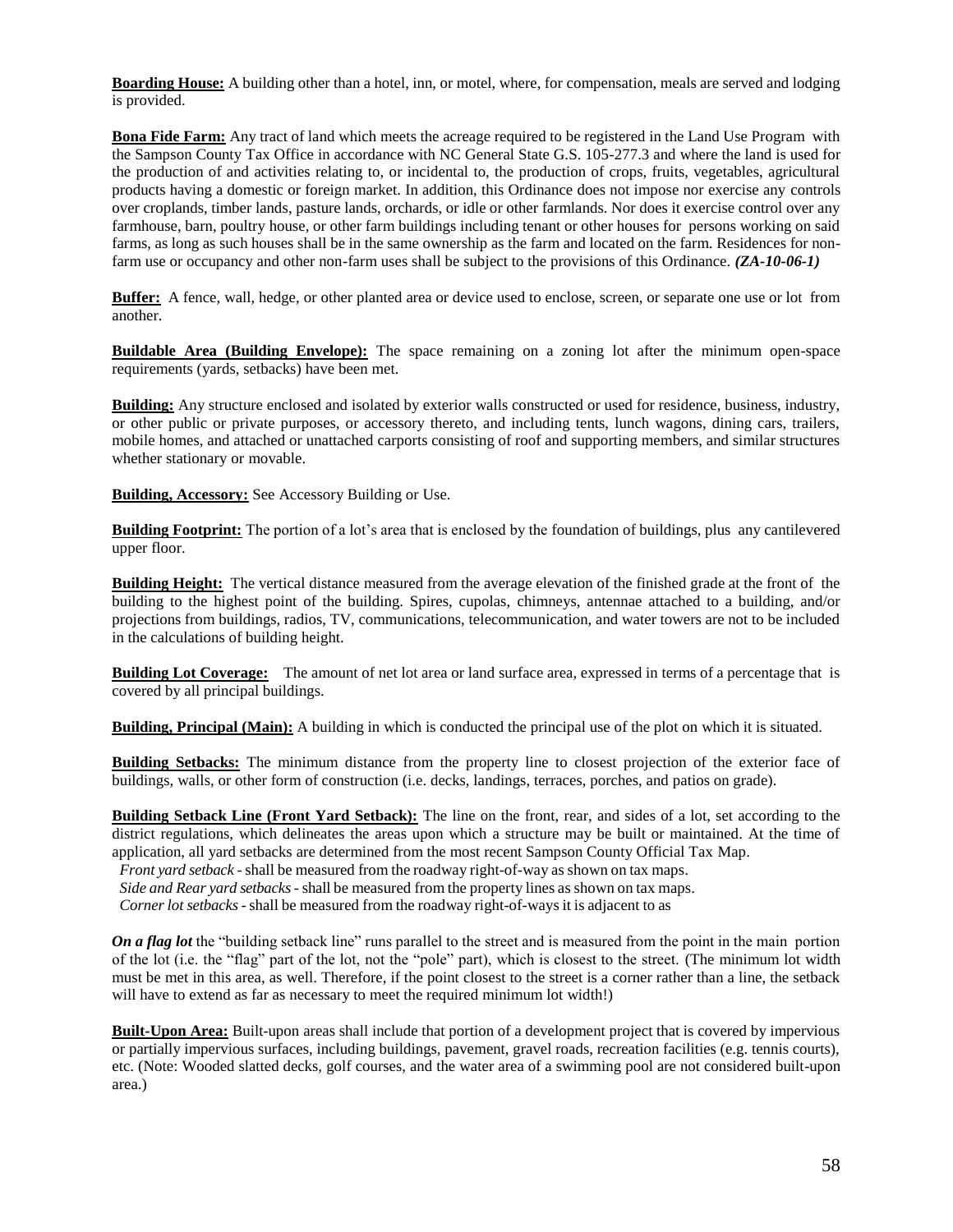**Camp or Care Center:** A facility licensed by the State of North Carolina, which consists of one or more buildings, located on at least twenty (20) acres of land, which provides accommodations for more than nine (9) individuals and where the activities of those individuals predominantly occur in supervised groups.

**Campground:** Land upon which, for compensation, shelters (such as tents, travel trailers, and recreational vehicles) are erected or located for occupation by transients and/or vacationers. They may include such permanent structures and facilities as are normally associated with the operation of a campground.

**Candlepower:** The amount of light that will illuminate a surface one (1) foot distant from a light source to an intensity of one (1) foot-candle. Maximum (peak) candlepower is the largest amount of candlepower emitted by any lamp, light source, or luminaire.

**Canopy, Marquee, or Awning:** A roof-like cover extending over a sidewalk, walkway, driveway, or other outdoor improvement for the purpose of sheltering individuals or equipment from the weather. An awning is made of fabric or some flexible fabric-like substance. Canopies and marquees are rigid structures of a permanent nature. **Car Wash:** A building, or portion thereof, containing facilities for washing automobiles or other vehicles, using production line methods with a chain conveyor, blower, or other mechanical devices; or providing space, water, equipment, or soap for the complete or partial hand washing of automobiles, whether washing is performed by the operator or by the customer.

**Certificate of Occupancy:** Official certification that a premise conforms to provisions of the Zoning Ordinance (and State Building Code) and may be used or occupied. Such a certificate is granted for new construction or for alterations or additions to existing structures or a change in use. Unless such a certificate is issued, a structure cannot be occupied, but a certificate may be issued for a portion of a structure ready for occupancy, such as separate dwelling or commercial units in a structure with multiple units.

**Club or Lodge (Private, Nonprofit, Civic, or Fraternal):** A nonprofit association of persons, who are bona fide members paying dues, which owns, hires, or leases a building, or portion thereof, the use of such premises being restricted to members and their guests. The affairs and management of such "private club or lodge" are conducted by a Board of Directors, executive committee, or similar body chosen by the members. It shall be permissible to serve food and meals on such premises, providing adequate dining room space and kitchen facilities are available. The sale of alcoholic beverages to members and their guests shall be allowed, provided it is secondary and incidental to the promotion of some other common objective of the organization, and further provided that such sale of alcoholic beverages is in compliance with the applicable federal, state, and local laws.

**Collocation/Site Sharing.** Collocation/Site Sharing shall mean use of a common Wireless Communication Facility or common site by more than one wireless communication license holder or by one wireless license holder for more than one type of communications technology and/or placement of an antenna array on a structure owned or operated by a utility or other public entity.

**Common Open Space:** A parcel or parcels of land, or an area of water, or a combination of both land and water, within the site designated for development and designed and intended for the use and enjoyment of residents of the development or for the general public, not including streets or off-street parking areas. Common Open Space shall be substantially free of structures, but may contain such improvements as are in the plan as finally approved and are appropriate for the benefit of residents of the development.

**Condominium:** A dwelling unit in which the ownership of the occupancy rights to the dwelling unit is individually owned or for sale to an individual, and such ownership is not inclusive of any land.

**Conical Surface:** A surface extending outward and upward from the periphery of the horizontal surface at a slope of 20 to 1 for a horizontal distance of 4,000 feet.

**Contractor:** One who accomplishes work or provides facilities under contract to another. The major portion of a contractor's work normally occurs outside and away from his business location. As used in this Ordinance, the term "contractor" does not include general assembly, fabrication, or manufacture at his business location.

**Controlled-Access Highway:** A roadway which, in accordance with State and Federal guidelines, is designed to give preference to through traffic by providing access connections at interchanges or selected public roads only, with no direct access from private roads or driveways and with no crossing at grade, including any interstate, State, or U.S. Route.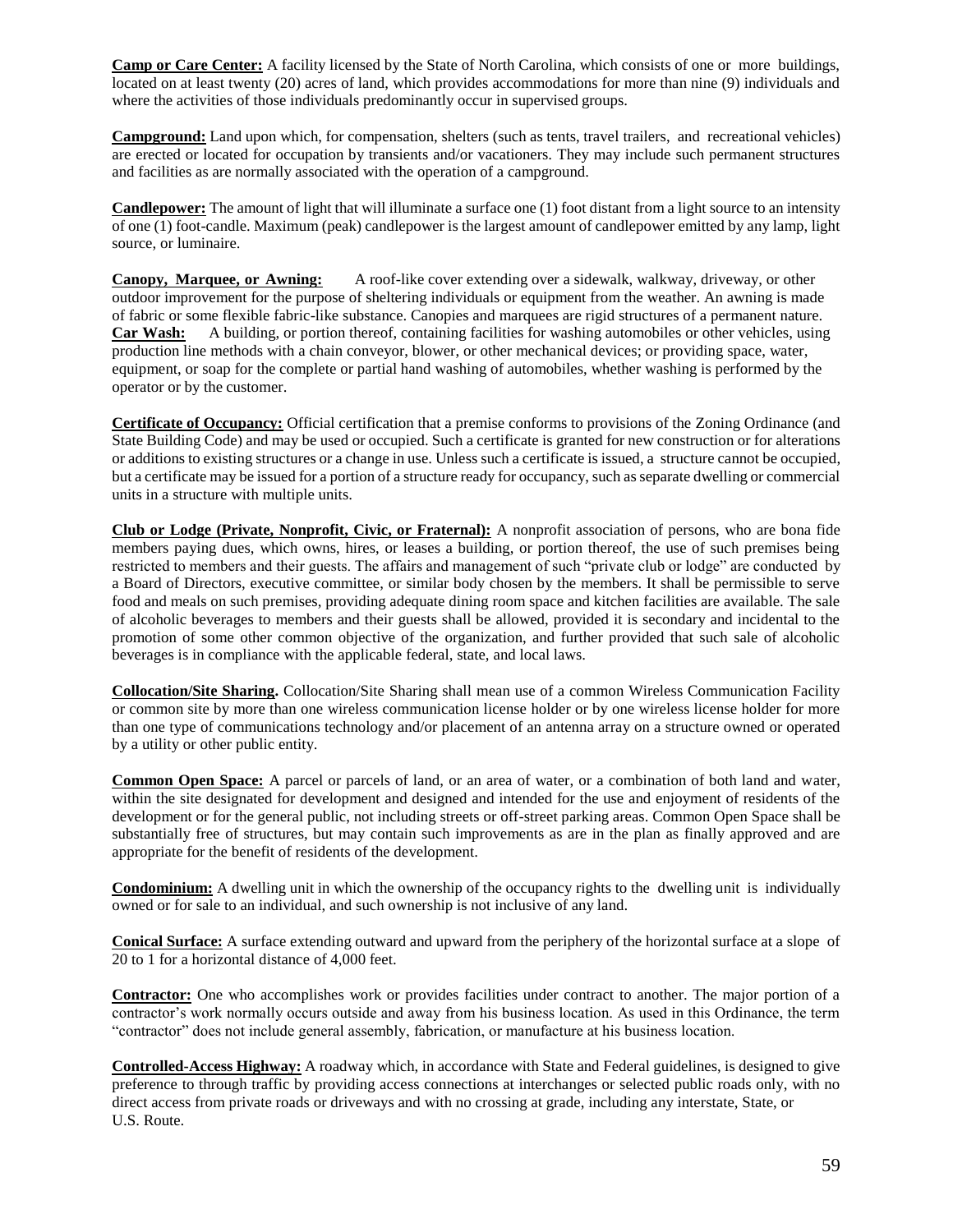**Convalescent Home (Nursing Home):** An institution, which is advertised, announced, or maintained for the express or implied purpose of providing nursing or convalescent care for persons unrelated to the licensee. A convalescent home is a home for chronic or nursing patients who, on admission, are not as a rule acutely ill and who do not usually require special facilities such as an operating room, X-ray facilities, laboratory facilities, and obstetrical facilities. A convalescent home provides care for persons who have remedial ailments or other ailments for which continuing medical and skilled nursing care is indicated; who, however, are not sick enough to require general hospital care. Nursing care is their primary need, but they will require continuing medical supervision. A major factor that distinguishes convalescent homes is that the residents will require the individualization of medical care.

**Convenience Store:** A commercial building where a variety of items are sold, which may include food, magazines, automobile accessories and maintenance supplies, and other such items. In addition to the commercial building, other services on the premises may include gasoline sales, and a coin operated (automated) car wash.

**Conversion:** Changing the original purpose of the building to the different use.

**Covenant:** A private legal restriction on the use of land, which is contained in the deed to the property or otherwise formally recorded. There may be certain legal requirements for formal establishment of a covenant such as a written document, a mutual interest in the property, that the covenant be concerned with the use of the land rather than individual characteristics of ownership, etc.

**Cutoff Angle:** The angle formed by a line drawn from the direction of light rays at the light source and a line perpendicular to the ground from the light source, above which no light is emitted.

**Cutoff-Type Luminary:** A luminary with elements such as shields, reflectors, or refractor panels which direct and cut off the light at a cutoff angle that is ninety (90) degrees or less.

## **Day Care Facility (Adults and Children):**

A place other than an occupied dwelling, which provides for the care of children or adults. Those receiving care are not all related to each other by blood or marriage and are not legal wards or foster children of the attendant adults, and for which care a payment, fee, or grant is made. All State registration requirements and inspections shall be met.

**If children are the primary clients of the day care home the following shall apply:** Any child care arrangement where three (3) or more children under thirteen (13) years of age receive care away from their own home by persons other than relatives, guardians, or full-time custodians, or in the child's own home where other unrelated children are in care. Child day care does not include seasonal recreational programs operated for less than four (4) consecutive months. Child day care also does not include arrangements that provide only drop-in or short-term child care for parents participating in activities that are not employment related and where the parents are on the premises or otherwise easily accessible.

#### **Day Care Home (Adults and Children):**

A dwelling in which a permanent occupant of the dwelling provides for the care of children or adults. Those receiving care are not all related to the occupant or to each other by blood or marriage and are not the legal wards or foster children of the attendant adults. Those receiving care and are not dependents of the occupant, do not reside on the site. For the purpose of this ordinance, such activities shall meet all requirements for home occupations. All State registration requirements and inspections shall be met.

#### **If children are the primary clients of the day care home the following shall apply**:

Includes child care centers, family child care homes, and any other child care arrangement not excluded by G.S. 110-86(2), which provides day care on a regular basis at least once a week for more than four (4) hours, but less than twenty-four (24) hours, per day for more than five (5) children under the age of thirteen (13) years, not including the operator's own school-aged children. It does not matter where it is located, whether the same or different children attend, and whether or not operated for profit. The following are not included: public schools; nonpublic schools, as described in G.S. 110-86(2); summer camps having children in full-time residence; summer day camps; specialized activities or instruction such as athletics, clubs, the arts, etc.; and Bible schools normally conducted during vacation periods.

**Dedication:** The transfer of property from private to public ownership with no compensation involved.

**Density:** The average number of families, persons, housing units, or buildings per unit of land.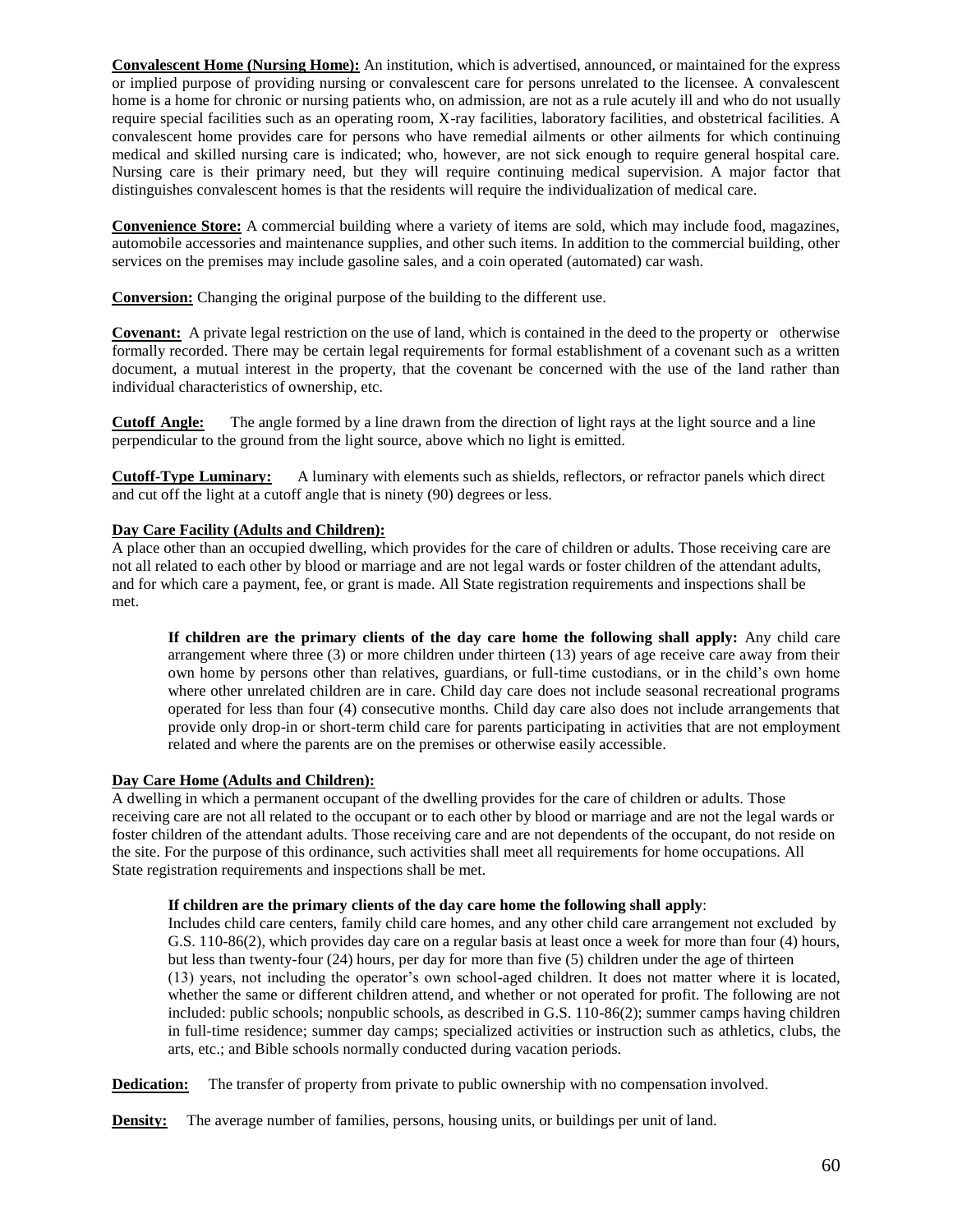**Density, Gross:** The number of dwelling units or the amount of nonresidential gross floor area on a particular tract or parcel of land, *taking into account* the entire area of the tract or parcel.

**Density, Net:** The number of dwelling units or the amount of nonresidential gross floor area on a particular tract or parcel of land, *not taking into account* the portions of the tract or parcel on which buildings may not be erected, or development may not occur. Such areas closed to development include, but are not limited to: street rights-of- way, areas of special floor hazard, lakes or other water bodies, or wetlands falling under the regulatory jurisdiction of the U.S. Army Corps of Engineers.

**Development** means, for floodplain management purposes, any man-made change to improved or unimproved real estate, including, but not limited to, buildings or other structures, mining, dredging, filling, grading, paving, excavation or drilling operations, or storage of equipment or materials.

**Drip Line:** A vertical line extending from the outermost edge of the tree canopy or shrub branch to the ground.

**Driveway:** A private roadway located on a parcel or lot used for vehicle access.

**Dwelling:** A building or portion thereof designed, arranged, or used for permanent living quarters. The term "dwelling" shall not be deemed to include a travel trailer, motel, hotel, tourist home, or other structures designed for transient residence.

**Dwelling, Attached:** A dwelling that is joined to another dwelling at one or more sides by a party wall or walls.

**Dwelling, Detached:** A dwelling that is entirely surrounded by open space on the same lot.

**Dwelling, Duplex:** A building containing two (2) dwelling units, other than where a second dwelling unit is permitted as an accessory use.

**Dwelling, Multifamily:** A building containing three (3) or more dwelling units, except where permitted as an accessory use.

**Dwelling, Single Family:** A building containing one dwelling unit only, but may include one (1) separate unit as an accessory use to be occupied only by employees or relatives of the household.

**Dwelling Unit:** One or more rooms, which are arranged, designed, or used as living quarters for one family only. Individual bathrooms and complete kitchen facilities, permanently installed, shall always be included for each "dwelling unit".

**Easement:** A right given by the owner of land to another party for specific limited use of that land. For example, a property owner may give an easement on his property to allow utility facilities like power lines or pipelines, to allow light to reach a neighbor's windows, or to allow access to another property.

**Elevated building** means, for floodplain management purposes, a non-basement building which has its lowest elevated floor raised above ground level by foundation walls, shear walls, posts, piers, pilings or columns.

**Existing construction** means for the purposes of determining rates, structures for which the start of construction" commenced before the effective date of the FIRM or before January 1, 1975, for FIRMs effective before that date. "Existing construction" may also be referred to as "existing structures".

**Existing manufactured home park or manufactured home subdivision** means a manufactured home park or subdivision for which the construction of facilities for servicing the lots on which the manufactured homes are to be affixed (including, at a minimum, the installation of utilities, the construction of streets, and either final site grading or the pouring of concrete pads) is completed before September 19, 1988.

**Expansion to an existing manufactured home park or subdivision** means the preparation of additional sites by the construction of facilities for servicing the lots on which the manufactured homes are to be affixed (including the installation of utilities, the construction of streets, and either final site grading or the pouring of concrete slabs).

**Erect:** Build, construct, erect, rebuild, reconstruct, or re-erect any building or other structure.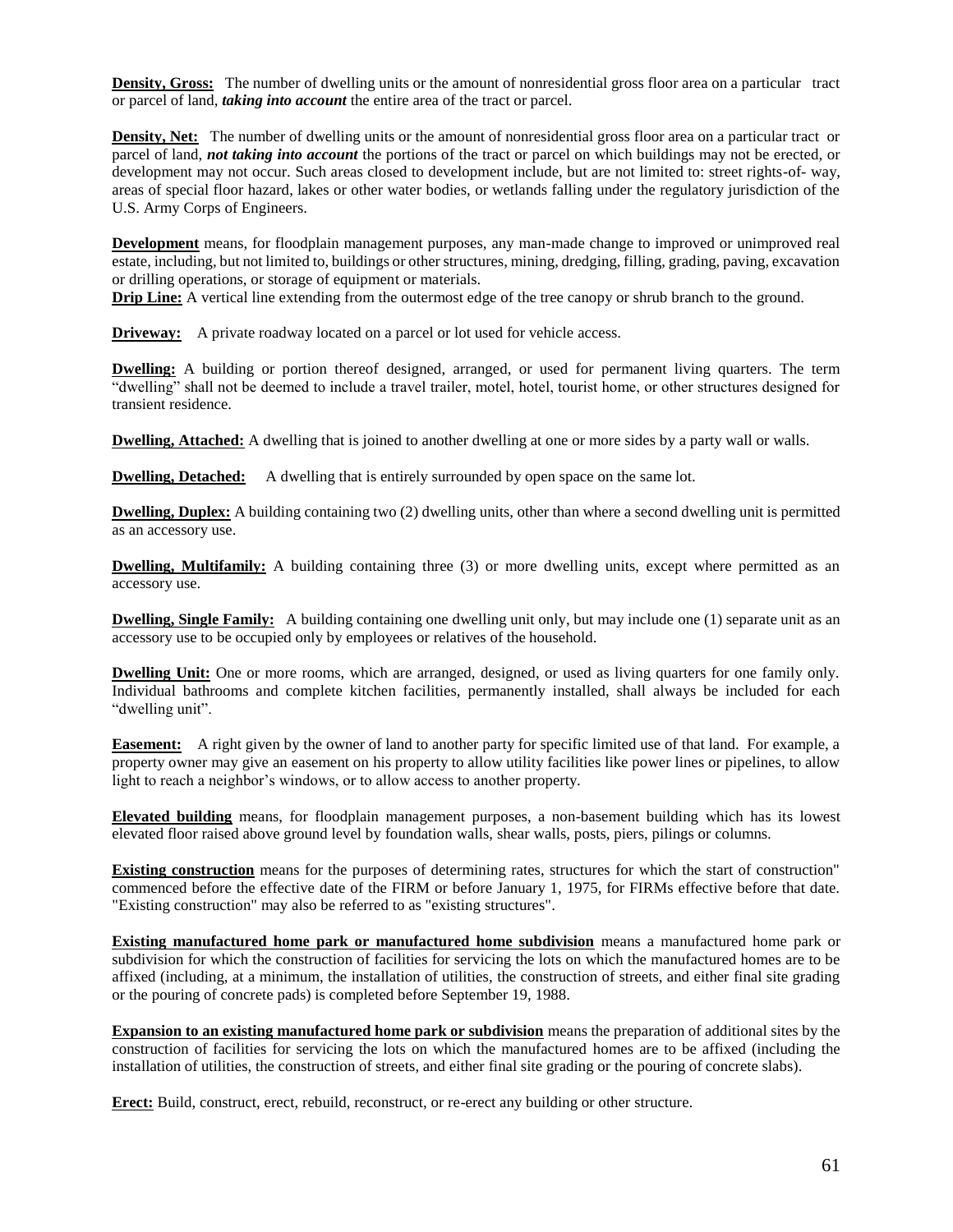**Equipment Facility:** An Equipment Facility is any structure used to contain ancillary equipment for a Wireless Communication Facility, which includes cabinets, shelters, a build out of an existing structure, pedestals, and other similar structures.

#### **Federal Aviation Administration:** FAA **Federal Communications Commission:** FCC

#### **Federal Telecommunications Act of 1996:** FTA.

**Fabrication:** Manufacturing, excluding the refining or other initial processing of basic raw materials, such as metal, ores, lumber, or rubber. Fabrication relates to stamping, cutting, or otherwise shaping the processed materials into useful objects.

**Family:** One or more persons related by blood, marriage, or adoption living together as a single housekeeping unit. For the purpose of this Ordinance, such persons may include gratuitous guests, also persons living together voluntarily as a family in a dwelling as a single housekeeping group.

**Family Care Home:** A facility that provides health, counseling, or related services, including room, board, and care, to six (6) or fewer handicapped persons in a family-type environment. These handicapped persons include those with physical, emotional, or mental disabilities, but not those who have been deemed dangerous to themselves or to others.

**Fence, Security:** A fence designed to keep out unauthorized persons and kept locked when the area or facility is not in use or under observation. Security fences are often equipped with a self-closing and positive self-latching mechanism.

**Floor Area (for determining off-street parking and loading requirements):** The gross total horizontal area of all floors below the roof, including usable basements, cellars, and accessory storage areas such as counters, racks, or closets, but excluding, in the case of nonresidential facilities, arcades, porticos, and similar areas open to the outside air which are accessible to the general public and which are not designed or used as areas for sales, display, storage, service, or production.

However, "floor area", for the purpose of measurement for off-street parking spaces shall not include: floor area devoted to primarily storage purposes (except as otherwise noted above); floor area devoted to off-street parking or loading facilities, including aisles, ramps, and maneuvering space; or basement floor other than area devoted to retailing activities, to the production or processing of goods, or business or professional offices.

**Flood or flooding:** means a general and temporary condition of partial or complete inundation of normally dry land areas from:

- (1) the overflow of inland or tidal waters; and,
- (2) the unusual and rapid accumulation of runoff of surface waters from any source.

**Flood Hazard Boundary Map (FHBM):** means an official map of a community, issued by the Federal Emergency Management Agency, where the boundaries of the areas of special flood hazard have been defined as Zone A.

**Flood Insurance Rate Map (FIRM):** means an official map of a community, on which the Federal Emergency Management Agency has delineated both the areas of special flood hazard and the risk premium zones applicable to the community.

**Flood Insurance Study:** is the engineering study performed by the Federal Emergency Management Agency to identify flood hazard areas, flood insurance risk zones, and other flood data in a community. The study includes Flood Boundary and Floodway Maps (FBFMs), Flood Hazard Boundary Maps (FHBMs), and/or Flood Insurance Rate Map (FIRMs).

**Floodway:** means the channel of a river or other watercourse and the adjacent land areas that must be reserved in order to discharge the base flood without cumulatively increasing the water surface elevation more than one foot.

**Floor:** means the top surface of an enclosed area in a building (including basement), i.e., top of slab in concrete slab construction or top of wood flooring in wood frame construction. The term does not include the floor of a garage used solely for parking vehicles.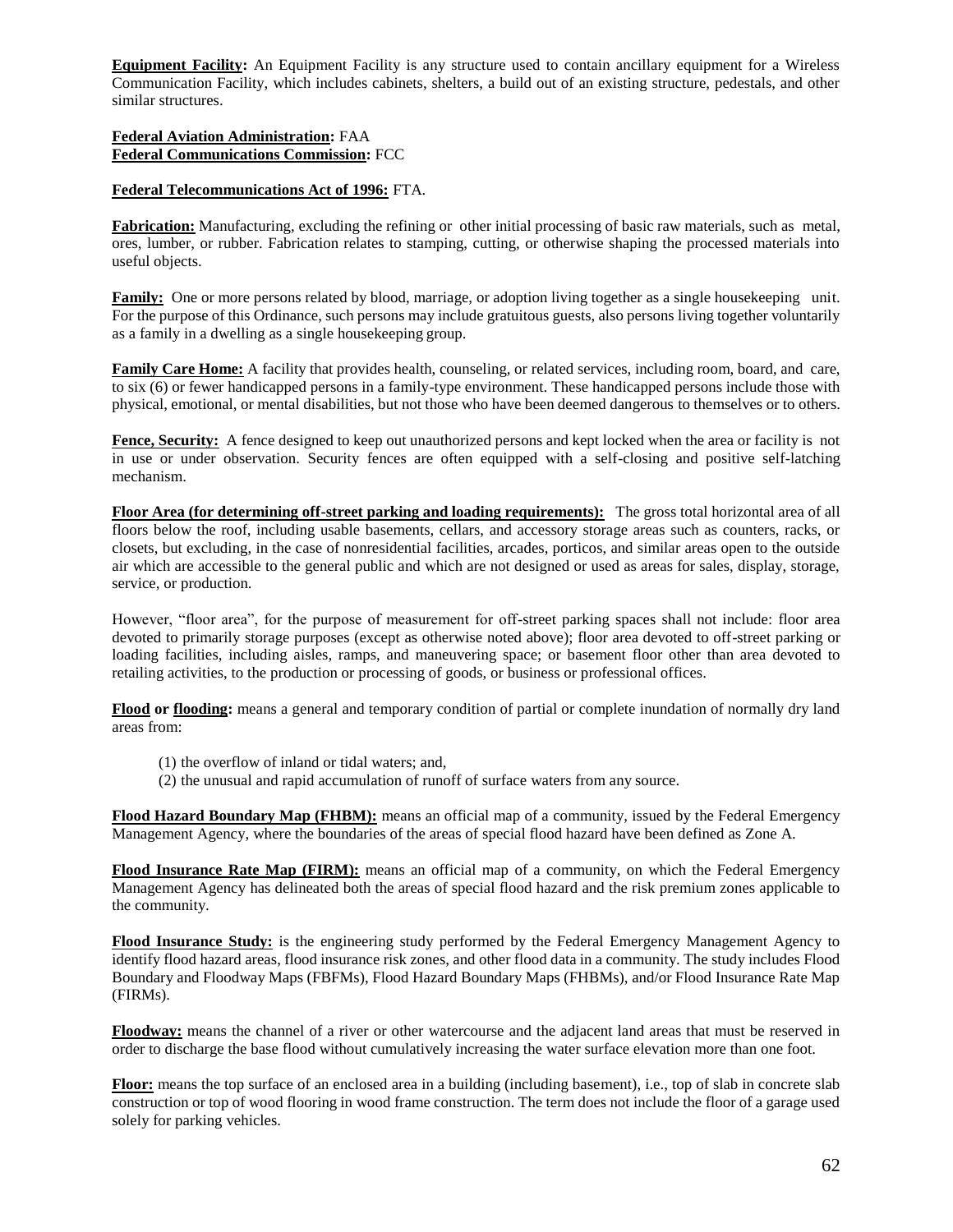**Functionally dependent facility:** means a facility which cannot be used for its intended purpose unless it is located or carried out in close proximity to water, such as a docking or port facility necessary for the loading and unloading of cargo or passengers, shipbuilding, ship repair, or seafood processing facilities. The term does not include long- term storage, manufacture, sales, or service facilities.

**Floor Area, Gross:** The total floor area enclosed within a building.

**Foot-candle:** A unit of illumination produced on a surface, all points of which are one (1) foot from a uniform point source of one (1) candle.

**Frontage:** All of the real property abutting a street line measured along the street right-of-way.

**Garage, Commercial:** Any building or premises, except those described as a private or parking garage, used for the storage or care of motor vehicles, or where any such vehicles are equipped for operation, repaired, or kept for remuneration, hire, or sale.

**Garage, Parking:** Any building or premises, other than a private or commercial garage, used exclusively for the parking or storage of motor vehicles.

**Garage, Private:** A building or space used as an accessory to, or a part of, the main building permitted in any residential district, providing for the storage of motor vehicles, and in which no business, occupation, or service for profit is in any way conducted, except in an approved home occupation.

**Glare:** The effect of brightness in the field of view that causes annoyance or discomfort or interferes with seeing. It may be direct glare from a light source or reflected glare from a glossy surface.

**Groundcover:** Any natural vegetative growth or other material that renders the soil surface stable against accelerated erosion.

**Group Care Facility:** A facility operated by a non-profit, profit or church related organization, with support and supervisory personnel that provide room and board, personal care, or habilitation services in a group environment This definition includes halfway homes, homeless shelters, and substance abuse programs which are developed to provide services which meet the specific needs of each group. This definition does not include individuals who are current users of illegal controlled substances, persons convicted for illegal manufacture or distribution of a controlled substance, sex offenders, and juvenile offenders, all of which are not considered disabled under the Fair Housing Act. *(Amended 2/2006)*

**Hazard To Air Navigation:** An obstruction determined to have a substantial adverse effect on the safe and efficient utilization of the navigable airspace.

**Height (Towers):** When referring to a Wireless Communication Facility, height shall mean the vertical distance measured from the base of the tower to the highest point on the Wireless Communication Facility, including the antenna array and other attachments.

**Height:** For the purpose of determining the height limits in all zones set forth in this Section, the datum shall be mean sea level elevation unless otherwise specified.

**Highest Adjacent Grade:** means the highest natural elevation of the ground surface, prior to construction, next to the proposed walls of the structure.

**Historic Structure:** means any structure that is: (a) listed individually in the National Register of Historic Places (a) listing maintained by the US Department of Interior) or preliminarily determined by the Secretary of Interior as meeting the requirements for individual listing on the National Register; (b) certified or preliminarily determined by the Secretary of Interior as contributing to the historical significance of a registered historic district or a district preliminarily determined by the Secretary to qualify as a registered historic district; (c) individually listed on a State inventory of historic places; (d) individually listed on a local inventory of historic places in communities with historic preservation programs that have been certified (1) by an approved state program as determined by the Secretary of Interior, or (2) directly by the Secretary of Interior in states without approved programs.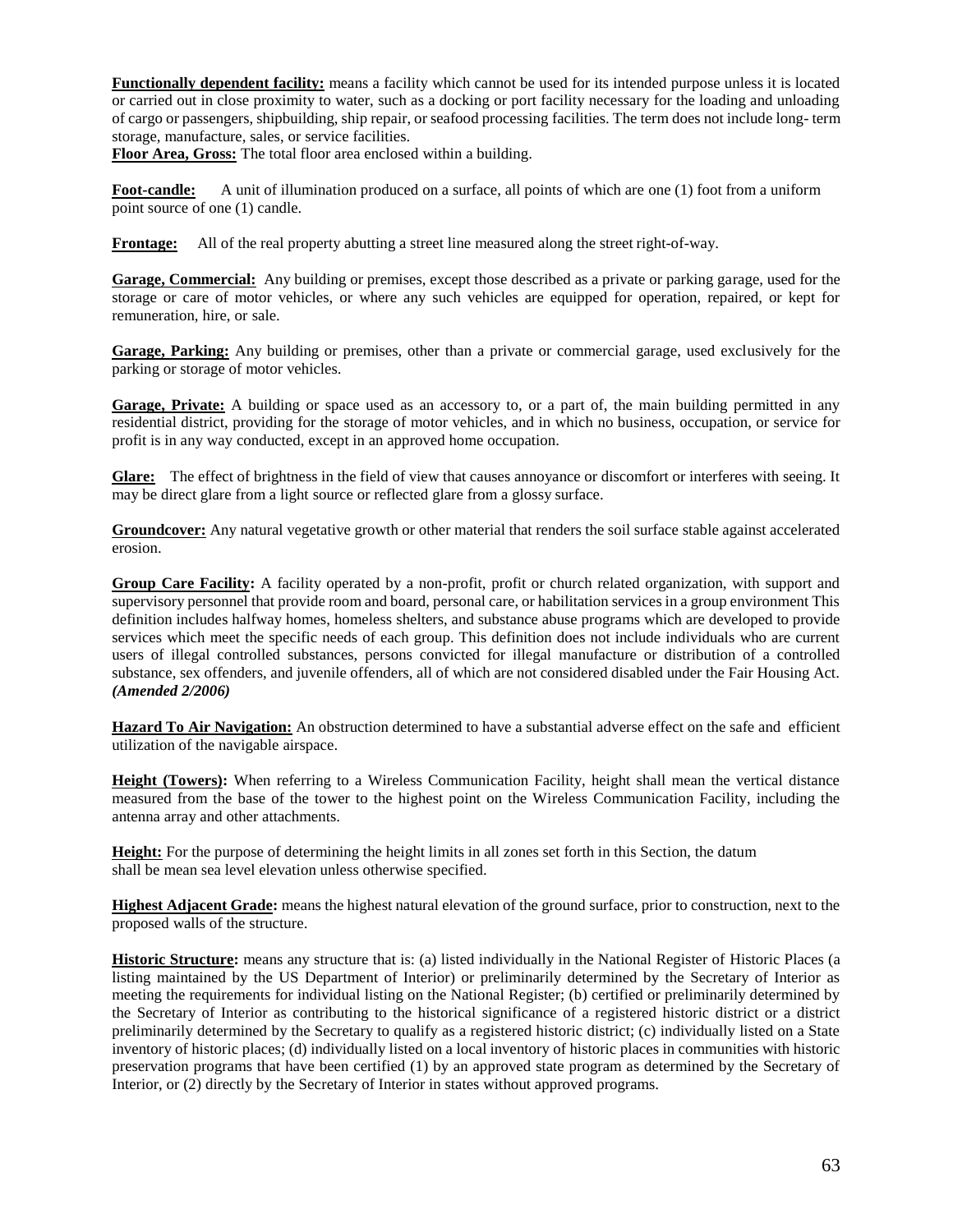**Home Care Unit:** A facility meeting all the requirements of the State of North Carolina for boarding and care of not more than five (5) persons who are not critically ill and do not need professional medical attention, and is located on a lot of at least one (1) acre in size.

**Home for the Aged, or Rest Home:** A place for the care of aged and infirm persons whose principal need is a home with such sheltered and custodial care as their age and infirmities require. In such homes, medical care is only occasional or incidental, such as may be required in the home of any individual or family for persons who are aged and infirm. The residents of such homes will not, as a rule, have remedial ailments or other ailments for which continuing skilled planned medical and nursing care is indicated.

A major factor that distinguishes those homes is that the residents may be given congregate services as distinguished from the individualization of medical care required in "patient" care. A person may be accepted for sheltered or custodial care because of a disability, which does not require continuing, planned medical care, but which does make him unable to maintain himself in individual living arrangements. For the purposes of this Ordinance, a "home for the aged" shall also be considered a "rest home".

**Home Occupation:** Any occupation or profession carried on entirely within a dwelling or accessory building on the same lot by one or more occupants thereof, providing the following:

- **A.** That such use is clearly incidental and secondary to the use of the dwelling for dwelling purposes;
- **B.** That no more than twenty-five percent (25%) of the total floor area of the dwelling is used for such purposes;
- **C.** That there is no outside or window display;
- **D.** That no mechanical or electrical equipment is installed or used other than is normally used for domestic, professional, or hobby purposes, or for infrequent consultation or emergency treatment; and,
- **E.** That not more than one person not a resident of the dwelling is employed in connection with the home occupation.

**Home Occupation of an Industrial or Commercial Nature:** A home occupation in a rural area that may be of a heavier commercial or industrial nature than a typical home occupation. The business owner resides on the premises, but the amount of floor area used and the type of equipment used may be different than the standard home occupation and more than one person not a resident of the dwelling may be employed. Such home occupations may include commercial or industrial uses listed in the Table of Uses.

**Horizontal Surface:** A horizontal plane 150 feet above the established airport elevation, the perimeter of which in plan, coincides with the perimeter of the horizontal zone.

**Horse Farm:** A bona fide farm that, as a primary activity, conducts business by engaging in any one or more of the activities of breeding, training, buying, selling, showing, racing, and boarding of horses, including associated accessory activities.

**Hotel:** A building or other structure kept, maintained, advertised as, or held out to the public to be a place where sleeping accommodations are supplied for pay to transient or permanent guests or tenants. Rooms are furnished for the accommodation of such guests, and the hotel may or may not have one or more dining rooms, restaurants, or cafes where meals are served. Such sleeping accommodations and dining rooms, restaurants, or cafes, if existing, are located in the same building. Entry to sleeping rooms shall be from the interior of the building.

**Impervious Surface Area:** That portion of the land area that allows little or no infiltration of precipitation into the soil. Impervious areas include, but are not limited to, that portion of a development project that is covered by buildings, areas paved with concrete, asphalt, or brick, gravel roads, patios, driveways, streets, and recreation facilities such as tennis courts. (Note: wooden slatted decks and the water area of a swimming pool are considered pervious.)

**Incompatible Use:** A use or service that is unsuitable for direct association and/or contiguity with certain other uses because it is contradictory, incongruous, or discordant.

**Industrial Park:** A special or exclusive type of planned industrial area designed and equipped to accommodate a community of industries, providing them with all necessary facilities and services in attractive surroundings among compatible neighbors. Industrial parks may be promoted or sponsored by private developers, community organizations, or government organizations.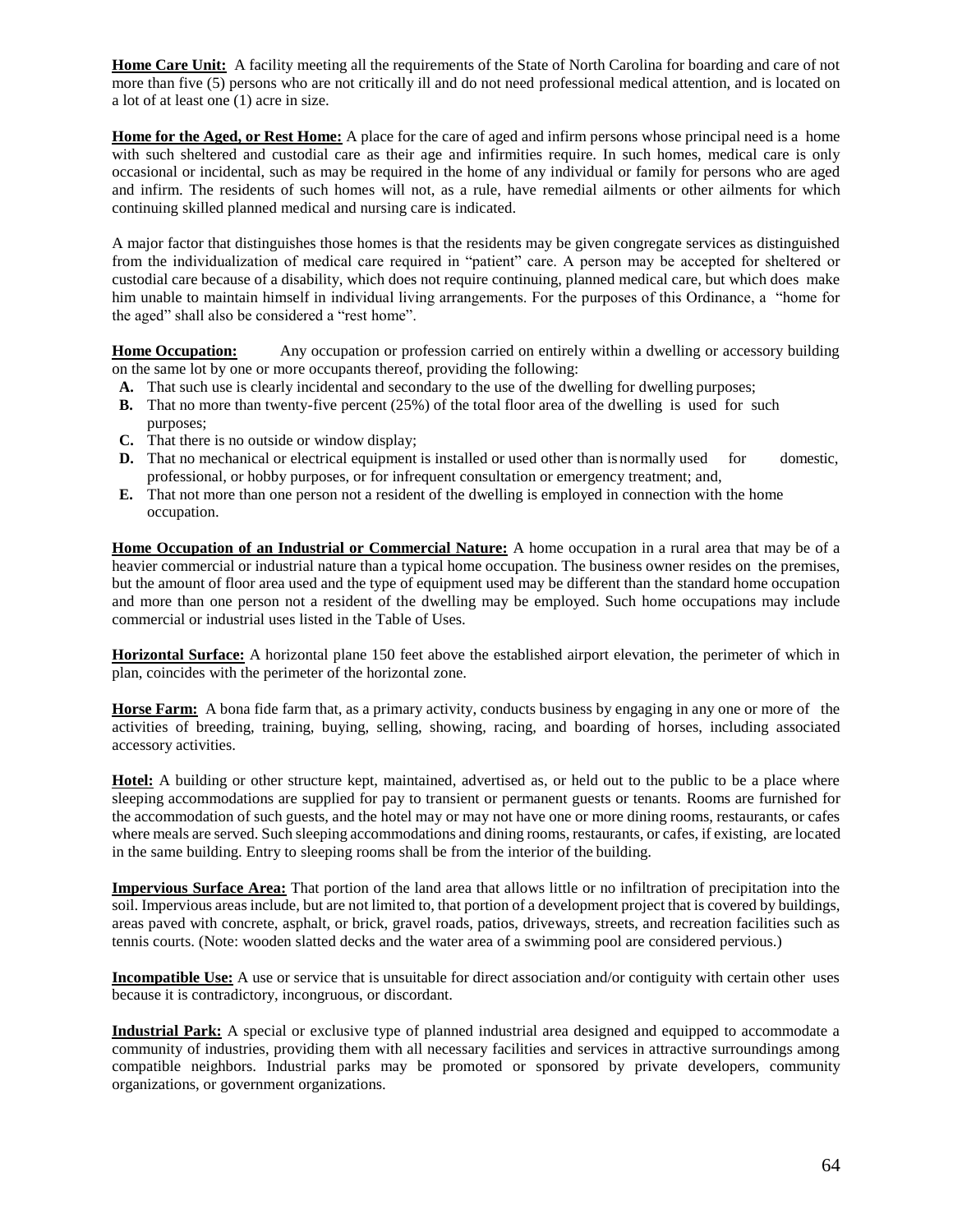**Industrial Uses:** Of, relating to, concerning, or arising from the assembling, fabrication, finishing, manufacturing, packaging, or processing of goods and materials.

**Inn:** An establishment meeting the definition of "hotel" except that it is designed for a more leisurely paced lifestyle with no more than one (1) active recreational facility provided, such as tennis courts or a swimming pool, with no more than twenty-five (25) guestrooms, and with a maximum of ten (10) percent of the total floor area (excluding guestrooms and hallways) in use as accessory commercial uses, such as gift shops or newsstands.

**Inoperative Vehicle:** Any vehicle, designed to be self-propelled, which by virtue of broken or missing component parts, is no longer capable of self-propulsion. For the purpose of this Ordinance, any vehicle that is registered with the North Carolina Division of Motor Vehicles and has a current North Carolina motor vehicle registration license affixed to it shall not be considered inoperative.

**Junk Yard:** Any area, in whole or in part, where waste or scrap materials are bought, sold, exchanged, stored, baled, packed, disassembled, or handled, including but not limited to scrap iron and other metals, paper, rags, vehicles, rubber tires, and bottles. A "junk yard" includes an auto-wrecking yard, but does not include uses established entirely within enclosed buildings. A "junk yard" for vehicles is defined as four or more junk, inoperable or unlicensed vehicles stored on the property.

**Kennel:** An establishment where dogs are bred, trained or boarded.

**Landfill, Demolition:** A sanitary landfill facility for stumps, limbs, leaves, concrete, brick, wood, uncontaminated earth and other solid wastes resulting from construction, demolition or land clearing.

**Landfill, Sanitary:** A facility where waste material and refuse is placed in the ground in layers and covered with earth or some other suitable material each work day. Sanitary landfills shall also conform to requirements of 15A NCAC 13B regarding solid waste management.

**Landscape Architect:** A professional landscape architect registered by the State of North Carolina.

**Landscaped Area:** A portion of the site or property containing vegetation to exist after construction is completed. Landscaped areas can include, but are not limited to, natural areas, buffers, lawns, and plantings.

**Larger Than Utility Runway:** A runway that is constructed for and intended to be used by propeller driven or jet powered aircraft of greater than 12,500 pounds maximum gross weight.

**Life Care Center:** A facility which combines the functions of any combination of a retirement community, rest home, nursing home, and convalescent home, providing residential facilities for independent living, assisted care, and, possibly, nursing care.

**Light, Cutoff:** An artificial outdoor lighting fixture, or luminaire, designed to ensure that no light is directly emitted above a horizontal line parallel to the ground.

Light, Non-Cutoff: An artificial outdoor lighting fixture, or luminaire that is designed to allow light to be directly emitted above a horizontal line parallel to the ground.

**Loading Area or Space, Off-Street:** An area logically and conveniently located for bulk pickups and deliveries, scaled to delivery vehicles expected to be used, and accessible to such vehicles. Required off-street loading space is not to be included as off-street parking space in computing required off-street parking space.

Lot: A parcel of land in undivided ownership occupied, or intended for occupancy, by a main building or group of main buildings together with any accessory buildings, including such yards, open spaces, width, and area as are required by this Ordinance, either shown on a plat of record or described by metes and bounds and recorded with the Register of Deeds. For the purpose of this Ordinance, the word "lot" shall be taken to mean any number of contiguous lots or portions thereof, upon which one or more main structures for a single use are erected or are to be erected.

Lot, Corner: A lot abutting the intersection of two (2) or more streets or a lot abutting on a curved street or streets shall be considered a corner lot if straight lines drawn from the foremost points of the side lot lines to the foremost point of the lot at the apex meet at any angle of less than one hundred thirty-five (135) degrees. In such a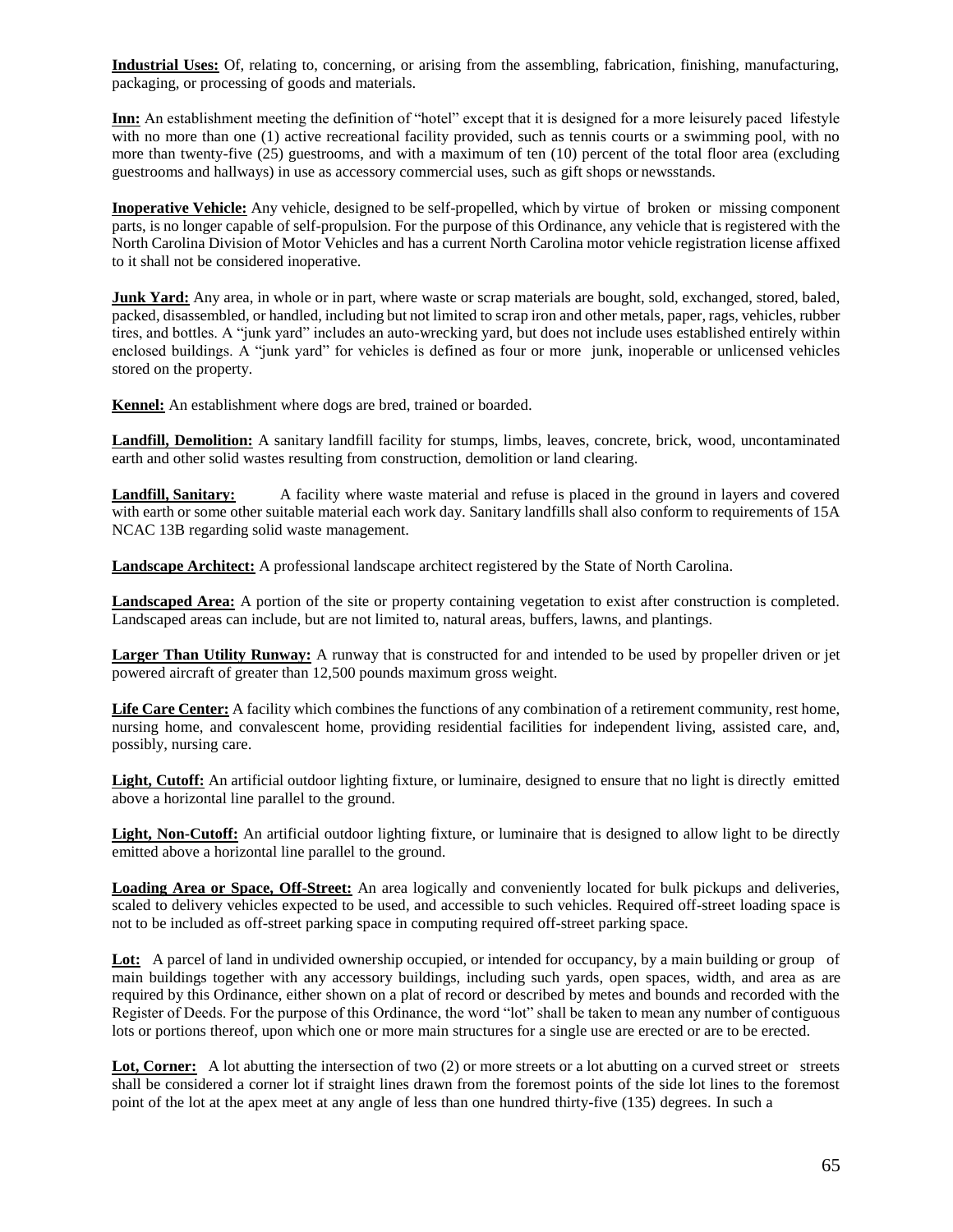case the apex of the curve forming the corner lot shall be considered as the intersection of street lines for the purpose of this Ordinance, such as in corner visibility requirements.

**Lot, Depth:** The depth of a lot is the average distance between the front and back lot lines measured at right angles to its frontage and from corner to corner.

**Lot, Interior:** A lot other than a corner lot.

**Lot Lines:** The lines bounding a lot. Where a lot of record includes a right-of-way, the lot lines are presumed not to extend into the right-of-way.

**Lot, Through:** An interior lot having frontage on two streets.

Lot, Width: The straight line distance between the points where the building setback line intersects the two side lot lines.

Lot of Record: A lot which is a part of a subdivision, a plat of which has been recorded in the office of the Sampson County Register of Deeds, or a lot described by metes and bounds, the description of which has been recorded in the office of the Register of Deeds by the owner or predecessor in title thereto.

**Lowest Floor** means, for floodplain management and flood insurance purposes, the lowest floor of the lowest enclosed area (including basement). An unfinished or flood resistant enclosure, usable solely for parking of vehicles, building access, or storage in an area other than a basement area is not considered a building's lowest floor provided that such an enclosure is not built so as to render the structure in violation of the applicable non-elevation design requirements of this ordinance.

**Luminaire:** A complete lighting unit consisting of a light source and all necessary mechanical, electrical, and decorative parts.

**Manufactured Home.** A dwelling unit that is not constructed in accordance with the standards of the North Carolina State Building Code, and is composed of one or more components, each of which are substantially assembled in a manufacturing plant and designed to be transported to the home site on its own chassis, and exceeds forty feet in length and eight feet in width (commonly called a mobile home).

**Manufactured Home, Class A.** A manufactured home constructed after July 1, 1976 that meet or exceeds the construction standards promulgated by the U.S. Department of Housing and Urban Development that were in effect at the time of construction and that satisfies the following additional criteria:

- **(a)** The manufactured home has a length not exceeding four times it width, with length measured along the longest axis and width measured at the narrowest part of the other axis.
- **(b)** The manufactured home has a minimum of 1200 feet of enclosed and heated living area.
- **(c)** The pitch of the roof of the manufactured home has minimum vertical rise of three and two tenths feet for each twelve feet of horizontal run (3.2 feet by 12 feet) and the roof is finished with a type of composition shingle that is commonly used in standard residential construction.
- **(d)** The roof eaves and gable overhangs shall be 12-inch minimum (rain gutters may be included in the minimum dimensions).
- **(e)** The exterior siding consists predominantly of vinyl or aluminum horizontal lap siding (whose reflectivity does not exceed that of gloss white paint), wood, or hardboard, comparable in composition, appearance and durability to the exterior siding commonly used in standard residential construction.
- **(f)** The front entrance to the manufactured home has stairs and a porch, the porch being at least four feet by six feet in size. Stairs, porches, entrance and exit to and from the home shall be installed or constructed in accordance with the North Carolina State Administration) requirements relative to tie downs.
- **(g)** The electrical meters servicing the manufactured home shall be mounted (attached) directly to the manufactured home.
- **(h)** A multi-sectional manufactured home is required. A singular sectional manufactured home is prohibited.
- **(i)** All manufactured homes shall otherwise meet all applicable zoning regulations for the zoning district in which the home is located.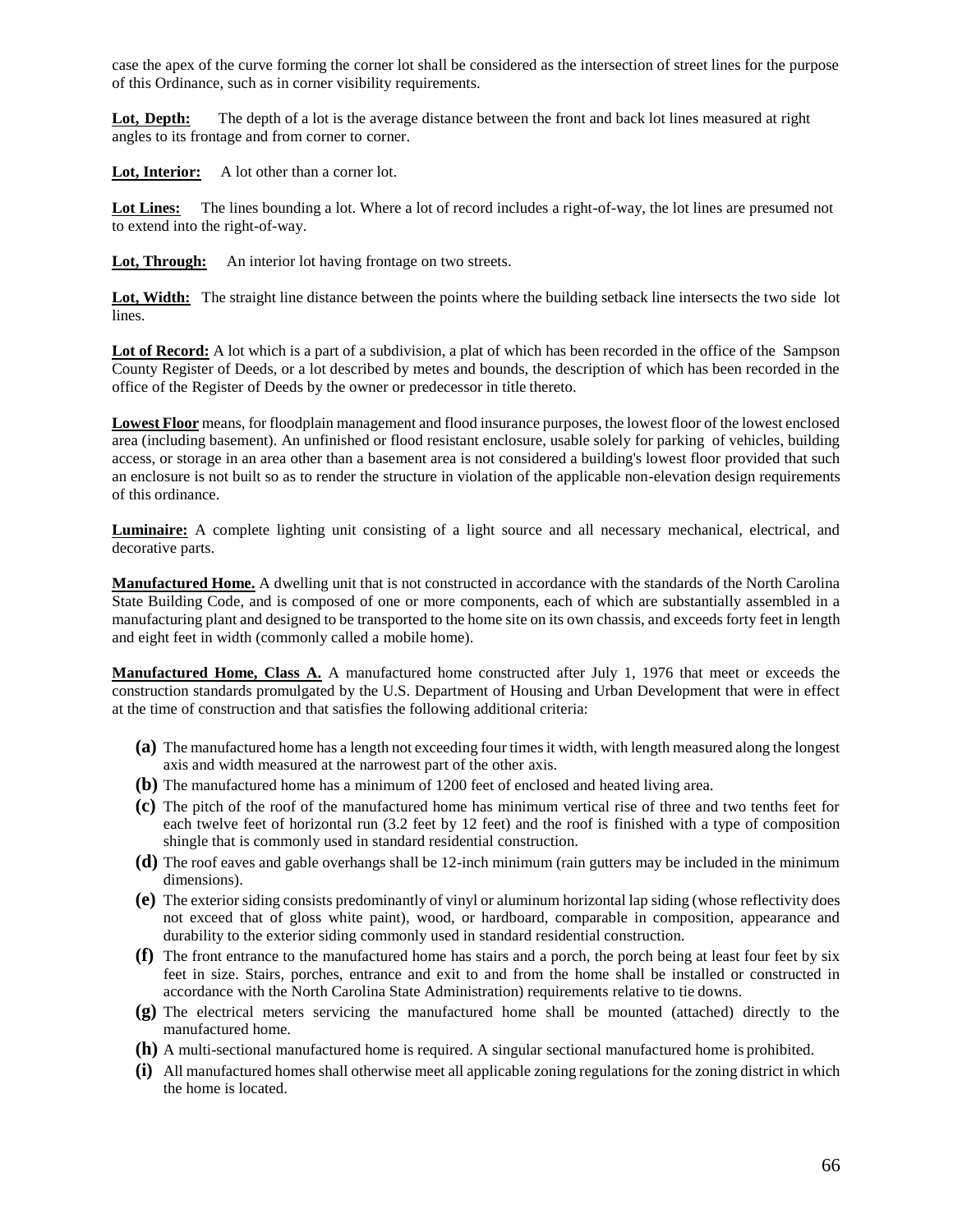It is the intent of these criteria to insure that a Class A manufactured home, when installed, shall have substantially the appearance of an on site conventionally built, single family dwelling to include landscaping in harmony with surrounding dwellings.

**Manufactured Home, Class B.** (Commonly referred to a single section manufactured home.) A manufactured home constructed after July 1, 1976, that meets or exceeds the construction standards promulgated by the US Department of Housing and Urban Development that were in effect at the time of construction and that satisfies the following additional criteria:

- 1. Exterior siding must be either painted or stained wood such as board and batten or board-on-board, Masonite, simulated stucco, residential grade metal, or vinyl lap siding. All siding shall be in good condition, complete, not damaged or loose. Exterior paint shall also be in good condition.
- 2. All repairs made to the exterior of manufactured homes shall be made consistent with the "original intent or integrity" of the manufactured home. (For example: If repairs are made to the siding, material or close to or consistent with the original siding shall be used.)
- 3. Each manufactured home shall either have a brick curtain wall, ABS plastic color skirting with interlocking edges (key locked) or PVC painted metal approved skirting installed around the perimeter of the manufactured home before a certificate of occupancy is issued by the Sampson County Building Inspections Department. Skirting shall be attractive and in good condition, not pierced and shall be laidup in an attractive, workmanlike manner. Failure to comply with this requirement will result in penalties found in Section 2.2 of this ordinance.
- 4. All windows and doors shall be intact and in working condition.
- 5. Permanent steps meeting the North Carolina Building Code shall be installed and maintained

**Manufactured Home, Class C.** (Commonly referred to as a house trailer or a mobile home.) Any manufactured home that does not meet the definitional criteria of a Class A or a Class B manufactured home. Class C Manufactured homes are only allowed within Sampson County if they are located within Sampson County by the adoption of this ordinance. Once a Class C manufactured home is disconnected from utilities at its current location it cannot be moved and reconnected to a new location within Sampson County. The disconnected manufactured home cannot be used for dwelling or storage and must be disposed of.

**Manufactured Home Park:** Any site or tract of land, of contiguous ownership upon which mobile home spaces are provided for mobile home occupancy, whether or not a charge is made for such service. This does not include mobile home sales lots on which unoccupied mobile homes are parked for the purpose of inspection and sale.

**Manufactured Home Space:** A plot of land within a manufactured home park designed for the accommodation of one mobile home.

**Manufactured Home Stand:** That portion of the manufactured home space intended for occupancy by the mobile home proper, consisting of a rectangular plat of ground of least 12 by 60 feet.

**Mean Sea Level** means, for purposes of the NFIP, the National Geodetic Vertical Datum (NGVD) of 1929 or other datum, to which base flood elevations shown on a FIRM are referenced.

#### **Mining:**

- 1. The breaking of the surface soil in order to facilitate or accomplish the extraction or removal of minerals, ores or other solid matter.
- 2. Any activity or process constituting all or part of a process for the extraction or removal of minerals, ores, soils, and other solid matter from their original location.
- 3. The preparation, washing, cleaning, or other treatment of minerals, ores, or other solid matter so as to make them suitable for commercial, industrial or construction use.

#### **Mining does not include**:

- 1. Those aspects of deep mining not having significant effect on the surface, where the affected land does not exceed one acre in area.
- 2. Excavation or grading when conducted solely in aid of on-site farming or of on-site construction for purposes other than mining, such as constructing a residence, garage, commercial or industrialbuilding.
- 3. Mining operations where the affected land does not exceed one (1) acre in area.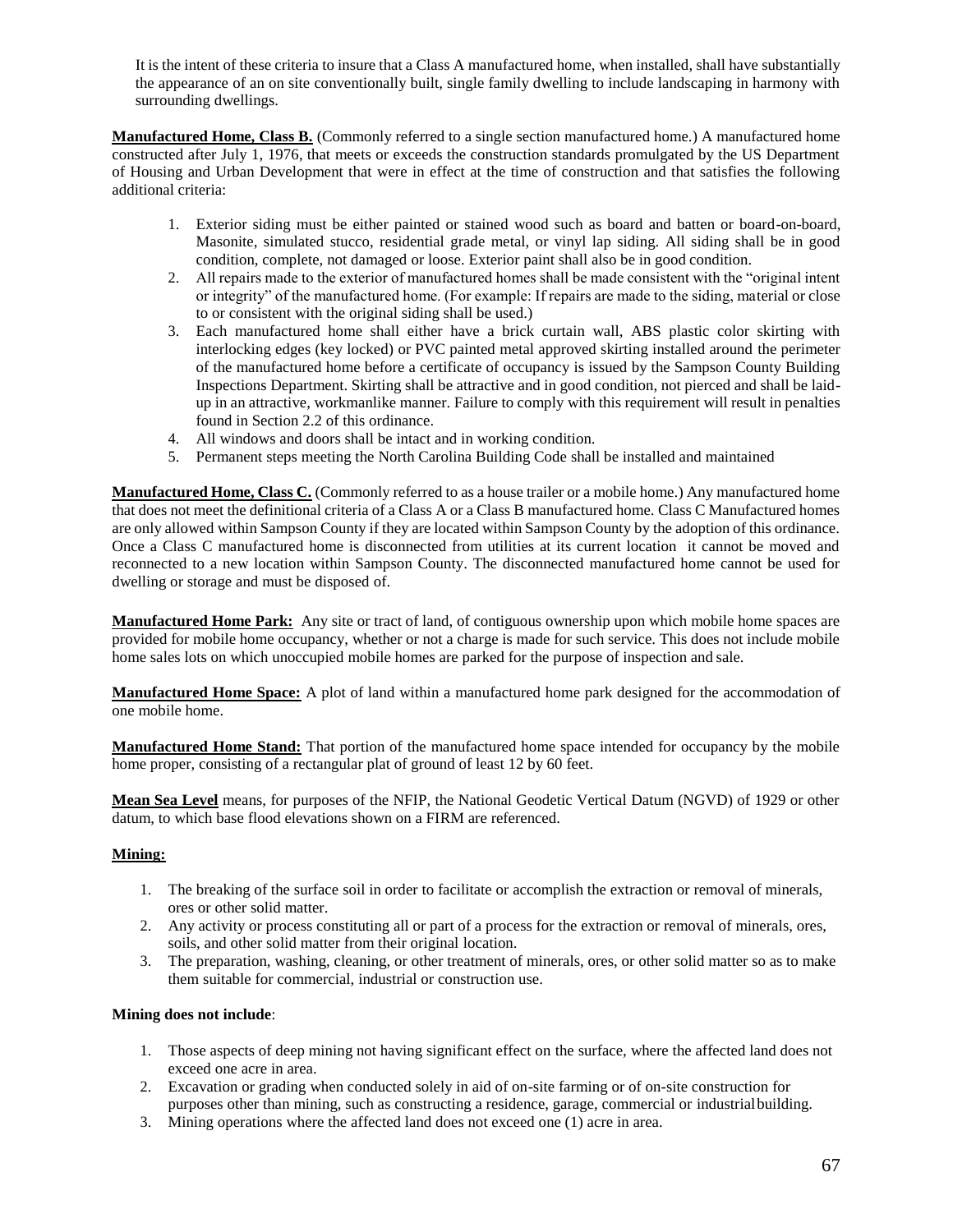- 4. Plants engaged in processing minerals produced elsewhere and whose refuse does not affect more than one (1) acre of land.
- 5. Removal of overburden and mining of limited amounts of any ores or mineral solids when done only for the purpose and to the extent necessary to determine the location, quantity, or quality of any natural deposit, provided that no ores or mineral solids removed during exploratory excavation or mining are sold, processed for sale, or consumed in the regular operation of a business, and provided further that the affected land resulting from any exploratory excavation does not exceed one (1) acre in area.

**Mini-Warehouse / Storage Facilities:** A building, or group of buildings, in a controlled access and/or fenced compound that contains varying sizes of individual, compartmentalized and controlled access stalls or lockers for the dead storage of a customer's goods or wares. No sales, service, or repair activities other than the rental of dead storage units are permitted on the premises.

**Mobile Office:** A structure identical to a manufactured home except that it has been converted to, or originally designed and constructed for, commercial or office use.

**Modular Structure:** A manufactured structure designed for year-round residential or commercial use, with major components or modules preassembled and transported to a site for final assembly and utility connection, but which is not designed to be transported on its own chassis. Such structures must meet all requirements of the North Carolina State Building Code and must have attached a North Carolina Validating Stamp.

**Motel:** A building or other structure kept, maintained, advertised as, or held out to the public to be, a place where sleeping accommodations are supplied for pay to transient or permanent guests or tenants and where rooms are furnished for the accommodation of such guests. Entry to sleeping rooms may be from the interior or exterior of the building. Food may be served in dining rooms, restaurants, or cafes, which may be located in the same building as the sleeping rooms or may be in one or more separate buildings.

"**New construction**" means, for floodplain management purposes, structures for which the "start of construction" commenced on or after the effective date of this ordinance and includes any subsequent improvements to such structures.

"**New manufactured home park or subdivision**" means a manufactured home park or subdivision for which the construction of facilities for servicing the lots on which the manufactured homes are to be affixed (including at a minimum, the installation of utilities, the construction of streets, and either final site grading or the pouring of concrete slabs) is completed on or after September 19, 1988.

**Nonconforming Lot:** A lot existing at the effective date of this Ordinance or any amendment to it (and not created for the purpose of evading the restrictions of this Ordinance) that cannot meet the minimum area or lot width or depth requirements of the district in which the lot is located.

**Nonconforming Use:** The use of a building, mobile home, or land which does not conform to the use regulation of this Ordinance for the district in which it is located, either at the effective date of this Ordinance or as a result of subsequent amendments which may be incorporated.

**Nonconformity, Dimensional:** A nonconforming situation that occurs when the height, size, or minimum floor space of a structure, or the relationship between an existing building or buildings and other buildings or lot lines (i.e. setbacks), does not conform to the regulations applicable to the district in which the property is located.

**Non-Precision Instrument Runway:** A runway having an existing or planned instrument approach procedure utilizing air navigation facilities with only horizontal guidance, or area type navigation equipment, for which a straight-in non-precision instrument approach procedure has been approved or planned.

**Nuisance:** Anything that interferes with the use or enjoyment of property, endangers personal health or safety, or is offensive to the senses.

**Obstruction:** Any structure, growth, or other object, including a mobile object, which exceeds a limiting height set forth in this Ordinance.

**Ordinance:** This, the Zoning Ordinance, including any amendments. Whenever the effective date of the Ordinance is referred to, the reference includes the effective date of any amendment to it.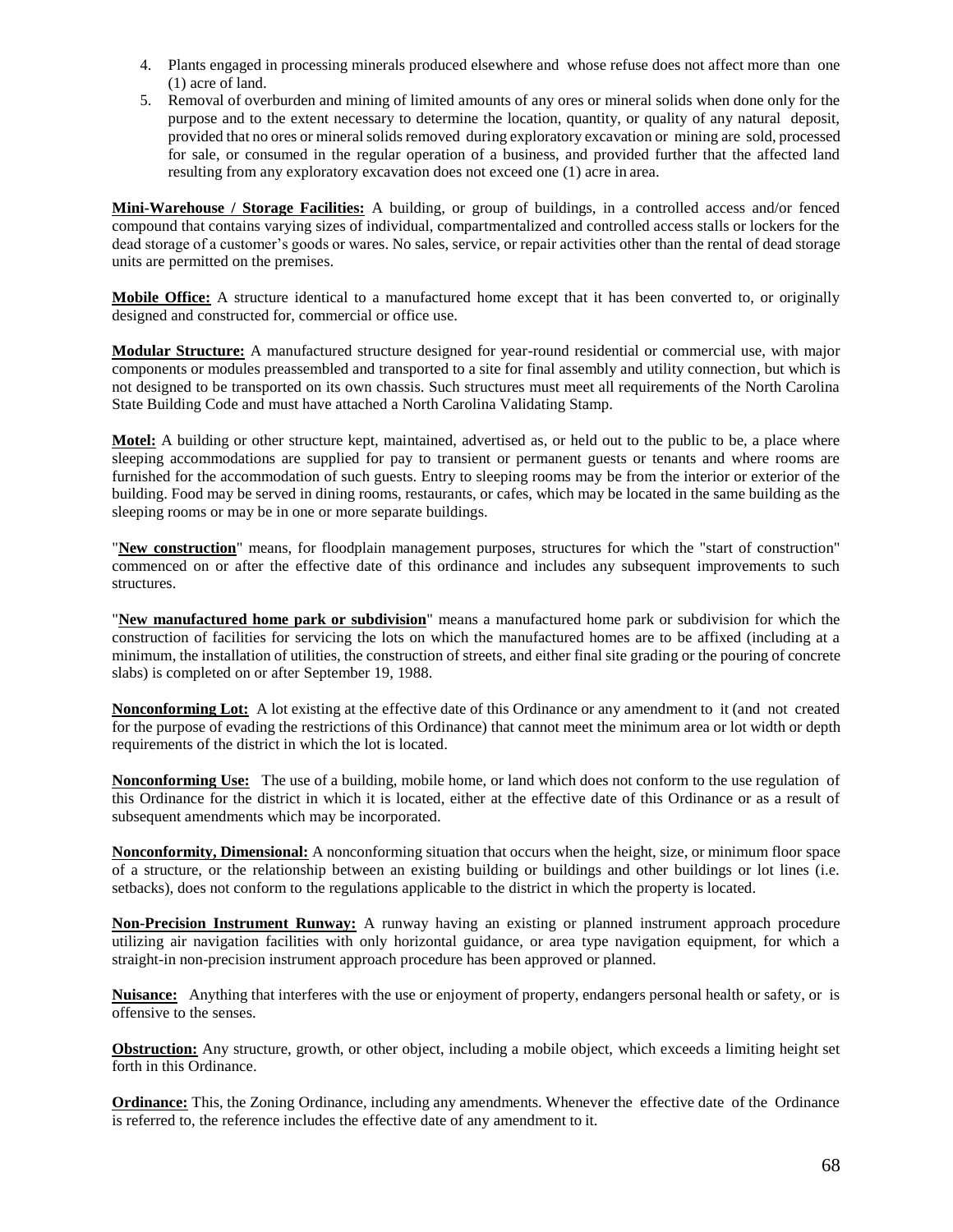**Outdoor Display:** The placement of merchandise normally associated with the commercial or industrial use outside for public display.

**Outdoor Storage:** The placement or storage of goods, equipment, or material, such as junk vehicles, junk appliances and other such items, trash, and other debris outside of an enclosed building for a period of more than forty-eight (48) consecutive hours shall be considered outdoor storage. Outdoor storage does not refer to licensed vehicles in use by the person occupying the property, or other minor and incidental storage, such as items specifically designed for outdoor use including; lawn furniture, outdoor grill, swing set, lawn care equipment, which would not have a negative impact on the health, safety and general welfare of adjacent property owners and land uses.

**Overlay District:** A district, which applies additional supplementary or replacement regulations to land that is already classified in an existing zoning district.

**Parking Lot or Area:** An area or plot of land used for, or designated for, the parking or storage of vehicles, either as a principal use or as an accessory use.

**Parking Space:** A storage space of not less than one hundred sixty (160) square feet for one automobile, plus the necessary access space.

**Parking Space, Off-Street:** A parking space located outside of a dedicated street right-of-way.

**Person:** An individual, firm, partnership, corporation, company, association, joint stock association or government entity; includes a trustee, a receiver, an assignee, or a similar representative of any of them.

**Planned Unit Development (PUD):** A form of development usually characterized by a unified site design for a number of housing units, clustering buildings, providing common open space, density increases, and a mix of building types and land uses. It permits the planning of a project and the calculation of densities over the entire development, rather than on an individual lot-by-lot basis.

**Planning Board:** The public agency in a community usually empowered to prepare a comprehensive land plan and to evaluate proposed changes in land use, either by public or private developers, for conformance with the plan.

**Planning and Zoning Administrator (Zoning Administrator):** The official person charged with the enforcement of the Zoning Ordinance.

**Plat:** A map, usually of land which is to be or has been subdivided, showing the location, boundaries, and ownership of properties; the location, bearing, and length of every street and alley line, lot line, and easement boundary line; and such other information as may be necessary to determine whether a proposed subdivision or development meets all required standards of this and other ordinances.

**Precision Instrument Runway:** A runway having an existing or planned instrument approach procedure utilizing an Instrument Landing System (ILS) or a Precision Approach Radar (PAR) providing horizontal and vertical guidance. It also means a runway for which a precision approach system is planned and is so indicated on an approved airport layout plan or any other planning document.

**Premises:** A single piece of property as conveyed in deed, or a lot or a number of adjacent lots on which is situated a land use, a building, or group of buildings designed as a unit or on which a building or a group of buildings are to be constructed.

**Primary Surface:** A surface longitudinally centered on a runway. When the runway has a specifically prepared hard surface, the primary surface extends 200 feet beyond each end of that runway. The width of the primary surface is 1,000 feet. The elevation of any point on the primary surface is the same as the elevation of the nearest point on the runway centerline.

**Private Road or Street:** Any road or street which is not publicly owned and maintained and is used for access by the occupants of the development, their guests, and the general public.

**Recreation, Indoor** – A commercial, public or private recreational land use conducted entirely within a building including but not limited to arena, art gallery, recording studio, assembly hall, athletic and health club, club or lounge, community center, gymnasium, museum. *(ZA-5-08-1)*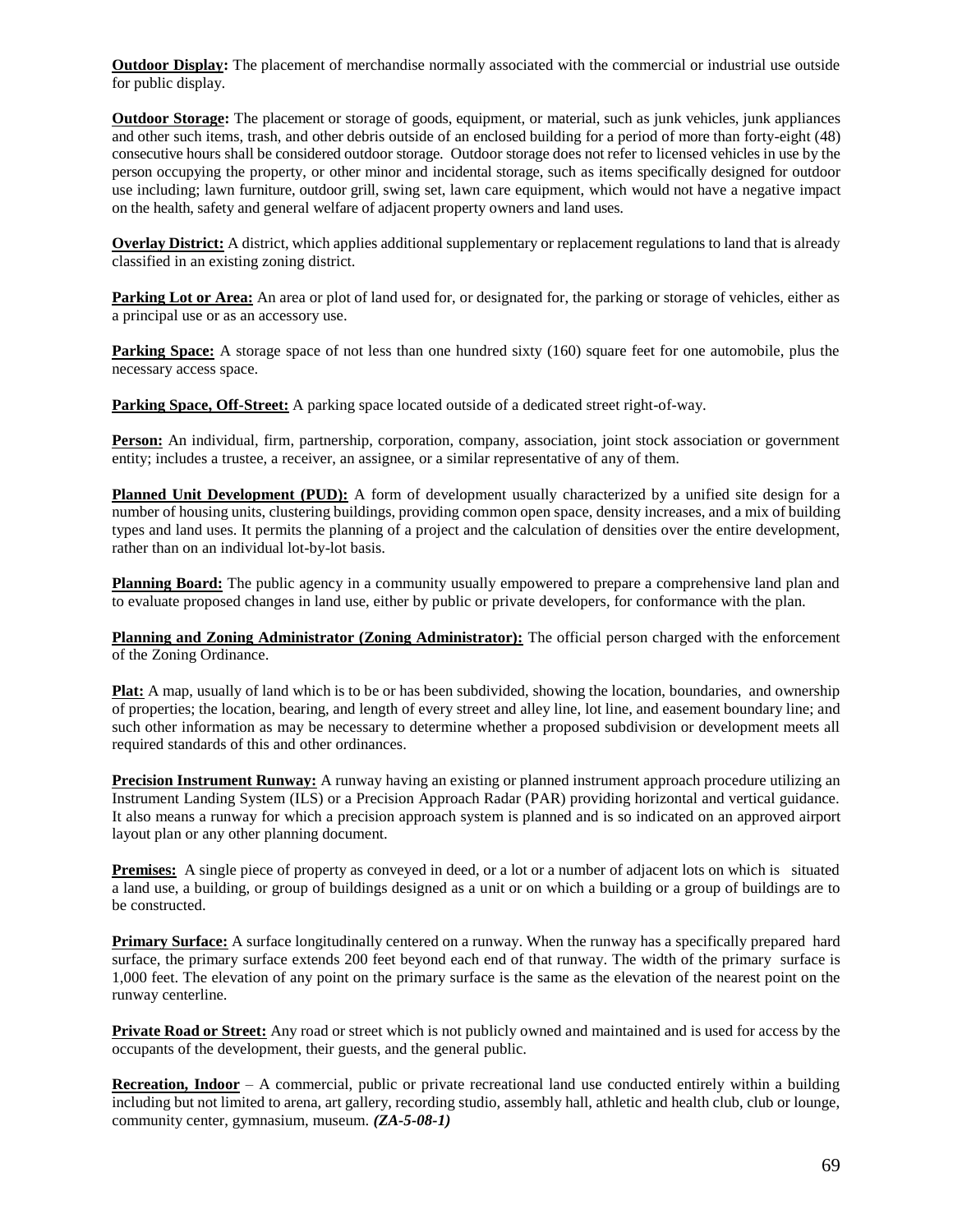**Recreational vehicle:** means a vehicle which is: (a) built on a single chassis; (b) 400 square feet or less when measured at the largest horizontal projection; (c) designed to be self-propelled or permanently towable by a light duty truck; and, (d) designed primarily not for use as a permanent dwelling, but as temporary living quarters for recreational, camping, travel, or seasonal use. *(Amended 1/2001)*

**Recycling Center:** A building, facility, or property excluding junkyards or any other property which is used to reprocess motor vehicles, motor vehicle parts, tires, batteries, petroleum products, or any other product deemed as a hazardous material. This building, facility, or property may be used to collect and/or bale recyclable products in preparation for shipment to others. These recyclable products may include, but are not limited to newspapers, magazines, books or other paper products; plastics; glass; metal cans and other similar products. *(ZA-2-11-1)*  **Renewable Energy Facility**: A facility, other than a hydroelectric power facility with a generation capacity of more than 10 megawatts, that either:

- A. Generates electric power by the use of a renewable energy resource.
- B. Generates useful, measurable combined heat and power derived from a renewable energy resource.
- *C.* Is a solar thermal energy facility. *(ZA-6-08-1)*

**Renewable Energy Resource**: A solar electric, solar thermal, wind, hydropower, geothermal, or ocean current or wave energy resource; a biomass resource, including agricultural waste, animal waste, wood waste, spent pulping liquors, combustible residues, combustible liquids, combustible gases, energy crops, or landfill methane; waste heat derived from a renewable energy resource and used to produce electricity or useful, measurable thermal energy at a retail electric customer's facility; or hydrogen derived from a renewable energy resource. 'Renewable energy resource' does not include peat, a fossil fuel, or nuclear energy resource. *(ZA-6-08-1)*

**Residential District or Land Zoned Residential:** Indicates any District in which residential uses are permitted. Residential uses include manufactured homes.

**Right-of-Way:** An area owned and maintained by a municipality, the State of North Carolina, a public utility, a railroad, or a private entity for the placement of such utilities and/or facilities for the passage of vehicles or pedestrians, including roads, pedestrian walkways, utilities, or railroads.

**Runway:** A defined area on an airport prepared for landing and takeoff of aircraft along its length.

**Satellite Dish Antenna (Earth Station):** A dish antenna, or earth station, is defined as an accessory structure and shall mean a combination of:

- **A.** Antenna or dish antenna whose purpose is to receive communication or other signals from orbiting satellites and other extraterrestrial sources;
- **B.** A low-noise amplifier which is situated at the focal point of the receiving component and whose purpose is to magnify and transfer signals; and
- **C.** A coaxial cable whose purpose is to carry the signals into the interior of the building.

**Sawmill (Temporary):** The temporary operation of a sawmill and/or chipper to process the timber cut from a parcel or contiguous parcels for the purpose of selling such forestry products.

**Self-Service Gasoline Pump:** A gasoline or diesel fuel dispensing pump, which is, operated by the customer who pays the charge to an attendant or cashier.

**Setback:** The required minimum distance between every structure and the lot lines of the lot on which it is located (measured from the road right of way in the front and property lines on the remaining portions of the property).

**Setback (Towers):** Setback shall mean the required distance from the property line of the parcel on which the Wireless Communication Facility is located to the base of the Support Structure and equipment shelter or cabinet where applicable, or, in the case of guy-wire supports, the guy anchors.

**Support Structure:** A Support Structure is a structure designed and constructed specifically to support an Antenna Array, and may include a monopole, self supporting (lattice) tower, guy-wire-support tower and other similar structures. Any device (Attachment Device), which is used to attach an Attached Wireless Communication Facility to an existing building or structure (Attachment Structure) shall be excluded from the definition of and regulations applicable to Support Structures.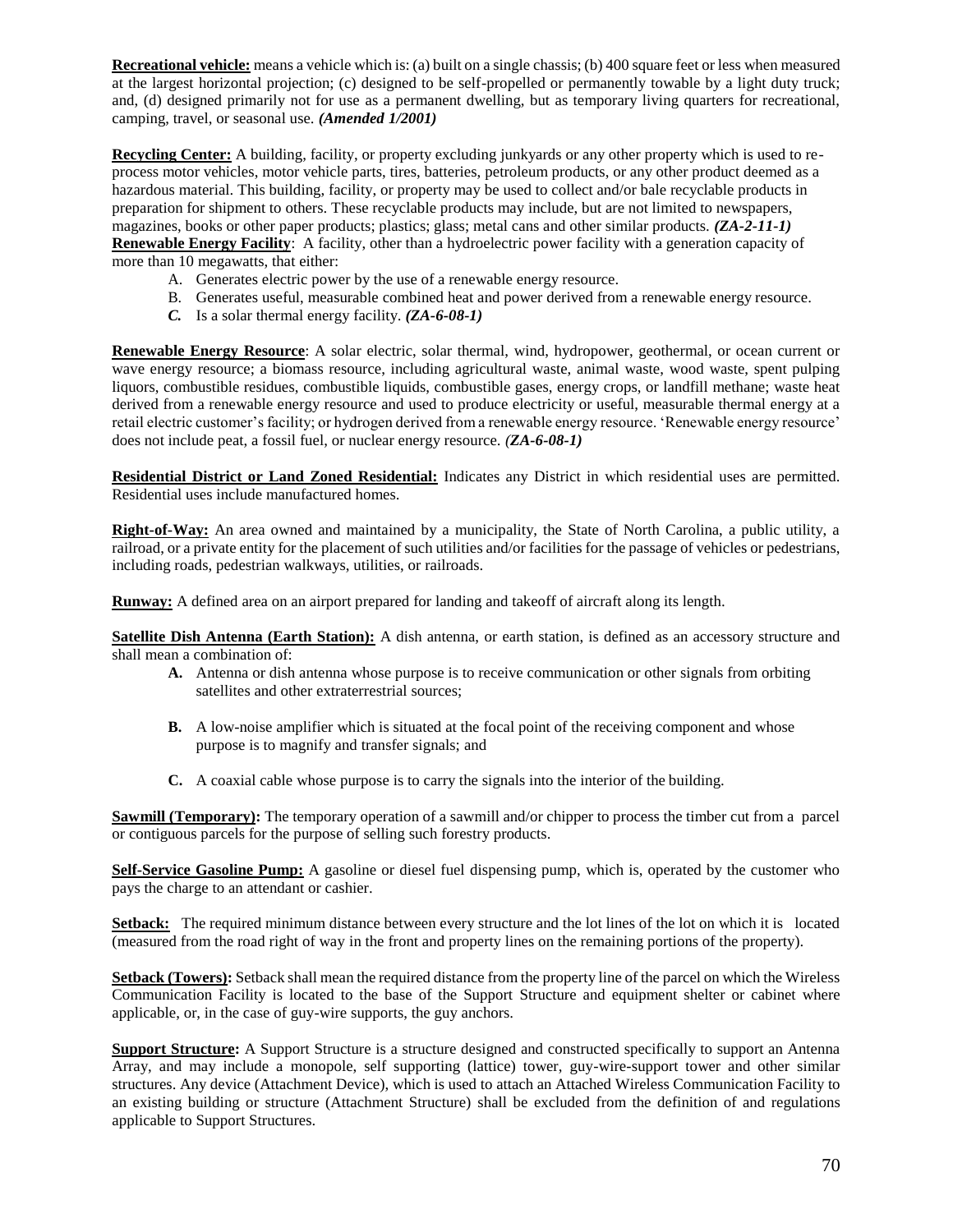**Shopping Center:** A commercial area with one or more buildings or lots and designed as a unit to house two (2) or more businesses offering products and/or services to the public.

**Sign:** Any words, lettering figures, numerals, emblems, devices, trademarks, or trade names, or any combination thereof, by which anything is made known and which is designed to attract attention and/or convey a message.

**Sign, Awning:** Any sign, constructed of fabric-like non-rigid material, that is a part of a fabric or flexible plastic awning attached to a building.

**Sign, Banner:** Any sign, except an awning sign, made of flexible fabric-like material.

**Sign, Canopy:** Any sign, which is part of, or mounted to, the side of a canopy.

**Sign, Height:** The vertical distance measured from the mean curb level to the level of the highest point of the sign, unless defined differently within the regulations. In the case of a sign not adjoining a street or highway, the "height of a sign" is the vertical distance of the average elevation of the ground immediately adjoining the sign to the level of the highest point of the sign.

**Sign, Identification (Directory):** A sign used to display only the name, address, crest, or trademark of the business, individual, family, organization, or enterprise occupying the premises, the profession of the occupant or the name of the building on which the sign is displayed; or a permanent sign announcing the name of a subdivision, shopping center, tourist home, group housing project, church, school, park, or public or quasi-public structure, facility, or development, and the name of the owners or developers. A directory sign is an identification sign with multiple names.

**Sign, Informational:** Any on-premises sign containing no other commercial message, copy, announcement, or decoration other than instruction or direction to the public. Such signs include, but are not limited to, the following: identifying rest rooms, public telephones, automated teller machines, for lease, for sale, self-service, walkways, entrances and exits, freight entrances, traffic direction, and prices.

**Sign, Flashing:** Any illuminated sign on which the artificial light is not maintained stationary or constant in intensity and color at all times when such sign is in use. For the purpose of this Ordinance, any moving, illuminated sign shall be considered a "flashing sign". Such signs shall not be deemed to include time and temperature signs or public message displays using electronic switching.

**Sign, Freestanding:** Any sign supported wholly or in part by some structure other than the building or buildings housing the business to which the sign pertains, or any sign which projects more than five (5) feet from the side of the building to which it is attached.

**Sign, Gross Area:** The entire area within a single continuous perimeter enclosing the extreme limits of such sign. However, such perimeter does not include any structural elements lying outside the limits of such and not forming an integral part of the display.

**Sign, Monument:** A freestanding sign, generally, but not necessarily, of a low profile in which there is usually no exposed frame, mast, or pole and which is built of brick, stone, concrete, wood, or other substantial material resembling a monument, fence or wall segment, or a berm.

**Sign, Off-Premises (Outdoor Advertising - Billboard):** A sign which directs attention to a business, commodity, service, entertainment, or other message not conducted, sold, or offered on the premises where such sign is located.

**Sign Plan:** See "Unified Sign Plan".

**Sign, Pole:** A type of freestanding sign supported by one or two poles or masts.

**Sign, Portable:** Any sign which is not permanently attached to the ground or to a building or other structure and which, because of its relatively light weight, is meant to be moved from place to place. Such sign may or may not have changeable copy, may or may not be wired for lighting, and may or may not have wheels. "Sandwich boards" are included as portable signs.

**Sign, Projecting:** A sign attached to a wall and projecting away from that wall more than twelve (12) inches, but not more than five (5) feet.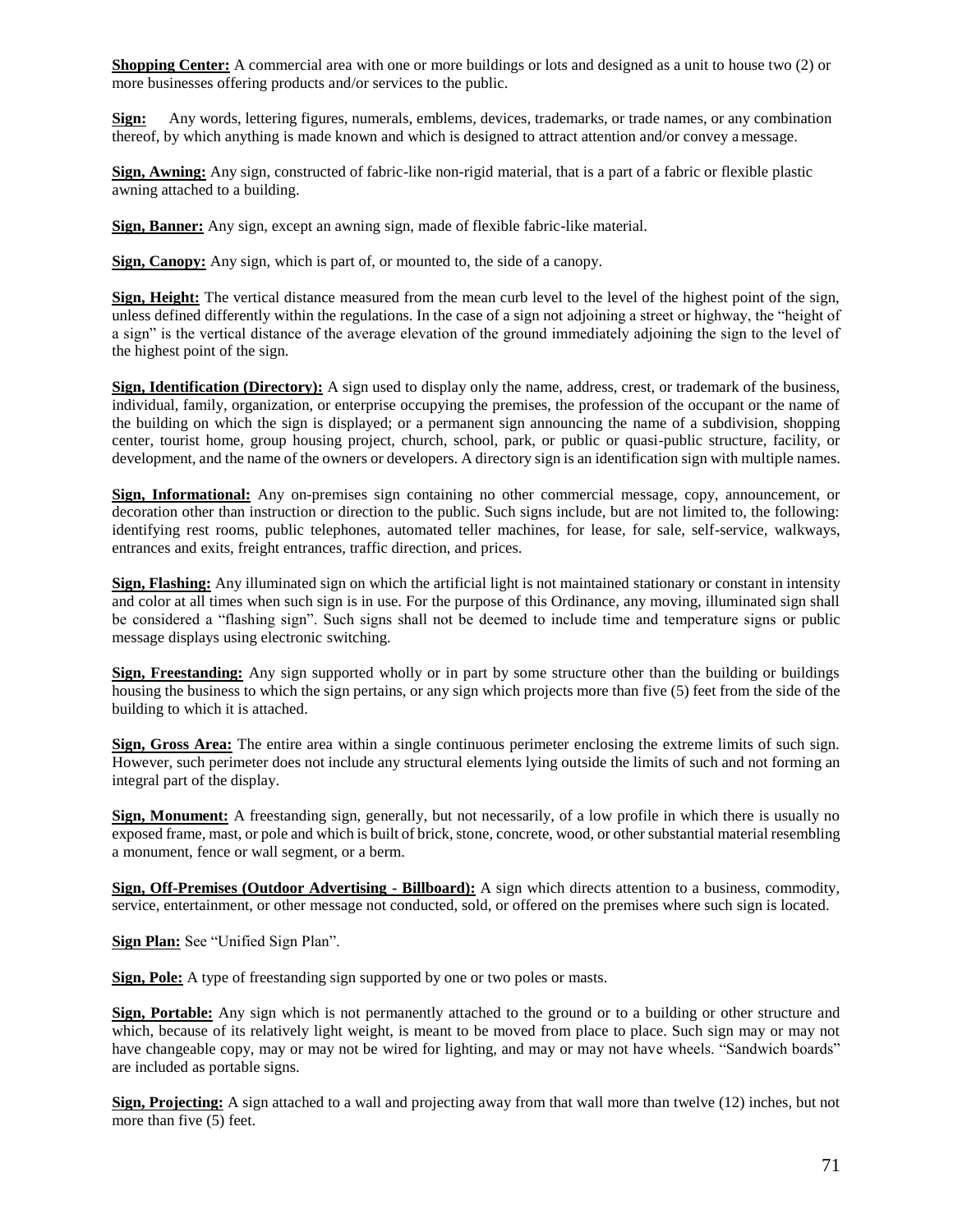**Sign, Public Information:** A sign, usually erected on public property or right-of-way and maintained by a public agency, which provides the public with information and in no way relates to a commercial activity including, but not limited to, speed limit signs, city limit signs, street name signs, and directional signs. These signs are in no way regulated by this Ordinance.

**Sign, Roof:** A sign which is displayed above the eaves of a building. These signs are not allowed by this Ordinance.

**Sign, Surface Area:** The size of the surface of a sign, including any border or trim and all the elements of the matter displayed, but excluding the base, apron, supports, and other supportive structural members. In the case of threedimensional letters or painted letters directly attached to a wall surface, the surface area shall be that area encompassing the individual letters themselves, including the background behind the letters and any trim or border.

**Sign, Wall:** A sign attached to or painted on a wall, not projecting away from the wall more than twelve (12) inches, with the exposed display surface in a plane parallel to the plane of the wall, and including signs attached to or otherwise displayed on or through a façade window. The following are not wall signs: wall identification signs and commemorative plaques not more than two (2) square feet in area, memorial cornerstones or tablets providing information on building erection or commemorating a person or event, or unit identification signs.

**Site Plan:** A plan, to scale, showing uses and structures proposed for a parcel of land as required by the regulations involved. It includes such things as lot lines, streets, building sites, reserved open space, buildings, major landscape features – both natural and manmade and depending on requirements, the locations of proposed utility lines.

**Solar Farm:** A use where a series of solar collectors are placed in an area for the purpose of generating photovoltaic power for an area greater than the principal use on the site.

**Story:** That portion of a building included between the surface of any floor and the surface of the next floor above it, or if there is no floor above it, then the space between such floor and the ceiling above it.

**Street:** A thoroughfare, which affords the principal, means of access to abutting property, including avenue, place, way, drive, lane, boulevard, highway, road, and any other thoroughfare, except an alley.

**Street Line:** The line between the street right-of-way and abutting property (i.e. right-of-way line).

**Structure:** Anything constructed or erected, the use of which requires location in or on the land or attachment to something having a permanent location in or on the land.

\*For the section 3.3.6 APO **Structure** is defined more specifically as follows: An object, including but not limited to, a mobile object, constructed or installed by man, including but without limitation, buildings, towers, cranes, smokestacks, earth formation, and overhead transmission lines.

**Structural Alterations:** Any change in the supporting members of a building, such as bearing walls, columns, beams, or girders, except for repair or replacement.

**Subdivision:** All divisions of a tract or parcel of land into two or more lots, building sites, or other divisions for the purpose of sale or building development, whether immediate or future, with certain modifications. The current official definition is found in the Sampson County Subdivision Regulations.

**Start of construction:** Includes substantial improvement, and means the date the building permit was issued, provided the actual start of construction, repair, reconstruction, rehabilitation, addition, or improvement was within 180 days of the permit date. The actual start means the first placement of permanent construction of a structure (including a manufactured home) on a site, such as the pouring of slabs or footings, installation of piles, construction of columns, or any work beyond the stage of excavation or the placement of a manufactured home on a foundation. Permanent construction does not include land preparation, such as clearing, grading, and filling; nor does it include the installation of streets and/or walkways; nor does it include excavation for a basement, footings, piers or foundations, or the erection of temporary forms; nor does it include the installation on the property of accessory buildings, such as garages or sheds not occupied as dwelling units or not part of the main structure. For a substantial improvement, the actual start of construction means the first alteration of any wall, ceiling, floor, or other structural part of the building, whether or not that alteration affects the external dimensions of the building.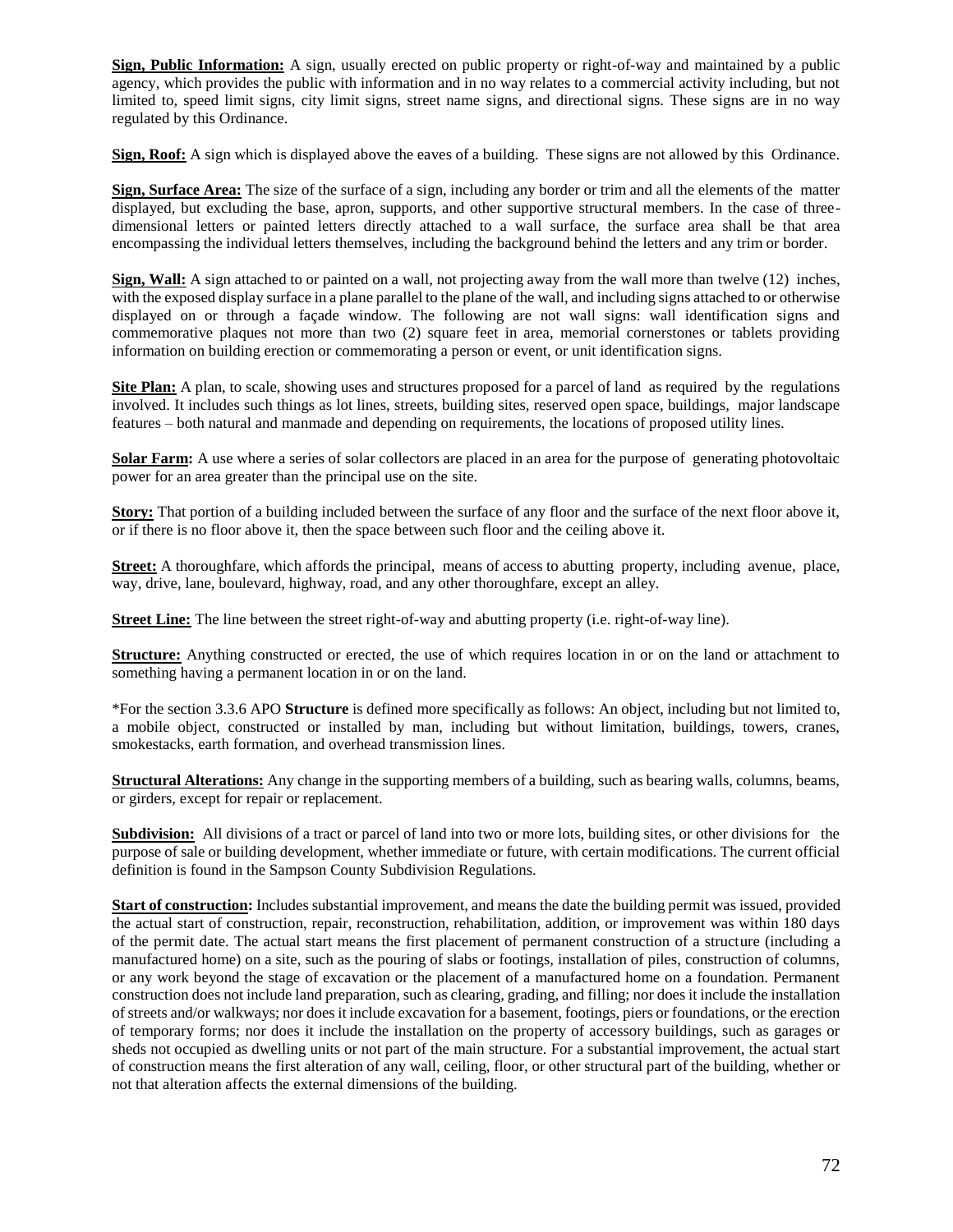**Structure:** means, for floodplain management purposes, a walled and roofed building, a manufactured home, a gas or liquid storage tank, or other man-made facility or infrastructure that is principally above ground.

**Substantial damage:** means damage of any origin sustained by a structure whereby the cost of restoring the structure to its before damaged condition would equal or exceed 50 percent of the market value of the structure before the damage occurred. See definition of "substantial improvement".

**Substantial improvement:** means any repair, reconstruction, rehabilitation, addition, or other improvement of a structure, the cost of which equals or exceeds 50 percent of the market value of the structure before the "start of construction" of the improvement. This term includes structures, which have incurred "substantial damage", regardless of the actual repair work performed. The term does not, however, include either: (1) any project of improvement of a structure to correct existing violations of State or local health, sanitary, or safety code specifications which have been identified by the local code enforcement official and which are the minimum necessary to assure safe living conditions; or, (2) any alteration of a historic structure, provided that the alteration will not preclude the structure's continued designation as a historic structure.

**Substantially improved existing manufactured home park or subdivision:** means where the repair, reconstruction, rehabilitation or improvement of the streets, utilities and pads equals or exceeds 50 percent of the value of the streets, utilities and pads before the repair, reconstruction, or improvement commenced. (Amended 1/2001)

**Temporary:** Anything temporary is to exist less than six (6) months.

**Tourist Home:** Any dwelling occupied by the owner or operator in which rooms are rented to guests, for lodging of transients and travelers for compensation, and where food may be served, other than a bed and breakfast.

**Trailer:** Any vehicle or structure originally designed to transport something or intended for human occupancy for short periods of time. Trailers shall include the following:

- **A.** *House Trailer:* A vehicular, portable structure built on a wheeled chassis, designed to be towed by a self-propelled vehicle for use for travel, recreation, or vacation purposes, having a body width ten (10) feet or less or a body length thirty-two (32) feet or less when equipped for road travel.
- **B.** *Recreation Vehicle:* A self-propelled vehicle or portable structure mounted on such a vehicle designed as a temporary dwelling for travel, recreation, and vacation.
- **C.** *Camping Trailer:* A folding structure manufactured of metal, wood, canvas, plastic, or other materials, or any combination thereof, mounted on wheels and designed for travel, recreation, or vacation use.
- **D.** *Trailer:* A vehicle hauled by another vehicle and designed to transport vehicles, boats, or freight.

**Transitional Surfaces:** These surfaces extend outward at 90-degree angles to the runway centerline and the runway centerline extended at a slope of seven (7) feet horizontally for each foot vertically from the sides of the primary and approach surfaces to where they intersect the horizontal and conical surfaces. Transitional surfaces for those portions of the precision approach surfaces, which project through and beyond the limits of the conical surface, extend a distance of 5,000 feet measured horizontally from the edge of the approach surface and at 90-degree angles to the extended runway centerline.

**Transmission Line, High Voltage Electric Power:** A line transmitting, or designed to transmit, electricity of 66,000 or more volts, including poles, guys, wires, towers, and appliances, but not including transformer stations or substations.

**Temporary Wireless Communication Facility.** Temporary Wireless Communication Facility shall mean a Wireless Communication Facility to be placed in use for ninety (90) or fewer days.

**Tree:** Any object of natural growth.

**Unattended Gasoline Pump:** A gasoline or diesel fuel dispensing pump, which dispenses fuel automatically according to the amount of money inserted into the pump. Such pumps are usually located without an attendant or other personnel on hand.

**Under story:** The small trees, shrubs, and other vegetation growing beneath the canopy of forest trees.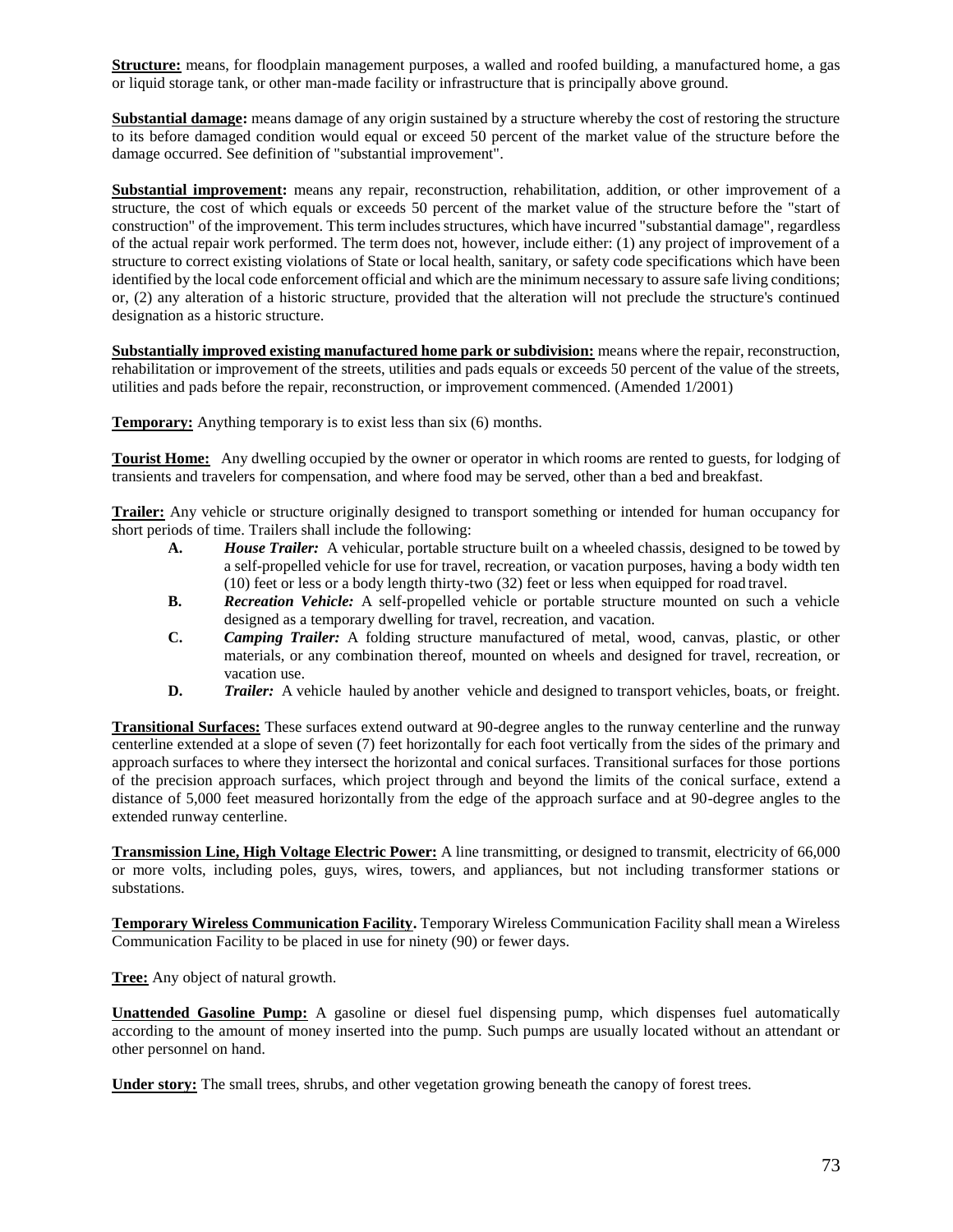**Unified Sign Plan:** An overall plan for the placement and design of multiple signs for a building, group of buildings, or use on a single lot.

**Use:** Any continuing or repetitive occupation or activity taking place upon a parcel of land or within a building including, but not limited to; residential, manufacturing, retailing, offices, public services, recreational, and educational.

**Variance:** A variance is a relaxation of the terms of the Zoning Ordinance where such variance will not be contrary to the public interest and where, owing to conditions peculiar to the property and not the result of the action of the applicant, a literal enforcement of the Ordinance would result in unnecessary and undue hardship. As used in this Ordinance, a variance is authorized only for height, area, and size of a structure or size of yards and open space.

**Visual Runway:** A runway intended solely for the operation of aircraft using visual approach procedures.

**Wetlands:** Those areas that are defined as wetlands by the United States Army Corps of Engineers from time to time. Generally wetlands are those areas that are inundated or saturated by surface or ground water at a frequency and duration sufficient to support, and that under normal circumstances do support, a prevalence of vegetation typically adapted for life in saturated soil conditions. Wetlands generally include swamps, marshes, bogs, and similar areas.

**Wireless Communications:** Wireless Communications shall mean any personal wireless services as defined in the Telecommunications Act of 1996, which includes FCC licensed commercial wireless telecommunications services including cellular, personal communication services (PCS), specialized mobile radio (SMR), enhanced specialized mobile radio (ESMR), paging, and similar services that currently exist.

**Wireless Communication Facility:** A Wireless Communication Facility is any unstaffed facility for the transmission and/or reception of wireless telecommunications services, usually consisting of an Antenna Array, connection cables, an Equipment Facility, and a Support Structure to achieve the necessary elevation.

**Wireless Telecommunication Tower:** Any tower or structure erected for the purpose of supporting, including, but not limited to, one or more antennas designed to transmit or receive television, AM/FM radio, digital, microwave, cellular, telephone, or similar forms of electronic communication. Alternative structures, as defined by this Ordinance, are considered towers by this definition. The following shall not be included in thisdefinition:

- **A.** Amateur radio facilities with antennas mounted on supporting structures less than 100 feet in height;
- **B.** Residential antennas for receiving television or AM/FM radio broadcasts;
- **C.** Residential satellite dishes; or,
- **D.** Commercial or industrial satellite dishes that are less than 20 feet in height.

**Woodlands:** Land that is undeveloped except for roads and utilities and contains stands of native trees.

**Yard:** An open space on the same lot with a building, unoccupied and unobstructed from the ground upward, except by trees or shrubbery or as otherwise provided herein.

**Yard, Front (Highway Yard):** A yard across the full width of the lot extending from the front line of the building.

**Yard, Side:** An open space on the same lot with a building, between the building and the side line of the lot, extending through, from the front building line, to the rear of the lot.

**Yard, Rear:** A yard extending across the full width of the lot and measured between the rear line of the lot and the rear line of the main building.

**Zero Lot Line:** A concept commonly used in Planned Unit Developments where individual commercial buildings or dwellings, such as townhouses (row houses) and patio homes, are to be sold, along with the ground underneath and perhaps a small yard or patio area. Such commercial or residential units are located in buildings with two (2) or more units per building, usually including common walls. With zero lot line, the minimum requirements for lot area and yards need not be met and construction can take place up to the lot line.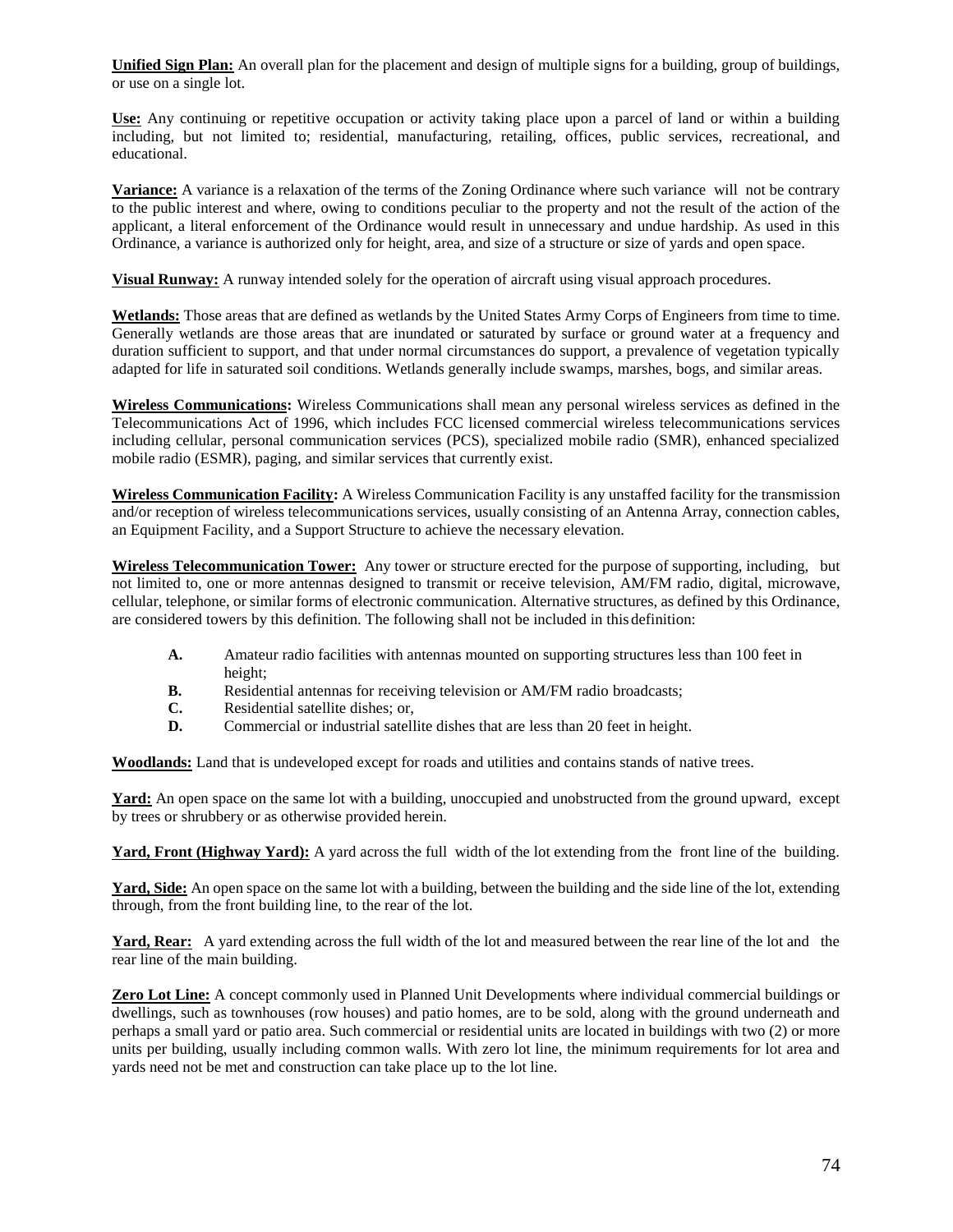**Zoning:** A police power measure, enacted primarily by general purpose units of local government, in which the community is divided into districts or zones within which permitted and conditional uses are established, as are regulations governing lot size, building bulk, placement, and other development standards. Requirements vary from district to district, but they must be uniform within districts. The Zoning Ordinance consists of two parts – a text and a map.

**Zoning District:** An area established by this Ordinance where the individual properties are designed to serve compatible functions and to be developed at compatible scales.

## **SECTION 13. AMENDMENTS**

**ZA-10-04-1** – A zoning amendment request by the Clinton-Sampson Planning Department to amend Sections 3.3.1 E, 3.3.2 E, 3.3.3 E, 3.3.4 E, and 3.3.6 E.

**ZA 2-05-1** – A zoning amendment request by the Clinton-Sampson Planning Department to amend the definition of a Class B – Manufactured Home.

**ZA 4-05-1** – A zoning amendment request by the Sampson County Planning Board to amend Section 4.13 to include the following sentence:

In no case shall a manufactured home be used as an accessory building for storage or any other use other than a dwelling unit.

**ZA 4-05-2** – A zoning amendment request by the Sampson County Planning Board to amend Section 11.2 D.2 of the Sampson County Zoning Ordinance to remove the following sentence:

The Zoning Officer shall cause a RETURN RECEIPTS REQUESTED to be attached to each prepared letter/envelope to insure property owner notification.

**ZA 4-05-3** – A zoning amendment request by the Clinton-Sampson Planning Department to amend Section 7.3 to remove the following sentence:

A notice of the public hearing shall be mailed, Return Receipt Requested, to each person on this list

prior to public hearing.

and replace with:

Each person on this list shall be mailed by 1<sup>st</sup> class mail, notice of the public hearing prior to the public hearing.

**ZA-5-05-1** – A zoning amendment request to amend Section 2.2 of the Sampson County Zoning Ordinance to include the following:

*J. VIOLATIONS MUST BE RESOLVED PRIOR TO PERMIT ISSUANCE*

**ZA 7-05-1** – A zoning amendment request to amend Section 6.4 A. 12. of the Sampson County Zoning Ordinance by removing the terms Day Care and Day Care Facility and replace with Family Care Home.

**ZA-11-05-1** – A zoning amendment request to amend Section 3.3.1 D. of the Sampson County Zoning Ordinance by adding Bulk Fuel Storage Facility as a special use in an RA Residential Agriculture district.

**ZA-11-05-2** – A zoning amendment request to amend Section 3.3.1 B. of the Sampson County Zoning Ordinance by adding Airplane Hangar (as am accessory use to an airport) as a permitted use in an RA Residential Agriculture district.

**ZA-11-05-3** – A zoning amendment request to amend Section 9.5.E of the Sampson County Zoning Ordinance by changing the setback requirements.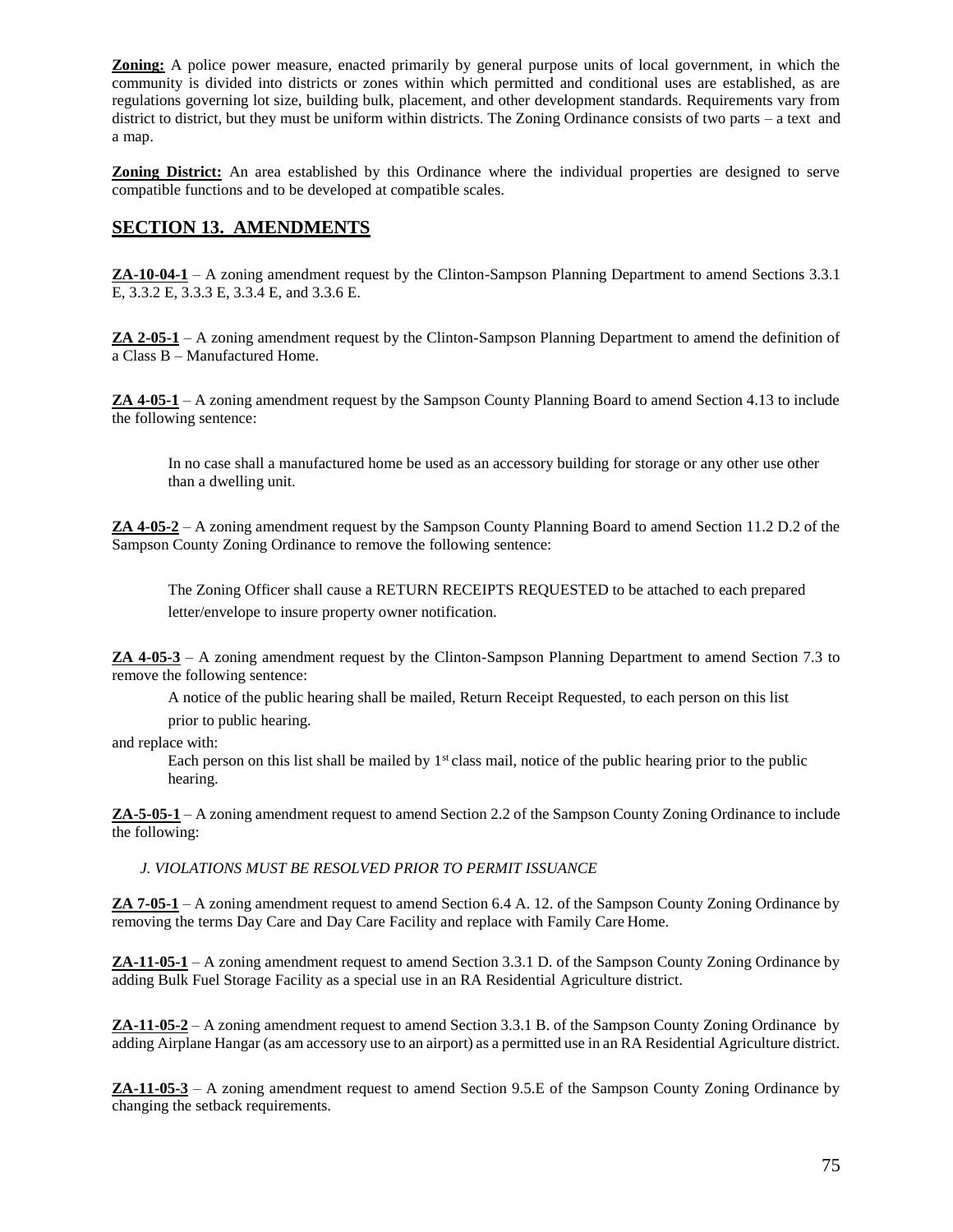**ZA-12-05-1** – A zoning amendment request to amend Section 12 of the Sampson County Zoning Ordinance to include the following definition:

Group Care Facility

**ZA-12-05-2** – A zoning amendment request to amend Section 3.3.1 D of the Sampson County Zoning Ordinance to by adding Group Care Facility to the list of Special Uses in an RA-Residential Agriculture district.

**ZA-1-06-1** – A request to amend Sections 1.1, 7.3, 10.2, 10.3 and 11 of the Sampson County Zoning Ordinance to reflect recent mandated changes in the North Carolina General Statutes and other suggested changes as they relate to Planning and Land Use Management.

**ZA-2-06-1** – A request to amend Section 3.3.1 C of the Sampson County Zoning Ordinance to include Restaurant as a permitted use with conditions in the RA-Residential Agriculture District

**ZA-6-06-1** – A request to amend Section 3.3.2 E. of the Sampson County Zoning Ordinance to change the front setback in R-Residential District from 50 ft. to 40 ft.

**ZA-8-06-1** – A request to amend Section 3.3.1.D of the Sampson County Zoning Ordinance to include an Open Air Market as a special use in RA-Residential Agriculture districts.

**ZA-9-06-1** – A request to amend Section 12 of the Sampson County Zoning Ordinance to include a definition of Industrial Uses.

**ZA-10-06-1** – A request to amend Section 12 of the Sampson County Zoning Ordinance to change the definition of Bona Fide Farm.

**ZA-8-07-1 –** A request to amend Section 3.3.1.E of the Sampson County Zoning Ordinance to change the Minimum lot depth from 200 ft. to 150 ft.

**ZA-8-07-2** – A request to amend Section 4.14 (paragraph 3) of the Sampson County Zoning Ordinance detail pool accessory uses.

**ZA-11-07-1** – A request to amend Section 3.3.1 D of the Sampson County Zoning Ordinance to include Automobile Sales as a Special Use in an RA District.

**ZA-11-07-2** – A request to amend Section 7.10 of the Sampson County Zoning Ordinance to include Automobile Sales requirements.

**ZA-11-07-3** – A request to amend Section 4.6 of the Sampson County Zoning Ordinance to change Lot of Record requirements.

**ZA-4-08-1** – A request to amend Sections 3.3.1 C, 3.3.2 C and 3.3.3 C of the Sampson County Zoning Ordinance to remove wording (new family cemeteries not allowed).

**ZA-4-08-2** – A request to amend Section 3.3.4 B of the Sampson County Zoning Ordinance to remove wording (new family cemeteries not allowed).

**ZA-4-08-3** – A request to amend Section 6.4 A of the Sampson County Zoning Ordinance to remove wording (new family cemeteries not allowed).

**ZA-4-08-4** – A request to amend Section 6.4 A of the Sampson County Zoning Ordinance to add Permitted uses with conditions list from Section 3.3.3 C (MRD Residential District).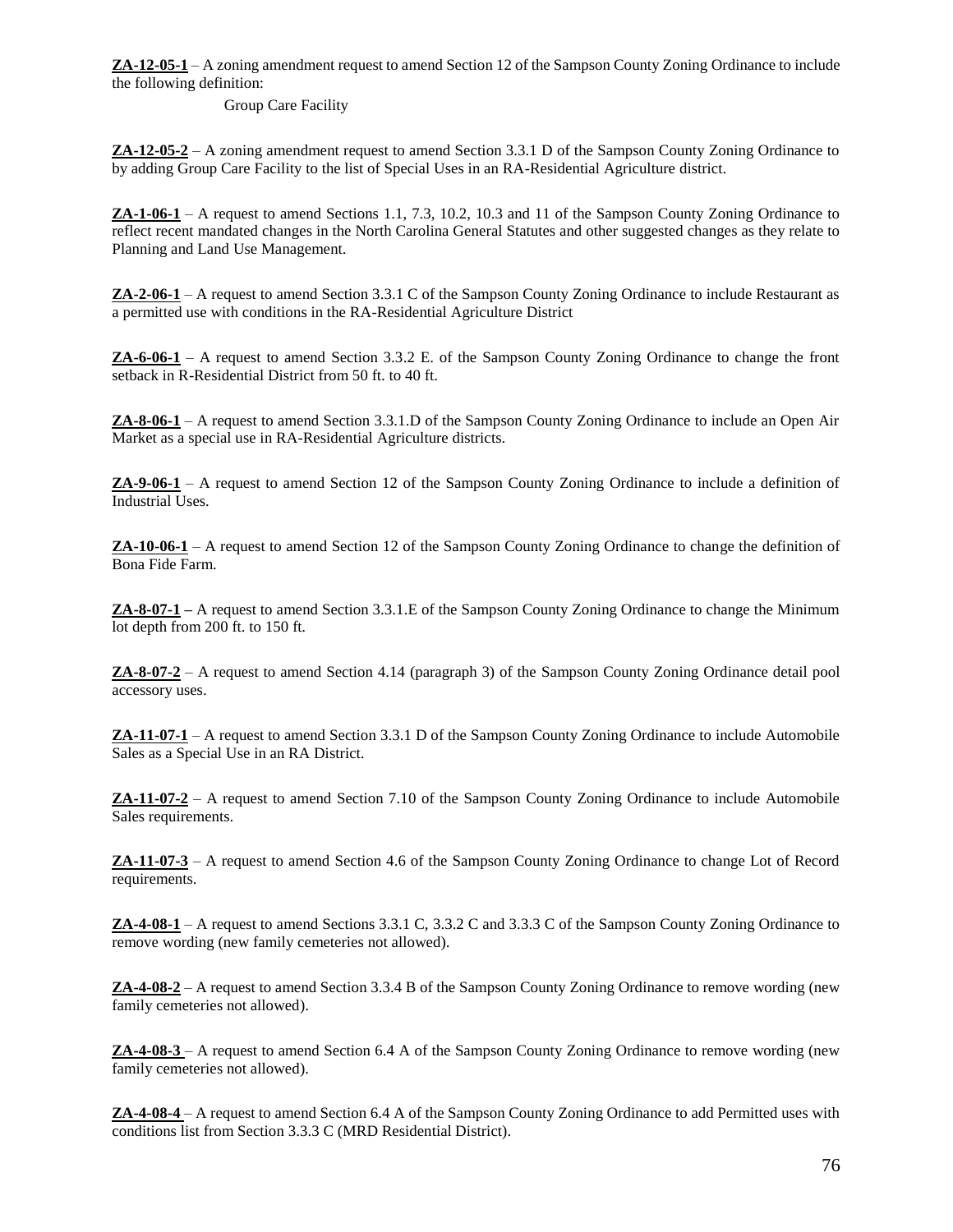**ZA-5-08-1** – A request by Ann Tyndall to amend Section 12 of the Sampson County Zoning Ordinance to include a definition for Indoor Recreation.

**ZA-5-08-2** – A request by Ann Tyndall to amend Section 3.3.1.D of the Sampson County Zoning Ordinance by including "Recreation, Indoor" as a Special Use in an RA-Residential Agriculture district.

**ZA-6-08-1** – A request to amend Section 12 of the Sampson County Zoning Ordinance by including definitions for 'Renewable Energy Facility' and 'Renewable Energy Resource'.

**ZA-6-08-2** – A request to amend Section 3.3.5 C of the Sampson County Zoning Ordinance by removing old 'Maximum Building Height' requirements in the I – Industrial District.

**ZA-6-08-3** – A request to amend Section 3.3.5 C of the Sampson County Zoning Ordinance by adding new 'Maximum Building Height' requirements in the I – Industrial District.

**ZA-6-08-4** – A request to amend Section 3.3.5 E of the Sampson County Zoning Ordinance by adding 'Maximum Building Height' requirements.

**ZA-6-08-5** – A request to amend Section 6.4 B of the Sampson County Zoning Ordinance by including 'Renewable Energy Facility' in the list of I – Industrial District Permitted Uses with conditions.

**ZA-6-08-6** – A request to amend Section 6.4 B by including #9 and #10 regarding the requirements applying to the uses permitted with conditions for C and I Districts.

**ZA-6-08-7** – A request by New Life Baptist Church to amend Section 3.3.1 D of the Sampson County Zoning Ordinance by including Private School as a Special Use in an RA-Residential Agriculture district.

**ZA-3-09-1** – A request by Benny King to amend Section 3.3.1 D of the Sampson County Zoning Ordinance by including Farm Equipment Sales as a Special Use in an RA-Residential Agriculture District.

**ZA-3-09-2** – A request by Benny King to amend Section 7.10 Special Use Minimum Development Requirements of the Sampson County Zoning Ordinance.

**ZA-9-09-1** – A request by Marshall Thornton to amend Section 3.3.1.D of the Sampson County Zoning Ordinance to include "Mining (Quarrying and other Extraction Operations)" as a Special Use in an RA Residential Agriculture district.

**ZA-9-09-2** – A request by Marshall Thornton to amend Section 7.10 Special Uses Minimum Development Requirements by including Mining and Quarrying or other Extraction Operations (I and RA district).

**ZA-12-09-1** – A request by Carla Ollis to amend Section 12 of the Sampson County Zoning Ordinance by including the definition of a winery.

**ZA-3-10-1** – A request to amend the Sampson County Zoning Ordinance by adding Section 3.3.10 – Light Industrial **District** 

**ZA-2-11-1** – A request to amend the Sampson County Zoning Ordinance by adding a definition for "Recycle Center" to Section 12: Definitions.

**ZA-4-11-1** – A request by Hampton Bradshaw to amend Section 3.3.1 of the Sampson County Zoning Ordinance to include horse racing as a special use in an RA-Residential Agriculture district.

**ZA-4-11-2** – A request by Planning Staff to amend Section 7.10 – Special Use Minimum Development Requirements of the Sampson County Zoning Ordinance to include special requirements for horse racing.

**ZA-4-12-1** – A request by Planning Staff to amend Section 3.3.4 of the Sampson County Zoning Ordinance to include churches and their customary uses including childcare on premises, fellowship halls and playgrounds as a permitted use in a C-Commercial District.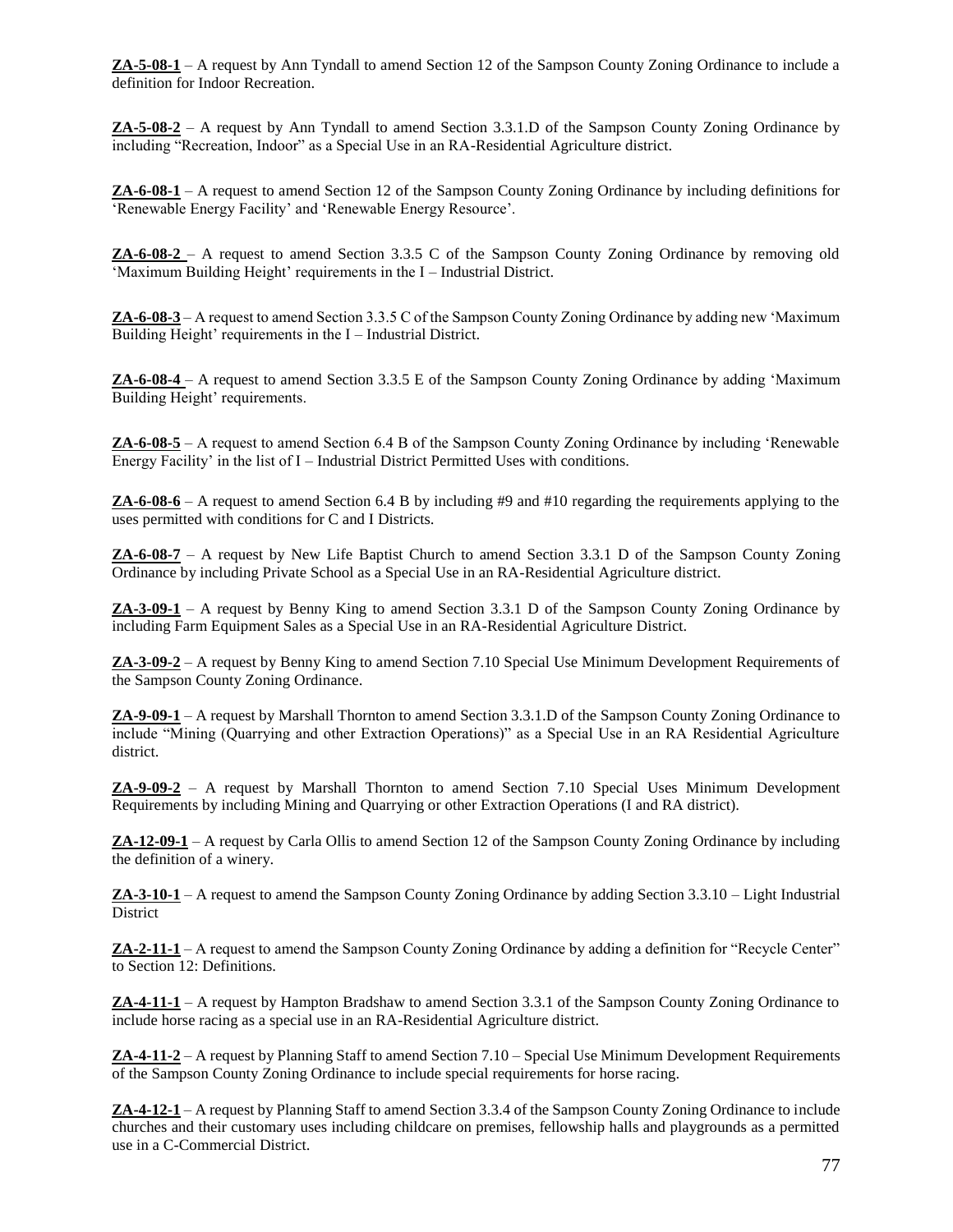**ZA-5-12-2** – A request by Planning Staff to amend Section 12 of the Sampson County Zoning Ordinance to include a definition for Sawmill (Temporary).

**ZA-8-12-1** – A text amendment request by Robert Cooper to amend Section 3.3.4 of the Sampson County Zoning Ordinance to include Electronic Gaming as a use permitted with conditions in a C-Commercial District.

**ZA-8-12-2** - A text amendment request by Planning Staff to amend Section 7.10 of the Sampson County Zoning Ordinance to include minimum development requirements for Electronic Gaming.

**ZA-8-12-3** - A text amendment request by Planning Staff to amend Section 12. Definitions of the Sampson County Zoning Ordinance to include a definition for a "Solar Farm".

**ZA-8-12-4** - A text amend request by Kent Trowbridge of Solbridge Energy to amend Sections 3.3.1 and 3.3.4 of the Sampson County Zoning Ordinance to include "Solar Farm" as a special use in the RA-Residential Agriculture and C-Commercial districts.

**ZA-12-12-1** - A text amendment request by Rochelle Parker to amend Section 3.3.1 of the Sampson County Zoning Ordinance to include Automobile, Wholesale as a special use in an RA-Residential Agriculture District.

**ZA-3-13-1** - A text amendment by Planning Staff to amend Section 4.6 of the Sampson County Zoning Ordinance with regard to a Substandard Lot of Record.

**ZA-3-13-3** - A zoning amendment request by Planning Staff to amend Section 4.4 of the Sampson County Zoning Ordinance with regard to the Relationship of Buildings to a Lot.

**ZA-3-13-4** - A zoning amendment request by Planning Staff to amend Section 4.13 – Accessory Structures/Buildings of the Sampson County Zoning Ordinance.

**ZA-3-13-2** - A text amendment request by Planning Staff to amend Section 9.3 of the Sampson County Ordinance to include Memorial Plaques as a Sign Not Requiring a Permit From The Zoning Officer.

**ZA-8-13-1** - A text amendment by planning staff to amend section 9.3 of the Sampson County Zoning Ordinance in regard to Signs Not Requiring A Permit.

**ZA-9-13-1** - A text amendment by planning staff to amend Section 3. Official Zoning Map and Zoning Districts of the Sampson County Zoning Ordinance by including Section 3.4 which will address Conditional Zoning Districts

**ZA-9-13-2** - A text amendment request by planning staff to amend Section 11.2 B. of the Sampson County Zoning Ordinance by including language which addresses applications for conditional zoning district map amendments.

**TA-1-14-1** - A zoning amendment request by George Hi Plantation to amend the Sampson County Zoning Ordinance by including Section 9.7 Business and Industrial Directional Signs (off premises).

**TA-4-14-1** - A text amendment request by Sampson County to amend Section 12. Definitions and Word Interpretations of the Sampson County Zoning Ordinance.

**ZA-9-14-1 -** A zoning amendment request by Planning Staff to amend the Section 10.2, Proceedings of the Board of Adjustment, of the Sampson County Zoning Ordinance to reflect current procedures and responsibilities as mandated by the North Carolina General Assembly.

**ZA-9-14-2 -** A zoning amendment request by Planning Staff to amend the Section 10.3, Powers and Duties of the Board of Adjustment, of the Sampson County Zoning Ordinance to reflect current procedures and responsibilities as mandated by the North Carolina General Assembly.

**ZA-10-14-1** - An amendment request by Planning Staff to amend the Article 4, Section B, (3) of the Sampson County Flood Prevention Ordinance.

**ZA-2-15-1** - A zoning amendment request by Planning Staff to amend Section 10.2, Proceedings of the Board of Adjustment, of the Sampson County Zoning Ordinance to reflect current procedures and responsibilities as mandated by the North Carolina General Assembly.